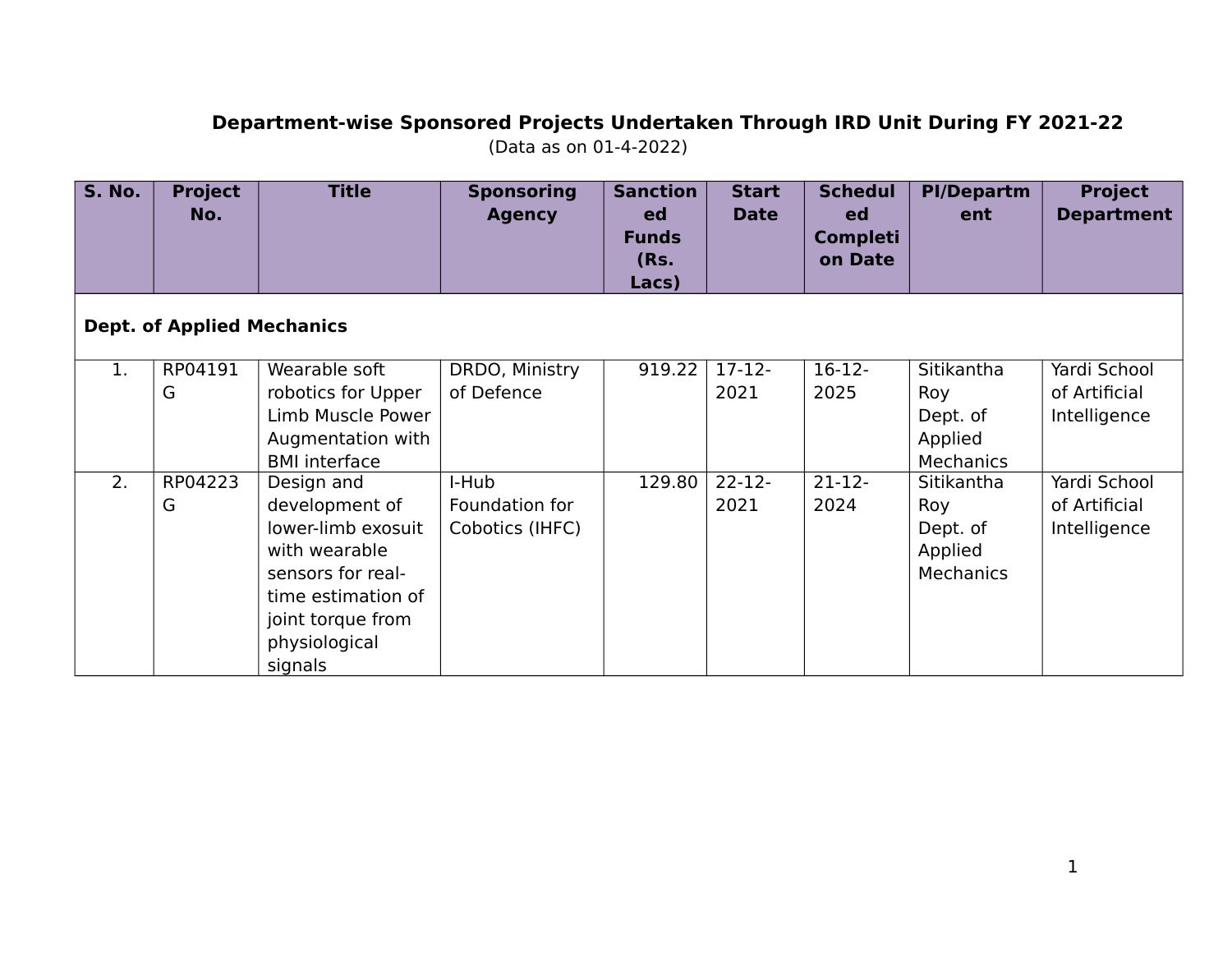| $\overline{3}$ . | RP04280  | <b>Robust Baseline-</b>    | Science and           | 66.69 | $15-03-$    | 14-03-   | Santosh          | Dept. of  |
|------------------|----------|----------------------------|-----------------------|-------|-------------|----------|------------------|-----------|
|                  | G        | Free Damage                | Engineering           |       | 2022        | 2025     | Kapuria          | Applied   |
|                  |          | Localization in            | <b>Research Board</b> |       |             |          | Dept. of         | Mechanics |
|                  |          | Metallic and               | (SERB)                |       |             |          | Applied          |           |
|                  |          | Composite                  |                       |       |             |          | <b>Mechanics</b> |           |
|                  |          | Structures using           |                       |       |             |          |                  |           |
|                  |          | Lamb Waves                 |                       |       |             |          |                  |           |
| $\overline{4}$ . | MI02338N | Development of             | <b>Renew Power</b>    | 34.68 | $01-04-$    | $31-03-$ | Amitabh          | Dept. of  |
|                  | C        | <b>Hybrid RANS-LES</b>     | Ventures Pvt.         |       | 2021        | 2023     | Bhattacharya     | Applied   |
|                  |          | Techniques for CFD         | Ltd.                  |       |             |          | Dept. of         | Mechanics |
|                  |          | of Horizontal Axis         |                       |       |             |          | Applied          |           |
|                  |          | Wind Turbines (Sub         |                       |       |             |          | <b>Mechanics</b> |           |
|                  |          | Project under              |                       |       |             |          |                  |           |
|                  |          | RP03421)                   |                       |       |             |          |                  |           |
| $\overline{5}$ . | RP04097  | Development of a           | Science and           | 27.98 | $25-03-$    | $24-03-$ | Amitabh          | Dept. of  |
|                  | G        | hybrid two-way             | Engineering           |       | 2021        | 2024     | Bhattacharya     | Applied   |
|                  |          | coupled RANS-LES           | Research Board        |       |             |          | Dept. of         | Mechanics |
|                  |          | model for numerical (SERB) |                       |       |             |          | Applied          |           |
|                  |          | simulation of              |                       |       |             |          | <b>Mechanics</b> |           |
|                  |          | turbulent flows            |                       |       |             |          |                  |           |
| $\overline{6}$ . | RP04157  | Characterization           | Department of         | 26.78 | $02 - 09 -$ | $01-09-$ | Puneet           | Dept. of  |
|                  | G        | and Modeling of            | Science and           |       | 2021        | 2024     | Mahajan          | Applied   |
|                  |          | Multilayer steel-          | Technology            |       |             |          | Dept. of         | Mechanics |
|                  |          | composite Material         | (DST)                 |       |             |          | Applied          |           |
|                  |          | for Impact                 |                       |       |             |          | <b>Mechanics</b> |           |
|                  |          | Applications               |                       |       |             |          |                  |           |
|                  |          | Women scientist            |                       |       |             |          |                  |           |
|                  |          | project awarded to         |                       |       |             |          |                  |           |
|                  |          | Dr. Sangeeta               |                       |       |             |          |                  |           |
|                  |          | Khare)                     |                       |       |             |          |                  |           |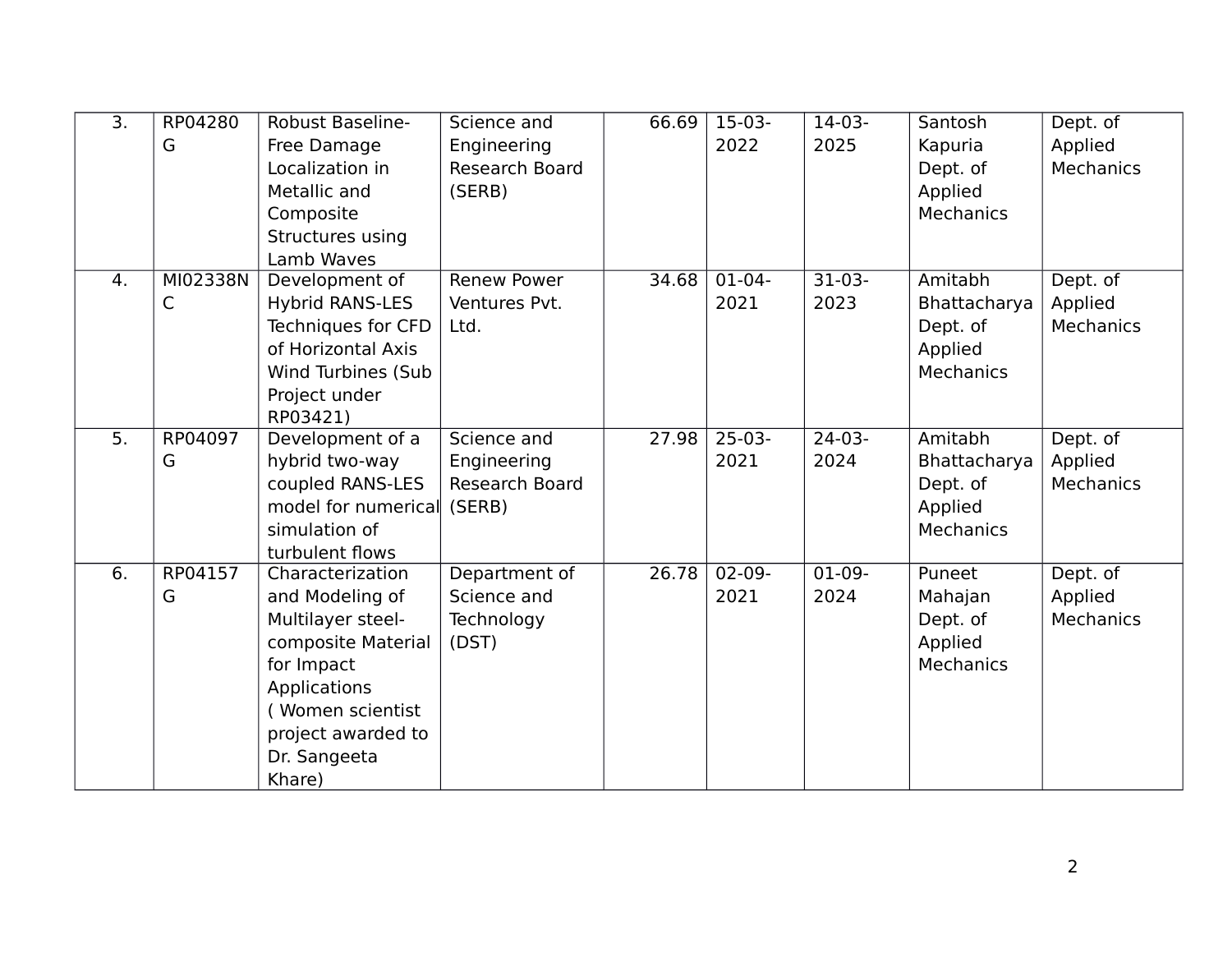| $\overline{7}$ . | RP04231                                          | Machine Learning         | Science and         | 23.25 | $21-01-$ | $20 - 01 -$ | Souvik           | Dept. of         |  |
|------------------|--------------------------------------------------|--------------------------|---------------------|-------|----------|-------------|------------------|------------------|--|
|                  | G                                                | <b>Based Framework</b>   | Engineering         |       | 2022     | 2024        | Chakraborty      | Applied          |  |
|                  |                                                  | for Virtual Goal-        | Research Board      |       |          |             | Dept. of         | <b>Mechanics</b> |  |
|                  |                                                  | driven Design of         | (SERB)              |       |          |             | Applied          |                  |  |
|                  |                                                  | <b>Lattice Materials</b> |                     |       |          |             | Mechanics        |                  |  |
| 8.               | RP04188                                          | Micro-resolved           | International       | 12.16 | $24-09-$ | $23-09-$    | Ajeet Kumar      | Dept. of         |  |
|                  | G                                                | finite element           | Multilateral        |       | 2021     | 2023        | Dept. of         | Applied          |  |
|                  |                                                  | modeling and             | Regional            |       |          |             | Applied          | <b>Mechanics</b> |  |
|                  |                                                  | simulation of            | Cooperation         |       |          |             | <b>Mechanics</b> |                  |  |
|                  |                                                  | nonwovens (Indo-         | Division, DST       |       |          |             |                  |                  |  |
|                  |                                                  | German Joint             |                     |       |          |             |                  |                  |  |
|                  |                                                  | project)                 |                     |       |          |             |                  |                  |  |
| 9.               | RP04134                                          | Analysis of              | <b>Indian Space</b> | 7.27  | $14-06-$ | $13 - 12 -$ | S Pradyumna      | Dept. of         |  |
|                  | GC                                               | variable stiffness       | Research            |       | 2021     | 2023        | Dept. of         | Applied          |  |
|                  |                                                  | composite                | Organisation        |       |          |             | Applied          | <b>Mechanics</b> |  |
|                  |                                                  | honeycomb                |                     |       |          |             | Mechanics        |                  |  |
|                  |                                                  | sandwich                 |                     |       |          |             |                  |                  |  |
|                  |                                                  | structures with          |                     |       |          |             |                  |                  |  |
|                  |                                                  | embedded                 |                     |       |          |             |                  |                  |  |
|                  |                                                  | delamination (Sub        |                     |       |          |             |                  |                  |  |
|                  |                                                  | project Under            |                     |       |          |             |                  |                  |  |
|                  |                                                  | MI02364)                 |                     |       |          |             |                  |                  |  |
|                  |                                                  |                          |                     |       |          |             |                  |                  |  |
|                  | Dept. of Biochemical Engineering & Biotechnology |                          |                     |       |          |             |                  |                  |  |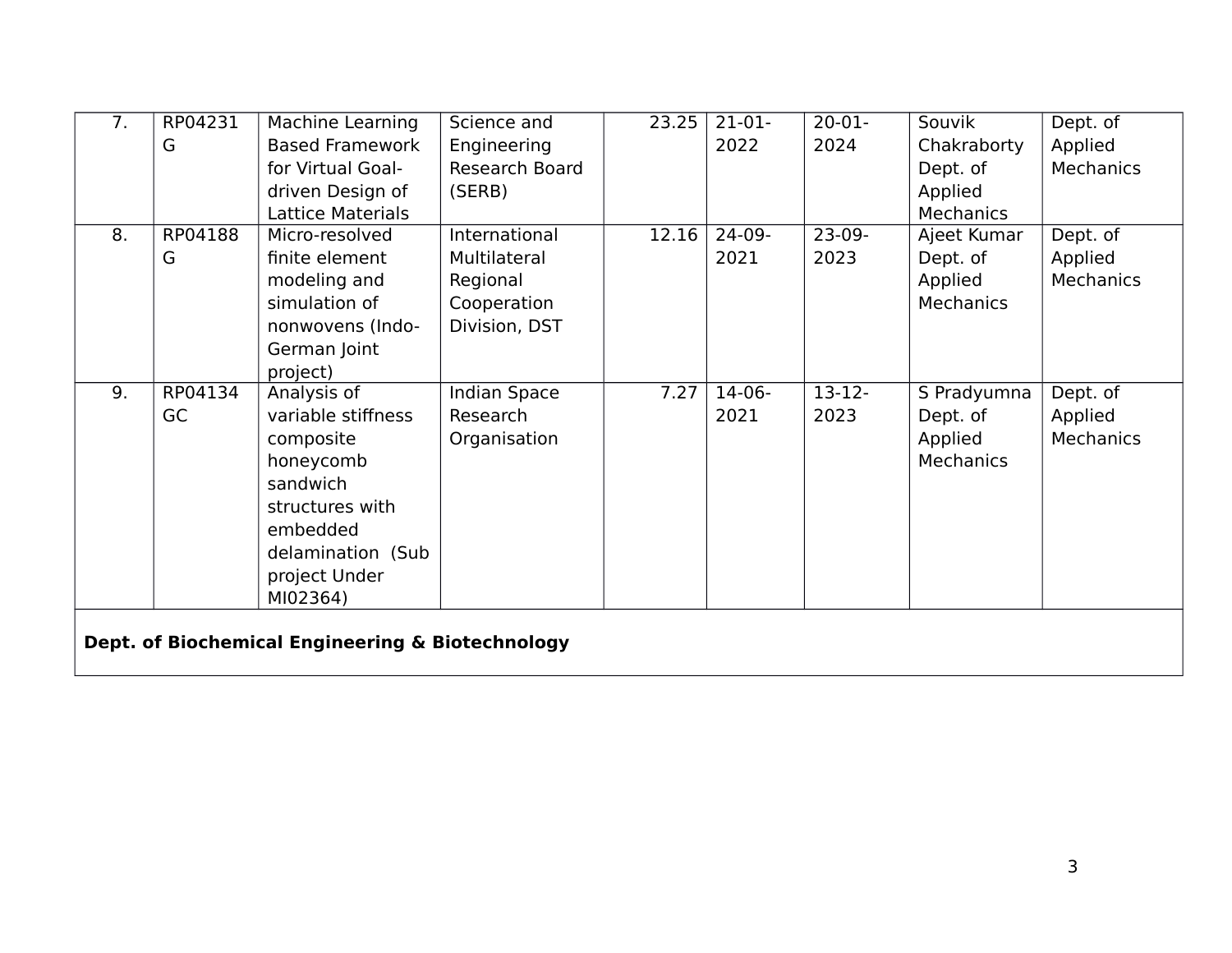| 10. | RP04133 | Torrefaction       | Department of     | 193.65 | $05-07-$ | $05-07-$ | Shaikh             | Dept. of           |
|-----|---------|--------------------|-------------------|--------|----------|----------|--------------------|--------------------|
|     | G       | based              | Science and       |        | 2021     | 2024     | Ziauddin           | <b>Biochemical</b> |
|     |         | technology for     | Technology (DST)  |        |          |          | Ahammad            | Engineering &      |
|     |         | the recovery of    |                   |        |          |          | Dept. of           | Biotechnology      |
|     |         | bio-coal, furfural |                   |        |          |          | <b>Biochemical</b> |                    |
|     |         | and acetic acid    |                   |        |          |          | Engineering        |                    |
|     |         | from agriculture   |                   |        |          |          | &                  |                    |
|     |         | wastes             |                   |        |          |          | Biotechnolog       |                    |
|     |         |                    |                   |        |          |          | v                  |                    |
| 11. | RP04257 | Engineering        | IFCPAR (CEFIPRA), | 80.78  | $15-04-$ | $14-04-$ | Shilpi             | Dept. of           |
|     | G       | rhizosphere        | India Habitat     |        | 2022     | 2025     | Sharma             | <b>Biochemical</b> |
|     |         | microbiota for     | Centre            |        |          |          | Dept. of           | Engineering &      |
|     |         | enhanced           |                   |        |          |          | <b>Biochemical</b> | Biotechnology      |
|     |         | resistance to      |                   |        |          |          | Engineering        |                    |
|     |         | plant disease and  |                   |        |          |          | $\delta$           |                    |
|     |         | human              |                   |        |          |          | Biotechnolog       |                    |
|     |         | pathogens          |                   |        |          |          |                    |                    |
|     |         | through compost    |                   |        |          |          |                    |                    |
|     |         | amendments         |                   |        |          |          |                    |                    |
| 12. | RP04242 | APP-DIP:           | Department of     | 58.58  | $03-01-$ | $02-01-$ | Ishaan Gupta       | Dept. of           |
|     | G       | Development of     | Biotechnology,    |        | 2022     | 2025     | Dept. of           | <b>Biochemical</b> |
|     |         | Al based           | Ministry of Sc.&  |        |          |          | <b>Biochemical</b> | Engineering &      |
|     |         | prognostic         | <b>Tech</b>       |        |          |          | Engineering        | Biotechnology      |
|     |         | platform for an    |                   |        |          |          | $\delta$           |                    |
|     |         | early detection    |                   |        |          |          | Biotechnolog       |                    |
|     |         | of infections in   |                   |        |          |          | У                  |                    |
|     |         | immune             |                   |        |          |          |                    |                    |
|     |         | compromised        |                   |        |          |          |                    |                    |
|     |         | patients           |                   |        |          |          |                    |                    |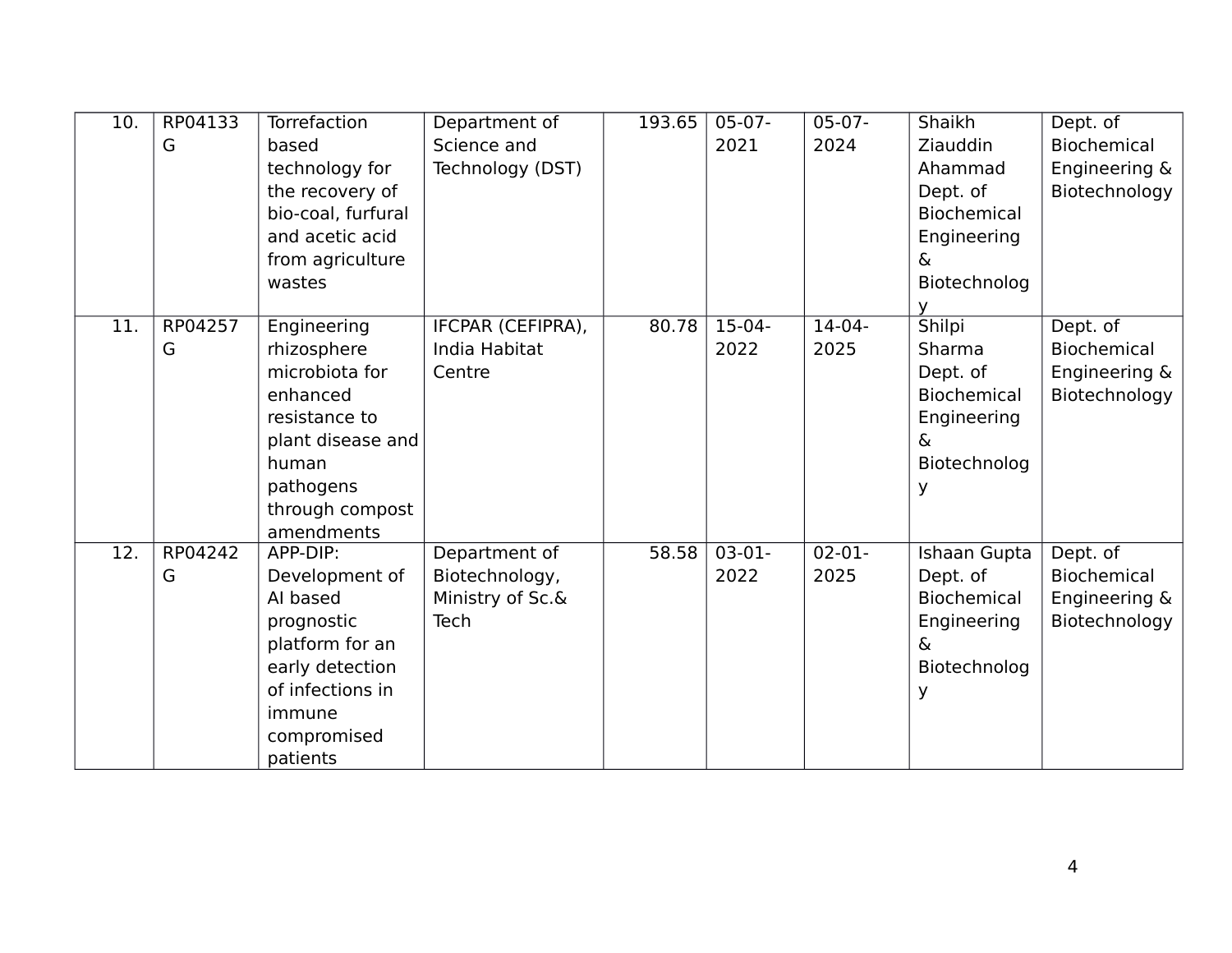| 13. | RP04264 | Development of   | Science and      | 50.18 | $23-02-$ | $22 - 02 -$ | <b>Atul Narang</b> | Dept. of           |
|-----|---------|------------------|------------------|-------|----------|-------------|--------------------|--------------------|
|     | G       | systematic       | Engineering      |       | 2022     | 2025        | Dept. of           | Biochemical        |
|     |         | methods for      | Research Board   |       |          |             | Biochemical        | Engineering &      |
|     |         | overcoming       | (SERB)           |       |          |             | Engineering        | Biotechnology      |
|     |         | catabolite       |                  |       |          |             | &                  |                    |
|     |         | repression in    |                  |       |          |             | Biotechnolog       |                    |
|     |         | Escherichia coli |                  |       |          |             |                    |                    |
| 14. | RP04106 | microRNA         | Science and      | 48.15 | $25-03-$ | $24-03-$    | Ritu               | Dept. of           |
|     | G       | nanotherapeutic  | Engineering      |       | 2021     | 2024        | Kulshrestha        | <b>Biochemical</b> |
|     |         | s for            | Research Board   |       |          |             | Dept. of           | Engineering &      |
|     |         | glioblastoma     | (SERB)           |       |          |             | Biochemical        | Biotechnology      |
|     |         |                  |                  |       |          |             | Engineering        |                    |
|     |         |                  |                  |       |          |             | &                  |                    |
|     |         |                  |                  |       |          |             | Biotechnolog       |                    |
|     |         |                  |                  |       |          |             |                    |                    |
| 15. | RP04185 | Deciphering the  | Department of    | 39.34 | $22-09-$ | $21-09-$    | <b>Ritu</b>        | Dept. of           |
|     | G       | role of          | Biotechnology,   |       | 2021     | 2024        | Kulshrestha        | Biochemical        |
|     |         | microRNA-191 in  | Ministry of Sc.& |       |          |             | Dept. of           | Engineering &      |
|     |         | regulation of    | Tech             |       |          |             | Biochemical        | Biotechnology      |
|     |         | chemoresistance  |                  |       |          |             | Engineering        |                    |
|     |         | and stemness in  |                  |       |          |             | &                  |                    |
|     |         | breast cancer    |                  |       |          |             | Biotechnolog       |                    |
|     |         |                  |                  |       |          |             |                    |                    |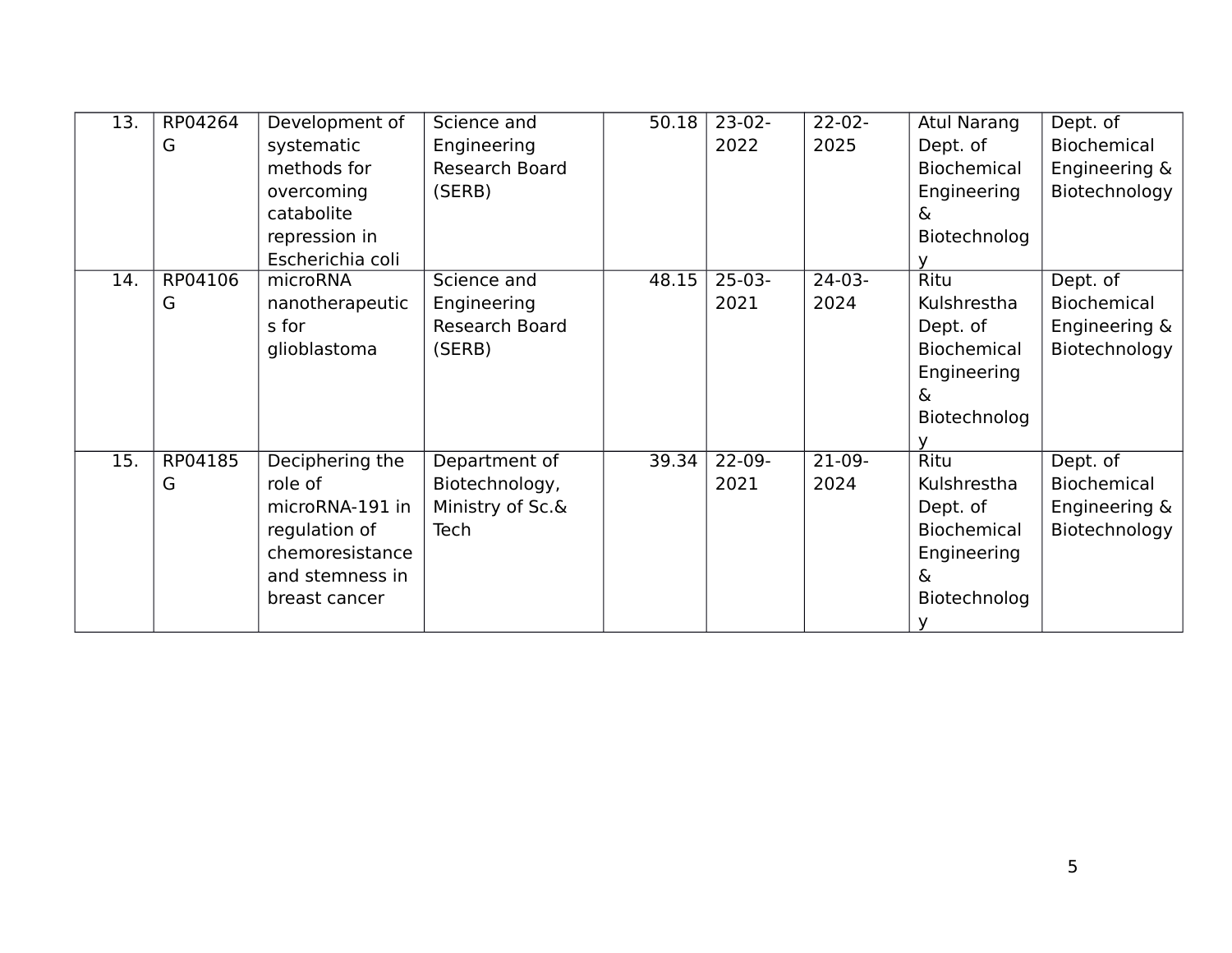| 16.               | RP04204<br>G | Overcoming the<br>problem of high<br>oxygen demand<br>by using formate<br>instead of<br>methanol to<br>induce the AOX1<br>promoter of                                        | Department of<br>Biotechnology,<br>Ministry of Sc.&<br>Tech | 35.78 | $15 - 11$<br>2021   | $14-05-$<br>2023  | <b>Atul Narang</b><br>Dept. of<br>Biochemical<br>Engineering<br>&<br>Biotechnolog<br>У             | Dept. of<br><b>Biochemical</b><br>Engineering &<br>Biotechnology |
|-------------------|--------------|------------------------------------------------------------------------------------------------------------------------------------------------------------------------------|-------------------------------------------------------------|-------|---------------------|-------------------|----------------------------------------------------------------------------------------------------|------------------------------------------------------------------|
|                   |              | Komagataella<br>phaffii (Pichia<br>pastoris)                                                                                                                                 |                                                             |       |                     |                   |                                                                                                    |                                                                  |
| 17.               | MI02501G     | Elucidation of<br>mechanism of<br>bacterial<br>adherence on<br>fabrics to limit<br>the spread of<br>nosocomial<br>infections<br>(NPDFship<br>project of Dr.<br>Shweta Dixit) | Science and<br>Engineering<br>Research Board<br>(SERB)      | 22.37 | $02 - 03 -$<br>2022 | $01-03-$<br>2024  | Shilpi<br>Sharma<br>Dept. of<br><b>Biochemical</b><br>Engineering<br>&<br>Biotechnolog<br>У        | Dept. of<br><b>Biochemical</b><br>Engineering &<br>Biotechnology |
| $\overline{18}$ . | MI02444G     | Enhanced<br>production of<br>Piperine using<br>elicitation by<br>endophytes<br>(TARE project of<br>Dr. Sushma<br>Mishra)                                                     | Science and<br>Engineering<br>Research Board<br>(SERB)      | 9.00  | $13-12-$<br>2021    | $12 - 12$<br>2024 | Shilpi<br>Sharma<br>Dept. of<br><b>Biochemical</b><br>Engineering<br>$\delta$<br>Biotechnolog<br>У | Dept. of<br><b>Biochemical</b><br>Engineering &<br>Biotechnology |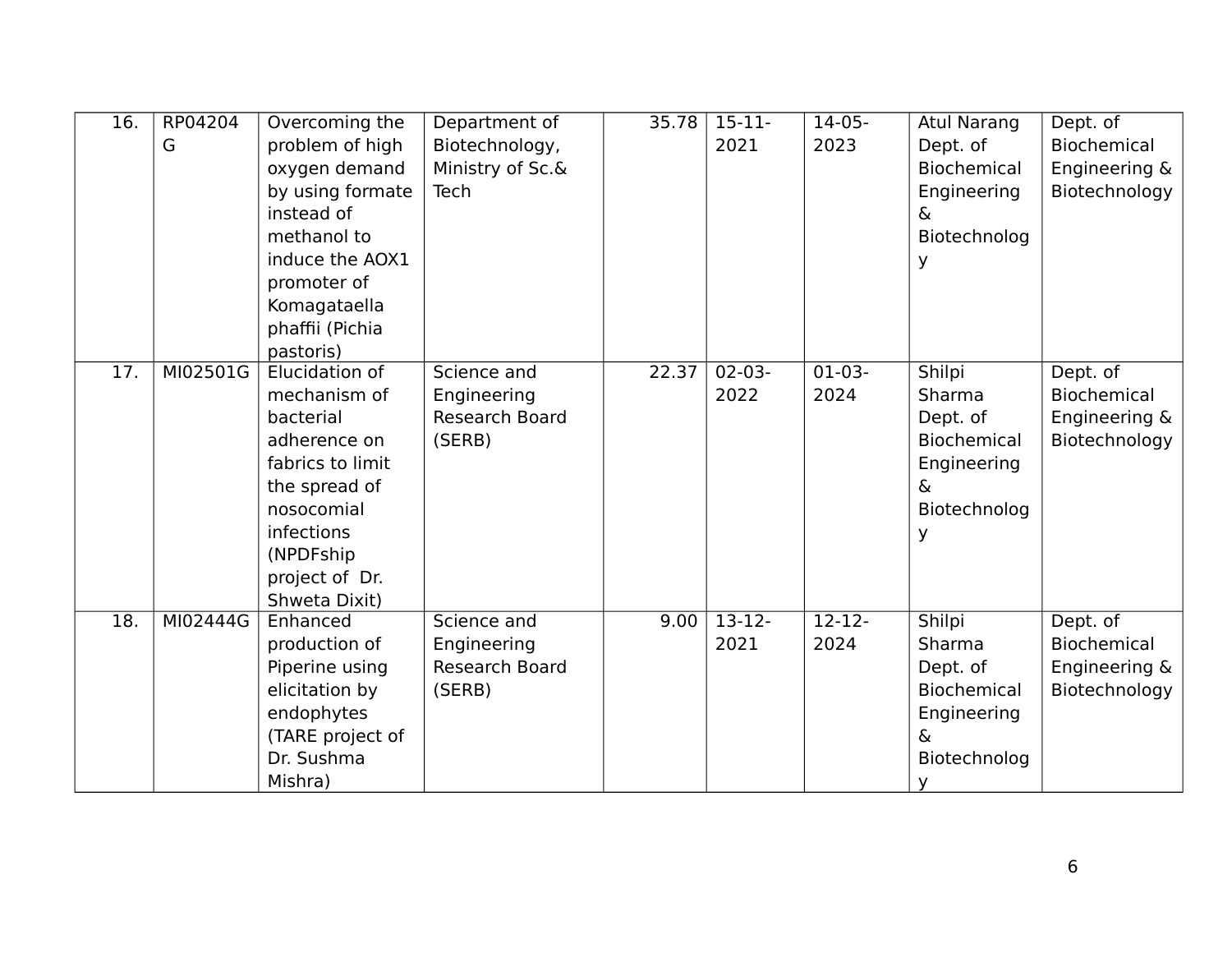| 19. | RP04251<br>G | Elucidating the<br>role of circular<br>RNA circLIFR in<br>the pathogenesis<br>of small cell lung                                                                                                               | Science and<br>Engineering<br>Research Board<br>(SERB) | 1.65   | $21-01-$<br>2022 | $20-01-$<br>2025 | Ishaan Gupta<br>Dept. of<br><b>Biochemical</b><br>Engineering<br>& | Dept. of<br>Biochemical<br>Engineering &<br>Biotechnology |
|-----|--------------|----------------------------------------------------------------------------------------------------------------------------------------------------------------------------------------------------------------|--------------------------------------------------------|--------|------------------|------------------|--------------------------------------------------------------------|-----------------------------------------------------------|
| 20. | MI02424G     | cancer<br><b>Dept. of Chemical Engineering</b><br>Diverting                                                                                                                                                    | Department of                                          | 113.60 | $09-08-$         | 08-08-           | Biotechnolog<br>Kamal                                              | Dept. of                                                  |
|     |              | plastics from<br>landfill: Catalytic<br>valorization of<br>polyester waste<br>into sustainable<br>monomers and<br>high-value<br>chemicals<br>(Ramalingaswam<br>i Fellowship<br>awarded to Dr.<br>Ashish Bohre) | Biotechnology,<br>Ministry of Sc.&<br>Tech             |        | 2021             | 2026             | Kishore Pant<br>Dept. of<br>Chemical<br>Engineering                | Chemical<br>Engineering                                   |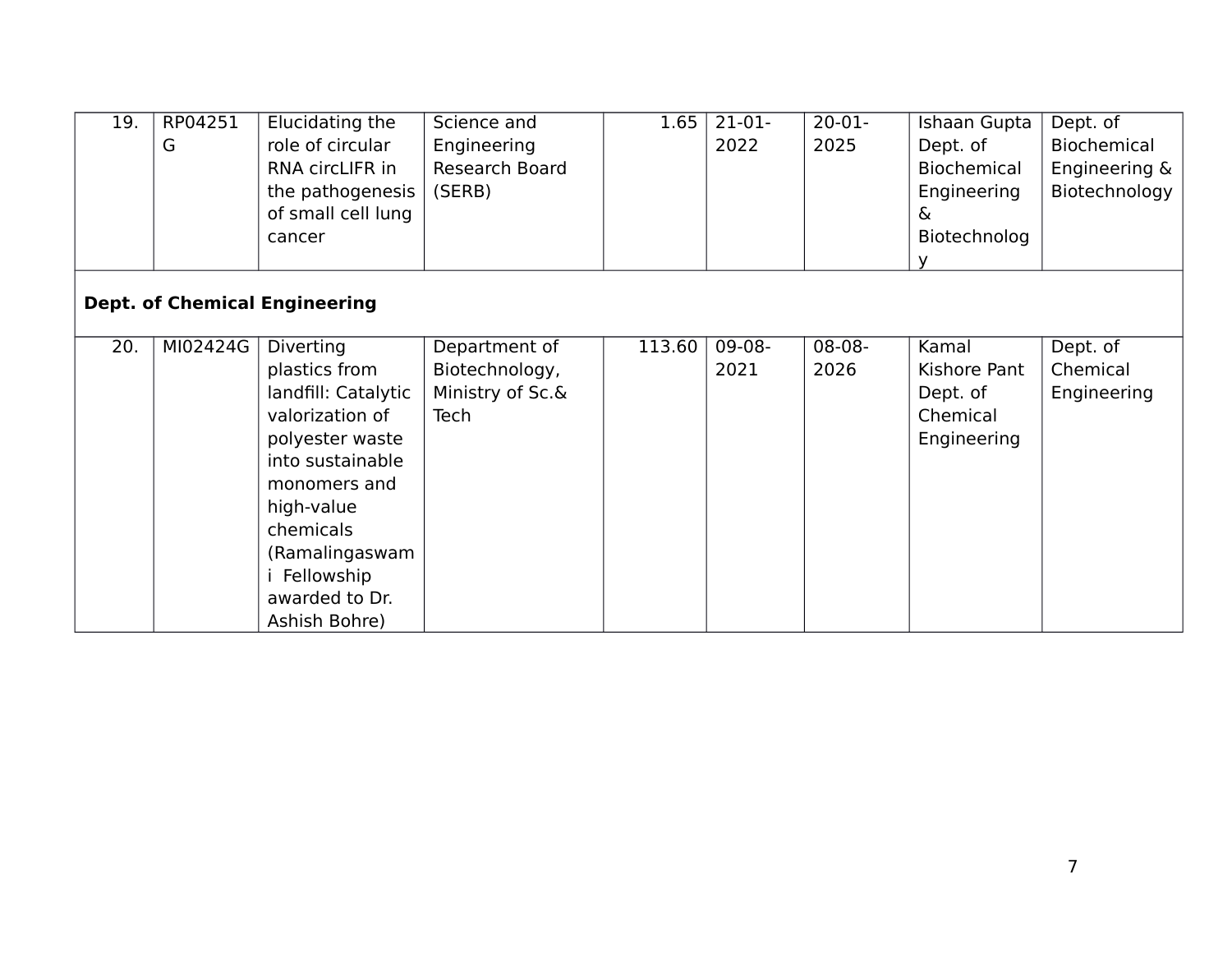| $\overline{21}$ . | RP04148 | Translational    | Biotechnology      | 81.93 | $24-05-$           | $23-05-$ | Anurag Singh       | Dept. of    |
|-------------------|---------|------------------|--------------------|-------|--------------------|----------|--------------------|-------------|
|                   | G       | Research         | Industry Research  |       | 2021               | 2023     | Rathore            | Chemical    |
|                   |         | Consortium for   | Assistance Council |       |                    |          | Dept. of           | Engineering |
|                   |         | Establishing     | (BIRAC)            |       |                    |          | Chemical           |             |
|                   |         | Platform         |                    |       |                    |          | Engineering        |             |
|                   |         | Technologies to  |                    |       |                    |          |                    |             |
|                   |         | Support          |                    |       |                    |          |                    |             |
|                   |         | Prophylactic and |                    |       |                    |          |                    |             |
|                   |         | Therapeutic      |                    |       |                    |          |                    |             |
|                   |         | Strategies for   |                    |       |                    |          |                    |             |
|                   |         | Dengue :         |                    |       |                    |          |                    |             |
|                   |         | Discovery to     |                    |       |                    |          |                    |             |
|                   |         | Proof-of-Concept |                    |       |                    |          |                    |             |
| $\overline{22}$ . | RP04282 | Studying the     | Science and        | 59.93 | $10-03-$           | $09-03-$ | Shalini Gupta      | Dept. of    |
|                   | G       | Role of          | Engineering        |       | 2022               | 2025     | Dept. of           | Chemical    |
|                   |         | Impedance        | Research Board     |       |                    |          | Chemical           | Engineering |
|                   |         | Spectroscopy to  | (SERB)             |       |                    |          | Engineering        |             |
|                   |         | Tackle           |                    |       |                    |          |                    |             |
|                   |         | Antimicrobial    |                    |       |                    |          |                    |             |
|                   |         | Resistance       |                    |       |                    |          |                    |             |
| $\overline{23}$ . | RP04234 | Development of   | Science and        | 46.79 | $\overline{24-01}$ | $23-01-$ | <b>Gaurav Goel</b> | Dept. of    |
|                   | G       | Peptide Drugs to | Engineering        |       | 2022               | 2025     | Dept. of           | Chemical    |
|                   |         | Target Early-    | Research Board     |       |                    |          | Chemical           | Engineering |
|                   |         | stage Oligomer   | (SERB)             |       |                    |          | Engineering        |             |
|                   |         | Formation        |                    |       |                    |          |                    |             |
|                   |         | Implicated in    |                    |       |                    |          |                    |             |
|                   |         | Synucleinopathie |                    |       |                    |          |                    |             |
|                   |         | $\sf S$          |                    |       |                    |          |                    |             |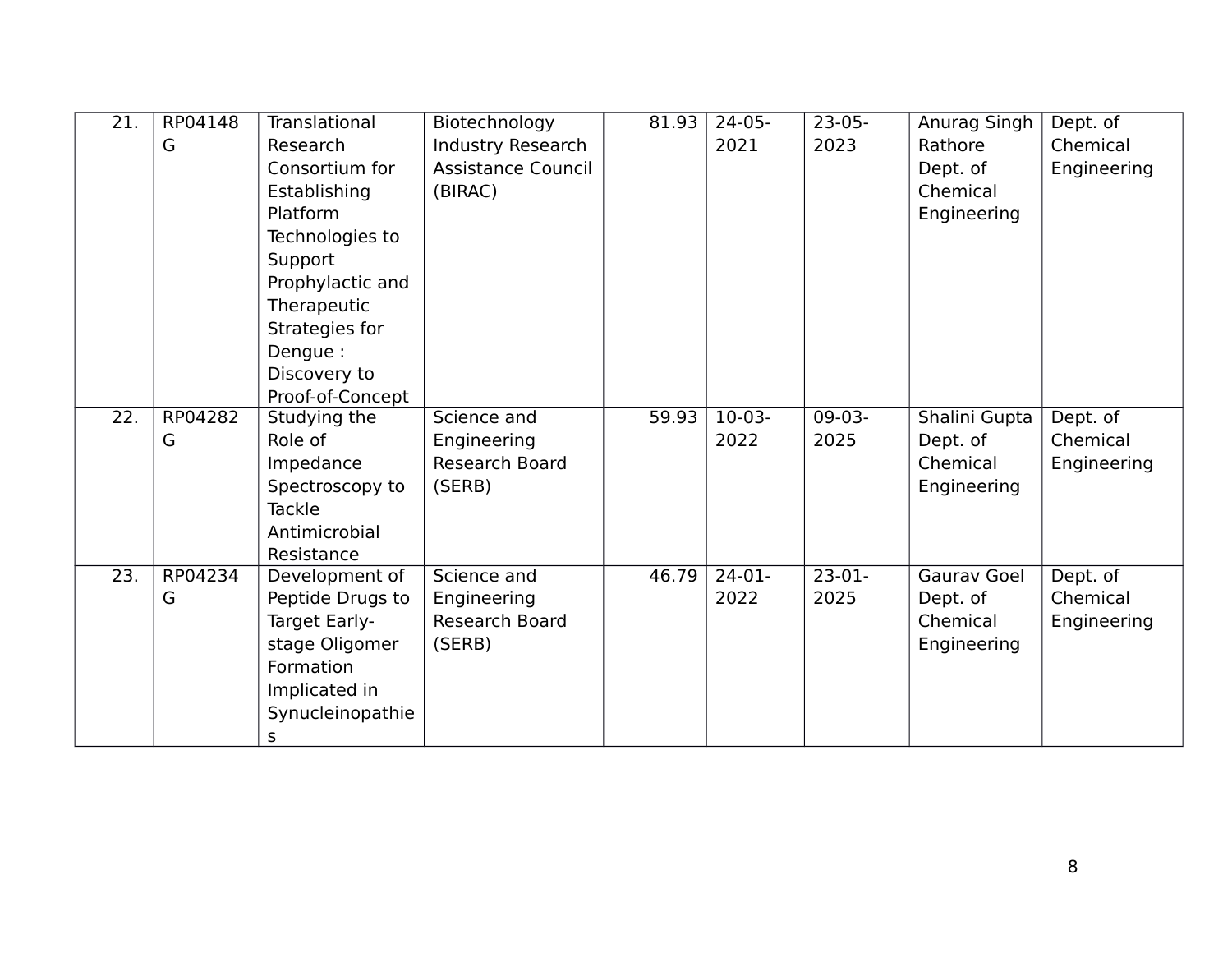| 24. | RP04112<br>G | Investigating<br>Uncharted 2D<br>Catalytic<br>Materials for<br>Lignocellulosic<br><b>Biomass</b><br><b>Transformation</b><br>into High-Value<br>Platform<br>Chemicals and<br>Fuel | Science and<br>Engineering<br>Research Board<br>(SERB) | 46.24 | $26-03-$<br>2021 | $25-03-$<br>2024            | Kamal<br><b>Kishore Pant</b><br>Dept. of<br>Chemical<br>Engineering | Dept. of<br>Chemical<br>Engineering |
|-----|--------------|-----------------------------------------------------------------------------------------------------------------------------------------------------------------------------------|--------------------------------------------------------|-------|------------------|-----------------------------|---------------------------------------------------------------------|-------------------------------------|
| 25. | RP04212<br>G | Modulating<br>Zeolitic<br>Precursors to<br>Selectively Tune<br>Physicochemical<br>Properties of<br>Small-Pore, SSZ-<br>13 and AEI,<br>zeolites                                    | Science and<br>Engineering<br>Research Board<br>(SERB) | 32.93 | $23-12-$<br>2021 | $\overline{22-12-}$<br>2023 | Manjesh<br>Kumar<br>Dept. of<br>Chemical<br>Engineering             | Dept. of<br>Chemical<br>Engineering |
| 26. | RP04122<br>N | Screening and<br>Identification of<br>Potential<br>Therapeutic<br><b>Molecules</b><br>against COVID-<br>19                                                                        | Northern<br><b>Benevolent Fund</b><br>India            | 30.00 | $01-08-$<br>2021 | $31-07-$<br>2022            | Anurag Singh<br>Rathore<br>Dept. of<br>Chemical<br>Engineering      | Dept. of<br>Chemical<br>Engineering |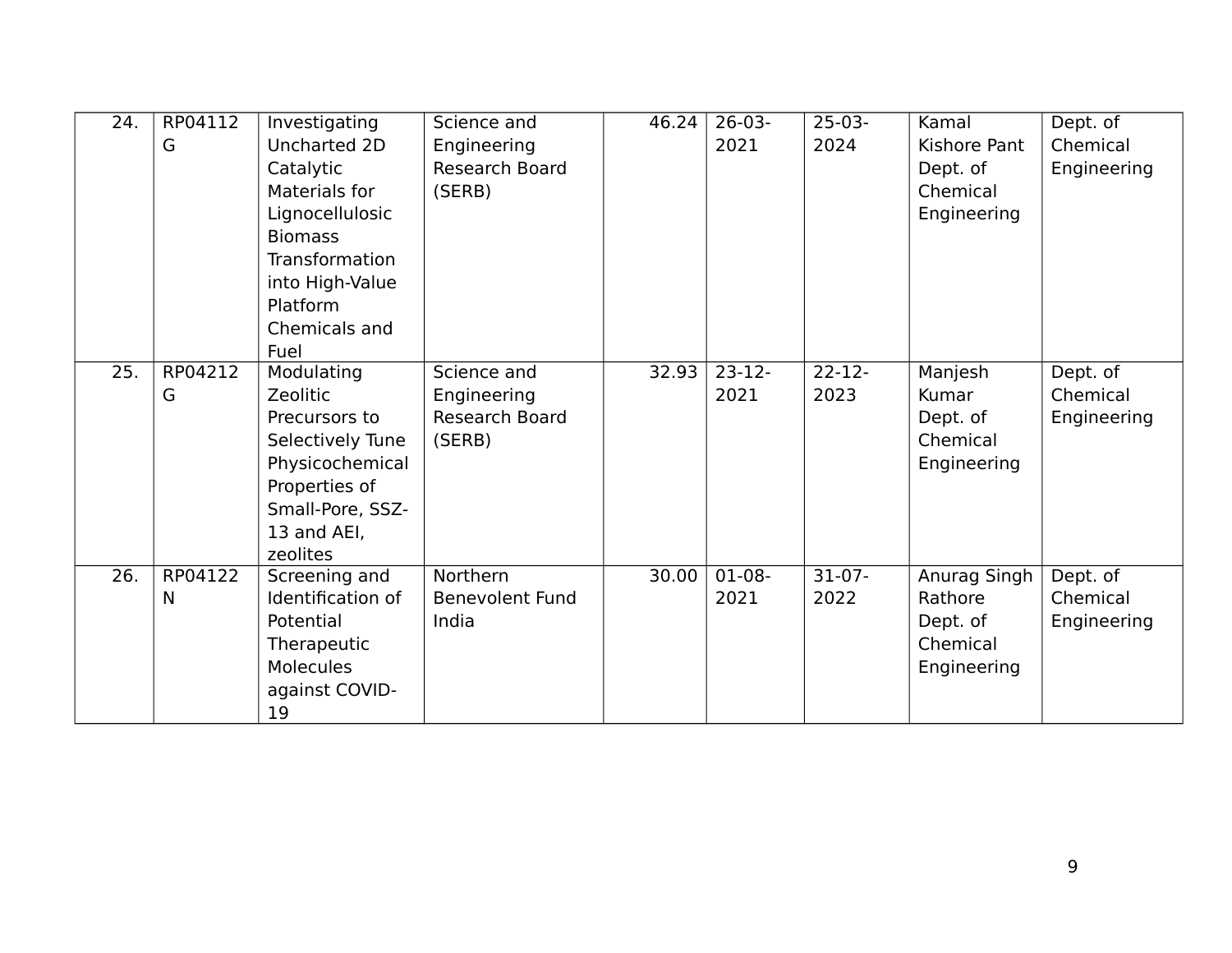| 27. | RP04107  | Study of          | Science and    | 25.62 | $30-03-$ | $29-03-$ | Shantanu    | Dept. of    |
|-----|----------|-------------------|----------------|-------|----------|----------|-------------|-------------|
|     | G        | Segregation of    | Engineering    |       | 2021     | 2024     | Roy         | Chemical    |
|     |          | Non-spherical     | Research Board |       |          |          | Dept. of    | Engineering |
|     |          | Particles using   | (SERB)         |       |          |          | Chemical    |             |
|     |          | Discrete Element  |                |       |          |          | Engineering |             |
|     |          | Method and        |                |       |          |          |             |             |
|     |          | Radioactive       |                |       |          |          |             |             |
|     |          | Particle Tracking |                |       |          |          |             |             |
|     |          | in a Vibrating    |                |       |          |          |             |             |
|     |          | Packed Bed        |                |       |          |          |             |             |
| 28. | MI02378G | Optimal and       | Science and    | 24.27 | $14-06-$ | $13-06-$ | Hariprasad  | Dept. of    |
|     |          | sustainable of    | Engineering    |       | 2021     | 2022     | Kodamana    | Chemical    |
|     |          | operation of      | Research Board |       |          |          | Dept. of    | Engineering |
|     |          | thermal power     | (SERB)         |       |          |          | Chemical    |             |
|     |          | generation        |                |       |          |          | Engineering |             |
|     |          | systems: A study  |                |       |          |          |             |             |
|     |          | in the context of |                |       |          |          |             |             |
|     |          | Indian scenario   |                |       |          |          |             |             |
|     |          | (Visit of Prof.   |                |       |          |          |             |             |
|     |          | Bakshi under      |                |       |          |          |             |             |
|     |          | VAJRA Scheme)     |                |       |          |          |             |             |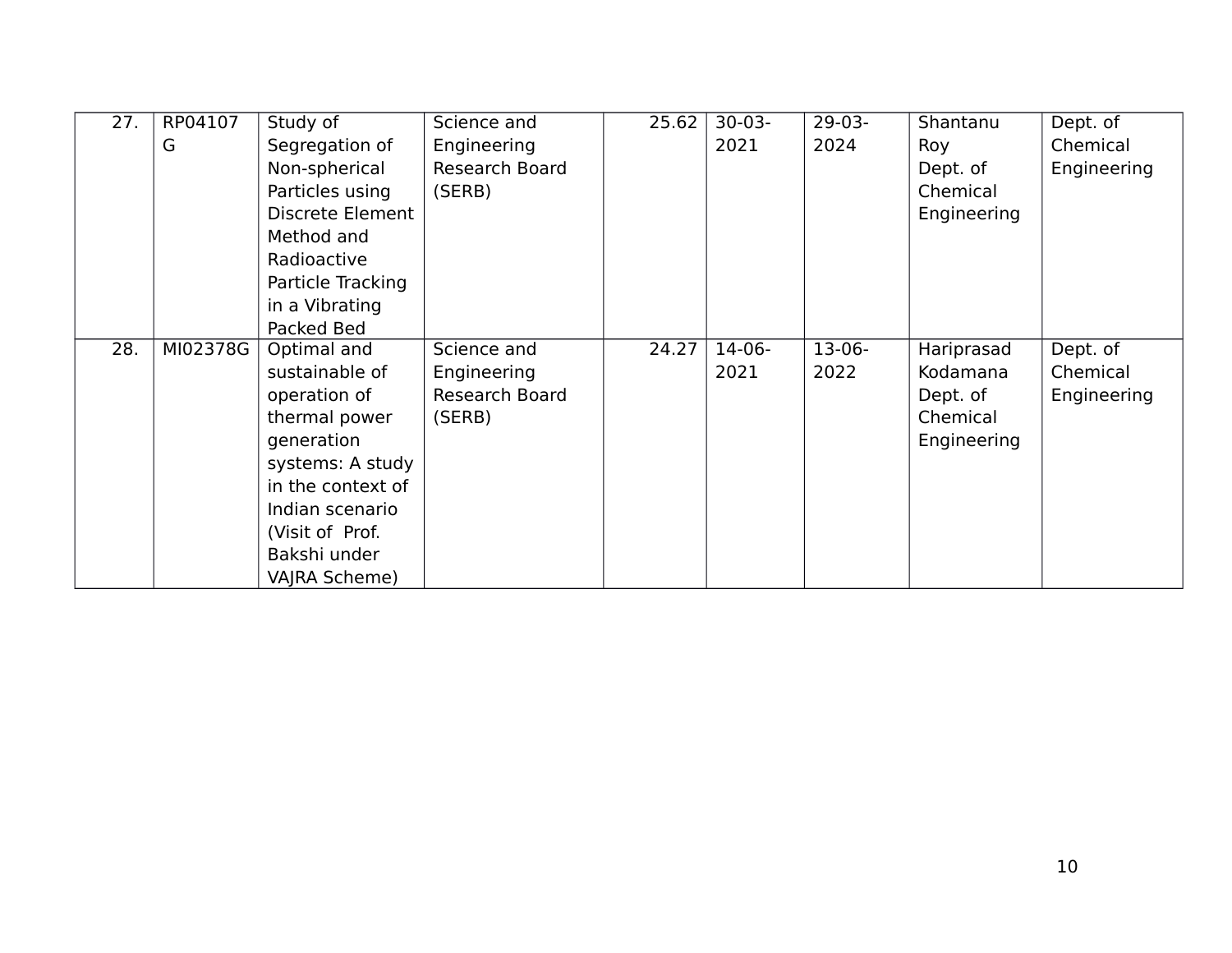| 29. | MI02500G | Hydrodeoxygena     | Science and    | 22.37 | $24-01-$ | $23-01-$ | Mohammad    | Dept. of    |
|-----|----------|--------------------|----------------|-------|----------|----------|-------------|-------------|
|     |          | tion of lignin-    | Engineering    |       | 2022     | 2024     | Ali Haider  | Chemical    |
|     |          | derived platform   | Research Board |       |          |          | Dept. of    | Engineering |
|     |          | chemicals to the   | (SERB)         |       |          |          | Chemical    |             |
|     |          | value-added        |                |       |          |          | Engineering |             |
|     |          | products via       |                |       |          |          |             |             |
|     |          | catalytic transfer |                |       |          |          |             |             |
|     |          | hydrogenation      |                |       |          |          |             |             |
|     |          | by using           |                |       |          |          |             |             |
|     |          | supported          |                |       |          |          |             |             |
|     |          | bimetallic Au@Ni   |                |       |          |          |             |             |
|     |          | and Au@Co core-    |                |       |          |          |             |             |
|     |          | shell catalysts    |                |       |          |          |             |             |
|     |          | (NPDFship)         |                |       |          |          |             |             |
|     |          | project of Dr.     |                |       |          |          |             |             |
|     |          | (Ms.) Preeti Jain) |                |       |          |          |             |             |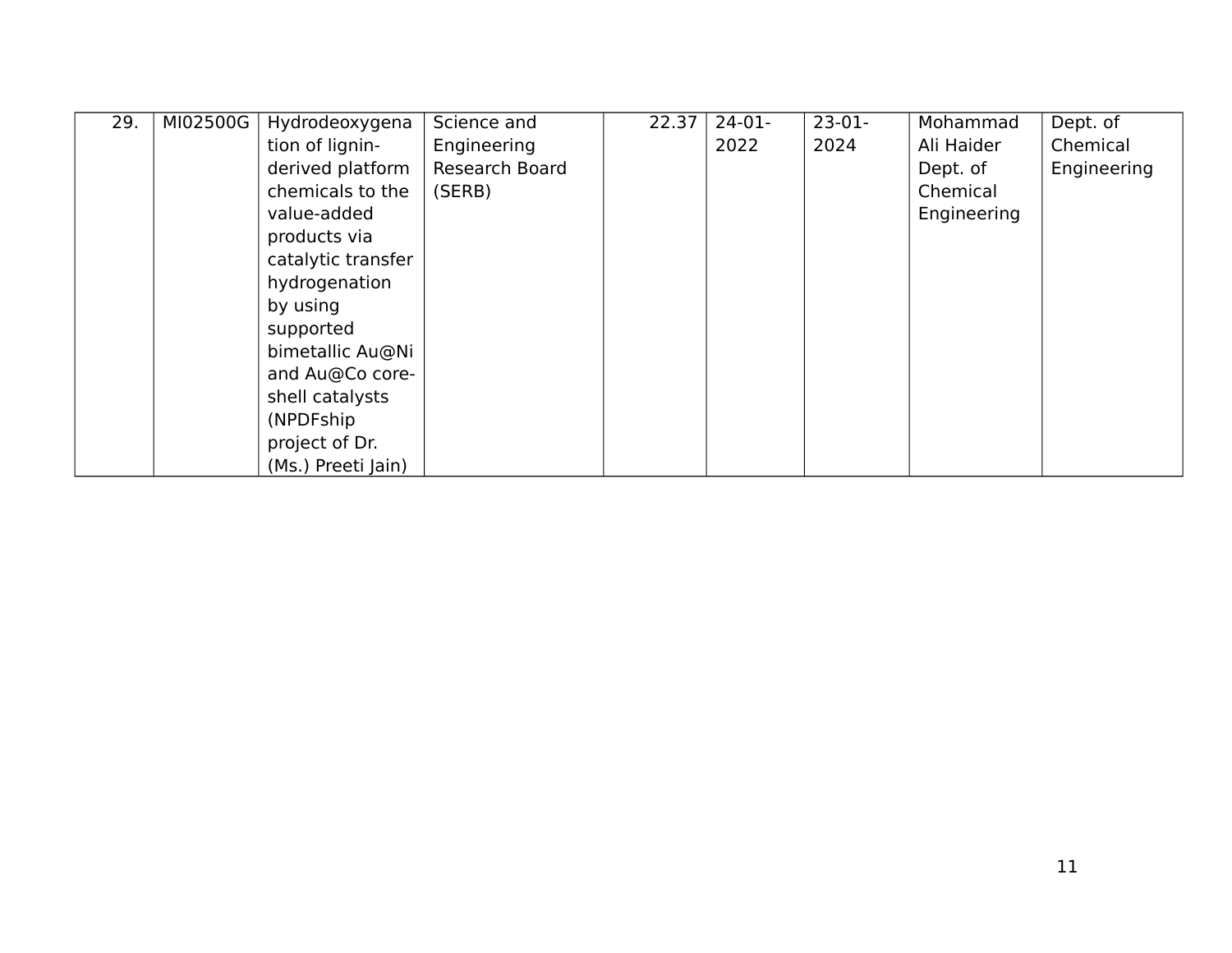| 30. | MI02497G | Removal of               | Science and               | 22.37 | $03-01-$ | $02 - 01 -$ | Kamal        | Dept. of    |
|-----|----------|--------------------------|---------------------------|-------|----------|-------------|--------------|-------------|
|     |          | heavy metals             | Engineering               |       | 2022     | 2024        | Kishore Pant | Chemical    |
|     |          | with                     | Research Board            |       |          |             | Dept. of     | Engineering |
|     |          | simultaneously           | (SERB)                    |       |          |             | Chemical     |             |
|     |          | co-generating            |                           |       |          |             | Engineering  |             |
|     |          | H <sub>2</sub> and nano- |                           |       |          |             |              |             |
|     |          | metals carbon            |                           |       |          |             |              |             |
|     |          | hybrids from             |                           |       |          |             |              |             |
|     |          | biomass and              |                           |       |          |             |              |             |
|     |          | metal-                   |                           |       |          |             |              |             |
|     |          | contaminated             |                           |       |          |             |              |             |
|     |          | wastewater via           |                           |       |          |             |              |             |
|     |          | supercritical            |                           |       |          |             |              |             |
|     |          | water                    |                           |       |          |             |              |             |
|     |          | gasification             |                           |       |          |             |              |             |
|     |          | (NPDFship)               |                           |       |          |             |              |             |
|     |          | project of to Dr.        |                           |       |          |             |              |             |
|     |          | Ashutosh Kumar)          |                           |       |          |             |              |             |
| 31. | RP04164  | Technology               | <b>Indian National</b>    | 19.97 | $11-09-$ | $10-09-$    | Kamal        | Dept. of    |
|     | G        | Roadmap for              | Academy Of                |       | 2021     | 2024        | Kishore Pant | Chemical    |
|     |          | Capture and              | <b>Engineering (INAE-</b> |       |          |             | Dept. of     | Engineering |
|     |          | Conversion               | SERB)                     |       |          |             | Chemical     |             |
|     |          | (CCUS) of CO2 to         |                           |       |          |             | Engineering  |             |
|     |          | Value Added              |                           |       |          |             |              |             |
|     |          | Chemicals                |                           |       |          |             |              |             |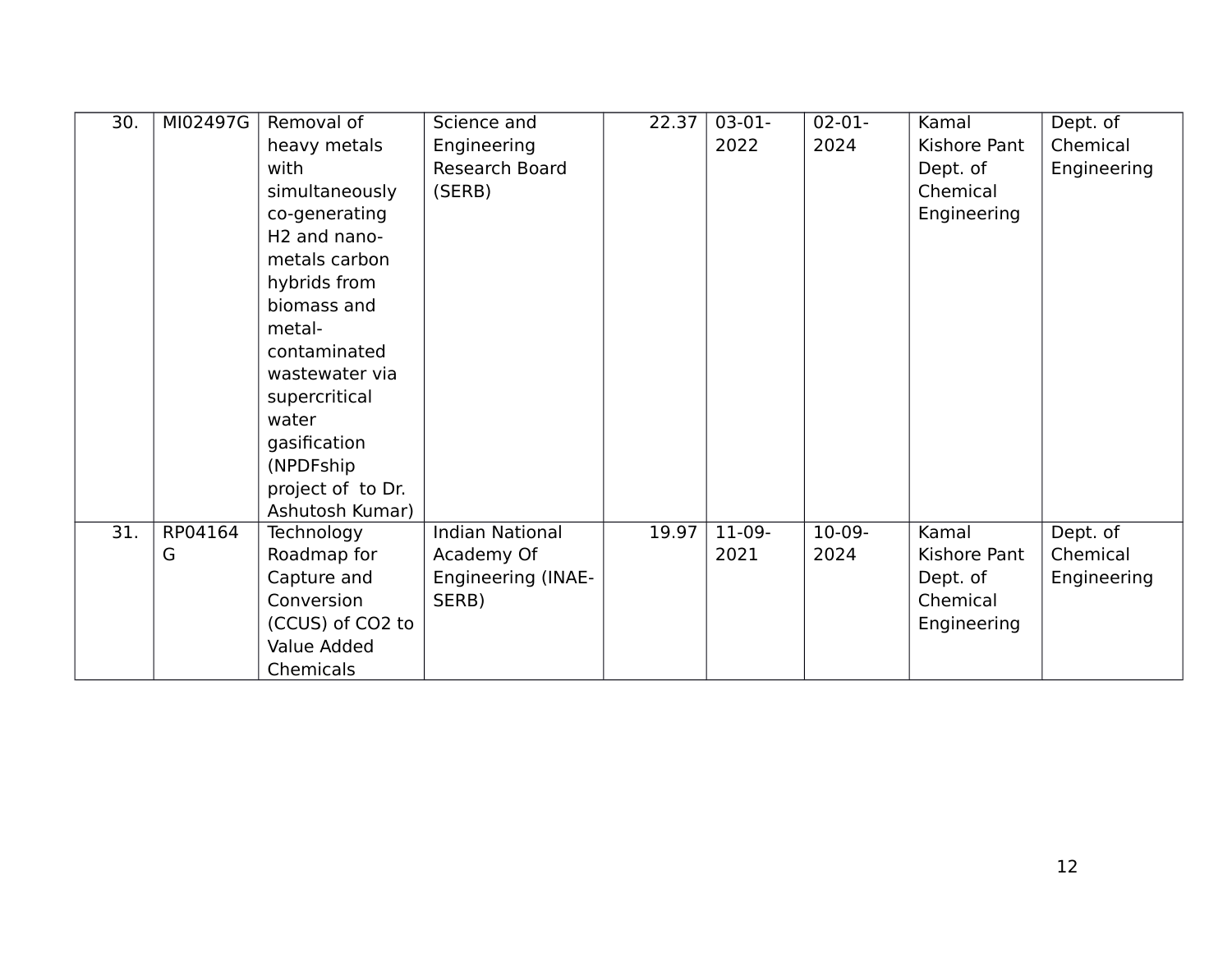| 32. | MI02420G | Developing            | Science and       | 19.20 | $08-07-$ | $07-07-$    | Shalini Gupta | Dept. of    |
|-----|----------|-----------------------|-------------------|-------|----------|-------------|---------------|-------------|
|     |          | micropatterned        | Engineering       |       | 2021     | 2023        | Dept. of      | Chemical    |
|     |          | surface for High      | Research Board    |       |          |             | Chemical      | Engineering |
|     |          | through put           | (SERB)            |       |          |             | Engineering   |             |
|     |          | capture of            |                   |       |          |             |               |             |
|     |          | bacterial and         |                   |       |          |             |               |             |
|     |          | mammalian             |                   |       |          |             |               |             |
|     |          | single cell.          |                   |       |          |             |               |             |
| 33. | RP04151  | Embedded              | <b>NM-ICPS</b>    | 18.20 | $01-07-$ | $30 - 06 -$ | Hariprasad    | Dept. of    |
|     | G        | system based          | Technology        |       | 2021     | 2024        | Kodamana      | Chemical    |
|     |          | fault tolerant        | Innovation Hub on |       |          |             | Dept. of      | Engineering |
|     |          | control and           | Autonomous        |       |          |             | Chemical      |             |
|     |          | autonomous            | Navigation and    |       |          |             | Engineering   |             |
|     |          | navigation of an      | Data Acquistion   |       |          |             |               |             |
|     |          | unmanned aerial       | System, DST       |       |          |             |               |             |
|     |          | vehicle (UAV)         |                   |       |          |             |               |             |
| 34. | MI02426N | Carbon Dioxide        | Mr. Arun Duggal,  | 16.80 | $15-09-$ | $14-09-$    | Vikram Singh  | Dept. of    |
|     | C        | Capture and           | Alumnus IIT Delhi |       | 2021     | 2022        | Dept. of      | Chemical    |
|     |          | Utilization in        |                   |       |          |             | Chemical      | Engineering |
|     |          | <b>Metal Recovery</b> |                   |       |          |             | Engineering   |             |
|     |          | (subproject           |                   |       |          |             |               |             |
|     |          | funded from           |                   |       |          |             |               |             |
|     |          | <b>CERCA CoE</b>      |                   |       |          |             |               |             |
|     |          | project               |                   |       |          |             |               |             |
|     |          | MI01757)              |                   |       |          |             |               |             |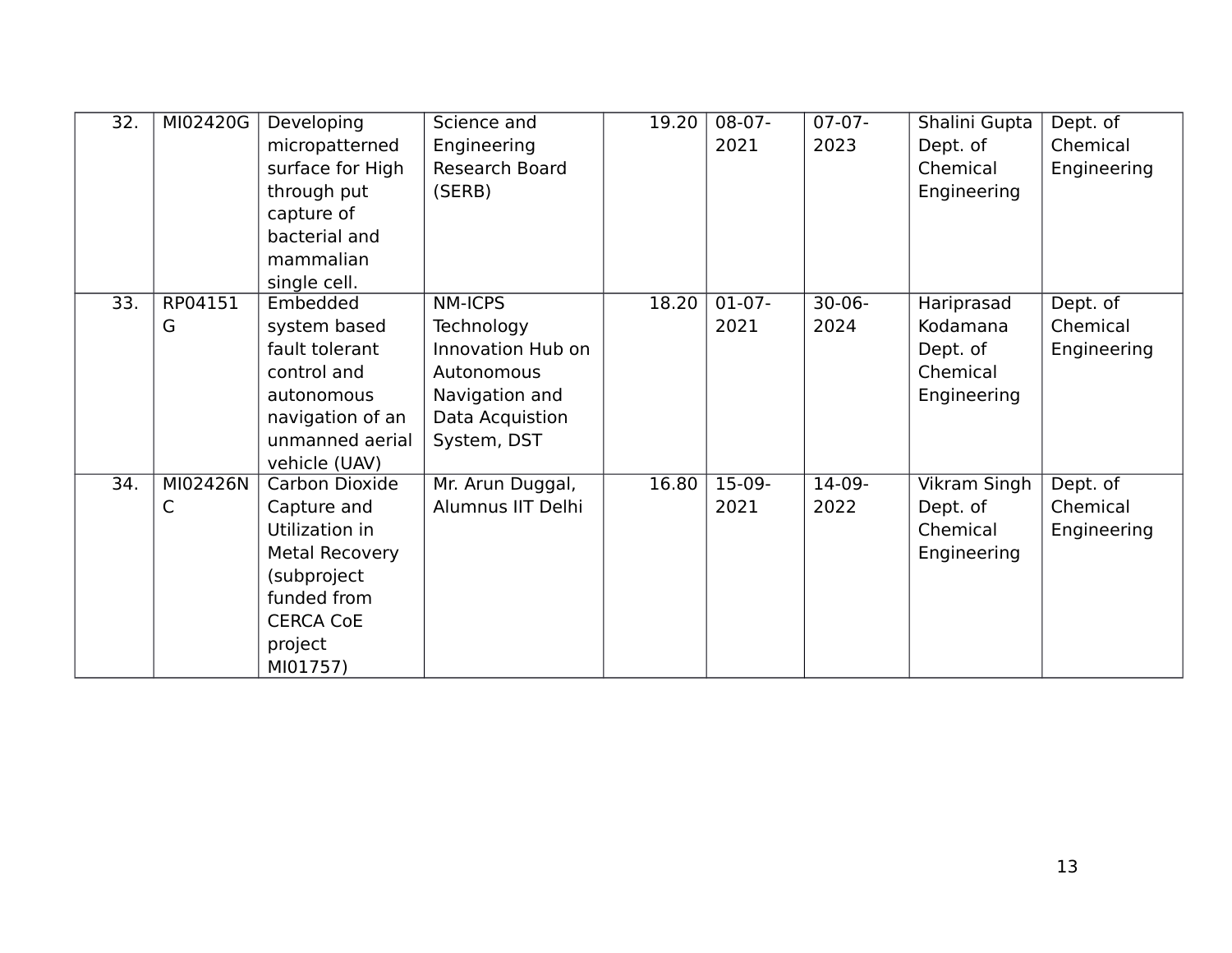| 35.               | MI02499G                  | Development of         | Science and            | 10.05 | $07-12-$ | $06-12-$ | Kamal               | Dept. of    |  |  |
|-------------------|---------------------------|------------------------|------------------------|-------|----------|----------|---------------------|-------------|--|--|
|                   |                           | Carbon Dioxide         | Engineering            |       | 2021     | 2024     | <b>Kishore Pant</b> | Chemical    |  |  |
|                   |                           | Fixation in the        | Research Board         |       |          |          | Dept. of            | Engineering |  |  |
|                   |                           | Organic                | (SERB)                 |       |          |          | Chemical            |             |  |  |
|                   |                           | <b>Transformations</b> |                        |       |          |          | Engineering         |             |  |  |
|                   |                           | using Solid            |                        |       |          |          |                     |             |  |  |
|                   |                           | <b>Based Catalyst</b>  |                        |       |          |          |                     |             |  |  |
|                   |                           | (TARE project of       |                        |       |          |          |                     |             |  |  |
|                   |                           | Dr. Ravi Tomr)         |                        |       |          |          |                     |             |  |  |
| 36.               | RP04229                   | Vanadium Redox         | Department of          | 7.99  | $15-02-$ | $14-02-$ | Anil Verma          | Dept. of    |  |  |
|                   | G                         | Flow Battery for       | Science &              |       | 2022     | 2023     | Dept. of            | Chemical    |  |  |
|                   |                           | Sustainable            | Technology             |       |          |          | Chemical            | Engineering |  |  |
|                   |                           | Rural                  |                        |       |          |          | Engineering         |             |  |  |
|                   |                           | Electrification        |                        |       |          |          |                     |             |  |  |
|                   |                           | (VRFB-SURE)            |                        |       |          |          |                     |             |  |  |
| $\overline{37}$ . | MI02447N                  | Project for the        | <b>Springer Nature</b> | 7.00  | $31-03-$ | $30-03-$ | <b>Vikram Singh</b> | Dept. of    |  |  |
|                   |                           | Office of              | India                  |       | 2021     | 2022     | Dept. of            | Chemical    |  |  |
|                   |                           | Accessible             |                        |       |          |          | Chemical            | Engineering |  |  |
|                   |                           | <b>Education (OAE-</b> |                        |       |          |          | Engineering         |             |  |  |
|                   |                           | under Corporate        |                        |       |          |          |                     |             |  |  |
|                   |                           | Social                 |                        |       |          |          |                     |             |  |  |
|                   |                           | Responsibility         |                        |       |          |          |                     |             |  |  |
|                   |                           | Policy under           |                        |       |          |          |                     |             |  |  |
|                   |                           | Section 135 of         |                        |       |          |          |                     |             |  |  |
|                   |                           | Companies Act          |                        |       |          |          |                     |             |  |  |
|                   |                           | 2013)                  |                        |       |          |          |                     |             |  |  |
|                   |                           |                        |                        |       |          |          |                     |             |  |  |
|                   | <b>Dept. of Chemistry</b> |                        |                        |       |          |          |                     |             |  |  |
|                   |                           |                        |                        |       |          |          |                     |             |  |  |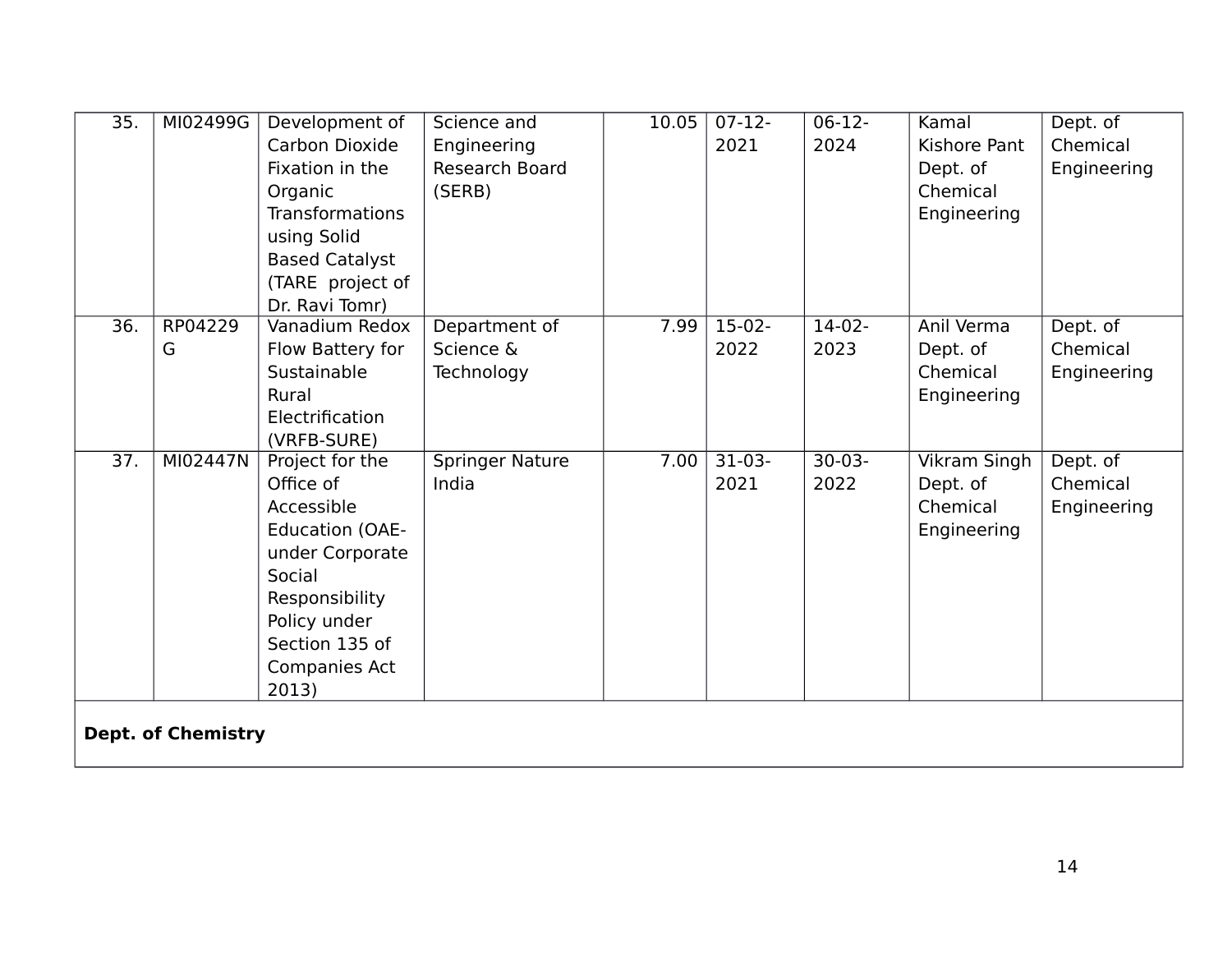| 38. | MI02485G     | Metallocorrole<br><b>Based</b><br>Electrocatalytic<br>Reduction of<br>Protons and CO2<br>(Inspire faculty<br>award project of<br>Dr. Pinky Yadav) | Department of<br>Science &<br>Technology`                         | 112.40 | $03-11-$<br>2021           | $02 - 11 -$<br>2026 | S Nagendran<br>Dept. of<br>Chemistry                  | Dept. of<br>Chemistry |
|-----|--------------|---------------------------------------------------------------------------------------------------------------------------------------------------|-------------------------------------------------------------------|--------|----------------------------|---------------------|-------------------------------------------------------|-----------------------|
| 39. | RP04214<br>G | Exploration of<br><b>Bifunctional</b><br>Catalysis for<br>Asymmetric<br>Vinylogous<br>addition reaction<br>and Diels-Alder<br>Reaction            | Science and<br>Engineering<br>Research Board<br>(SERB)            | 77.09  | $20-12-$<br>2021           | $19-12-$<br>2024    | Ravi P Singh<br>Dept. of<br>Chemistry                 | Dept. of<br>Chemistry |
| 40. | RP04206<br>G | Solvation And<br>Aggregation<br><b>Within Fluorous</b><br>Media: Mapping<br>Unchartered<br><b>Territory</b>                                       | Science and<br>Engineering<br><b>Research Board</b><br>(SERB)     | 63.36  | $\overline{20-12}$<br>2021 | $19-12-$<br>2024    | Siddharth<br>Pandey<br>Dept. of<br>Chemistry          | Dept. of<br>Chemistry |
| 41. | RP04096<br>G | Strontium<br>titanate for CO2<br>utilization of<br>nanostructures:<br>one step closer<br>to a carbon-free<br>environment                          | International<br><b>Bilateral</b><br>Cooperation<br>Division, DST | 41.81  | $16-03-$<br>2021           | $15-03-$<br>2024    | Pravin<br>Popinand<br>Ingole<br>Dept. of<br>Chemistry | Dept. of<br>Chemistry |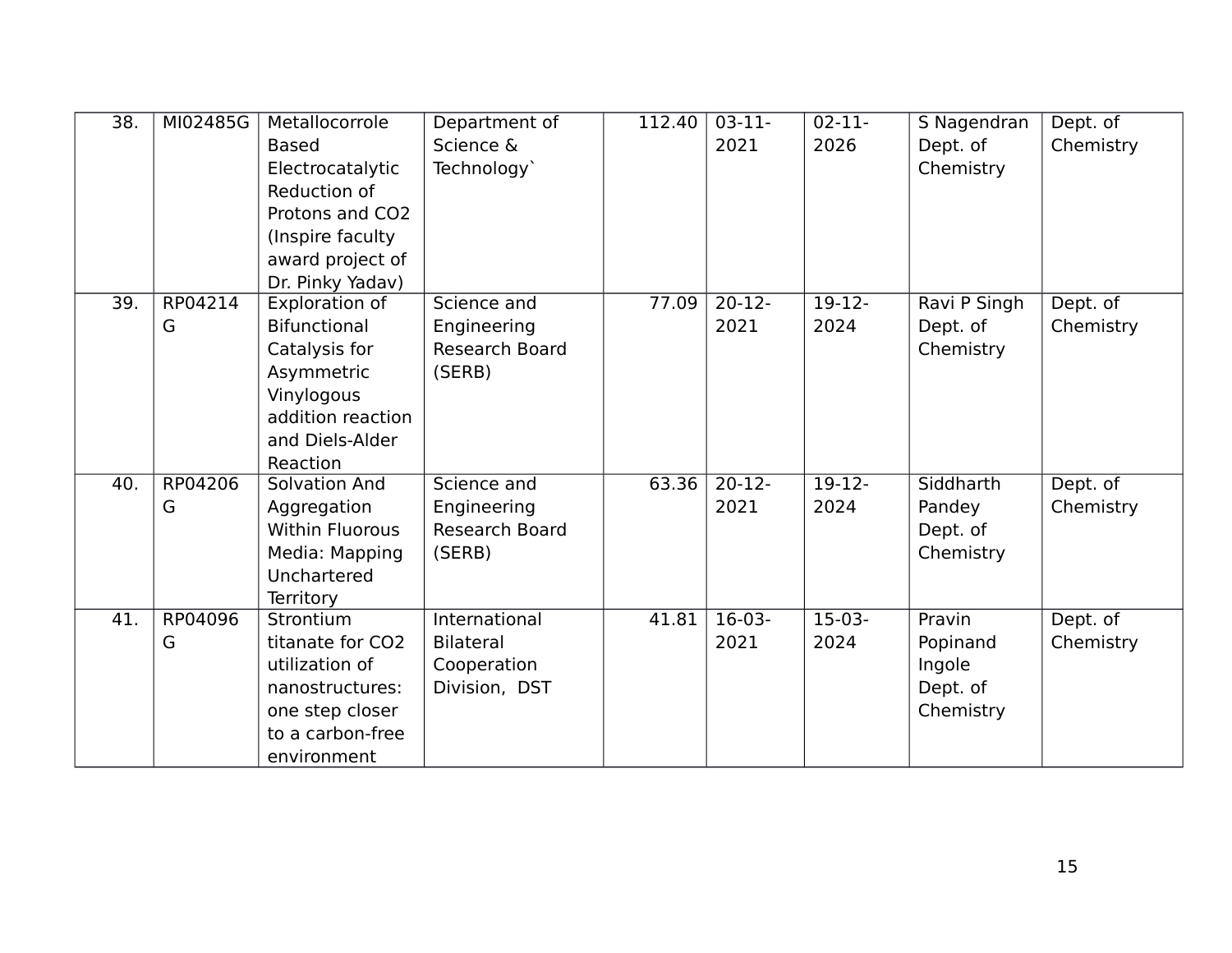| 42. | RP04208  | Immobilization of | Science and    | 33.00 | $22 - 12$ | $21 - 12 -$ | <b>Biswarup</b> | Dept. of  |
|-----|----------|-------------------|----------------|-------|-----------|-------------|-----------------|-----------|
|     | G        | Phosphine on      | Engineering    |       | 2021      | 2023        | Chakraborty     | Chemistry |
|     |          | Metal-oxide       | Research Board |       |           |             | Dept. of        |           |
|     |          | Nanostructure     | (SERB)         |       |           |             | Chemistry       |           |
|     |          | Enabling          |                |       |           |             |                 |           |
|     |          | Straightforward   |                |       |           |             |                 |           |
|     |          | Product           |                |       |           |             |                 |           |
|     |          | Purification and  |                |       |           |             |                 |           |
|     |          | Phosphine         |                |       |           |             |                 |           |
|     |          | Recycling         |                |       |           |             |                 |           |
| 43. | RP04210  | Visible light     | Science and    | 28.58 | $20-12-$  | $19-12-$    | Nidhi Jain      | Dept. of  |
|     | G        | photocatalysis in | Engineering    |       | 2021      | 2024        | Dept. of        | Chemistry |
|     |          | heterocycle       | Research Board |       |           |             | Chemistry       |           |
|     |          | synthesis and     | (SERB)         |       |           |             |                 |           |
|     |          | functionalization |                |       |           |             |                 |           |
| 44. | MI02502G | Electron-rich     | Science and    | 22.37 | $21-02-$  | $20 - 02 -$ | <b>Biswarup</b> | Dept. of  |
|     |          | nanoporous        | Engineering    |       | 2022      | 2024        | Chakraborty     | Chemistry |
|     |          | polymeric         | Research Board |       |           |             | Dept. of        |           |
|     |          | materials as      | (SERB)         |       |           |             | Chemistry       |           |
|     |          | efficient         |                |       |           |             |                 |           |
|     |          | catalysts for CO2 |                |       |           |             |                 |           |
|     |          | recycling         |                |       |           |             |                 |           |
|     |          | (NPDFship         |                |       |           |             |                 |           |
|     |          | project of Dr.    |                |       |           |             |                 |           |
|     |          | Monika            |                |       |           |             |                 |           |
|     |          | Chaudhury)        |                |       |           |             |                 |           |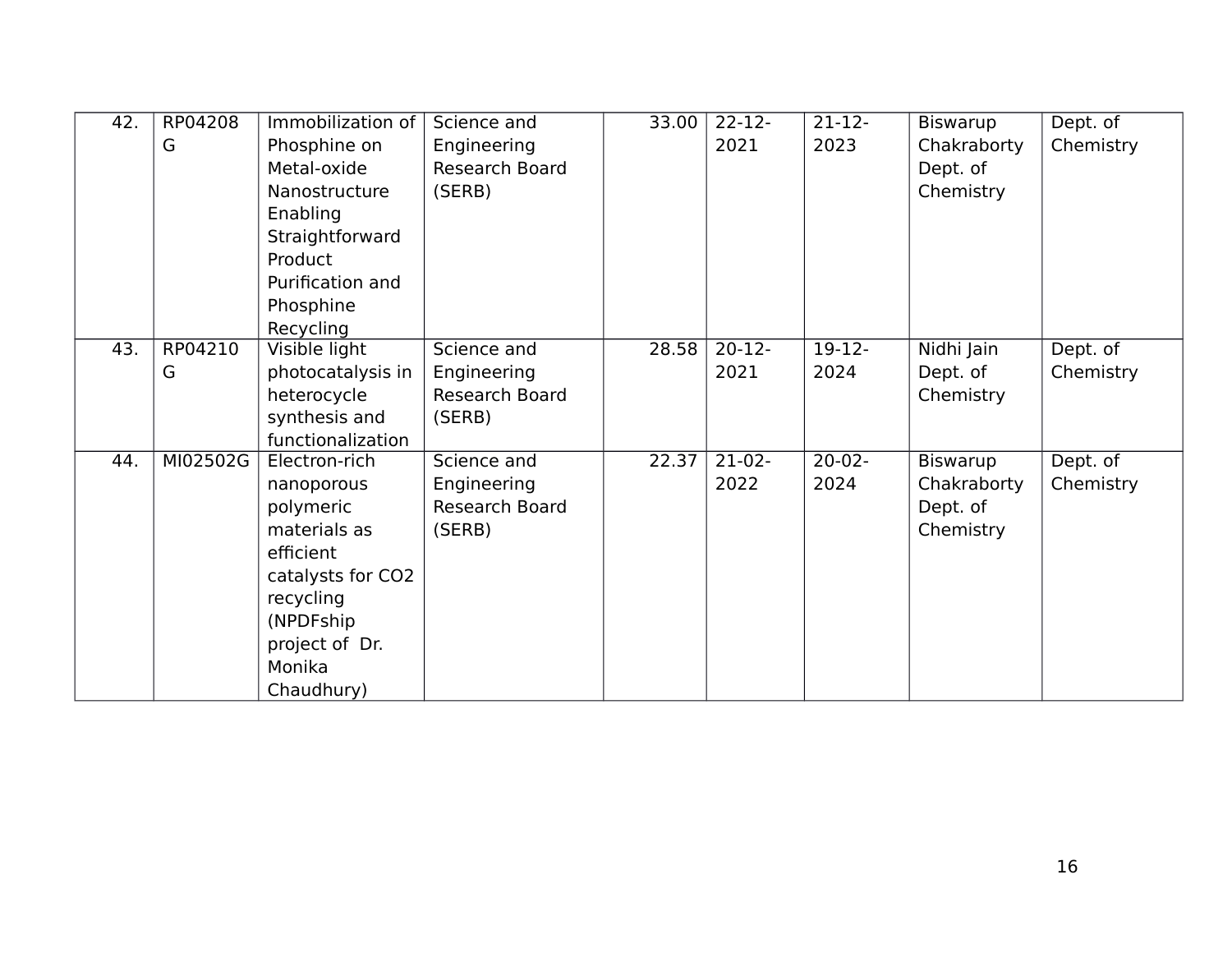| 45. | MI02484G | Structure and<br>Function of<br>Rab2b in the<br><b>Crowded Cellular</b><br>Interior: A<br>Single-Molecule<br>and Super-                                                                                                                                              | Science and<br>Engineering<br>Research Board<br>(SERB) | 22.37 | $01-02-$<br>2022 | $31-01-$<br>2024  | Pramit<br>Kumar<br>Chowdhury<br>Dept. of<br>Chemistry | Dept. of<br>Chemistry |
|-----|----------|----------------------------------------------------------------------------------------------------------------------------------------------------------------------------------------------------------------------------------------------------------------------|--------------------------------------------------------|-------|------------------|-------------------|-------------------------------------------------------|-----------------------|
|     |          | Resolution<br>Microscopy<br><b>Based Approach</b><br>(NPDFship<br>project of Dr.<br>Zahoor Ahmad<br>Parray)                                                                                                                                                          |                                                        |       |                  |                   |                                                       |                       |
| 46. | MI02471G | Development of<br>bio-inspired non-<br>heme<br>manganese<br>complexes for<br>chemical/electro<br>chemical oxygen<br>reduction<br>reaction (SERB<br>NPDFship award<br>to Dr. Afsar Ali<br>under<br>supervision of<br>Prof. Sayantan<br>Paria, Deptt. of<br>Chemistry) | Science and<br>Engineering<br>Research Board<br>(SERB) | 22.37 | $21-12-$<br>2021 | $20 - 12$<br>2023 | Sayantan<br>Paria<br>Dept. of<br>Chemistry            | Dept. of<br>Chemistry |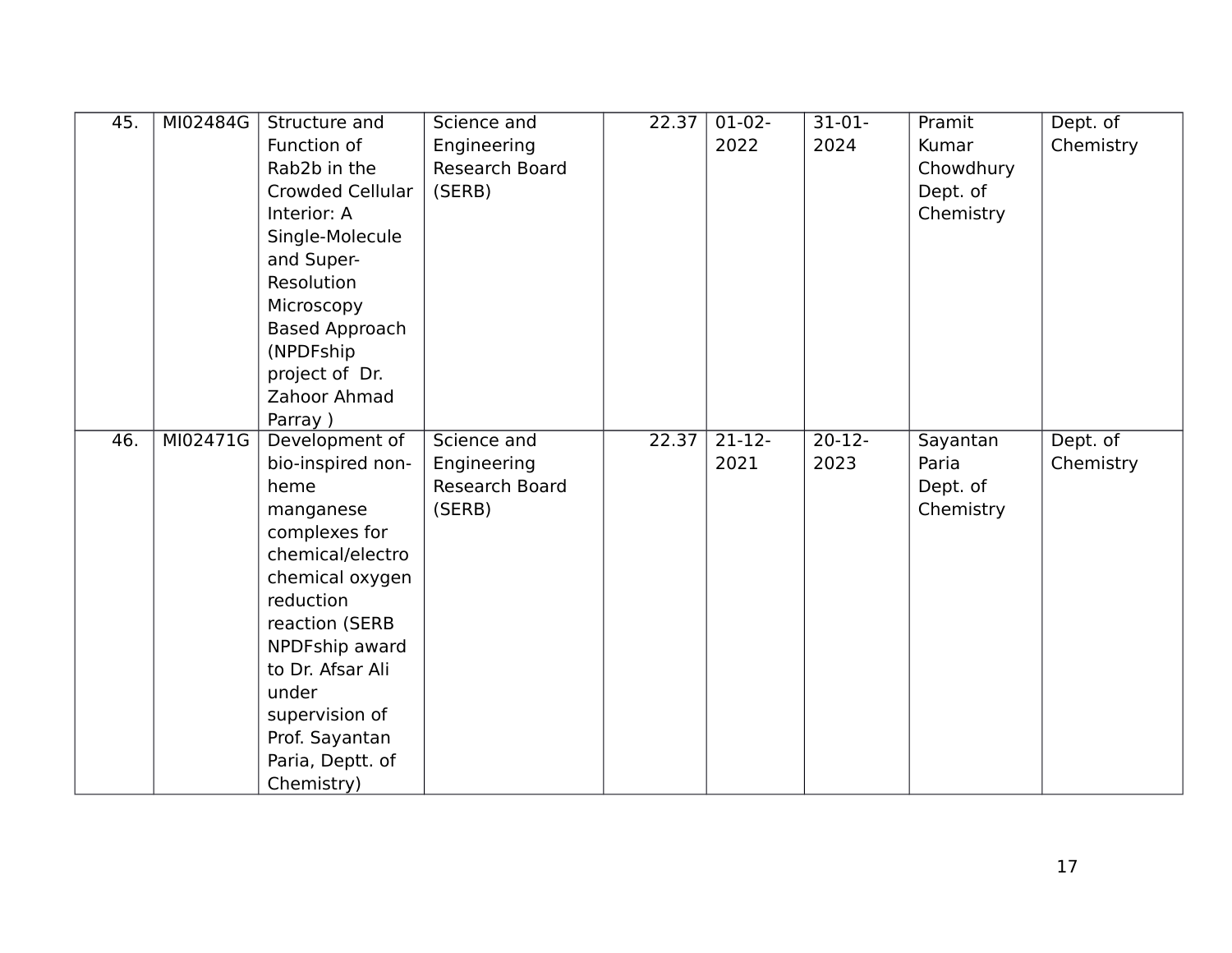| 47. | MI02465G | 2D silicene and      | Science and    | 22.37 | $30-12-$ | $29-12-$ | Pravin    | Dept. of  |
|-----|----------|----------------------|----------------|-------|----------|----------|-----------|-----------|
|     |          | germanene            | Engineering    |       | 2021     | 2023     | Popinand  | Chemistry |
|     |          | materials for        | Research Board |       |          |          | Ingole    |           |
|     |          | sodium and           | (SERB)         |       |          |          | Dept. of  |           |
|     |          | Potassium ion        |                |       |          |          | Chemistry |           |
|     |          | batteries (under     |                |       |          |          |           |           |
|     |          | <b>SERB NPDFship</b> |                |       |          |          |           |           |
|     |          | scheme awarded       |                |       |          |          |           |           |
|     |          | to Dr. Roshan        |                |       |          |          |           |           |
|     |          | Nazir under          |                |       |          |          |           |           |
|     |          | Supervision of       |                |       |          |          |           |           |
|     |          | Prof. P.P. Ingole,   |                |       |          |          |           |           |
|     |          | Deptt. of            |                |       |          |          |           |           |
|     |          | Chemistry)           |                |       |          |          |           |           |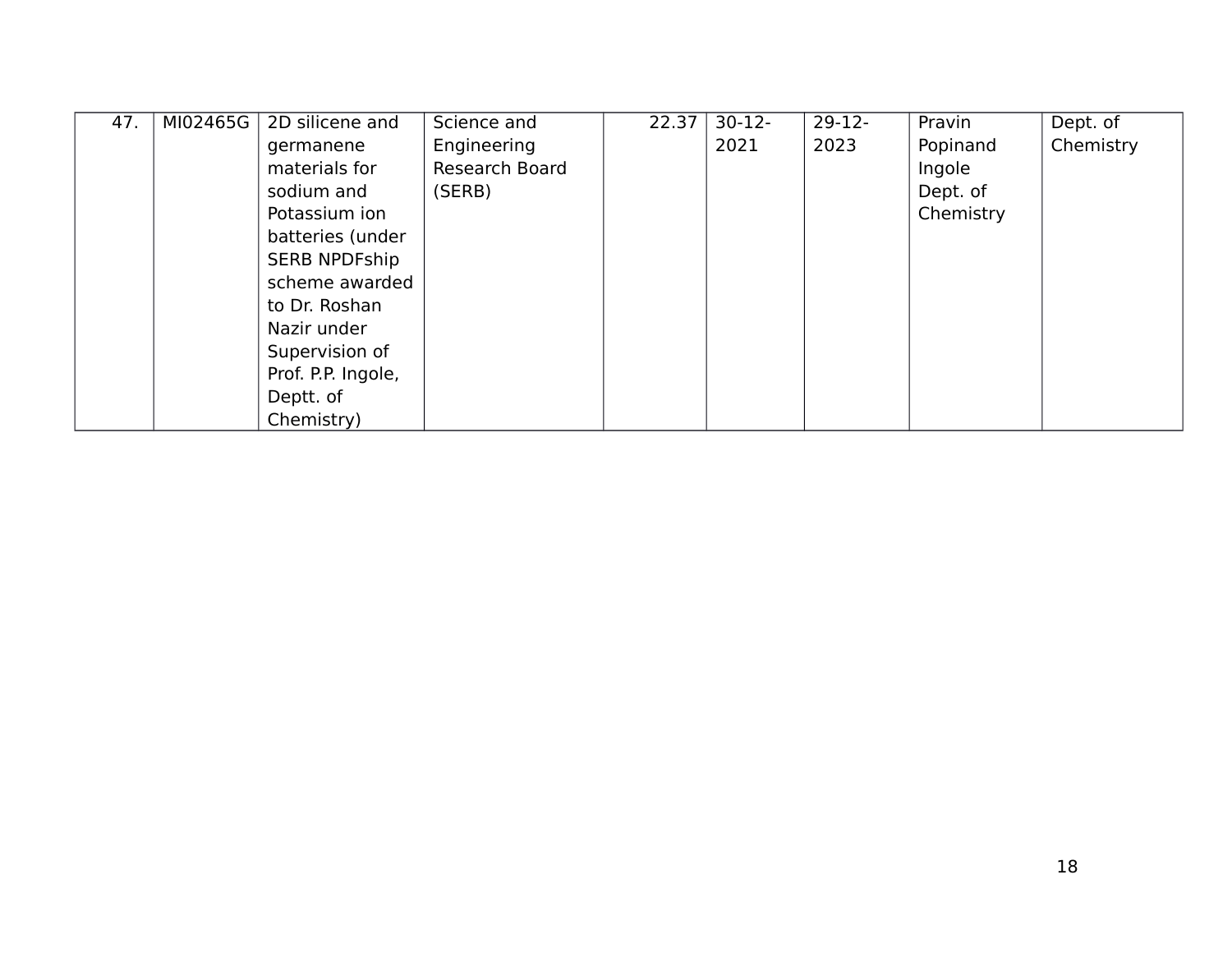| 48. | MI02438G | Ramanomics: A            | Science and     | 13.75 | $\overline{15-12}$ | $14 - 11 -$ | Ashok Kumar | Dept. of  |
|-----|----------|--------------------------|-----------------|-------|--------------------|-------------|-------------|-----------|
|     |          | new Omics                | Engineering     |       | 2021               | 2022        | Ganguli     | Chemistry |
|     |          | discipline using         | Research Board  |       |                    |             | Dept. of    |           |
|     |          | Micro Raman              | (SERB)          |       |                    |             | Chemistry   |           |
|     |          | Spectrometry             |                 |       |                    |             |             |           |
|     |          | with Bio                 |                 |       |                    |             |             |           |
|     |          | molecular                |                 |       |                    |             |             |           |
|     |          | Component                |                 |       |                    |             |             |           |
|     |          | Analysis for             |                 |       |                    |             |             |           |
|     |          | molecular                |                 |       |                    |             |             |           |
|     |          | profiling of             |                 |       |                    |             |             |           |
|     |          | biological               |                 |       |                    |             |             |           |
|     |          | structures and           |                 |       |                    |             |             |           |
|     |          | diseases                 |                 |       |                    |             |             |           |
|     |          | progression              |                 |       |                    |             |             |           |
|     |          | (Under Vajra             |                 |       |                    |             |             |           |
|     |          | Scheme to host           |                 |       |                    |             |             |           |
|     |          | Prof. Paras Nath         |                 |       |                    |             |             |           |
|     |          | Prasad)                  |                 |       |                    |             |             |           |
| 49. | RP04168  | <b>Towards</b>           | Council of      | 12.67 | $01-10-$           | $30-09-$    | Siddharth   | Dept. of  |
|     | G        | Aggregation              | Scientific &    |       | 2021               | 2024        | Pandey      | Chemistry |
|     |          | Processes                | Industrial      |       |                    |             | Dept. of    |           |
|     |          | <b>Involving Deep</b>    | Research (CSIR) |       |                    |             | Chemistry   |           |
|     |          | <b>Eutectic Solvents</b> |                 |       |                    |             |             |           |
| 50. | MI02425G | Physics and              | Jamia Millia    | 12.39 | 03-09-             | $02 - 03 -$ | Pramit      | Dept. of  |
|     |          | Chemistry of             | Islamia         |       | 2021               | 2022        | Kumar       | Chemistry |
|     |          | Advanced                 | India           |       |                    |             | Chowdhury   |           |
|     |          | Materials (PCAM)         |                 |       |                    |             | Dept. of    |           |
|     |          |                          |                 |       |                    |             | Chemistry   |           |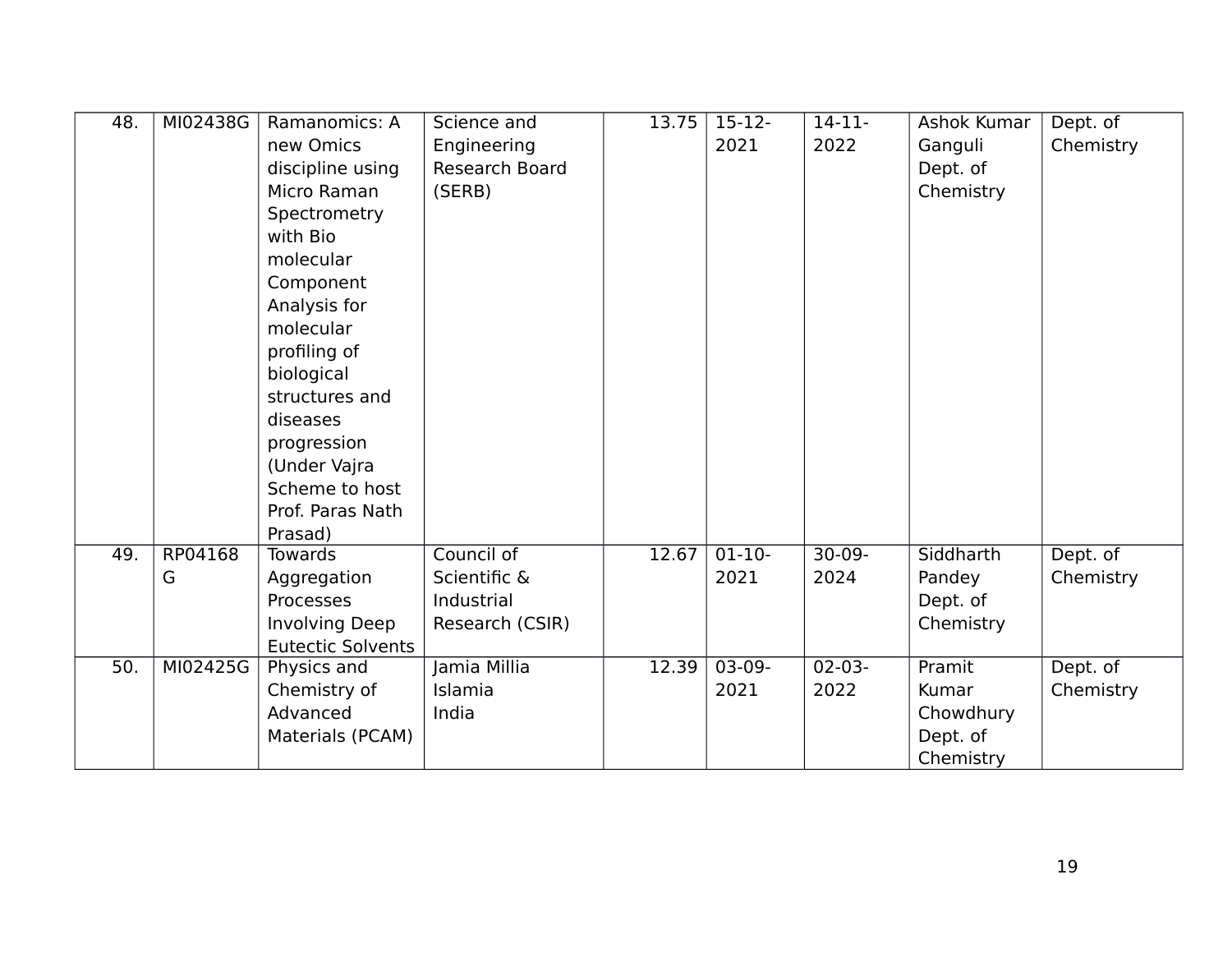| 51. | MI02453G | Electrochemical   | Science and     | 12.13 | $26-11-$ | $25-07-$ | Pravin    | Dept. of  |
|-----|----------|-------------------|-----------------|-------|----------|----------|-----------|-----------|
|     |          | biosensor for     | Engineering     |       | 2021     | 2022     | Popinand  | Chemistry |
|     |          | detections of     | Research Board  |       |          |          | Ingole    |           |
|     |          | cardiac           | (SERB)          |       |          |          | Dept. of  |           |
|     |          | biomarker         |                 |       |          |          | Chemistry |           |
|     |          | (troponin-cTnl &  |                 |       |          |          |           |           |
|     |          | cTnT) using       |                 |       |          |          |           |           |
|     |          | chitosan          |                 |       |          |          |           |           |
|     |          | modified          |                 |       |          |          |           |           |
|     |          | mesoporous        |                 |       |          |          |           |           |
|     |          | hollow            |                 |       |          |          |           |           |
|     |          | CNT@NiMn-LDH      |                 |       |          |          |           |           |
|     |          | nanocomposite     |                 |       |          |          |           |           |
|     |          | (NPDF project     |                 |       |          |          |           |           |
|     |          | awarded to Ms.    |                 |       |          |          |           |           |
|     |          | Nivedhini         |                 |       |          |          |           |           |
|     |          | Iswarya)          |                 |       |          |          |           |           |
| 52. | RP04162  | Surface-          | Council of      | 11.33 | $04-10-$ | $03-10-$ | Soumik    | Dept. of  |
|     | G        | engineered        | Scientific &    |       | 2021     | 2024     | Siddhanta | Chemistry |
|     |          | plasmonic         | Industrial      |       |          |          | Dept. of  |           |
|     |          | nanoprobes for    | Research (CSIR) |       |          |          | Chemistry |           |
|     |          | label-free cancer |                 |       |          |          |           |           |
|     |          | diagnostics and   |                 |       |          |          |           |           |
|     |          | therapy           |                 |       |          |          |           |           |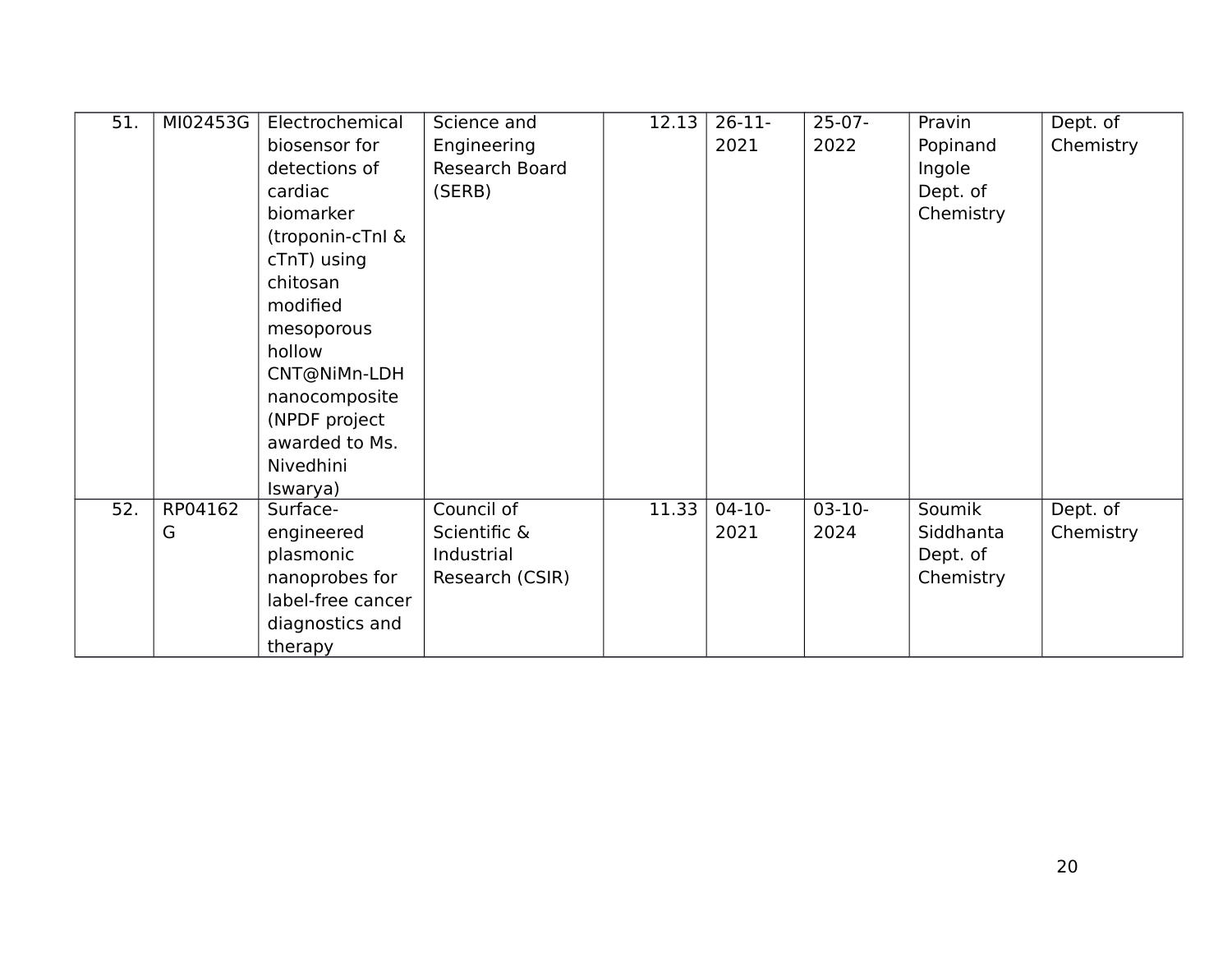| 53. | RP04227 | Theoretical and       | Council of      | 10.67 | $01-08-$ | $31-03-$ | Hemant       | Dept. of  |
|-----|---------|-----------------------|-----------------|-------|----------|----------|--------------|-----------|
|     | G       | Molecular             | Scientific &    |       | 2021     | 2022     | Kumar        | Chemistry |
|     |         | <b>Dynamics</b>       | Industrial      |       |          |          | Kashyap      |           |
|     |         | Studies of            | Research (CSIR) |       |          |          | Dept. of     |           |
|     |         | Dispersion and        |                 |       |          |          | Chemistry    |           |
|     |         | Self-assembly of      |                 |       |          |          |              |           |
|     |         | Nanoscale             |                 |       |          |          |              |           |
|     |         | Solvophobic/Solv      |                 |       |          |          |              |           |
|     |         | ophilic Solutes       |                 |       |          |          |              |           |
|     |         | and Capillary         |                 |       |          |          |              |           |
|     |         | Evaporation in        |                 |       |          |          |              |           |
|     |         | Ionic Liquids         |                 |       |          |          |              |           |
| 54. | RP04100 | Photoinduced          | Council of      | 10.00 | $01-04-$ | $31-03-$ | Sudipta Raha | Dept. of  |
|     | G       | Two Electron          | Scientific &    |       | 2021     | 2024     | Roy          | Chemistry |
|     |         | Reductions as a       | Industrial      |       |          |          | Dept. of     |           |
|     |         | Trigger for           | Research (CSIR) |       |          |          | Chemistry    |           |
|     |         | Carbanion             |                 |       |          |          |              |           |
|     |         | Generation:           |                 |       |          |          |              |           |
|     |         | Application           |                 |       |          |          |              |           |
|     |         | towards Stereo        |                 |       |          |          |              |           |
|     |         | defined C-C           |                 |       |          |          |              |           |
|     |         | <b>Bond Formation</b> |                 |       |          |          |              |           |
|     |         | Reactions             |                 |       |          |          |              |           |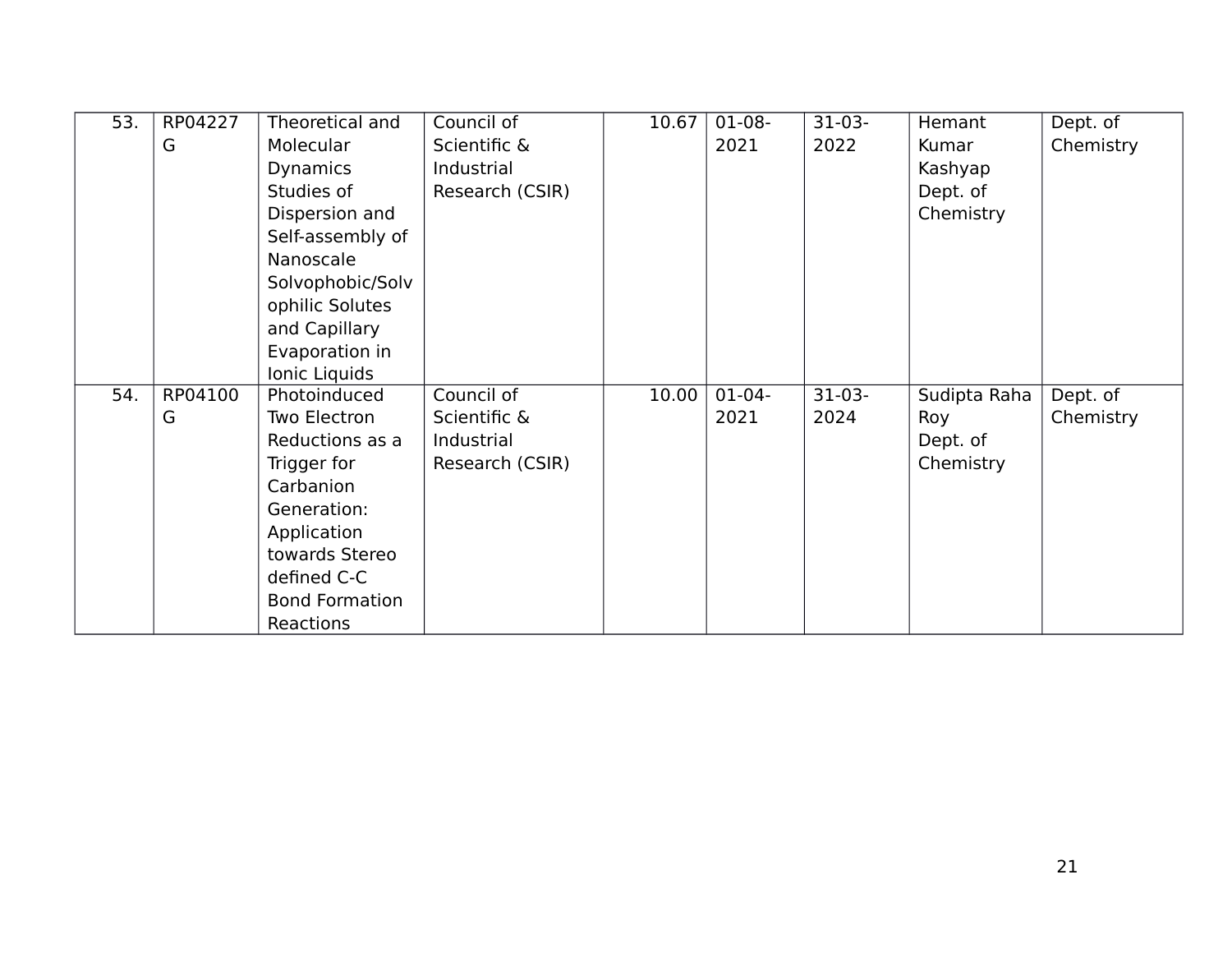| 55. | RP04130 | Synthesis of            | Council of               | 9.64 | $01-04-$  | $31-03-$ | Chinmoy     | Dept. of  |
|-----|---------|-------------------------|--------------------------|------|-----------|----------|-------------|-----------|
|     | G       | <b>Biologically</b>     | Scientific &             |      | 2021      | 2024     | Kumar Hazra | Chemistry |
|     |         | Relevant                | Industrial               |      |           |          | Dept. of    |           |
|     |         | Compounds by            | Research (CSIR)          |      |           |          | Chemistry   |           |
|     |         | Asymmetric              |                          |      |           |          |             |           |
|     |         | Hydrogenation of        |                          |      |           |          |             |           |
|     |         | Imines, Ketones         |                          |      |           |          |             |           |
|     |         | and Alkenes by          |                          |      |           |          |             |           |
|     |         | <b>Chiral NHC-Metal</b> |                          |      |           |          |             |           |
|     |         | Complex                 |                          |      |           |          |             |           |
| 56. | RP04146 | Generation of           | Council of               | 9.50 | $01-04-$  | $31-03-$ | Janakiram   | Dept. of  |
|     | G       | Highly                  | Scientific &             |      | 2022      | 2025     | Vaitla      | Chemistry |
|     |         | Substituted             | Industrial               |      |           |          | Dept. of    |           |
|     |         | Arenes Utilizing        | Research (CSIR)          |      |           |          | Chemistry   |           |
|     |         | Sufoxonium Ylide        |                          |      |           |          |             |           |
|     |         | Derived                 |                          |      |           |          |             |           |
|     |         | Carbenes                |                          |      |           |          |             |           |
| 57. | RP04189 | Understanding           | <b>Indian Council of</b> | 9.11 | $15 - 11$ | $14-11-$ | Shashank    | Dept. of  |
|     | G       | the dynamics            | <b>Medical Research</b>  |      | 2021      | 2024     | Deep        | Chemistry |
|     |         | and structure-          |                          |      |           |          | Dept. of    |           |
|     |         | function analysis       |                          |      |           |          | Chemistry   |           |
|     |         | of natural              |                          |      |           |          |             |           |
|     |         | molecules with          |                          |      |           |          |             |           |
|     |         | integrin (Young         |                          |      |           |          |             |           |
|     |         | Scientist project       |                          |      |           |          |             |           |
|     |         | of Dr. Irshad           |                          |      |           |          |             |           |
|     |         | Ahmad)                  |                          |      |           |          |             |           |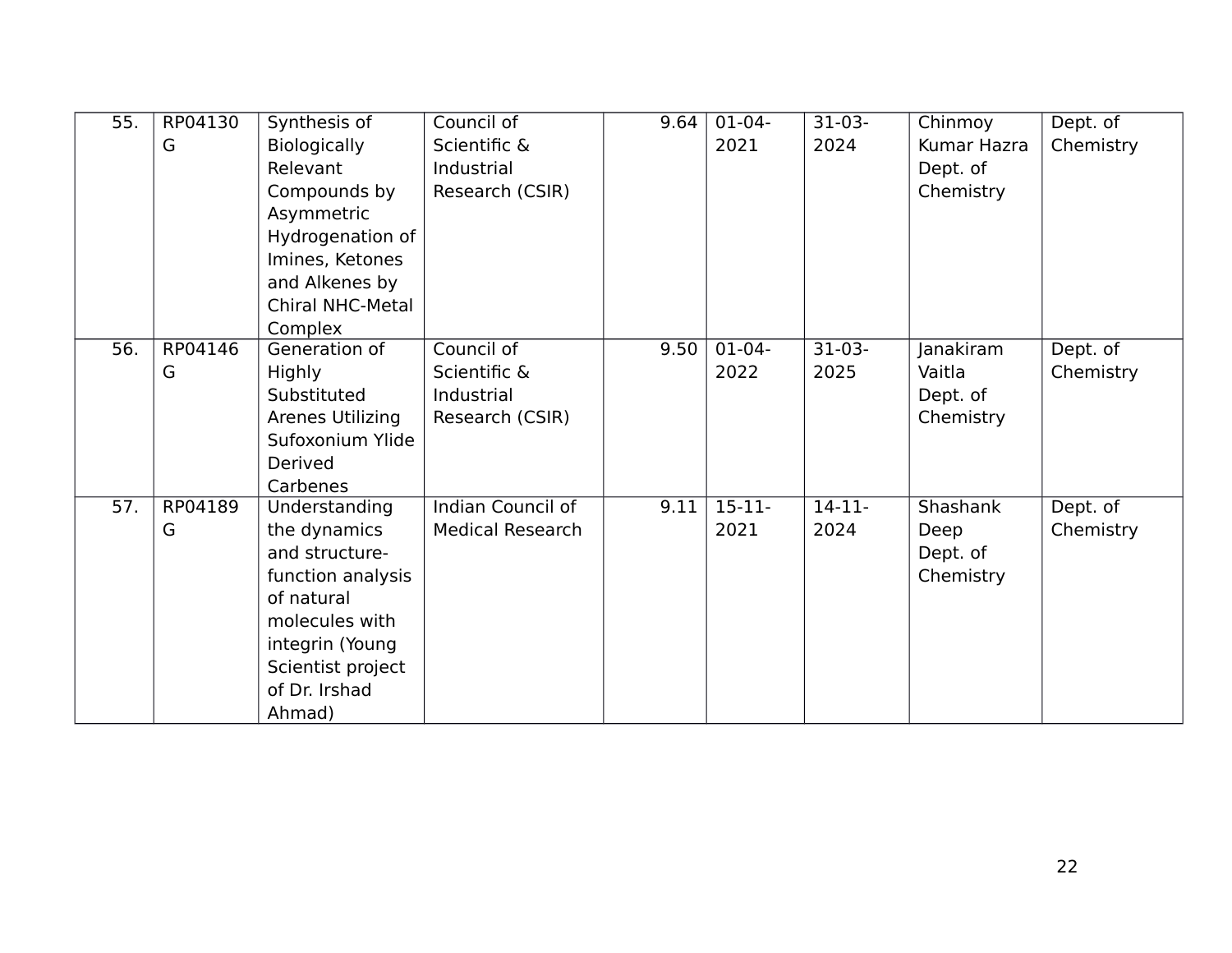| $\overline{58}$ . | MI02440G | Development of    | Science and    | 9.00 | $06-12-$ | $05 - 12 -$ | Sameer    | Dept. of  |
|-------------------|----------|-------------------|----------------|------|----------|-------------|-----------|-----------|
|                   |          | Two-Dimensional   | Engineering    |      | 2021     | 2024        | Sapra     | Chemistry |
|                   |          | (2D) Nano         | Research Board |      |          |             | Dept. of  |           |
|                   |          | architectures     | (SERB)         |      |          |             | Chemistry |           |
|                   |          | based             |                |      |          |             |           |           |
|                   |          | Composites/Hete   |                |      |          |             |           |           |
|                   |          | rojunctions for   |                |      |          |             |           |           |
|                   |          | photocatalytic    |                |      |          |             |           |           |
|                   |          | hydrogen          |                |      |          |             |           |           |
|                   |          | generation.       |                |      |          |             |           |           |
|                   |          | (TARE project of  |                |      |          |             |           |           |
|                   |          | Dr. Sumant        |                |      |          |             |           |           |
|                   |          | Upadhyay)         |                |      |          |             |           |           |
| $\overline{59}$ . | MI02439G | Fabrication of    | Science and    | 9.00 | $07-12-$ | $06-12-$    | Sameer    | Dept. of  |
|                   |          | low oxygen        | Engineering    |      | 2021     | 2024        | Sapra     | Chemistry |
|                   |          | content Carbon    | Research Board |      |          |             | Dept. of  |           |
|                   |          | nanodots (CDs)    | (SERB)         |      |          |             | Chemistry |           |
|                   |          | for their         |                |      |          |             |           |           |
|                   |          | potential         |                |      |          |             |           |           |
|                   |          | applications as   |                |      |          |             |           |           |
|                   |          | color filters for |                |      |          |             |           |           |
|                   |          | display           |                |      |          |             |           |           |
|                   |          | applications and  |                |      |          |             |           |           |
|                   |          | as fluorescent    |                |      |          |             |           |           |
|                   |          | security ink for  |                |      |          |             |           |           |
|                   |          | anticounterfeitin |                |      |          |             |           |           |
|                   |          | g applications    |                |      |          |             |           |           |
|                   |          | (TARE project of  |                |      |          |             |           |           |
|                   |          | Dr. S. Shankara   |                |      |          |             |           |           |
|                   |          | Narayanan)        |                |      |          |             |           |           |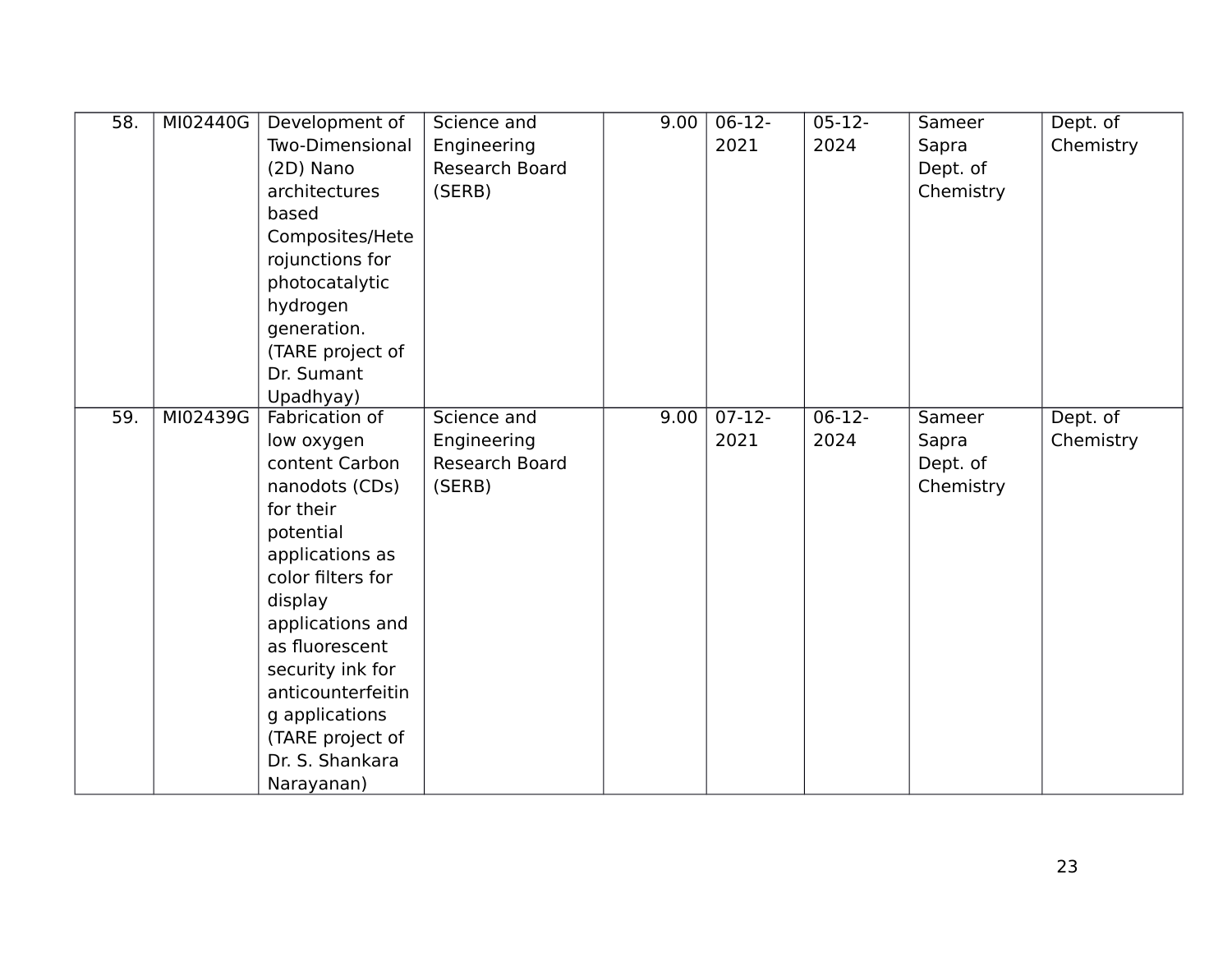| 60. | RP04174                           | Utilization of  | Council of      | 8.00 | $23-08-$    | $22 - 08 -$ | Subrata     | Dept. of        |
|-----|-----------------------------------|-----------------|-----------------|------|-------------|-------------|-------------|-----------------|
|     | G                                 | main-group      | Scientific &    |      | 2021        | 2024        | Kundu       | Chemistry       |
|     |                                   | compounds for   | Industrial      |      |             |             | Dept. of    |                 |
|     |                                   | catalytic       | Research (CSIR) |      |             |             | Chemistry   |                 |
|     |                                   | transformations |                 |      |             |             |             |                 |
| 61. | RP04173                           | Development of  | Council of      | 8.00 | $20-09-$    | 19-09-      | Kuntal      | Dept. of        |
|     | G                                 | single-site     | Scientific &    |      | 2021        | 2024        | Manna       | Chemistry       |
|     |                                   | metal-organic   | Industrial      |      |             |             | Dept. of    |                 |
|     |                                   | framework       | Research (CSIR) |      |             |             | Chemistry   |                 |
|     |                                   | catalysts for   |                 |      |             |             |             |                 |
|     |                                   | conversion of   |                 |      |             |             |             |                 |
|     |                                   | light           |                 |      |             |             |             |                 |
|     |                                   | hydrocarbons to |                 |      |             |             |             |                 |
|     |                                   | value-added     |                 |      |             |             |             |                 |
|     |                                   | products        |                 |      |             |             |             |                 |
| 62. | RP04144                           | Gender          | Department of   | 7.99 | $28 - 06 -$ | $27 - 12 -$ | Narayanan D | Dept. of        |
|     | G                                 | Advancement for | Science &       |      | 2021        | 2022        | Kurur       | Humanities &    |
|     |                                   | Transforming    | Technology`     |      |             |             | Dept. of    | Social          |
|     |                                   | Institutions -  |                 |      |             |             | Chemistry   | <b>Sciences</b> |
|     |                                   | <b>GATI</b>     |                 |      |             |             |             |                 |
|     |                                   |                 |                 |      |             |             |             |                 |
|     | <b>Dept. of Civil Engineering</b> |                 |                 |      |             |             |             |                 |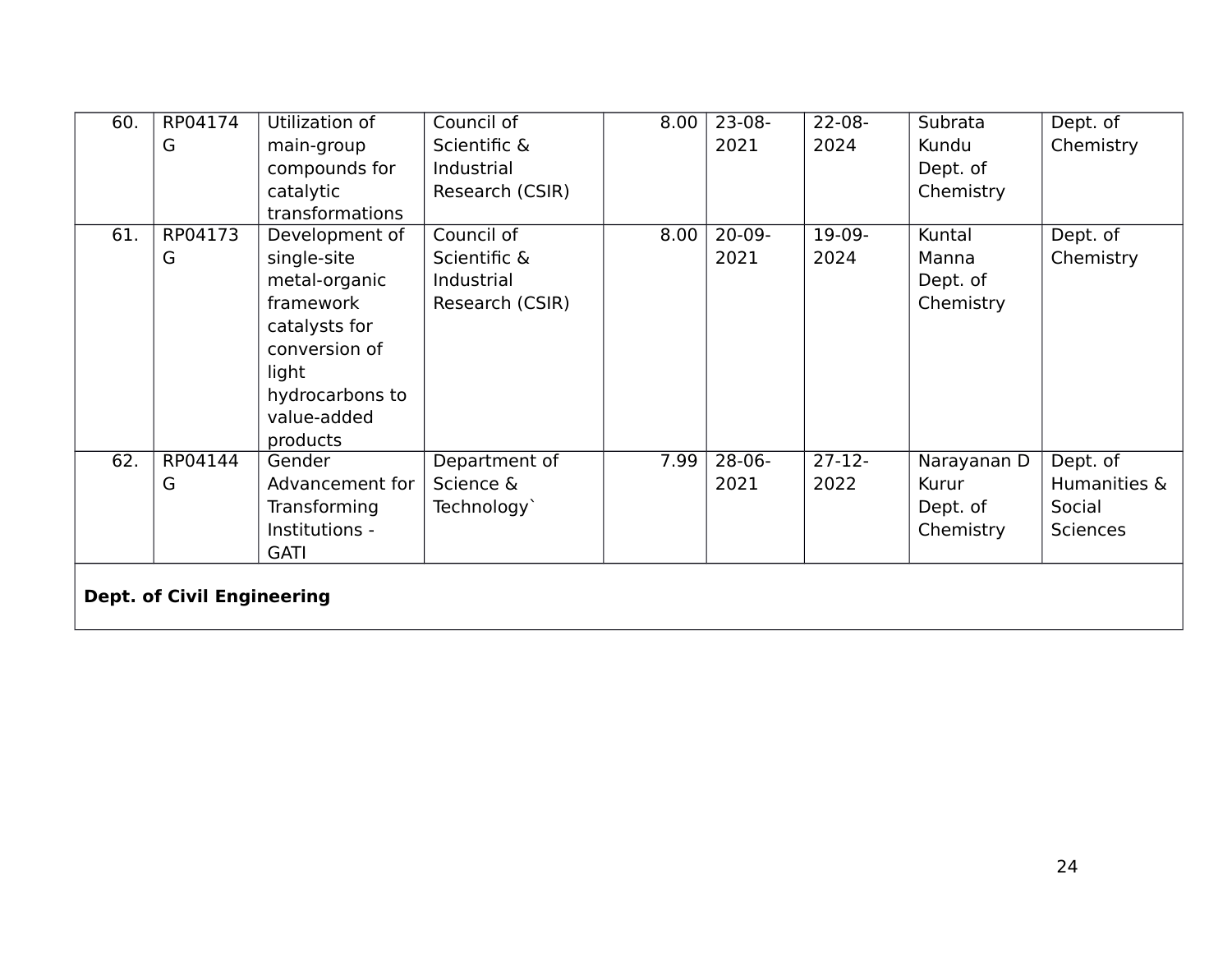| 63. | RP04252 | Development of           | <b>Research Designs</b>  | 149.76 | $03-02-$           | $02 - 02 -$ | Bappaditya     | Dept. of Civil |
|-----|---------|--------------------------|--------------------------|--------|--------------------|-------------|----------------|----------------|
|     | G       | suitable design          | & Standards              |        | 2022               | 2025        | Manna          | Engineering    |
|     |         | of Bridge                | Organization             |        |                    |             | Dept. of Civil |                |
|     |         | Transition               | (RDSO) Lucknow,          |        |                    |             | Engineering    |                |
|     |         | system for 25T &         | Ministry of              |        |                    |             |                |                |
|     |         | 32.5T axle load          | Railways                 |        |                    |             |                |                |
|     |         | for freight (up to       |                          |        |                    |             |                |                |
|     |         | 100 kmph) and            |                          |        |                    |             |                |                |
|     |         | passenger traffic        |                          |        |                    |             |                |                |
|     |         | (up to $160$             |                          |        |                    |             |                |                |
|     |         | kmph) for Indian         |                          |        |                    |             |                |                |
|     |         | Railways                 |                          |        |                    |             |                |                |
| 64. | RP04152 | Source                   | Rajasthan State          | 118.00 | $16-07-$           | $15-01-$    | Sri Harsha     | Dept. of Civil |
|     | G       | Apportionment            | <b>Pollution Control</b> |        | 2021               | 2023        | Kota           | Engineering    |
|     |         | Study, Emission          | <b>Board</b>             |        |                    |             | Dept. of Civil |                |
|     |         | Inventory and            |                          |        |                    |             | Engineering    |                |
|     |         | Carrying                 |                          |        |                    |             |                |                |
|     |         | Capacity                 |                          |        |                    |             |                |                |
|     |         | Assessment for           |                          |        |                    |             |                |                |
|     |         | Alwar City in            |                          |        |                    |             |                |                |
|     |         | Rajasthan                |                          |        |                    |             |                |                |
| 65. | RP04194 | <b>Effect of Climate</b> | <b>Indian Council of</b> | 101.03 | $\overline{22-11}$ | $21-11-$    | Sri Harsha     | Dept. of Civil |
|     | G       | Change and air           | <b>Medical Research</b>  |        | 2021               | 2024        | Kota           | Engineering    |
|     |         | pollution on             |                          |        |                    |             | Dept. of Civil |                |
|     |         | malaria in India-        |                          |        |                    |             | Engineering    |                |
|     |         | A machine                |                          |        |                    |             |                |                |
|     |         | learning                 |                          |        |                    |             |                |                |
|     |         | approach                 |                          |        |                    |             |                |                |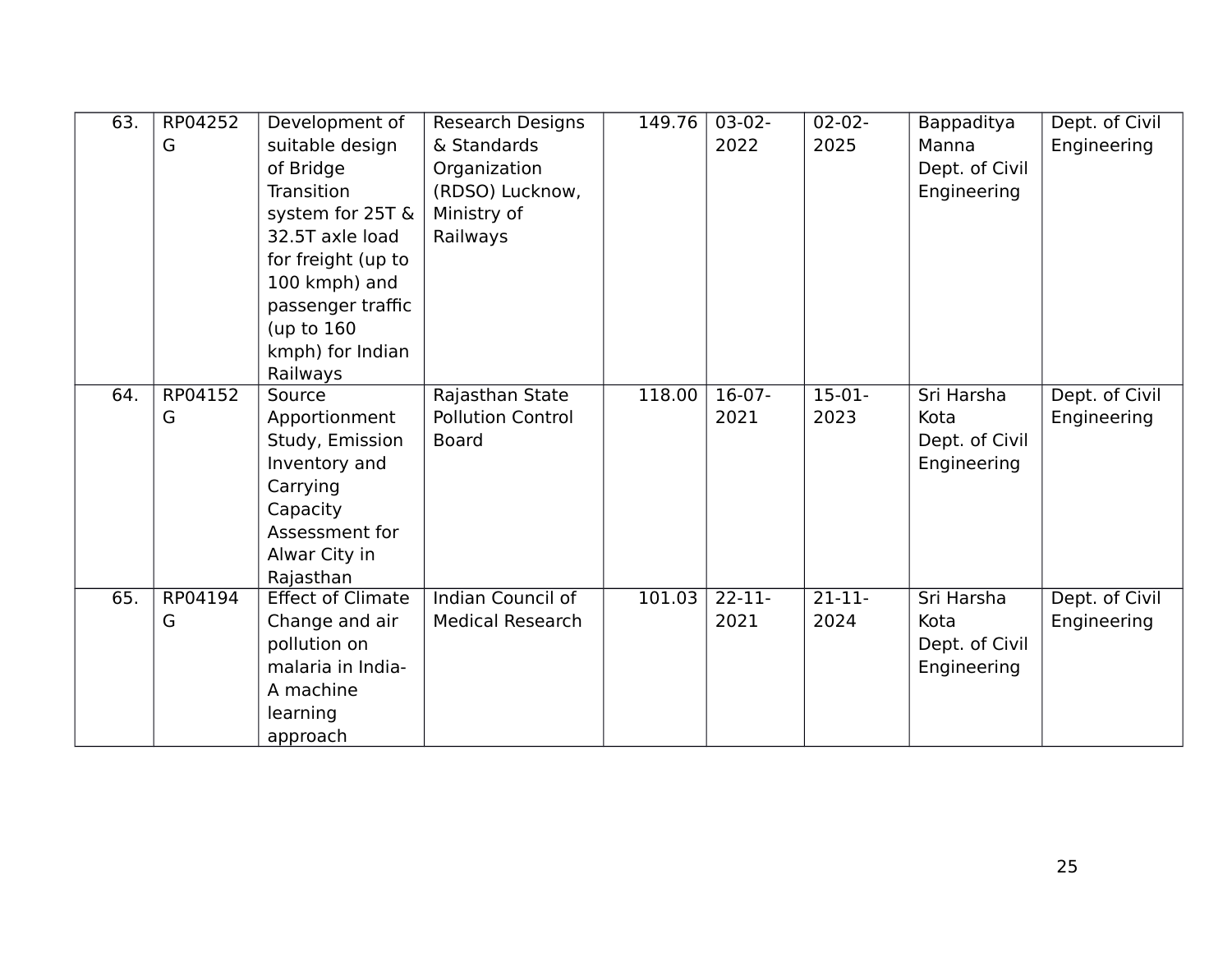| 66. | RP04180F | Investigation           | Lafarge Centre de      | 83.71 | $01-10-$ | $30-09-$ | Shashank       | Dept. of Civil |
|-----|----------|-------------------------|------------------------|-------|----------|----------|----------------|----------------|
|     |          | into the                | Recherche              |       | 2021     | 2025     | Bishnoi        | Engineering    |
|     |          | influence of            | France                 |       |          |          | Dept. of Civil |                |
|     |          | clinker content         |                        |       |          |          | Engineering    |                |
|     |          | on the                  |                        |       |          |          |                |                |
|     |          | performance of          |                        |       |          |          |                |                |
|     |          | limestone               |                        |       |          |          |                |                |
|     |          | calcined clay           |                        |       |          |          |                |                |
|     |          | cements (LC3)           |                        |       |          |          |                |                |
| 67. | RP04254  | Development of          | Aeronautics            | 78.98 | $15-02-$ | $14-02-$ | Vasant A       | Dept. of Civil |
|     | G        | Functionally            | Research &             |       | 2022     | 2024     | Matsagar       | Engineering    |
|     |          | <b>Graded Hybrid</b>    | Development            |       |          |          | Dept. of Civil |                |
|     |          | <b>Fiber Reinforced</b> | <b>Board</b>           |       |          |          | Engineering    |                |
|     |          | Polymer                 |                        |       |          |          |                |                |
|     |          | Composites for          |                        |       |          |          |                |                |
|     |          | High Strain Rate        |                        |       |          |          |                |                |
|     |          | and Elevated            |                        |       |          |          |                |                |
|     |          | Temperature             |                        |       |          |          |                |                |
|     |          | Aeronautical            |                        |       |          |          |                |                |
|     |          | Applications            |                        |       |          |          |                |                |
| 68. | RP04119  | Urban Water             | Northern               | 69.50 | $14-06-$ | $13-06-$ | Dhanya CT      | Dept. of Civil |
|     | N        | Management to           | <b>Benevolent Fund</b> |       | 2021     | 2024     | Dept. of Civil | Engineering    |
|     |          | address Water           | India                  |       |          |          | Engineering    |                |
|     |          | Security of NCT         |                        |       |          |          |                |                |
|     |          | Delhi                   |                        |       |          |          |                |                |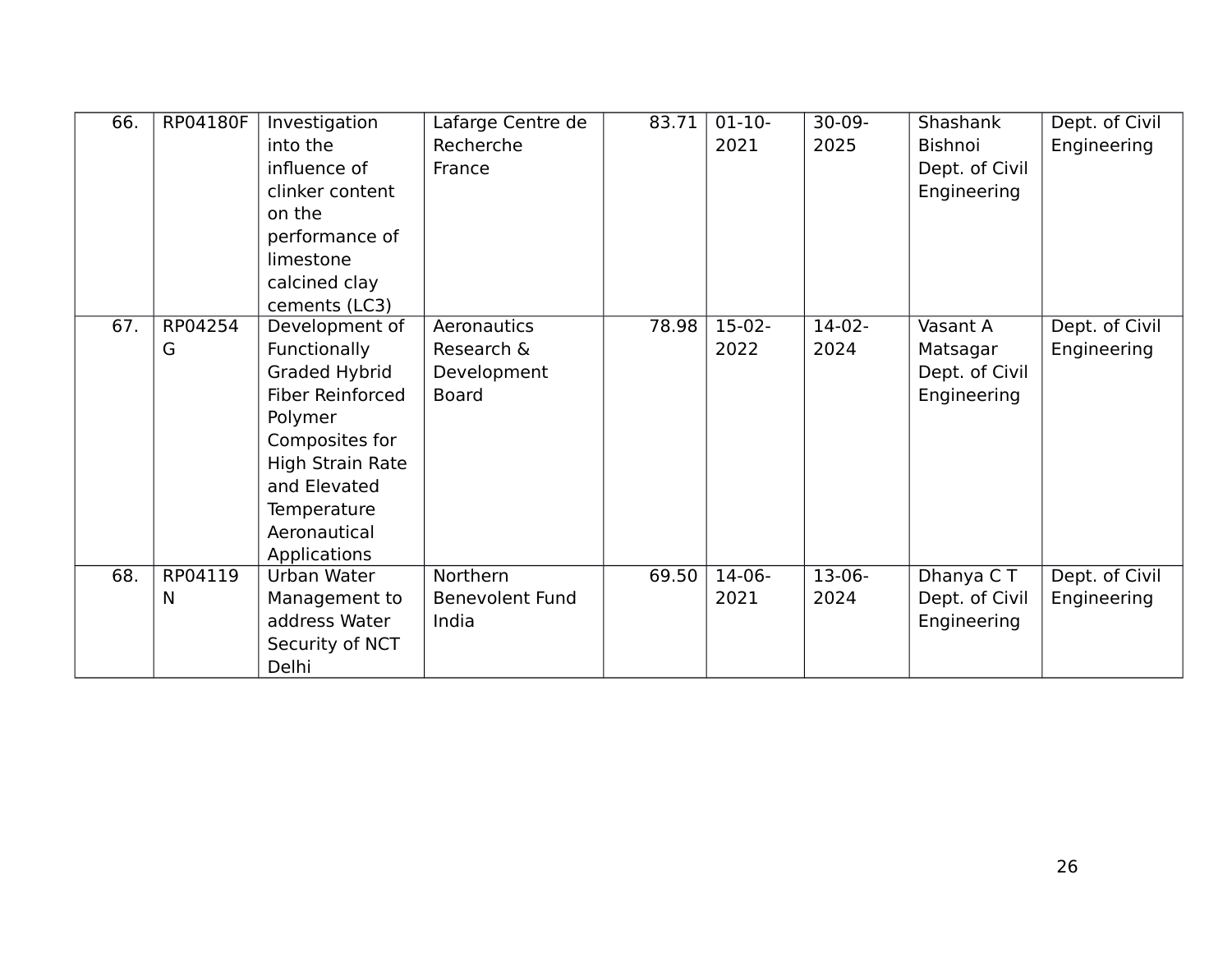| 69. | RP04093  | Metamaterial          | Science and              | 61.41 | $05-04-$ | $04 - 04 -$ | Bappaditya     | Dept. of Civil |
|-----|----------|-----------------------|--------------------------|-------|----------|-------------|----------------|----------------|
|     | G        | impregnated           | Engineering              |       | 2021     | 2024        | Manna          | Engineering    |
|     |          | high-speed            | <b>Research Board</b>    |       |          |             | Dept. of Civil |                |
|     |          | railway track: A      | (SERB)                   |       |          |             | Engineering    |                |
|     |          | novel approach        |                          |       |          |             |                |                |
|     |          | towards ultra         |                          |       |          |             |                |                |
|     |          | modulation of         |                          |       |          |             |                |                |
|     |          | vibration             |                          |       |          |             |                |                |
| 70. | RP04287  | Development of        | <b>Border Road</b>       | 59.90 | $25-03-$ | $24-03-$    | Sahil Bansal   | Dept. of Civil |
|     | G        | Design                | Organization             |       | 2022     | 2024        | Dept. of Civil | Engineering    |
|     |          | Parameter and         |                          |       |          |             | Engineering    |                |
|     |          | Acceptance            |                          |       |          |             |                |                |
|     |          | Criteria For Use      |                          |       |          |             |                |                |
|     |          | of Ultra High         |                          |       |          |             |                |                |
|     |          | Performance           |                          |       |          |             |                |                |
|     |          | Concrete              |                          |       |          |             |                |                |
| 71. | RP04114  | <b>Bayesian Model</b> | Aeronautics R & D        | 44.69 | $29-03-$ | $28-03-$    | Sahil Bansal   | Dept. of Civil |
|     | G        | Updating              | Board, Directorate       |       | 2021     | 2024        | Dept. of Civil | Engineering    |
|     |          | Approach for          | of Aeronautic            |       |          |             | Engineering    |                |
|     |          | Systematic            |                          |       |          |             |                |                |
|     |          | Damage                |                          |       |          |             |                |                |
|     |          | Detection             |                          |       |          |             |                |                |
| 72. | MI02422G | Development of        | <b>National Highways</b> | 41.85 | $01-09-$ | $31-08-$    | Geetam         | Transportatio  |
|     | C        | crash database        | Authority of India       |       | 2021     | 2023        | Tewari         | n Research     |
|     |          | for national          |                          |       |          |             | Dept. of Civil | and Inquiry    |
|     |          | highways              |                          |       |          |             | Engineering    | Prevention     |
|     |          | (subproject           |                          |       |          |             |                | Centre         |
|     |          | funded from           |                          |       |          |             |                | (TRIPC)        |
|     |          | NHAI CoE project      |                          |       |          |             |                |                |
|     |          | RP03970)              |                          |       |          |             |                |                |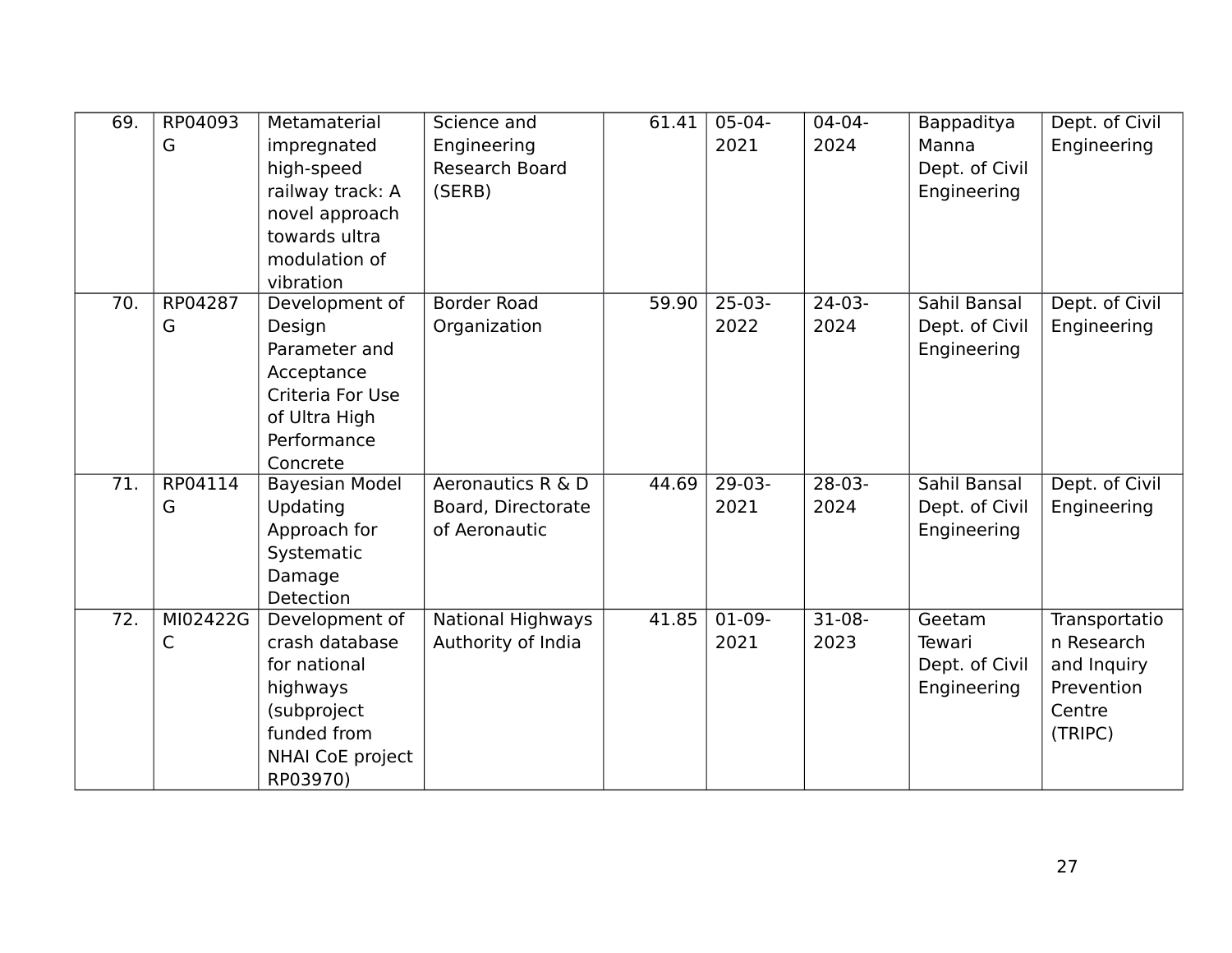| $\overline{73.}$ | RP04235  | Real-Time Source         | Delhi Pollution   | 29.50 | $24-01-$    | $23-04-$    | Sri Harsha     | Dept. of Civil |
|------------------|----------|--------------------------|-------------------|-------|-------------|-------------|----------------|----------------|
|                  | G        | Apportionment            | Control           |       | 2022        | 2023        | Kota           | Engineering    |
|                  |          | and Forecasting          | Committee         |       |             |             | Dept. of Civil |                |
|                  |          | for Advance Air          |                   |       |             |             | Engineering    |                |
|                  |          | Pollution                |                   |       |             |             |                |                |
|                  |          | Management in            |                   |       |             |             |                |                |
|                  |          | Delhi                    |                   |       |             |             |                |                |
| 74.              | RP04195F | Understanding            | Natural           | 28.22 | $01 - 10 -$ | $30 - 06 -$ | Sri Harsha     | Dept. of Civil |
|                  |          | synergies and            | Environment       |       | 2021        | 2022        | Kota           | Engineering    |
|                  |          | tensions in air          | Research Council, |       |             |             | Dept. of Civil |                |
|                  |          | quality climate          | UK                |       |             |             | Engineering    |                |
|                  |          | adaptation               | Lead Partner:     |       |             |             |                |                |
|                  |          | needs                    | University of     |       |             |             |                |                |
|                  |          |                          | Birmingham, UK    |       |             |             |                |                |
| 75.              | MI02397N | Integrating              | The World Bank    | 26.04 | $19-07-$    | $31-03-$    | Sri Harsha     | Dept. of Civil |
|                  |          | Regional, Urban          | India             |       | 2021        | 2022        | Kota           | Engineering    |
|                  |          | and Hotspot              |                   |       |             |             | Dept. of Civil |                |
|                  |          | <b>Scale Air Quality</b> |                   |       |             |             | Engineering    |                |
|                  |          | Modelling for            |                   |       |             |             |                |                |
|                  |          | Indo Gangetic            |                   |       |             |             |                |                |
|                  |          | Plain (Subproject        |                   |       |             |             |                |                |
|                  |          | funded from              |                   |       |             |             |                |                |
|                  |          | RP03987)                 |                   |       |             |             |                |                |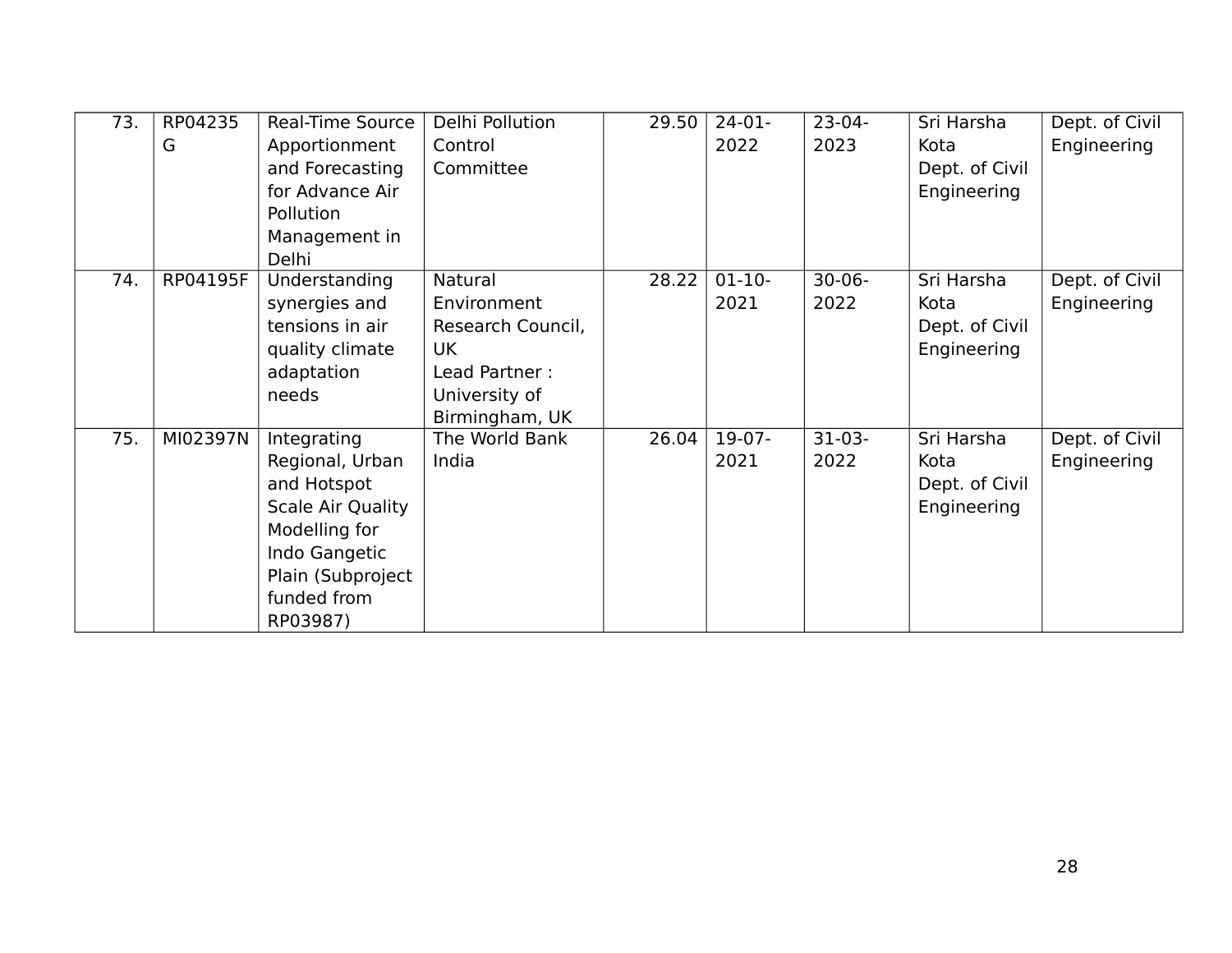| 76. | MI02421G | Developing a          | National Highways       | 25.40 | $01-09-$ | $31-08-$ | Geetam         | Transportatio  |
|-----|----------|-----------------------|-------------------------|-------|----------|----------|----------------|----------------|
|     | С        | comprehensive         | Authority of India      |       | 2021     | 2023     | Tewari         | n Research     |
|     |          | repository of         |                         |       |          |          | Dept. of Civil | and Inquiry    |
|     |          | national highway      |                         |       |          |          | Engineering    | Prevention     |
|     |          | infrastructure        |                         |       |          |          |                | Centre         |
|     |          | (subproject           |                         |       |          |          |                | (TRIPC)        |
|     |          | funded from           |                         |       |          |          |                |                |
|     |          | NHAI CoE project      |                         |       |          |          |                |                |
|     |          | RP03970)              |                         |       |          |          |                |                |
| 77. | RP04109  | Compositional         | <b>BRNS, Department</b> | 23.50 | $10-05-$ | $09-05-$ | Anoopkrishn    | Dept. of Civil |
|     | G        | Optimization of       | of Atomic Energy        |       | 2021     | 2024     | an Naduvath    | Engineering    |
|     |          | <b>Borosilicate</b>   |                         |       |          |          | Mana           |                |
|     |          | Glasses for           |                         |       |          |          | Dept. of Civil |                |
|     |          | <b>Nuclear Waste</b>  |                         |       |          |          | Engineering    |                |
|     |          | <b>Immobilization</b> |                         |       |          |          |                |                |
| 78. | RP04198F | Clean air action      | <b>World Resources</b>  | 22.48 | $01-10-$ | $30-09-$ | Sri Harsha     | Dept. of Civil |
|     |          | plans in Indore,      | Institute               |       | 2021     | 2022     | Kota           | Engineering    |
|     |          | India; Jakarta,       | <b>United States</b>    |       |          |          | Dept. of Civil |                |
|     |          | Indonesia; and        |                         |       |          |          | Engineering    |                |
|     |          | Addis Ababa,          |                         |       |          |          |                |                |
|     |          | Ethiopia              |                         |       |          |          |                |                |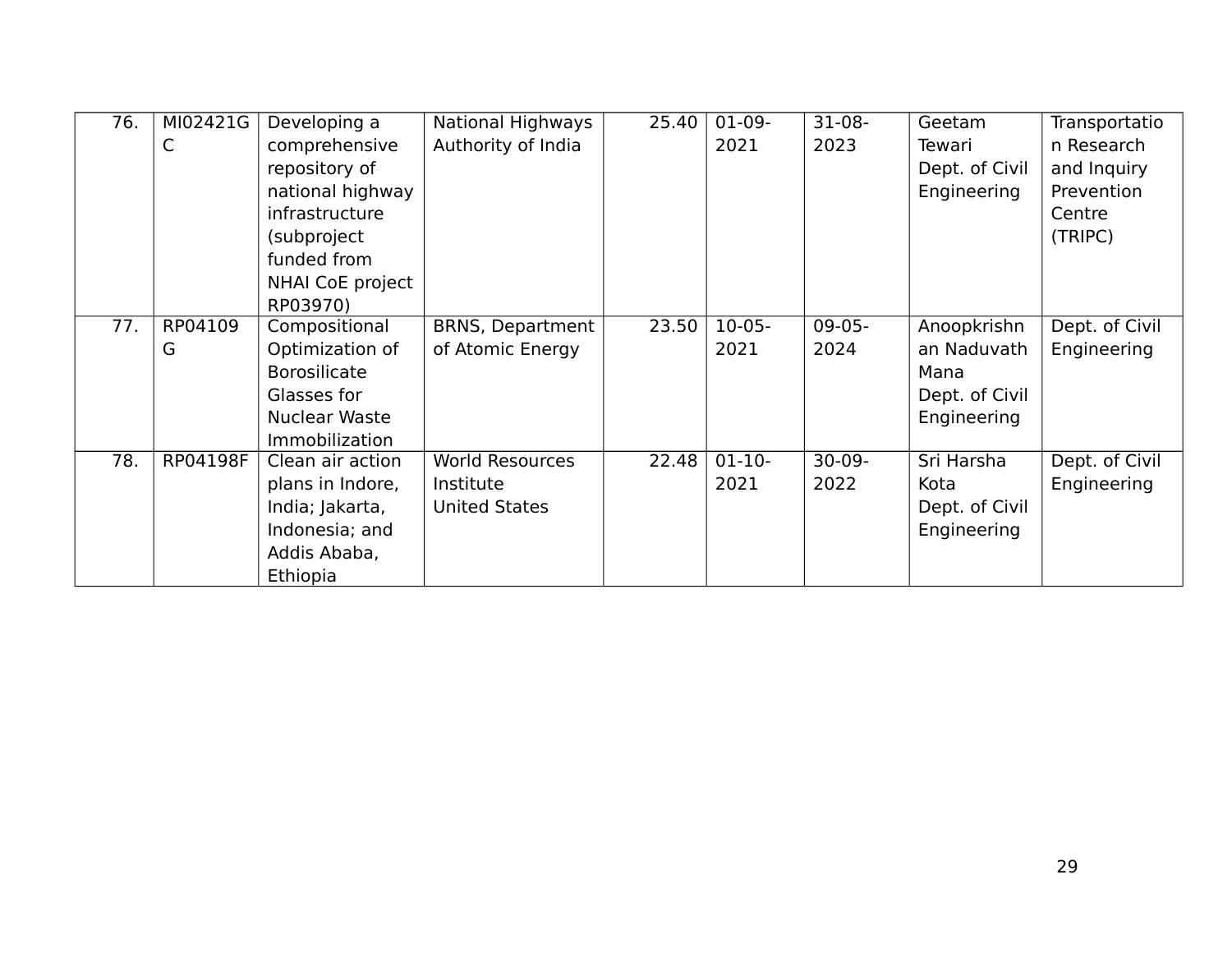| 79. | MI02473G | SERB-National                 | Science and               | 22.37 | $13-01-$ | $12-01-$ | Arnab          | Dept. of Civil |
|-----|----------|-------------------------------|---------------------------|-------|----------|----------|----------------|----------------|
|     |          | Post Doctoral-                | Engineering               |       | 2022     | 2024     | Banerjee       | Engineering    |
|     |          | Fellowship to Dr.             | Research Board            |       |          |          | Dept. of Civil |                |
|     |          | Rajan Prasad                  | (SERB)                    |       |          |          | Engineering    |                |
|     |          | under the                     |                           |       |          |          |                |                |
|     |          |                               |                           |       |          |          |                |                |
|     |          | supervision of<br>Prof. Arnab |                           |       |          |          |                |                |
|     |          |                               |                           |       |          |          |                |                |
|     |          | Banerjee,                     |                           |       |          |          |                |                |
|     |          | Department of                 |                           |       |          |          |                |                |
|     |          | Civil Engineering             |                           |       |          |          |                |                |
|     |          | (Futuristic                   |                           |       |          |          |                |                |
|     |          | lightweight meta              |                           |       |          |          |                |                |
|     |          | material                      |                           |       |          |          |                |                |
|     |          | impregnated                   |                           |       |          |          |                |                |
|     |          | panel wall for                |                           |       |          |          |                |                |
|     |          | enhanced                      |                           |       |          |          |                |                |
|     |          | acoustic                      |                           |       |          |          |                |                |
|     |          | performance                   |                           |       |          |          |                |                |
|     |          | using topology                |                           |       |          |          |                |                |
|     |          | optimization)                 |                           |       |          |          |                |                |
| 80. | RP04186  | Estimation of                 | <b>Space Applications</b> | 15.96 | $27-10-$ | $31-03-$ | Dhanya CT      | Dept. of Civil |
|     | G        | freshwater                    | Center, ISRO              |       | 2021     | 2023     | Dept. of Civil | Engineering    |
|     |          | discharge at                  |                           |       |          |          | Engineering    |                |
|     |          | river mouth to                |                           |       |          |          |                |                |
|     |          | Ocean through                 |                           |       |          |          |                |                |
|     |          | Altimetry and                 |                           |       |          |          |                |                |
|     |          | Hydrological                  |                           |       |          |          |                |                |
|     |          | modelling                     |                           |       |          |          |                |                |
|     |          | techniques                    |                           |       |          |          |                |                |
|     |          | (SAMUDRA-TDP)                 |                           |       |          |          |                |                |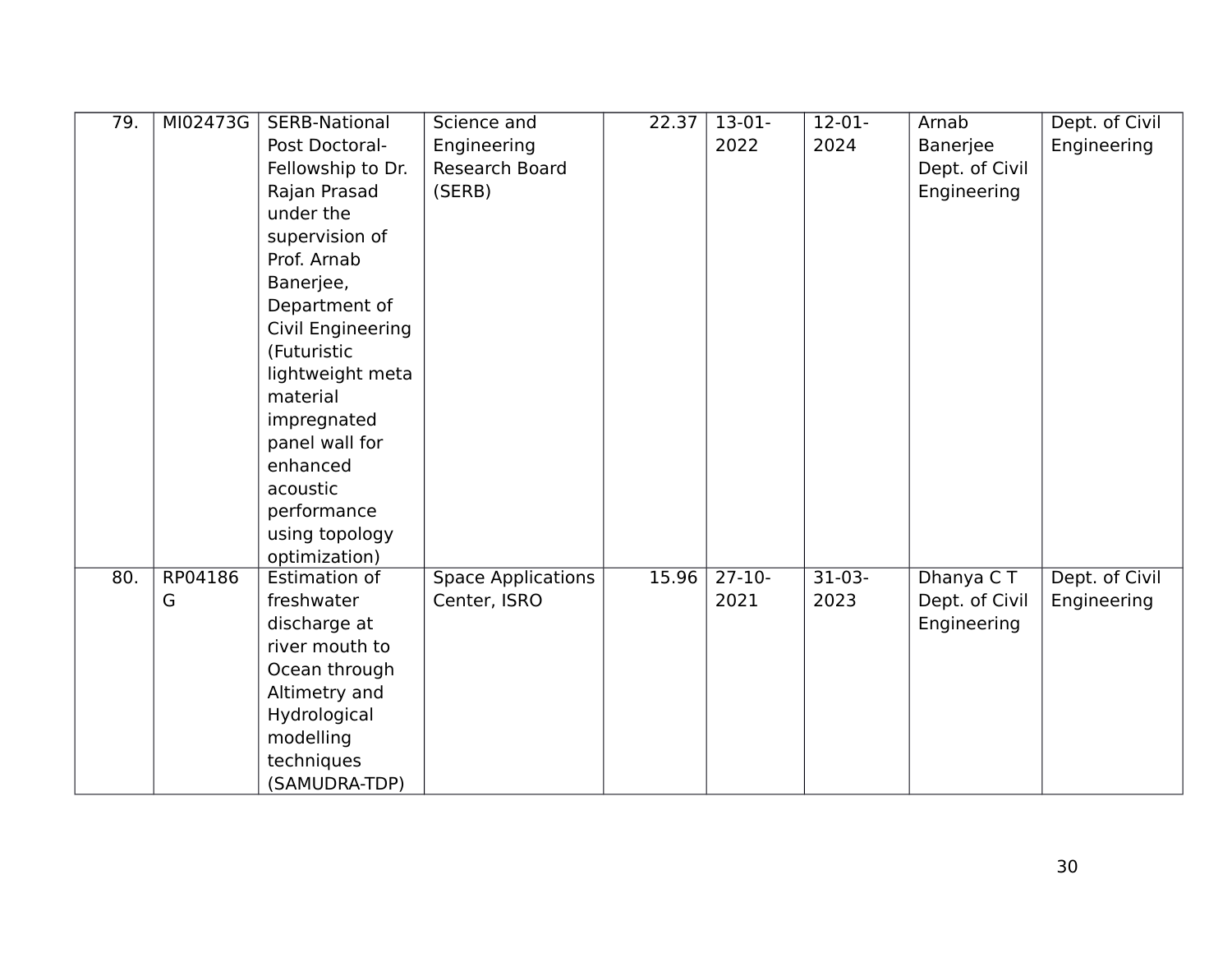| 81. | RP04124<br>GC | Indigenous<br>Sensor based<br>Real Time Flood<br><b>Warning Smart</b><br>System (Sub<br>Project under<br>MI02364)                                              | <b>Indian Space</b><br>Research<br>Organisation | 15.93 | $14-06-$<br>2021 | $13-06-$<br>2022 | Dhanya CT<br>Dept. of Civil<br>Engineering                          | Dept. of Civil<br>Engineering |
|-----|---------------|----------------------------------------------------------------------------------------------------------------------------------------------------------------|-------------------------------------------------|-------|------------------|------------------|---------------------------------------------------------------------|-------------------------------|
| 82. | RP04123<br>GC | Designing<br><b>Specialty</b><br><b>Glasses</b><br>Employing<br>Machine<br>Learning and<br>Meta Heuristic<br>Optimization<br>(Sub Project<br>under MI02364)    | Indian Space<br>Research<br>Organisation        | 11.01 | $14-06-$<br>2021 | $13-06-$<br>2022 | Anoopkrishn<br>an Naduvath<br>Mana<br>Dept. of Civil<br>Engineering | Dept. of Civil<br>Engineering |
| 83. | RP04139<br>GC | Establishing a<br>Coupled Indian<br>Land Data<br>Assimilation<br>System (ILDAS)<br>for identifying<br>hydrologic<br>extremes (Sub<br>project under<br>MI02364) | <b>ISRO</b>                                     | 10.91 | $14-06-$<br>2021 | $13-06-$<br>2022 | Manabendra<br>Saharia<br>Dept. of Civil<br>Engineering              | Dept. of Civil<br>Engineering |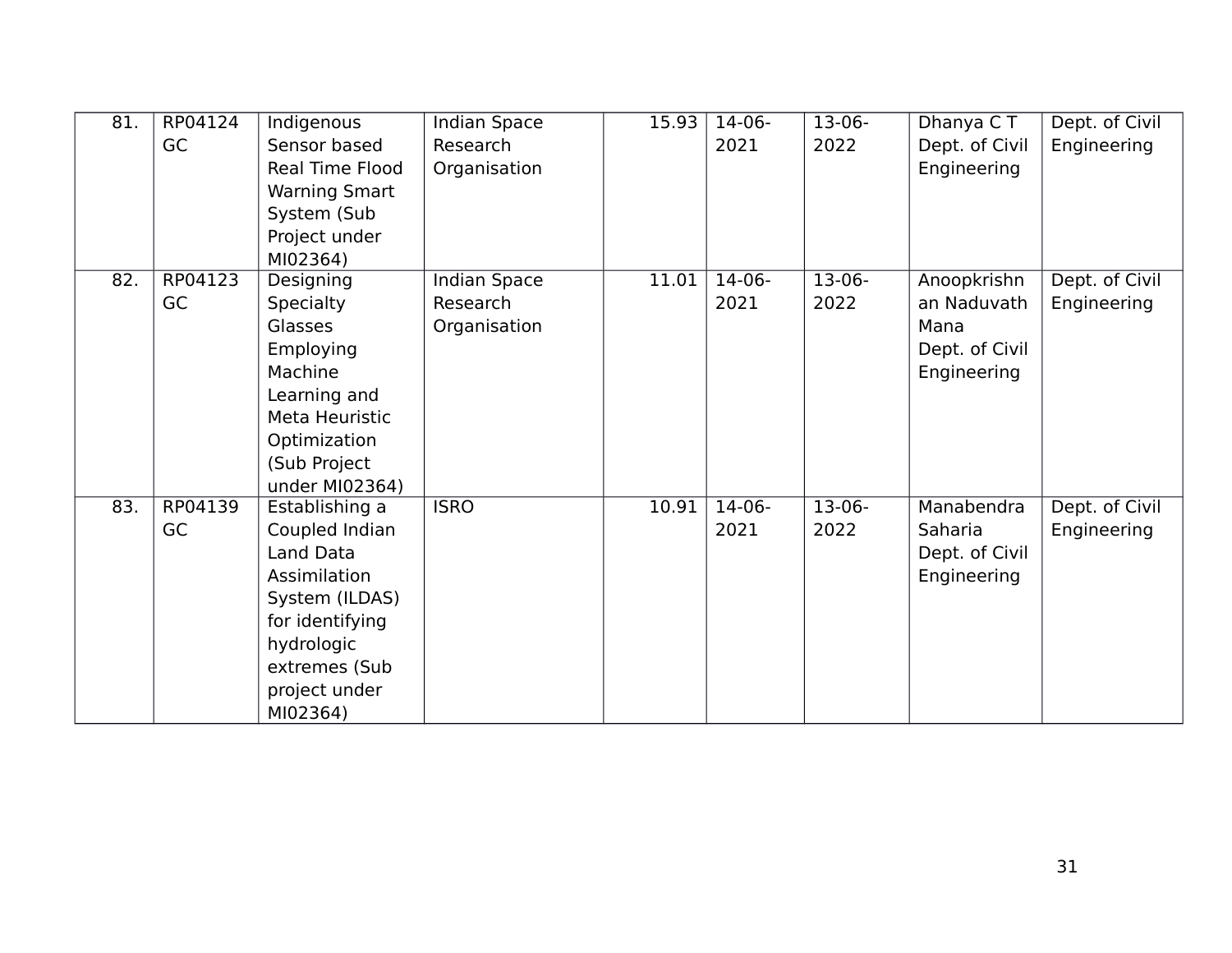| 84. | MI02342G | Pedestrian              | Office of the               | 9.30 | $\overline{07-12}$ | $06-12-$ | Geetam         | Transportatio  |
|-----|----------|-------------------------|-----------------------------|------|--------------------|----------|----------------|----------------|
|     |          | Safety and              | <b>Principal Scientific</b> |      | 2020               | 2023     | Tewari         | n Research     |
|     |          | Sustainable             | Adviser, Gol                |      |                    |          | Dept. of Civil | and Inquiry    |
|     |          | Mobility in NCT,        |                             |      |                    |          | Engineering    | Prevention     |
|     |          | Delhi (Sub-             |                             |      |                    |          |                | Centre         |
|     |          | Project funded          |                             |      |                    |          |                | (TRIPC)        |
|     |          | from MI02263)           |                             |      |                    |          |                |                |
| 85. | RP04135  | A Unified Land          | International               | 7.73 | $19-03-$           | $18-03-$ | Dhanya CT      | Dept. of Civil |
|     | G        | Surface-                | <b>Bilateral</b>            |      | 2021               | 2023     | Dept. of Civil | Engineering    |
|     |          | Subsurface              | Cooperation                 |      |                    |          | Engineering    |                |
|     |          | Information             | Division, DST               |      |                    |          |                |                |
|     |          | System for              |                             |      |                    |          |                |                |
|     |          | Water                   |                             |      |                    |          |                |                |
|     |          | Management of           |                             |      |                    |          |                |                |
|     |          | A Tropical Basin        |                             |      |                    |          |                |                |
| 86. | RP04117F | Innovative              | Coalition for               | 7.47 | $11-05-$           | $10-05-$ | Vasant A       | Dept. of Civil |
|     |          | Structural              | <b>Disaster Resilient</b>   |      | 2021               | 2022     | Matsagar       | Engineering    |
|     |          | Protection              | Infrastructure              |      |                    |          | Dept. of Civil |                |
|     |          | System For              | <b>United States</b>        |      |                    |          | Engineering    |                |
|     |          | Resilient               |                             |      |                    |          |                |                |
|     |          | Community               |                             |      |                    |          |                |                |
|     |          | <b>Against Multiple</b> |                             |      |                    |          |                |                |
|     |          | <b>Hazards</b>          |                             |      |                    |          |                |                |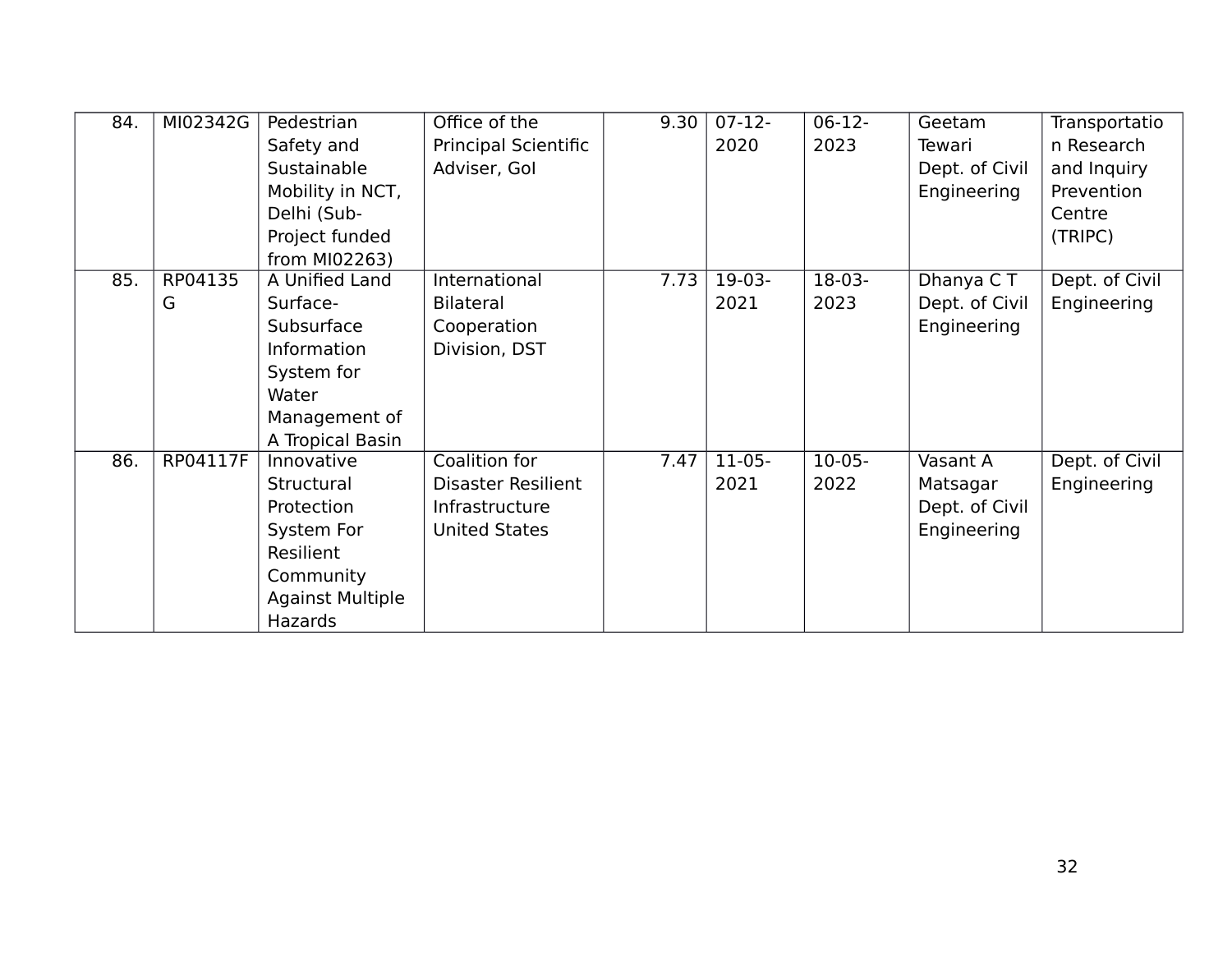| 87. | MI02441G     | Indo-UK<br>Workshop on<br>Urbanization and<br>Resilience<br>against Natural<br>and Man-Made<br>Disaster -<br>Developing a<br>Roadmap to<br><b>Build Resilient</b><br>Cities in India<br>(through online<br>mode) | International<br><b>Bilateral</b><br>Cooperation<br>Division, DST | 5.82   | $30 - 11$<br>2021 | $30-03-$<br>2022  | Vasant A<br>Matsagar<br>Dept. of Civil<br>Engineering                  | Dept. of Civil<br>Engineering                                                            |
|-----|--------------|------------------------------------------------------------------------------------------------------------------------------------------------------------------------------------------------------------------|-------------------------------------------------------------------|--------|-------------------|-------------------|------------------------------------------------------------------------|------------------------------------------------------------------------------------------|
|     |              | Dept. of Computer Science & Engineering                                                                                                                                                                          |                                                                   |        |                   |                   |                                                                        |                                                                                          |
| 88. | RP04163<br>G | Development of<br>a Cognitive<br>Model for an<br>Intelligent<br>Robotic<br>Teammate                                                                                                                              | DRDO, Ministry of<br>Defence                                      | 419.65 | $07-09-$<br>2021  | $06-09-$<br>2024  | Rohan Paul<br>Dept. of<br>Computer<br>Science &<br>Engineering         | Dept. of<br>Computer<br>Science &<br>Engineering                                         |
| 89. | RP04226<br>G | Maintaining the<br>Indigenous 5G<br><b>Test Bed</b>                                                                                                                                                              | Department of<br>Telecommunicatio<br>ns<br>India                  | 235.14 | $01-01-$<br>2022  | $31 - 12$<br>2024 | <b>Huzur Saran</b><br>Dept. of<br>Computer<br>Science &<br>Engineering | <b>Bharti School</b><br><b>of</b><br>Telecommunic<br>ation<br>Technology &<br>Management |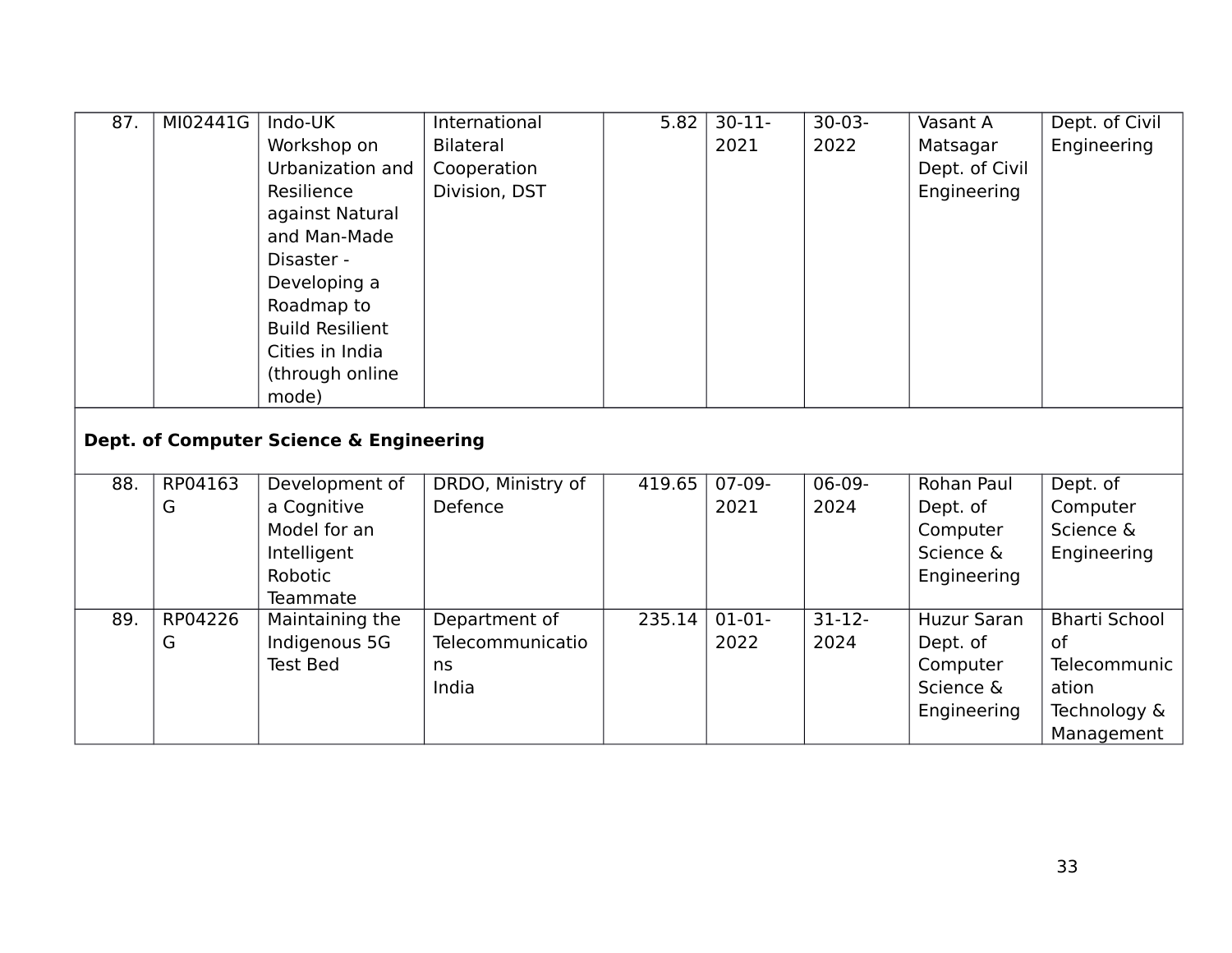| 90.               | RP04268  | OCRs and                | Ministry of            | 186.44 | $02 - 03 -$ | $01-03-$ | Chetan Arora | Yardi School  |
|-------------------|----------|-------------------------|------------------------|--------|-------------|----------|--------------|---------------|
|                   | G        | Applications in         | <b>Electronics and</b> |        | 2022        | 2025     | Dept. of     | of Artificial |
|                   |          | Indian                  | Information            |        |             |          | Computer     | Intelligence  |
|                   |          | Languages               | Technology             |        |             |          | Science &    |               |
|                   |          |                         |                        |        |             |          | Engineering  |               |
| 91.               | RP04278  | Development of          | Department of          | 50.40  | $15-03-$    | $14-03-$ | Rohan Paul   | Dept. of      |
|                   | G        | a contextually-         | Science &              |        | 2022        | 2024     | Dept. of     | Computer      |
|                   |          | adaptive travel         | Technology`            |        |             |          | Computer     | Science &     |
|                   |          | aid for the             |                        |        |             |          | Science &    | Engineering   |
|                   |          | visually                |                        |        |             |          | Engineering  |               |
|                   |          | challenged              |                        |        |             |          |              |               |
|                   |          | enabling route          |                        |        |             |          |              |               |
|                   |          | navigation, safe        |                        |        |             |          |              |               |
|                   |          | mobility and            |                        |        |             |          |              |               |
|                   |          | destination             |                        |        |             |          |              |               |
|                   |          | identification          |                        |        |             |          |              |               |
| $\overline{92}$ . | RP04205  | <b>GAIT</b> recognition | DRDO, Ministry of      | 47.29  | $16-11-$    | $15-05-$ | Chetan Arora | Dept. of      |
|                   | G        | system on ego-          | Defence                |        | 2021        | 2023     | Dept. of     | Computer      |
|                   |          | centric cameras         |                        |        |             |          | Computer     | Science &     |
|                   |          | and surveillance        |                        |        |             |          | Science &    | Engineering   |
|                   |          | cameras                 |                        |        |             |          | Engineering  |               |
| 93.               | MI02417N | Sahay: An Al-           | Daksh Society          | 28.23  | $20 - 08 -$ | $19-08-$ | Abhijnan     | Dept. of      |
|                   | C        | based Legal             |                        |        | 2021        | 2023     | Chakraborty  | Computer      |
|                   |          | Assistant for           |                        |        |             |          | Dept. of     | Science &     |
|                   |          | Common People           |                        |        |             |          | Computer     | Engineering   |
|                   |          | (sub project            |                        |        |             |          | Science &    |               |
|                   |          | funded from             |                        |        |             |          | Engineering  |               |
|                   |          | Daksh CoE               |                        |        |             |          |              |               |
|                   |          | project                 |                        |        |             |          |              |               |
|                   |          | RP03986)                |                        |        |             |          |              |               |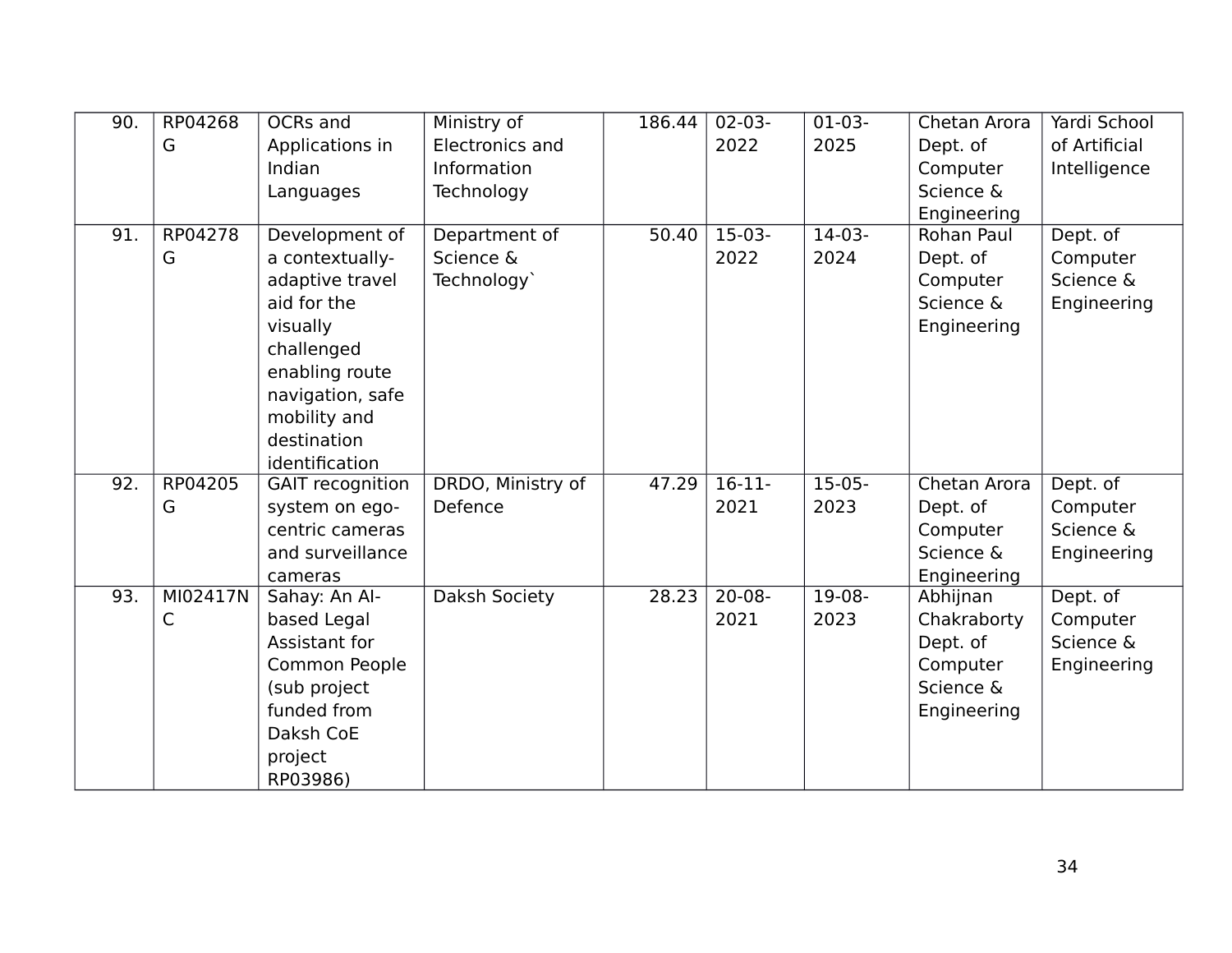| 94. | RP04178F | Design and               | Semiconductor         | 26.84 | $01-09-$    | $31-08-$ | Smruti      | Dept. of    |
|-----|----------|--------------------------|-----------------------|-------|-------------|----------|-------------|-------------|
|     |          | Exploration of           | Research              |       | 2021        | 2024     | Ranjan      | Computer    |
|     |          | <b>Hybrid Systems</b>    | Corporation           |       |             |          | Sarangi     | Science &   |
|     |          | for ML, Analytics,       | <b>United States</b>  |       |             |          | Dept. of    | Engineering |
|     |          | and Simulation-          |                       |       |             |          | Computer    |             |
|     |          | based                    |                       |       |             |          | Science &   |             |
|     |          | Applications             |                       |       |             |          | Engineering |             |
| 95. | RP04141F | Studying End-            | Google Asia Pacific   | 22.13 | $30 - 06 -$ | $29-06-$ | Mausam      | Dept. of    |
|     |          | End Modeling of          | Pvt. Ltd              |       | 2021        | 2026     | Dept. of    | Computer    |
|     |          | Symbolic                 | Singapore             |       |             |          | Computer    | Science &   |
|     |          | Components in            |                       |       |             |          | Science &   | Engineering |
|     |          | <b>Neural</b>            |                       |       |             |          | Engineering |             |
|     |          | Architectures for        |                       |       |             |          |             |             |
|     |          | Mixed-Mode               |                       |       |             |          |             |             |
|     |          | <b>Tasks</b>             |                       |       |             |          |             |             |
| 96. | RP04154  | NeuroOpt4Dev:            | Science and           | 18.56 | $29-07-$    | $28-07-$ | Rijurekha   | Dept. of    |
|     | G        | AI/ML                    | Engineering           |       | 2021        | 2024     | Sen         | Computer    |
|     |          | applications on          | <b>Research Board</b> |       |             |          | Dept. of    | Science &   |
|     |          | Heterogeneous            | (SERB)                |       |             |          | Computer    | Engineering |
|     |          | Hardware                 |                       |       |             |          | Science &   |             |
|     |          | Systems -                |                       |       |             |          | Engineering |             |
|     |          | Performance,             |                       |       |             |          |             |             |
|     |          | <b>Security Analysis</b> |                       |       |             |          |             |             |
|     |          | and                      |                       |       |             |          |             |             |
|     |          | Optimizations in         |                       |       |             |          |             |             |
|     |          | a Developing             |                       |       |             |          |             |             |
|     |          | <b>Region Context</b>    |                       |       |             |          |             |             |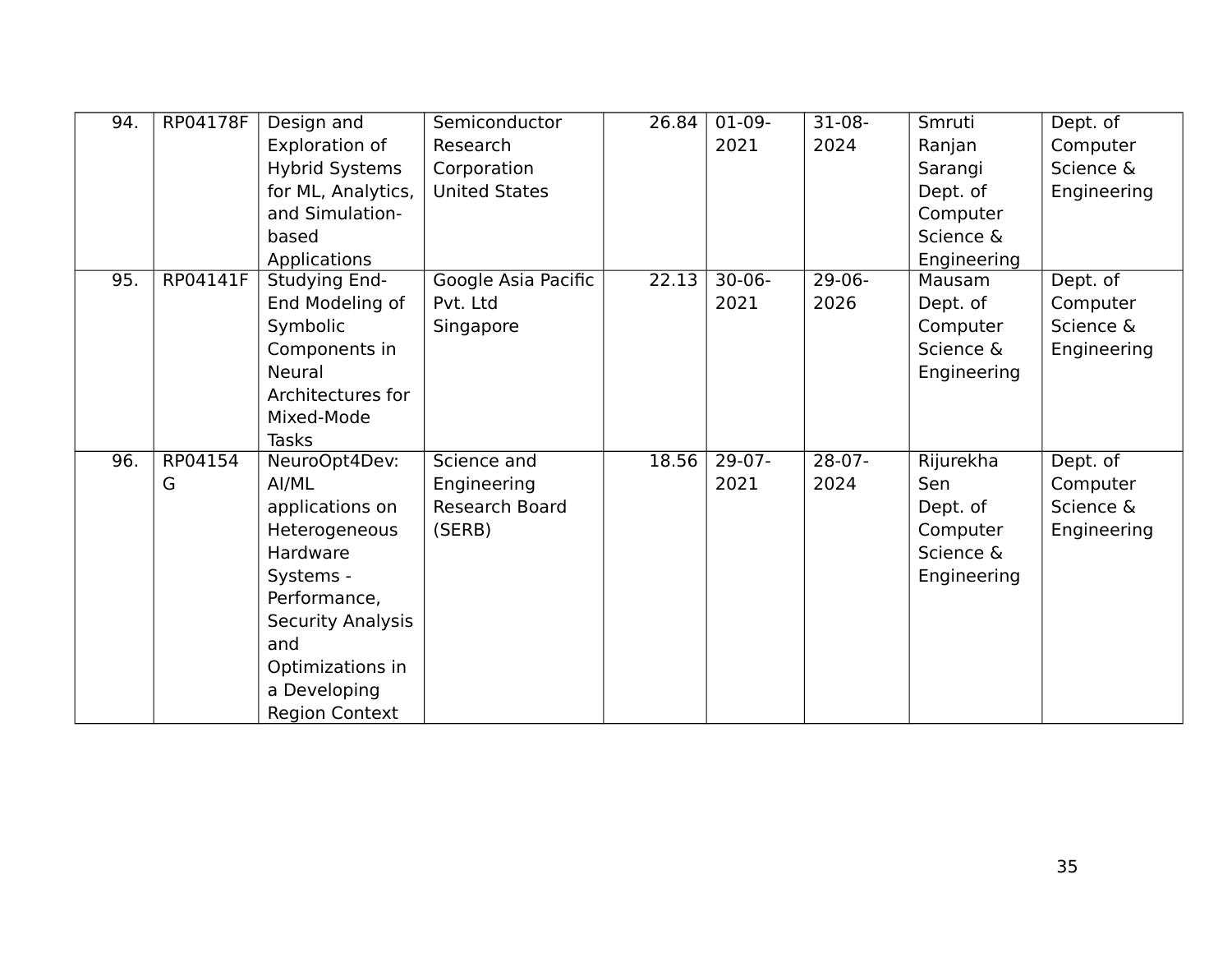| 97.               | RP04111F        | Ensemble-based         | Qualcomm, USA            | 11.08 | $20 - 05 -$ | $19-05-$ | Smruti             | Dept. of    |
|-------------------|-----------------|------------------------|--------------------------|-------|-------------|----------|--------------------|-------------|
|                   |                 | Hardware               | <b>United States</b>     |       | 2021        | 2026     | Ranjan             | Computer    |
|                   |                 | Predictors for         |                          |       |             |          | Sarangi            | Science &   |
|                   |                 | <b>Computer Vision</b> |                          |       |             |          | Dept. of           | Engineering |
|                   |                 | Applications           |                          |       |             |          | Computer           |             |
|                   |                 | (Qualcomm              |                          |       |             |          | Science &          |             |
|                   |                 | <b>Faculty Award</b>   |                          |       |             |          | Engineering        |             |
|                   |                 | 2021 Money )           |                          |       |             |          |                    |             |
| $\overline{98}$ . | <b>RP04179F</b> | <b>Building Al-</b>    | Google Asia Pacific      | 7.40  | $02 - 06 -$ | $01-12-$ | Aaditeshwar        | School of   |
|                   |                 | based Market           | Pvt. Ltd                 |       | 2021        | 2022     | Seth               | Information |
|                   |                 | Intelligence           | Singapore                |       |             |          | Dept. of           | Technology  |
|                   |                 | Systems for            |                          |       |             |          | Computer           |             |
|                   |                 | Farmer                 |                          |       |             |          | Science &          |             |
|                   |                 | Collectives            |                          |       |             |          | Engineering        |             |
| 99.               | MI02509G        | Computational          | Department of            | 7.00  | $28-01-$    | $27-01-$ | <b>Rohit Vaish</b> | Dept. of    |
|                   |                 | Aspects of Fair        | Science &                |       | 2022        | 2027     | Dept. of           | Computer    |
|                   |                 | and Efficient          | Technology`              |       |             |          | Computer           | Science &   |
|                   |                 | Allocation of          |                          |       |             |          | Science &          | Engineering |
|                   |                 | Indivisible            |                          |       |             |          | Engineering        |             |
|                   |                 | Resources              |                          |       |             |          |                    |             |
|                   |                 | (Inspire Faculty       |                          |       |             |          |                    |             |
|                   |                 | Award project)         |                          |       |             |          |                    |             |
| 100.              | RP04201         | Artificial             | <b>Indian Council of</b> | 6.20  | $15-12-$    | $14-12-$ | Kolin Paul         | School of   |
|                   | G               | Intelligence           | <b>Medical Research</b>  |       | 2021        | 2024     | Dept. of           | Information |
|                   |                 | based Decision         |                          |       |             |          | Computer           | Technology  |
|                   |                 | Support System         |                          |       |             |          | Science &          |             |
|                   |                 | for Diagnosing         |                          |       |             |          | Engineering        |             |
|                   |                 | Ventilator             |                          |       |             |          |                    |             |
|                   |                 | Associated             |                          |       |             |          |                    |             |
|                   |                 | Pneumonia              |                          |       |             |          |                    |             |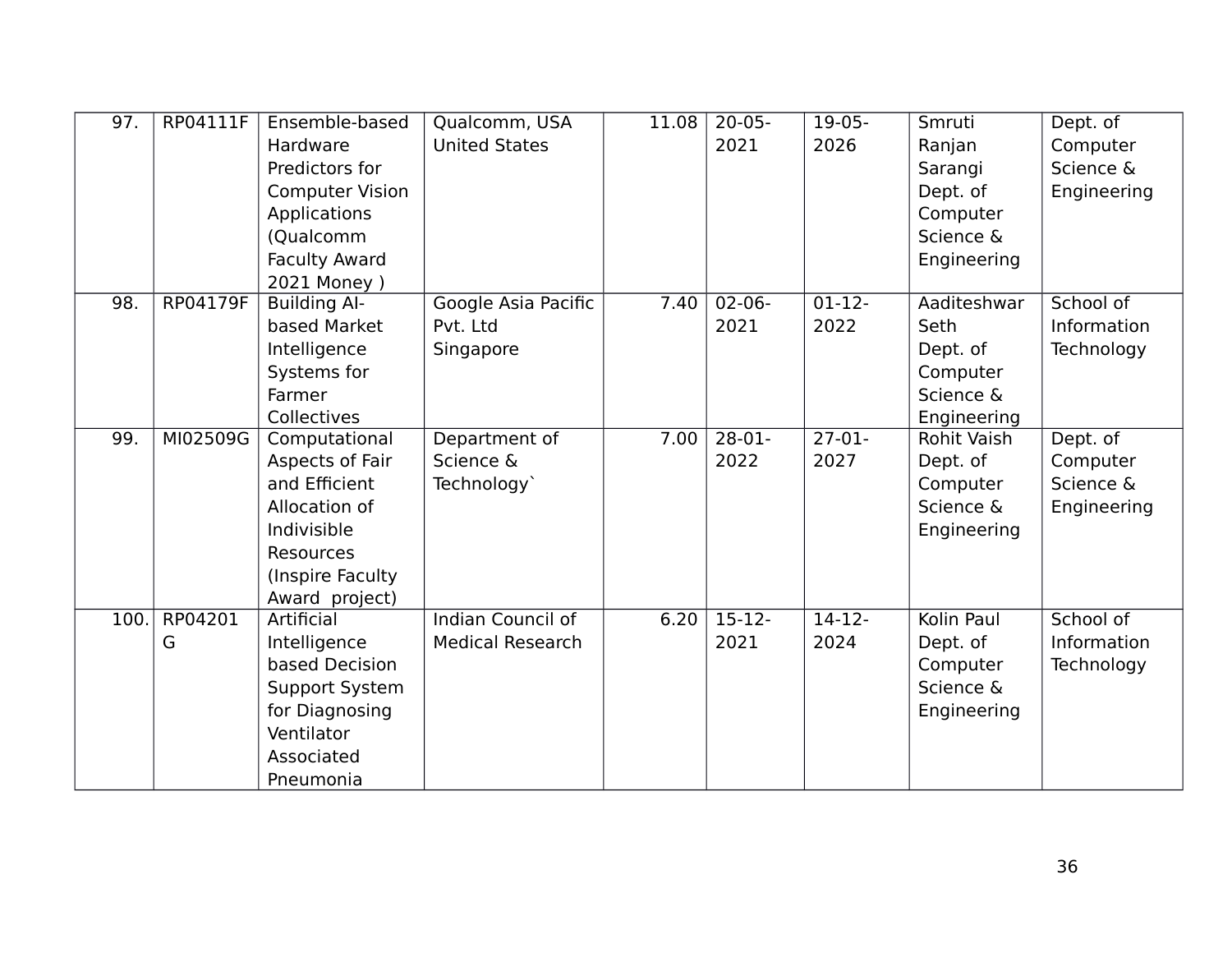| 101.                                   | RP04213F               | Google explore<br>CSR award                                                   | Google Asia Pacific<br>Pvt. Ltd<br>Singapore       | 4.44   | $16-11-$<br>2021 | $15 - 11 -$<br>2022 | Naveen Garg<br>Dept. of<br>Computer<br>Science &<br>Engineering | Dept. of<br>Computer<br>Science &<br>Engineering                                       |  |  |
|----------------------------------------|------------------------|-------------------------------------------------------------------------------|----------------------------------------------------|--------|------------------|---------------------|-----------------------------------------------------------------|----------------------------------------------------------------------------------------|--|--|
|                                        | <b>Dept. of Design</b> |                                                                               |                                                    |        |                  |                     |                                                                 |                                                                                        |  |  |
| 102.                                   | RP04267<br>G           | <b>ICMR - National</b><br>Centre for<br><b>Assistive Health</b><br>Technology | Indian Council of<br><b>Medical Research</b>       | 878.57 | $01-03-$<br>2022 | $28-02-$<br>2027    | $\overline{P}V$<br>Madhusudha<br>n Rao<br>Dept. of<br>Design    | School of<br>Information<br>Technology                                                 |  |  |
| 103.                                   | RP04136F               | Study of social<br>emotional<br>competencies<br>during early<br>childhood     | Mind and Life<br>Institute<br><b>United States</b> | 14.42  | $01-07-$<br>2021 | $30 - 06 -$<br>2023 | Jyoti Kumar<br>Dept. of<br>Design                               | National<br>Resource<br>Centre for<br>Value<br>Education in<br>Engineering<br>(NRCVEE) |  |  |
| 104.                                   | RP04150<br>G           | Inclusive<br>mapping and<br>navigation at<br><b>KNC</b>                       | Kamala Nehru<br>College                            | 3.85   | $01-09-$<br>2021 | $31-08-$<br>2022    | $\overline{P}V$<br>Madhusudha<br>n Rao<br>Dept. of<br>Design    | Dept. of<br>Design                                                                     |  |  |
| <b>Dept. of Electrical Engineering</b> |                        |                                                                               |                                                    |        |                  |                     |                                                                 |                                                                                        |  |  |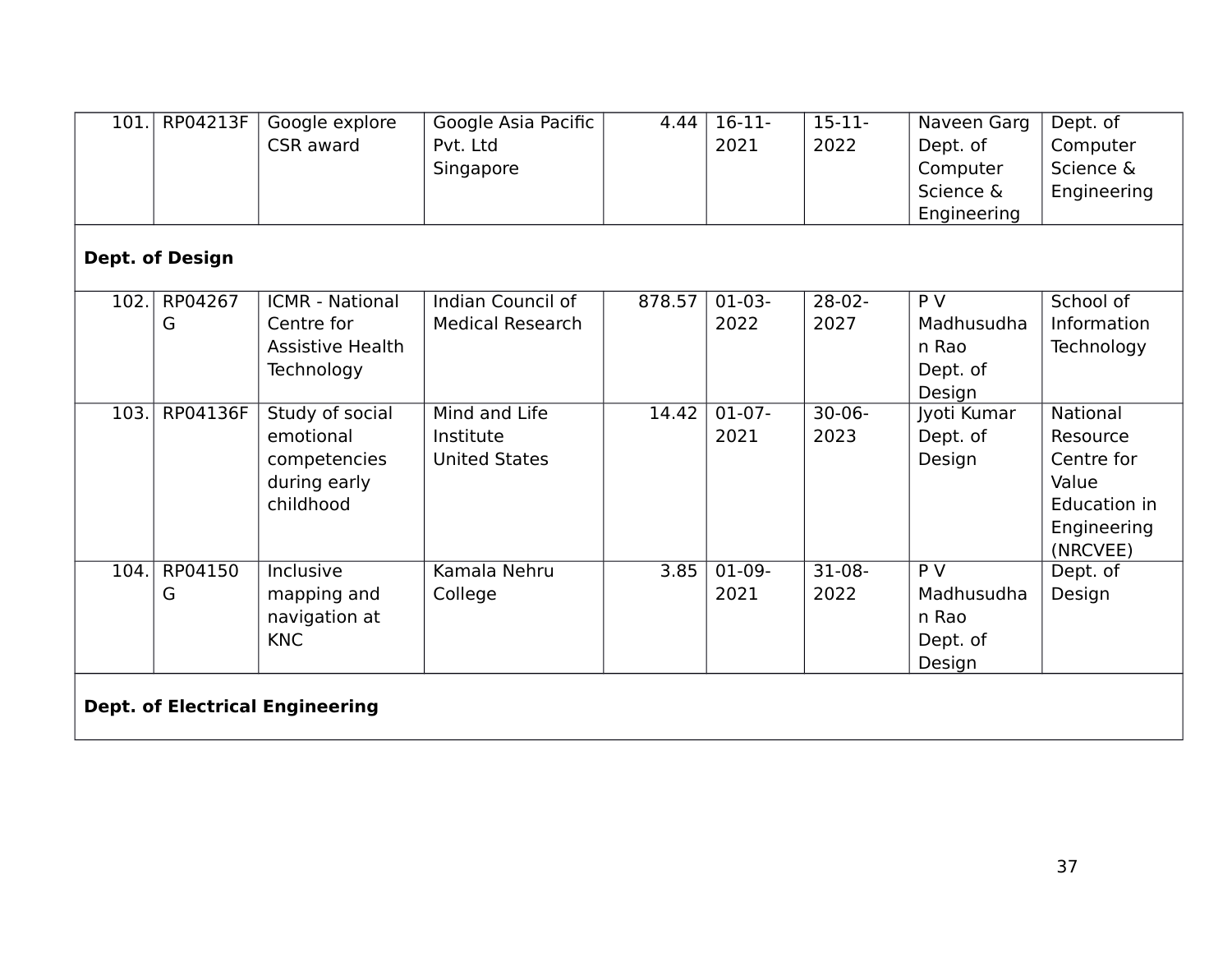| 105. | RP04156  | <b>Next Generation</b> | Ministry of            | 876.85 | $30-07 -$ | $29-07-$    | <b>Brejesh Lall</b> | <b>Bharti School</b> |
|------|----------|------------------------|------------------------|--------|-----------|-------------|---------------------|----------------------|
|      | G        | Wireless               | <b>Electronics and</b> |        | 2021      | 2024        | Dept. of            | <b>of</b>            |
|      |          | Research and           | Information            |        |           |             | Electrical          | <b>Telecommunic</b>  |
|      |          | Standardization        | Technology             |        |           |             | Engineering         | ation                |
|      |          | on 5G and              |                        |        |           |             |                     | Technology &         |
|      |          | Beyond                 |                        |        |           |             |                     | Management           |
| 106. | RP04140  | Synthetic video        | DRDO, Ministry of      | 190.00 | $04-06-$  | $03-06-$    | <b>Brejesh Lall</b> | Dept. of             |
|      | G        | generation for         | Defence                |        | 2021      | 2024        | Dept. of            | Electrical           |
|      |          | ultra-wide FoV         |                        |        |           |             | Electrical          | Engineering          |
|      |          | sensor system          |                        |        |           |             | Engineering         |                      |
|      |          | and identifying        |                        |        |           |             |                     |                      |
|      |          | targets in the         |                        |        |           |             |                     |                      |
|      |          | generated              |                        |        |           |             |                     |                      |
|      |          | sequences              |                        |        |           |             |                     |                      |
| 107. | MI02435G | <b>SERB National</b>   | Science and            | 132.00 | $01-07-$  | $30 - 06 -$ | <b>Bhim Singh</b>   | Dept. of             |
|      |          | Science Chair          | Engineering            |        | 2021      | 2024        | Dept. of            | Electrical           |
|      |          | Awarded to Prof.       | Research Board         |        |           |             | Electrical          | Engineering          |
|      |          | Bhim Singh,            | (SERB)                 |        |           |             | Engineering         |                      |
|      |          | Deptt. of Elect.       |                        |        |           |             |                     |                      |
|      |          | Engg.                  |                        |        |           |             |                     |                      |
| 108. | RP04196  | Secure                 | I-Hub Foundation       | 129.80 | $01-12-$  | $30 - 11$   | Amol                | <b>Bharti School</b> |
|      | G        | photonics-             | for Cobotics (IHFC)    |        | 2021      | 2024        | Choudhary           | <b>of</b>            |
|      |          | enhanced               |                        |        |           |             | Dept. of            | <b>Telecommunic</b>  |
|      |          | communication          |                        |        |           |             | Electrical          | ation                |
|      |          | systems                |                        |        |           |             | Engineering         | Technology &         |
|      |          |                        |                        |        |           |             |                     | Management           |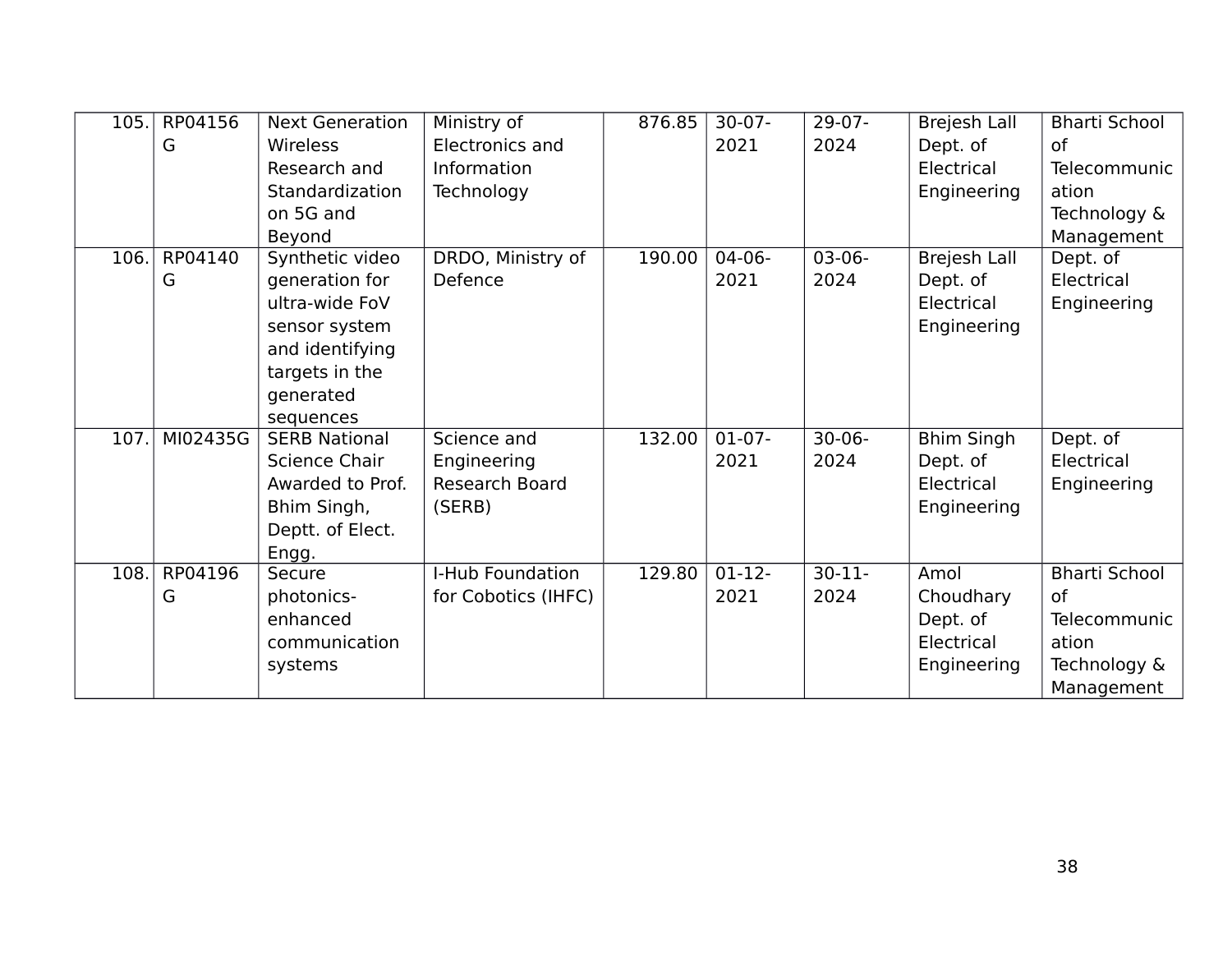| 109. | RP04218 | Self-powered       | I-Hub Foundation    | 129.80 | $03-01-$    | $02 - 01 -$ | <b>Dhiman</b>  | Dept. of    |
|------|---------|--------------------|---------------------|--------|-------------|-------------|----------------|-------------|
|      | G       | Sensor System      | for Cobotics (IHFC) |        | 2022        | 2025        | <b>Mallick</b> | Electrical  |
|      |         | for Soft Robotics  |                     |        |             |             | Dept. of       | Engineering |
|      |         | and Human-         |                     |        |             |             | Electrical     |             |
|      |         | Machine            |                     |        |             |             | Engineering    |             |
|      |         | Interaction (HMI)  |                     |        |             |             |                |             |
| 110. | RP04215 | Signal             | I-Hub Foundation    | 129.80 | $03-01-$    | $02 - 01 -$ | Arpan          | Dept. of    |
|      | G       | processing and     | for Cobotics (IHFC) |        | 2022        | 2025        | Chattopadhy    | Electrical  |
|      |         | learning for       |                     |        |             |             | ay             | Engineering |
|      |         | efficient          |                     |        |             |             | Dept. of       |             |
|      |         | detection,         |                     |        |             |             | Electrical     |             |
|      |         | localization and   |                     |        |             |             | Engineering    |             |
|      |         | tracking by        |                     |        |             |             |                |             |
|      |         | cognitive radars   |                     |        |             |             |                |             |
| 111. | RP04202 | Electronic sub-    | I-Hub Foundation    | 129.80 | $01-01-$    | $31 - 12$   | Rakesh         | Dept. of    |
|      | G       | system design      | for Cobotics (IHFC) |        | 2022        | 2024        | Kumar Palani   | Electrical  |
|      |         | for RADARs and     |                     |        |             |             | Dept. of       | Engineering |
|      |         | Lasers             |                     |        |             |             | Electrical     |             |
|      |         |                    |                     |        |             |             | Engineering    |             |
| 112. | RP04237 | <b>Distributed</b> | I-Hub Foundation    | 105.03 | $11 - 10 -$ | $10-10-$    | Shubhendu      | Dept. of    |
|      | G       | Adaptive           | for Cobotics (IHFC) |        | 2021        | 2024        | <b>Bhasin</b>  | Electrical  |
|      |         | Coverage           |                     |        |             |             | Dept. of       | Engineering |
|      |         | Control of         |                     |        |             |             | Electrical     |             |
|      |         | Network of         |                     |        |             |             | Engineering    |             |
|      |         | Drones - Theory    |                     |        |             |             |                |             |
|      |         | to Practice        |                     |        |             |             |                |             |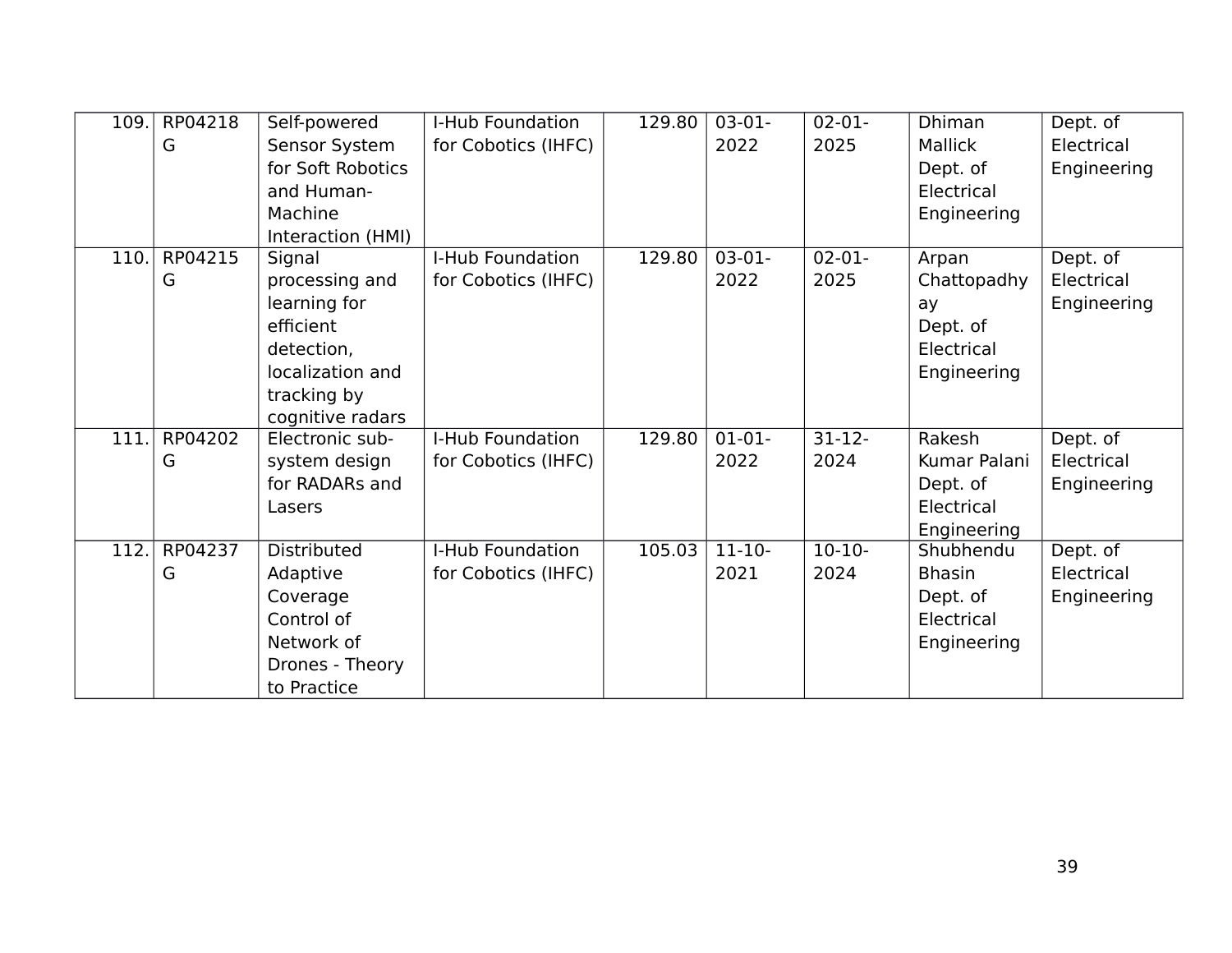| 113. | MI02380N | Capacity               | <b>Bharti Airtel</b>  | 85.48 | $14-06-$ | $13-06-$    | Saif K       | <b>Bharti School</b> |
|------|----------|------------------------|-----------------------|-------|----------|-------------|--------------|----------------------|
|      | C        | Enhancement of         | Limited               |       | 2021     | 2024        | Mohammed     | 0f                   |
|      |          | a OpenRAN (O-          |                       |       |          |             | Dept. of     | <b>Telecommunic</b>  |
|      |          | RAN) based 5G          |                       |       |          |             | Electrical   | ation                |
|      |          | Massive MIMO           |                       |       |          |             | Engineering  | Technology &         |
|      |          | System and its         |                       |       |          |             |              | Management           |
|      |          | Validation             |                       |       |          |             |              |                      |
|      |          | through a              |                       |       |          |             |              |                      |
|      |          | Simulation Test        |                       |       |          |             |              |                      |
|      |          | Bed (Sub Project       |                       |       |          |             |              |                      |
|      |          | funded from            |                       |       |          |             |              |                      |
|      |          | MI02334)               |                       |       |          |             |              |                      |
| 114. | RP04245  | 6G Energy-             | Science and           | 67.56 | $27-01-$ | $26-01-$    | Mustafijur   | Dept. of             |
|      | G        | Efficient &            | Engineering           |       | 2022     | 2025        | Rahman       | Electrical           |
|      |          | Wideband 140           | <b>Research Board</b> |       |          |             | Dept. of     | Engineering          |
|      |          | <b>GHz Receiver IC</b> | (SERB)                |       |          |             | Electrical   |                      |
|      |          | in CMOS                |                       |       |          |             | Engineering  |                      |
| 115. | RP04274  | Magnetoelectric        | Science and           | 57.69 | $23-02-$ | $22 - 02 -$ | Soutik Betal | Dept. of             |
|      | G        | Nanorobot for          | Engineering           |       | 2022     | 2025        | Dept. of     | Electrical           |
|      |          | Targeted               | Research Board        |       |          |             | Electrical   | Engineering          |
|      |          | treatment              | (SERB)                |       |          |             | Engineering  |                      |
|      |          |                        |                       |       |          |             |              |                      |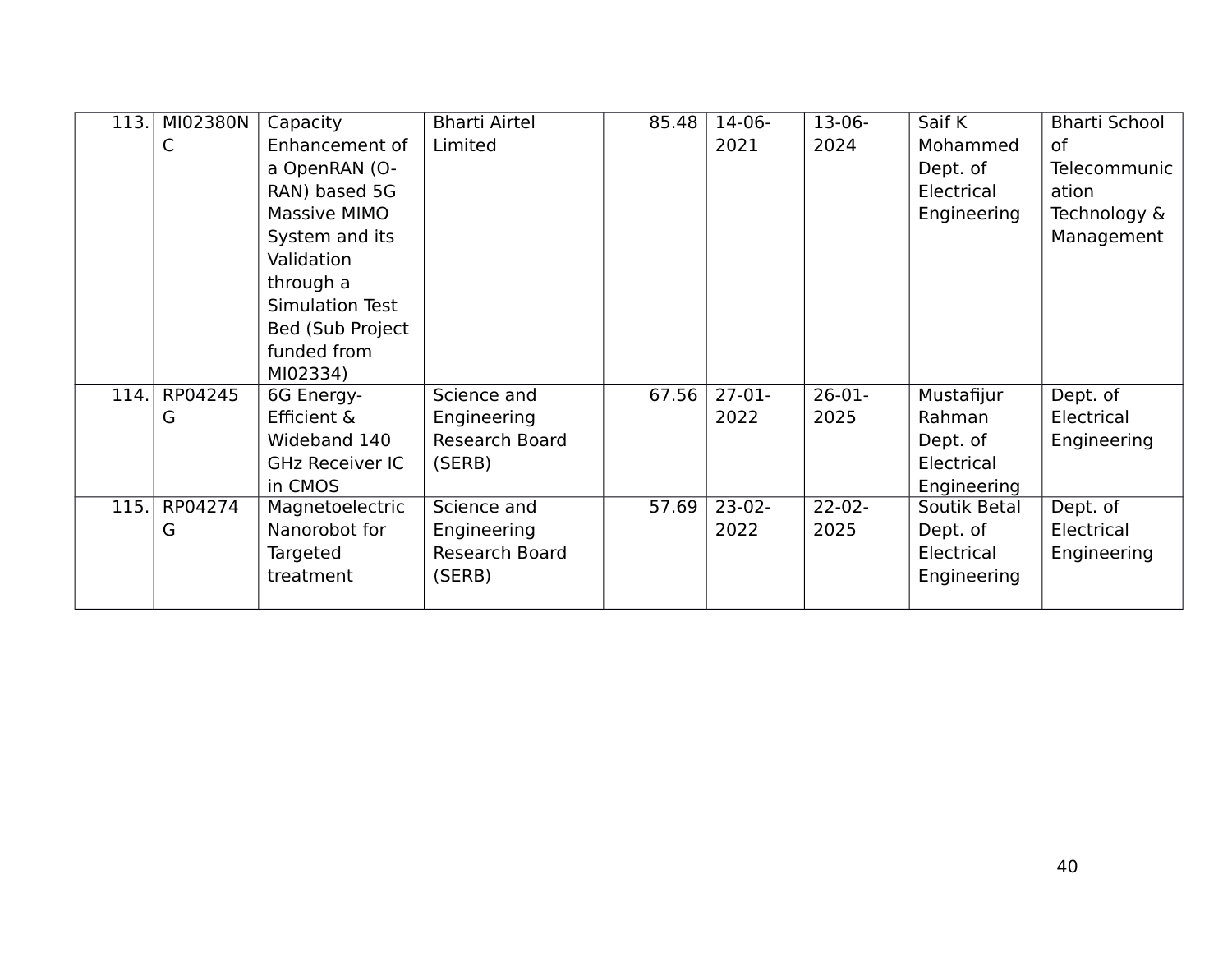| 116. | RP04281  | Design and            | Department of      | 46.83 | $15-03-$ | $14-03-$    | Subrat Kar   | <b>Bharti School</b> |
|------|----------|-----------------------|--------------------|-------|----------|-------------|--------------|----------------------|
|      | G        | development of        | Science and        |       | 2022     | 2025        | Dept. of     | <b>of</b>            |
|      |          | Measuring             | Technology (DST)   |       |          |             | Electrical   | Telecommunic         |
|      |          | Device for            |                    |       |          |             | Engineering  | ation                |
|      |          | measuring and         |                    |       |          |             |              | Technology &         |
|      |          | recording             |                    |       |          |             |              | Management           |
|      |          | hydrological          |                    |       |          |             |              |                      |
|      |          | parameters in a       |                    |       |          |             |              |                      |
|      |          | Climate Zone          |                    |       |          |             |              |                      |
|      |          | Observatory for       |                    |       |          |             |              |                      |
|      |          | self-reliance and     |                    |       |          |             |              |                      |
|      |          | water security        |                    |       |          |             |              |                      |
| 117. | RP04248  | Machine-Type          | Science and        | 44.11 | $09-02-$ | $08-02-$    | Shankar      | Dept. of             |
|      | G        | Communication         | Engineering        |       | 2022     | 2025        | Prakriya     | Electrical           |
|      |          | using Intelligent     | Research Board     |       |          |             | Dept. of     | Engineering          |
|      |          | <b>NOMA Signaling</b> | (SERB)             |       |          |             | Electrical   |                      |
|      |          |                       |                    |       |          |             | Engineering  |                      |
| 118. | RP04142  | Funding of            | <b>Renew Power</b> | 39.41 | $01-01-$ | $31-12-$    | Bijaya Ketan | Dept. of             |
|      | N        | <b>UQIDAR student</b> | Ventures Pvt. Ltd. |       | 2021     | 2024        | Panigrahi    | Electrical           |
|      |          | from ReNew            |                    |       |          |             | Dept. of     | Engineering          |
|      |          | Power                 |                    |       |          |             | Electrical   |                      |
|      |          |                       |                    |       |          |             | Engineering  |                      |
| 119. | MI02346G | J.C. Bose             | Science and        | 28.50 | $01-01-$ | $30 - 06 -$ | V Ramgopal   | Dept. of             |
|      |          | Fellowship award      | Engineering        |       | 2021     | 2022        | Rao          | Electrical           |
|      |          | to Prof. V.           | Research Board     |       |          |             | Dept. of     | Engineering          |
|      |          | Ramgopal Rao          | (SERB)             |       |          |             | Electrical   |                      |
|      |          |                       |                    |       |          |             | Engineering  |                      |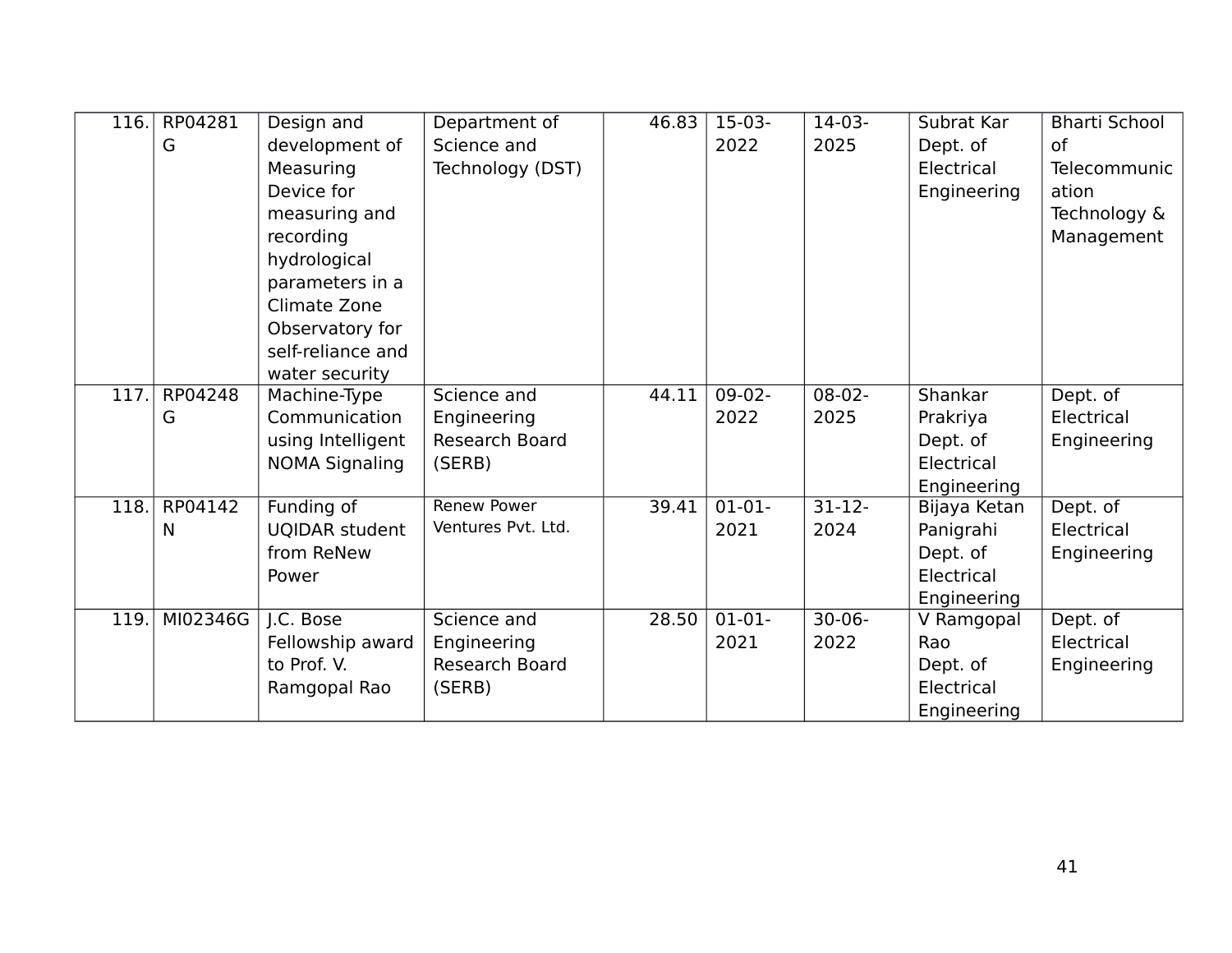| 120.               | RP04207F | <b>CMOS Sub-</b>        | Semiconductor        | 27.00 | $01-09-$ | $31-08-$ | Mustafijur  | Dept. of    |
|--------------------|----------|-------------------------|----------------------|-------|----------|----------|-------------|-------------|
|                    |          | Terahertz Front         | Research             |       | 2021     | 2024     | Rahman      | Electrical  |
|                    |          | End IC Building         | Corporation          |       |          |          | Dept. of    | Engineering |
|                    |          | <b>Blocks for Auto-</b> | <b>United States</b> |       |          |          | Electrical  |             |
|                    |          | RADAR and 6G            |                      |       |          |          | Engineering |             |
| 121.               | RP04272  | Development of          | DRDO, Ministry of    | 26.30 | $07-03-$ | $06-11-$ | Harshan     | Dept. of    |
|                    | G        | <b>Network</b>          | Defence              |       | 2022     | 2023     | Jagadeesh   | Electrical  |
|                    |          | Provenance              |                      |       |          |          | Dept. of    | Engineering |
|                    |          | Techniques for          |                      |       |          |          | Electrical  |             |
|                    |          | Monitoring              |                      |       |          |          | Engineering |             |
|                    |          | <b>Wireless</b>         |                      |       |          |          |             |             |
|                    |          | <b>Networks</b>         |                      |       |          |          |             |             |
| $\overline{122}$ . | RP04253  | Single stage            | Science and          | 23.98 | $09-02-$ | $08-02-$ | Sumit Kumar | Dept. of    |
|                    | G        | bidirectional           | Engineering          |       | 2022     | 2025     | Pramanick   | Electrical  |
|                    |          | current fed             | Research Board       |       |          |          | Dept. of    | Engineering |
|                    |          | converters for          | (SERB)               |       |          |          | Electrical  |             |
|                    |          | high power              |                      |       |          |          | Engineering |             |
|                    |          | density EV              |                      |       |          |          |             |             |
|                    |          | battery chargers        |                      |       |          |          |             |             |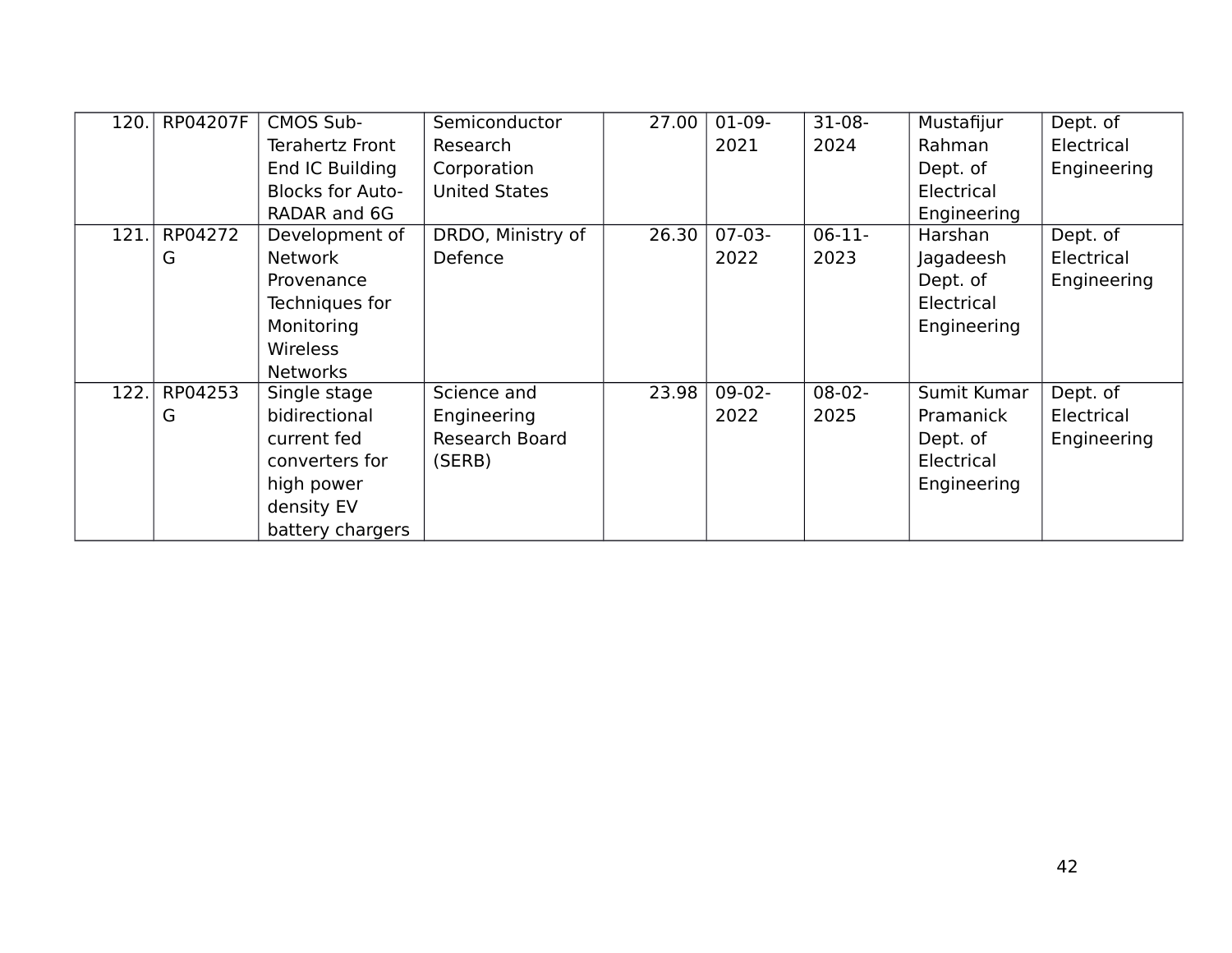| 123. | RP04132F     | Scaling up novel<br>techniques for<br>data<br>augmentation<br>and learning<br>from unbalanced<br>data to develop<br>an Al/ML<br>diagnostic<br>system for Covid<br>based on X Ray<br>images | <b>AMERICAN INDIA</b><br><b>FOUNDATION</b><br><b>United States</b> | 22.10 | $15-06-$<br>2021 | $14-06-$<br>2023 | Jayadeva<br>Dept. of<br>Electrical<br>Engineering            | Dept. of<br>Electrical<br>Engineering |
|------|--------------|--------------------------------------------------------------------------------------------------------------------------------------------------------------------------------------------|--------------------------------------------------------------------|-------|------------------|------------------|--------------------------------------------------------------|---------------------------------------|
| 124. | RP04249<br>G | Cyber-Attack<br>Resilient<br><b>Distributed</b><br>Control for<br>Networked<br>Descriptor<br>Systems                                                                                       | Science and<br>Engineering<br>Research Board<br>(SERB)             | 21.49 | $28-01-$<br>2022 | $27-01-$<br>2025 | Subashish<br>Datta<br>Dept. of<br>Electrical<br>Engineering  | Dept. of<br>Electrical<br>Engineering |
| 125. | MI02490G     | Non- orthogonal<br><b>Multiple Access</b><br>for Future<br>Heterogeneous<br>Wireless<br>Networks 9<br>(NPDF project<br>awrded to Dr.<br>Pragya Swami)                                      | Science and<br>Engineering<br>Research Board<br>(SERB)             | 19.20 | $14-02-$<br>2022 | $13-02-$<br>2024 | Shankar<br>Prakriya<br>Dept. of<br>Electrical<br>Engineering | Dept. of<br>Electrical<br>Engineering |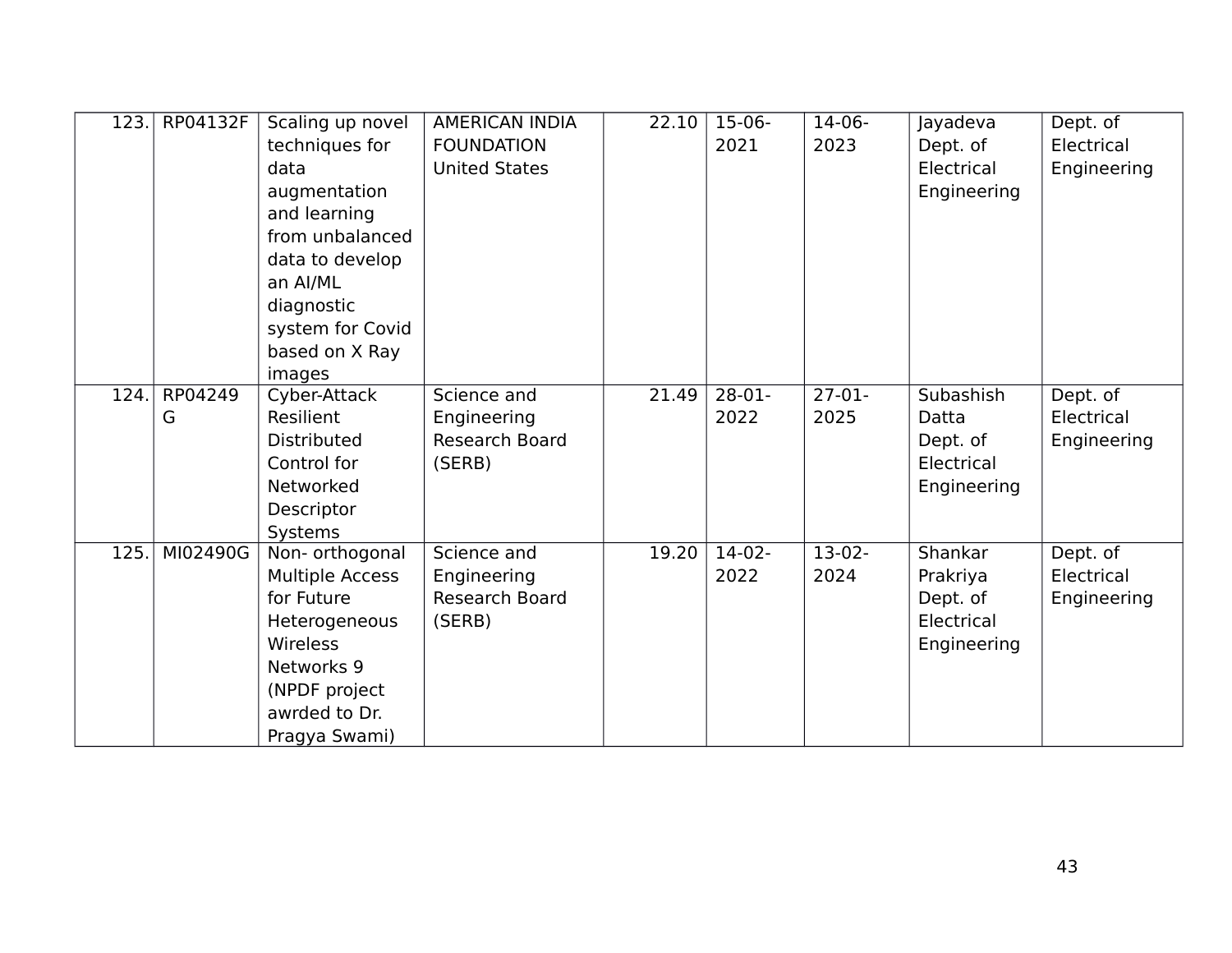| 126. | RP04170<br>G | Green/Sustainabl<br>e IoT for Smart<br>Environment<br>(Abdul Kalam<br>Technology<br>Innovation<br><b>National</b><br>Fellowship)                                                     | <b>Indian National</b><br>Academy Of<br>Engineering (INAE) | 19.00 | $01-10-$<br>2021    | $30-09-$<br>2024    | Swades<br>Kumar De<br>Dept. of<br>Electrical<br>Engineering           | Dept. of<br>Electrical<br>Engineering |
|------|--------------|--------------------------------------------------------------------------------------------------------------------------------------------------------------------------------------|------------------------------------------------------------|-------|---------------------|---------------------|-----------------------------------------------------------------------|---------------------------------------|
| 127. | RP04127<br>G | Development of<br>Augmented<br>Reality (AR)-<br>enabled tool for<br>guidance in<br><b>Cervical Cancer</b><br>screening by<br>Visual Inspection<br>method in Single<br>Visit Approach | Science and<br>Engineering<br>Research Board<br>(SERB)     | 10.15 | $28-01-$<br>2021    | $27-01-$<br>2024    | <b>Tapan Kumar</b><br>Gandhi<br>Dept. of<br>Electrical<br>Engineering | Dept. of<br>Electrical<br>Engineering |
| 128. | RP04181<br>G | Design and<br>Implementation<br>of Orthogonal<br>Time Frequency<br>Space (OTFS)<br><b>Modulation for</b><br>Aircraft<br>Communication<br><b>Systems</b>                              | <b>Bharat Electronics</b><br>Ltd.                          | 9.07  | $21 - 10 -$<br>2021 | $20 - 10 -$<br>2022 | saif k<br>mohammed<br>Dept. of<br>Electrical<br>Engineering           | Dept. of<br>Electrical<br>Engineering |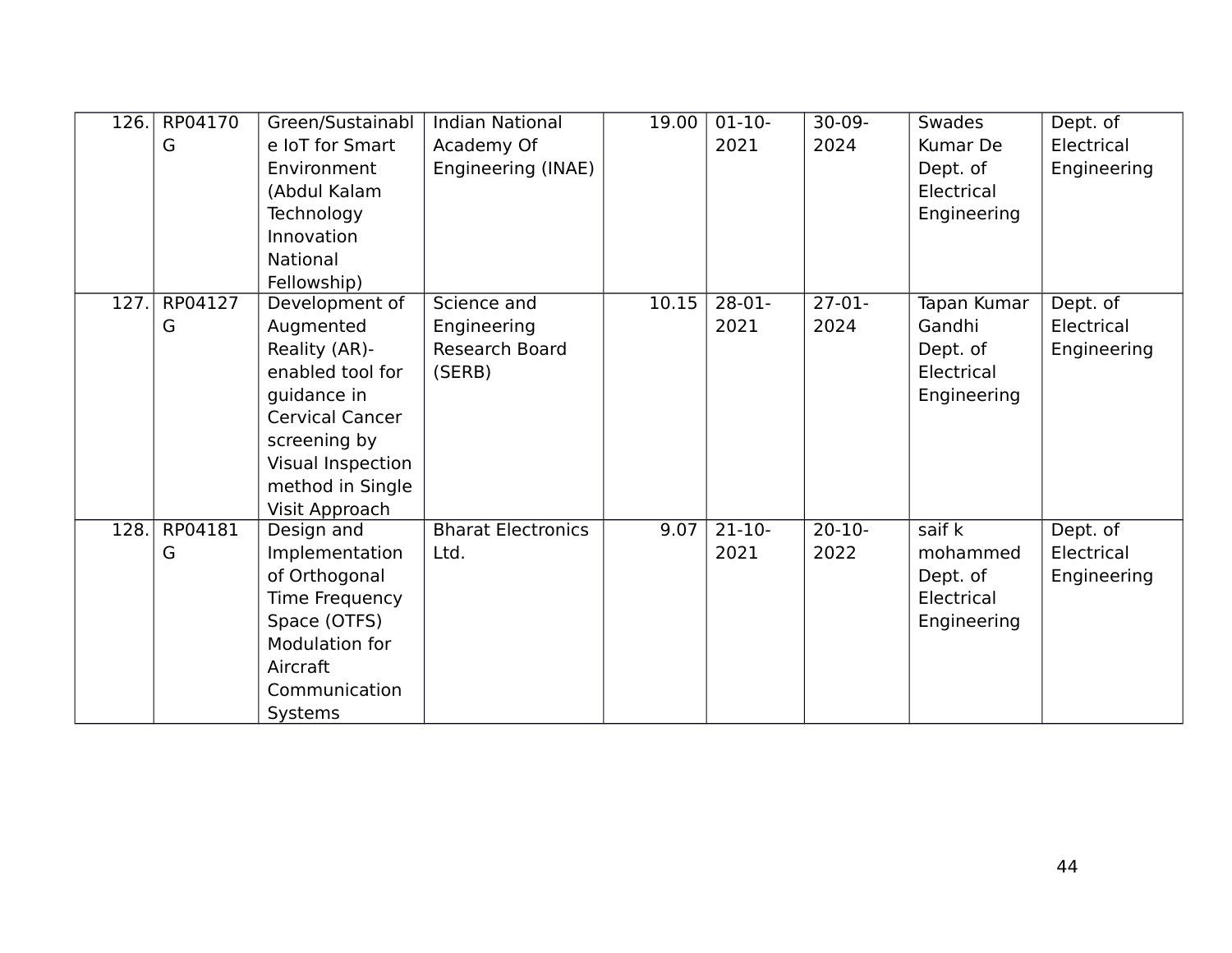| 129. | MI02449G     | Holding of 2nd<br>Meeting of<br>Subject Expert<br>Committee for<br>Presentation of<br>New Proposal<br>under FIST 2021<br>Program at<br>Indian Institute<br>of Technology<br>Delhi | Department of<br>Science and<br>Technology (DST)              | 8.70 | $21-12-$<br>2021 | $20 - 06 -$<br>2022 | Sukumar<br>Mishra<br>Dept. of<br>Electrical<br>Engineering                 | Dept. of<br>Electrical<br>Engineering |
|------|--------------|-----------------------------------------------------------------------------------------------------------------------------------------------------------------------------------|---------------------------------------------------------------|------|------------------|---------------------|----------------------------------------------------------------------------|---------------------------------------|
| 130. | MI02454G     | <b>DST FIST</b><br>Meeting in<br>Physical<br><b>Sciences</b>                                                                                                                      | Department of<br>Science and<br>Technology (DST)              | 7.30 | $15-12-$<br>2021 | $14-06-$<br>2022    | Madhusudan<br>Singh<br>Dept. of<br>Electrical<br>Engineering               | Dept. of<br>Electrical<br>Engineering |
| 131. | RP04265<br>G | <b>Disturbance</b><br>Decoupling in<br>Multi-agent<br>Systems                                                                                                                     | Science and<br>Engineering<br><b>Research Board</b><br>(SERB) | 6.60 | $24-02-$<br>2022 | $23-02-$<br>2025    | Deepak<br><b>Umakant</b><br>Patil<br>Dept. of<br>Electrical<br>Engineering | Dept. of<br>Electrical<br>Engineering |
| 132. | RP04228<br>G | Design and<br>development of<br>earmuff with<br>active noise<br>cancellation and<br>communication<br>for Gaganyan                                                                 | DRDO, Ministry of<br>Defence                                  | 4.80 | $04-01-$<br>2022 | $03 - 05 -$<br>2022 | Shouribrata<br>Chatterjee<br>Dept. of<br>Electrical<br>Engineering         | Dept. of<br>Electrical<br>Engineering |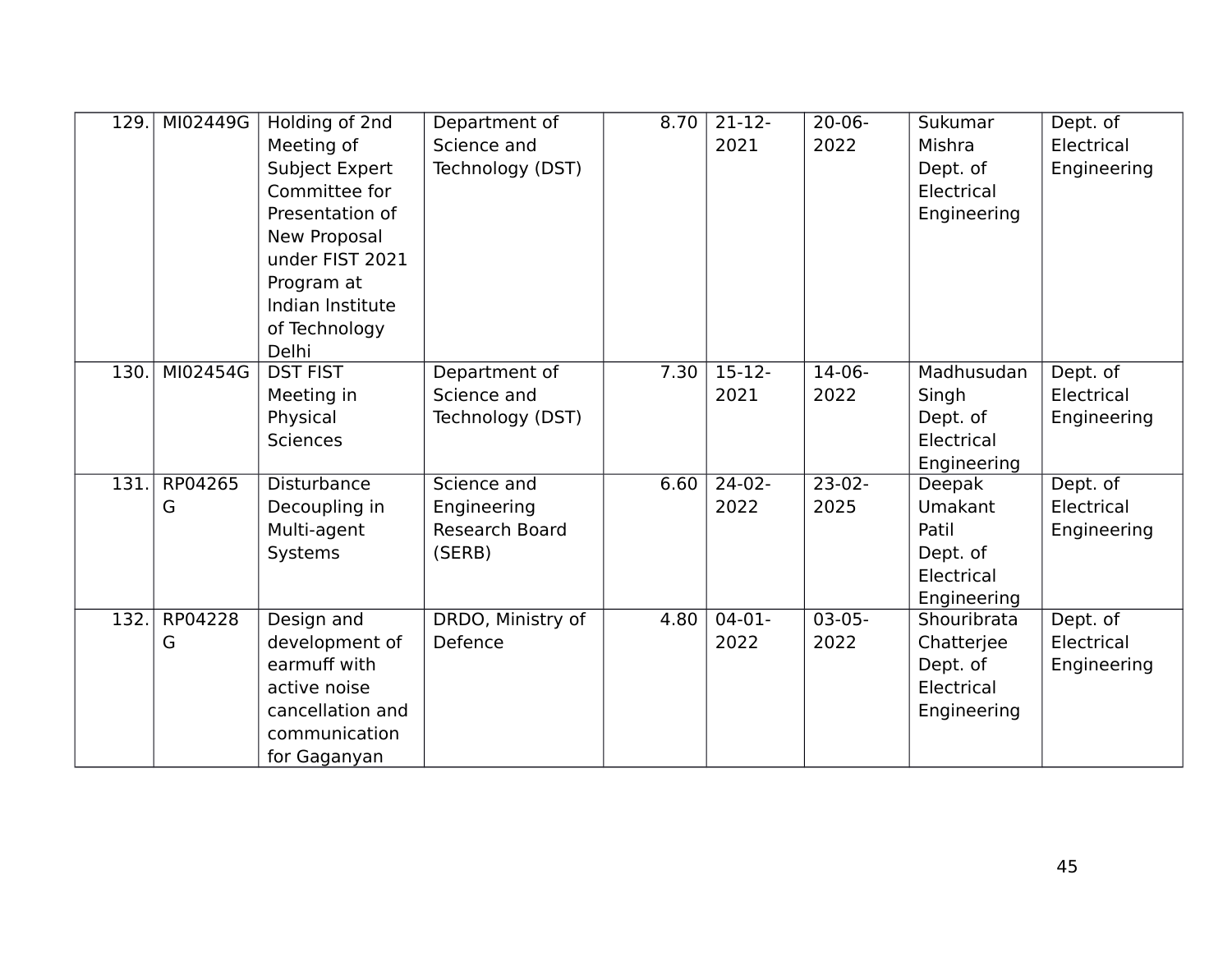| 133. | MI02451G | 2nd National                                   | Department of    | 1.15  | $\overline{20-12}$ | $19-06-$  | Sukumar     | Dept. of    |
|------|----------|------------------------------------------------|------------------|-------|--------------------|-----------|-------------|-------------|
|      |          | scientific                                     | Science and      |       | 2021               | 2022      | Mishra      | Electrical  |
|      |          | advisory                                       | Technology (DST) |       |                    |           | Dept. of    | Engineering |
|      |          | committee                                      |                  |       |                    |           | Electrical  |             |
|      |          | meeting to                                     |                  |       |                    |           | Engineering |             |
|      |          | review the                                     |                  |       |                    |           |             |             |
|      |          | progress of                                    |                  |       |                    |           |             |             |
|      |          | projects                                       |                  |       |                    |           |             |             |
|      |          | supported under                                |                  |       |                    |           |             |             |
|      |          | smart grid                                     |                  |       |                    |           |             |             |
| 134. | MI02503G | Design and                                     | Council of       | 0.40  | $01-11-$           | $31 - 10$ | Anuj Dhawan | Dept. of    |
|      |          | Analysis of                                    | Scientific &     |       | 2021               | 2024      | Dept. of    | Electrical  |
|      |          | Flexible                                       | Industrial       |       |                    |           | Electrical  | Engineering |
|      |          | Antennas for                                   | Research (CSIR)  |       |                    |           | Engineering |             |
|      |          | Healthcare                                     |                  |       |                    |           |             |             |
|      |          | Monitoring and                                 |                  |       |                    |           |             |             |
|      |          | Rehabilitation                                 |                  |       |                    |           |             |             |
|      |          | (SRAship proect                                |                  |       |                    |           |             |             |
|      |          | of to Dr. Richa                                |                  |       |                    |           |             |             |
|      |          | Bhardwaj)                                      |                  |       |                    |           |             |             |
|      |          |                                                |                  |       |                    |           |             |             |
|      |          | <b>Dept. of Energy Science and Engineering</b> |                  |       |                    |           |             |             |
|      |          |                                                |                  |       |                    |           |             |             |
| 135. | RP04161  | Fabrication of                                 | Department of    | 68.58 | $01-09-$           | $31-08-$  | Vamsi       | Dept. of    |
|      | G        | 20% efficient                                  | Science &        |       | 2021               | 2024      | Krishna     | Energy      |
|      |          | doping free                                    | Technology       |       |                    |           | Komarala    | Science and |
|      |          | carrier-selective                              |                  |       |                    |           | Dept. of    | Engineering |
|      |          | contact silicon                                |                  |       |                    |           | Energy      |             |
|      |          | heterojunction                                 |                  |       |                    |           | Science and |             |
|      |          | solar cells                                    |                  |       |                    |           | Engineering |             |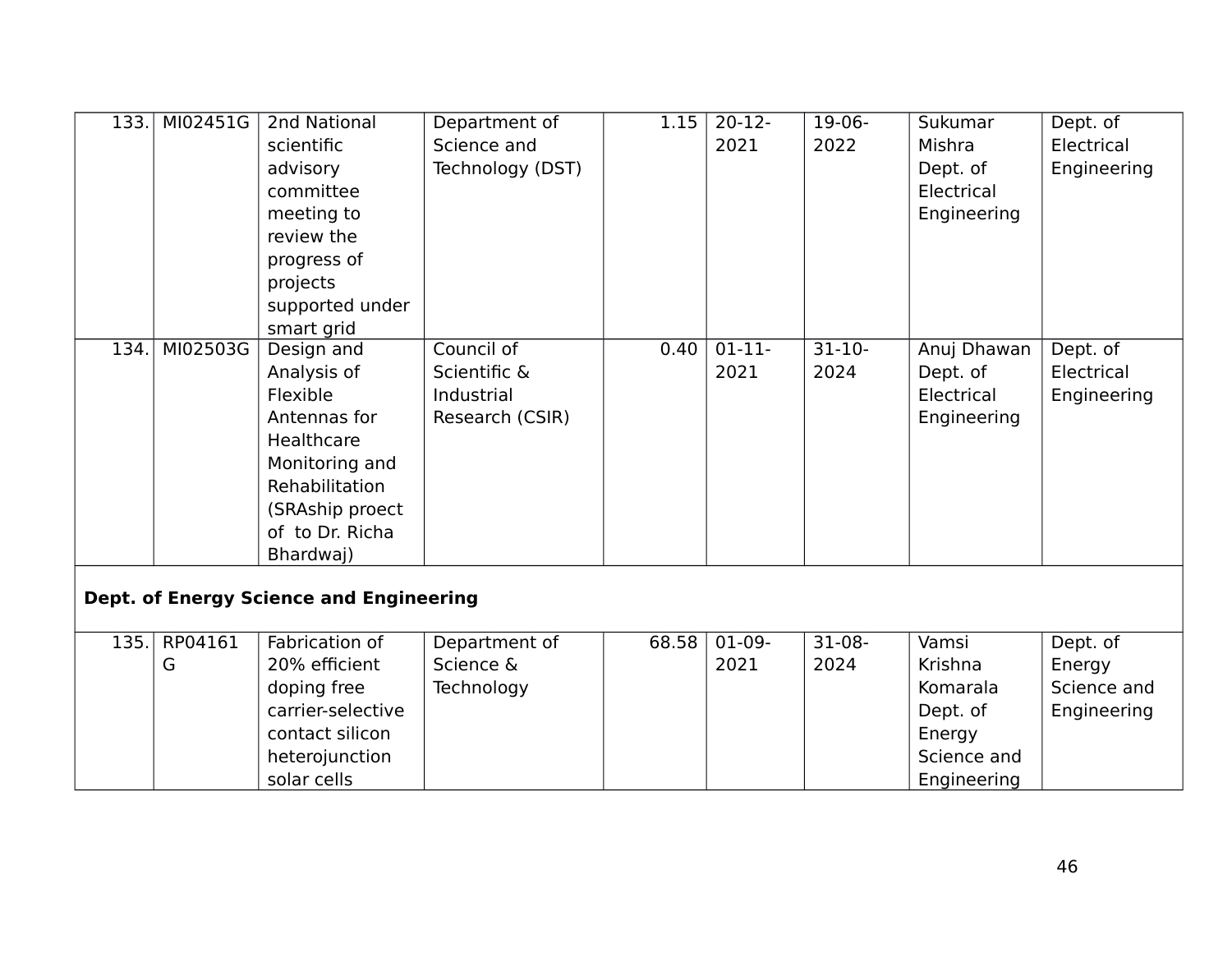| 136. | RP04225 | Waste              | Invest India     | 50.00 | $10-01-$ | $09-01-$    | Satyananda  | Dept. of    |
|------|---------|--------------------|------------------|-------|----------|-------------|-------------|-------------|
|      | G       | management         |                  |       | 2022     | 2025        | <b>Kar</b>  | Energy      |
|      |         | using plasma       |                  |       |          |             | Dept. of    | Science and |
|      |         | pyrolysis plant at |                  |       |          |             | Energy      | Engineering |
|      |         | Sudhara            |                  |       |          |             | Science and |             |
|      |         | Technology Park,   |                  |       |          |             | Engineering |             |
|      |         | New Jafrabad,      |                  |       |          |             |             |             |
|      |         | Delhi              |                  |       |          |             |             |             |
| 137. | RP04137 | Sustainable        | Department of    | 46.74 | $01-07-$ | $31 - 12 -$ | Subhendu    | Dept. of    |
|      | G       | Energy system      | Science and      |       | 2021     | 2024        | Dutta       | Energy      |
|      |         | for Achieving      | Technology (DST) |       |          |             | Dept. of    | Science and |
|      |         | Novel Carbon       |                  |       |          |             | Energy      | Engineering |
|      |         | neutral Energy     |                  |       |          |             | Science and |             |
|      |         | communities        |                  |       |          |             | Engineering |             |
|      |         | (SUSTENANCE)       |                  |       |          |             |             |             |
| 138. | RP04275 | Experimental       | Science and      | 39.09 | $08-03-$ | $07-03-$    | Ramesh      | Dept. of    |
|      | G       | investigations on  | Engineering      |       | 2022     | 2025        | Narayanan   | Energy      |
|      |         | a hybrid ECR-RF    | Research Board   |       |          |             | Dept. of    | Science and |
|      |         | plasma source      | (SERB)           |       |          |             | Energy      | Engineering |
|      |         | for applications   |                  |       |          |             | Science and |             |
|      |         |                    |                  |       |          |             | Engineering |             |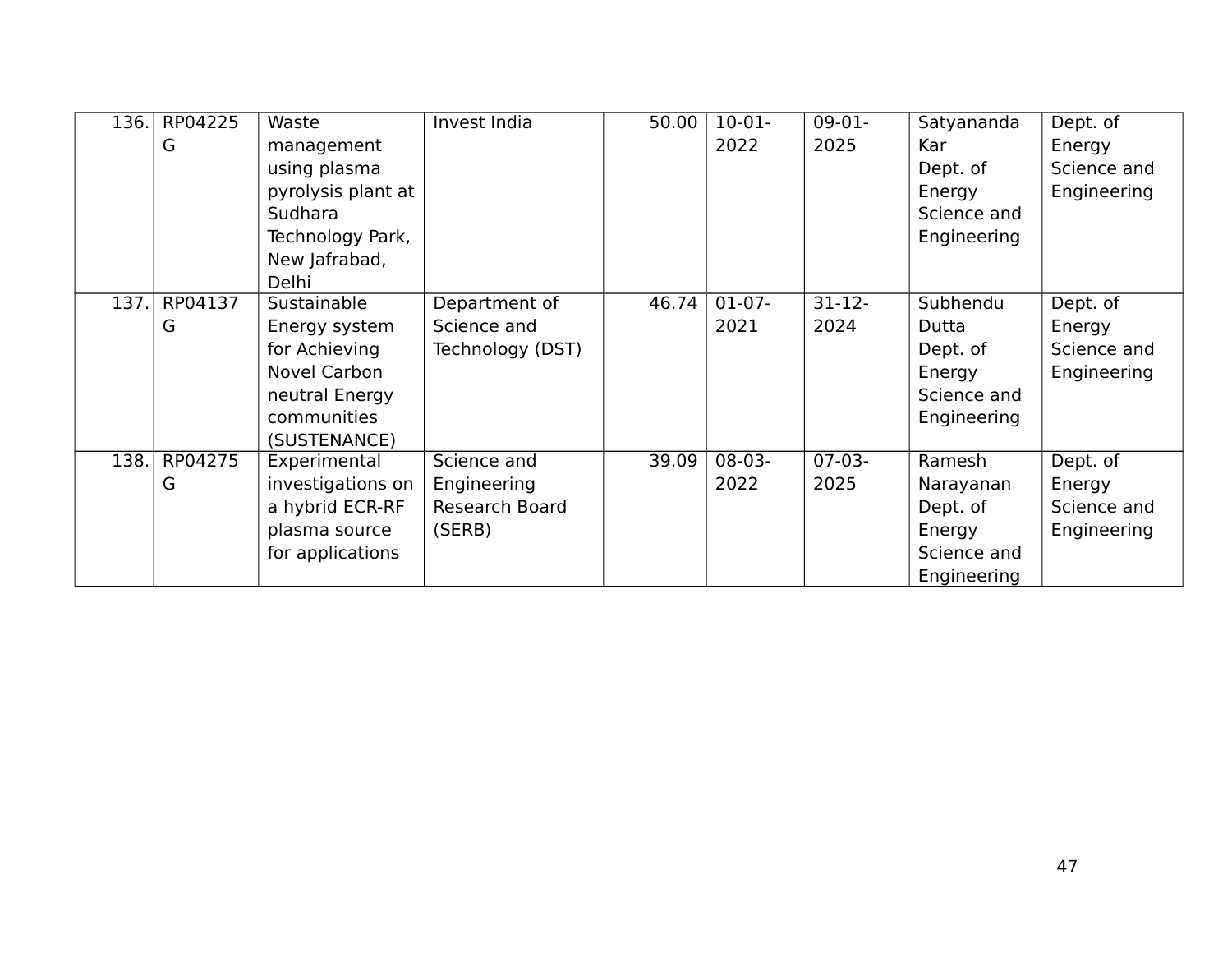| 139. | RP04203  | Localized               | Science and      | 30.90 | $13 - 12 -$ | $12 - 12 -$ | Vipin Kumar  | Dept. of    |
|------|----------|-------------------------|------------------|-------|-------------|-------------|--------------|-------------|
|      | G        | Surface-                | Engineering      |       | 2021        | 2023        | Dept. of     | Energy      |
|      |          | modification of         | Research Board   |       |             |             | Energy       | Science and |
|      |          | the Electrode           | (SERB)           |       |             |             | Science and  | Engineering |
|      |          | <b>Materials Enable</b> |                  |       |             |             | Engineering  |             |
|      |          | Highly                  |                  |       |             |             |              |             |
|      |          | Reversible and          |                  |       |             |             |              |             |
|      |          | Stable Room-            |                  |       |             |             |              |             |
|      |          | temperature             |                  |       |             |             |              |             |
|      |          | Sodium-Sulfur           |                  |       |             |             |              |             |
|      |          | <b>Battery</b>          |                  |       |             |             |              |             |
| 140. | MI02496G | 22nd National           | Power System     | 25.20 | $11-02-$    | $10-05-$    | Ashu Verma   | Dept. of    |
|      |          | Power Systems           | Operation        |       | 2022        | 2023        | Dept. of     | Energy      |
|      |          | Conference              | Corporation      |       |             |             | Energy       | Science and |
|      |          | (NPSC 2022) at          | (POSOCO),        |       |             |             | Science and  | Engineering |
|      |          | <b>IIT Delhi</b>        |                  |       |             |             | Engineering  |             |
| 141. | RP04256  | Sorption                | International    | 15.55 | $29-01-$    | $28-01-$    | K Ravi Kumar | Dept. of    |
|      | G        | Hydrogen                | <b>Bilateral</b> |       | 2022        | 2025        | Dept. of     | Energy      |
|      |          | Compressor for          | Cooperation      |       |             |             | Energy       | Science and |
|      |          | Vehicular and           | Division, DST    |       |             |             | Science and  | Engineering |
|      |          | Power                   |                  |       |             |             | Engineering  |             |
|      |          | Generation              |                  |       |             |             |              |             |
|      |          | Applications            |                  |       |             |             |              |             |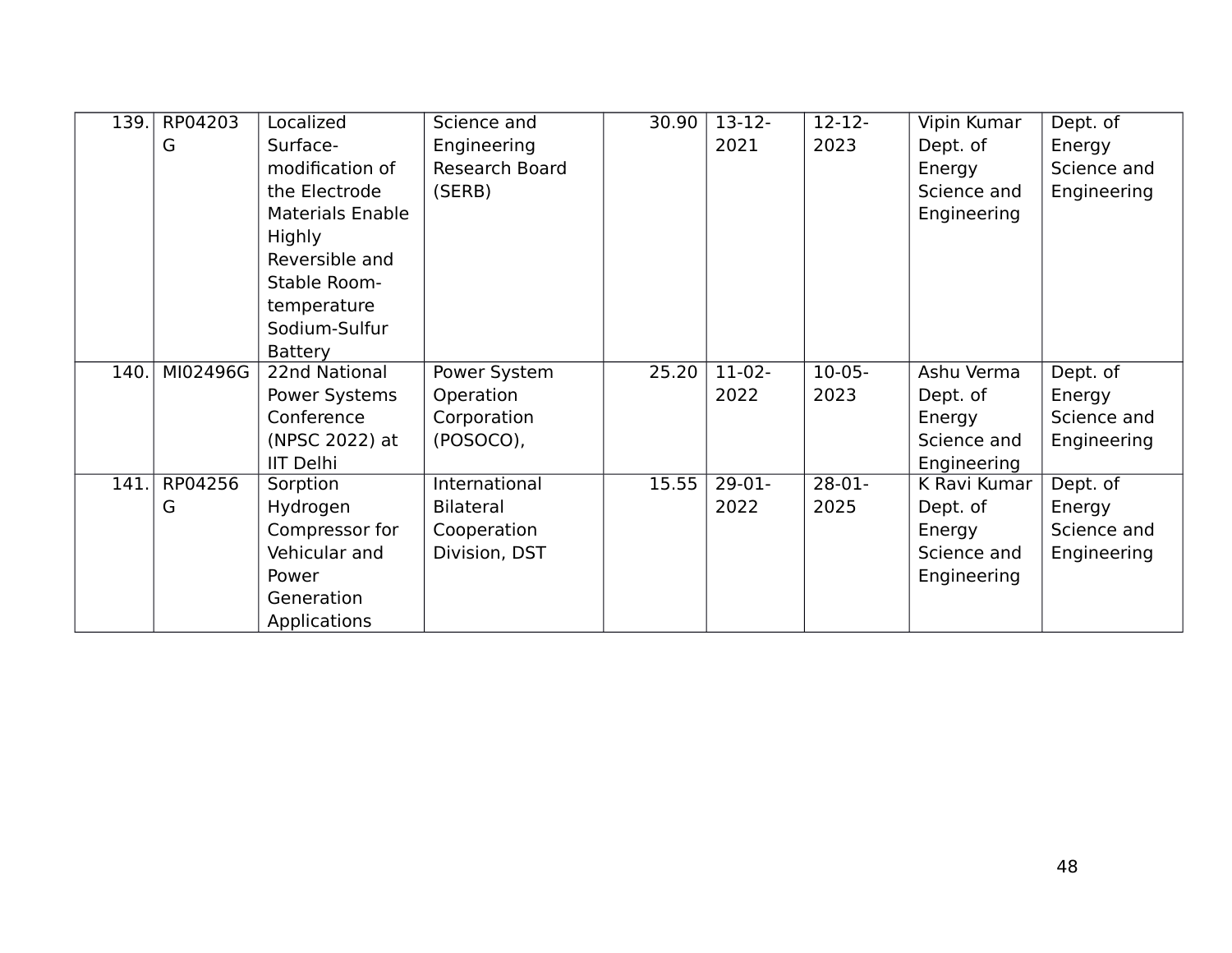| 142.                                             | RP04288<br>N | Performance<br>investigations of<br>various biomass<br>combustion                                                         | Swami Samarth<br>Electronics Pvt.<br>Ltd.              | 11.75  | $01-04-$<br>2022    | $31-03-$<br>2023 | S K Tyagi<br>Dept. of<br>Energy<br>Science and                            | Dept. of<br>Energy<br>Science and<br>Engineering      |  |
|--------------------------------------------------|--------------|---------------------------------------------------------------------------------------------------------------------------|--------------------------------------------------------|--------|---------------------|------------------|---------------------------------------------------------------------------|-------------------------------------------------------|--|
|                                                  |              | devices and<br>recommendation<br>s for further<br>improvement                                                             |                                                        |        |                     |                  | Engineering                                                               |                                                       |  |
| 143.                                             | RP04277<br>G | Thermal Analysis<br>of Underground<br>Structures in<br>Leh-Ladakh                                                         | DIHAR-DRDO                                             | 10.00  | $22 - 03 -$<br>2022 | $21-03-$<br>2023 | S K Tyagi<br>Dept. of<br>Energy<br>Science and<br>Engineering             | Dept. of<br>Energy<br>Science and<br>Engineering      |  |
| <b>Dept. of Humanities &amp; Social Sciences</b> |              |                                                                                                                           |                                                        |        |                     |                  |                                                                           |                                                       |  |
| 144.                                             | RP04233F     | Fixing the Leak:<br><b>Advancing STEM</b><br>Innovation and<br>Inclusion in<br>India, One<br>Woman Scientist<br>at a Time | Co-Impact -New<br>Venture Fund<br><b>United States</b> | 375.00 | $01-02-$<br>2022    | $31-01-$<br>2027 | Ravinder<br>Kaur<br>Dept. of<br>Humanities<br>& Social<br><b>Sciences</b> | Dept. of<br>Humanities &<br>Social<br><b>Sciences</b> |  |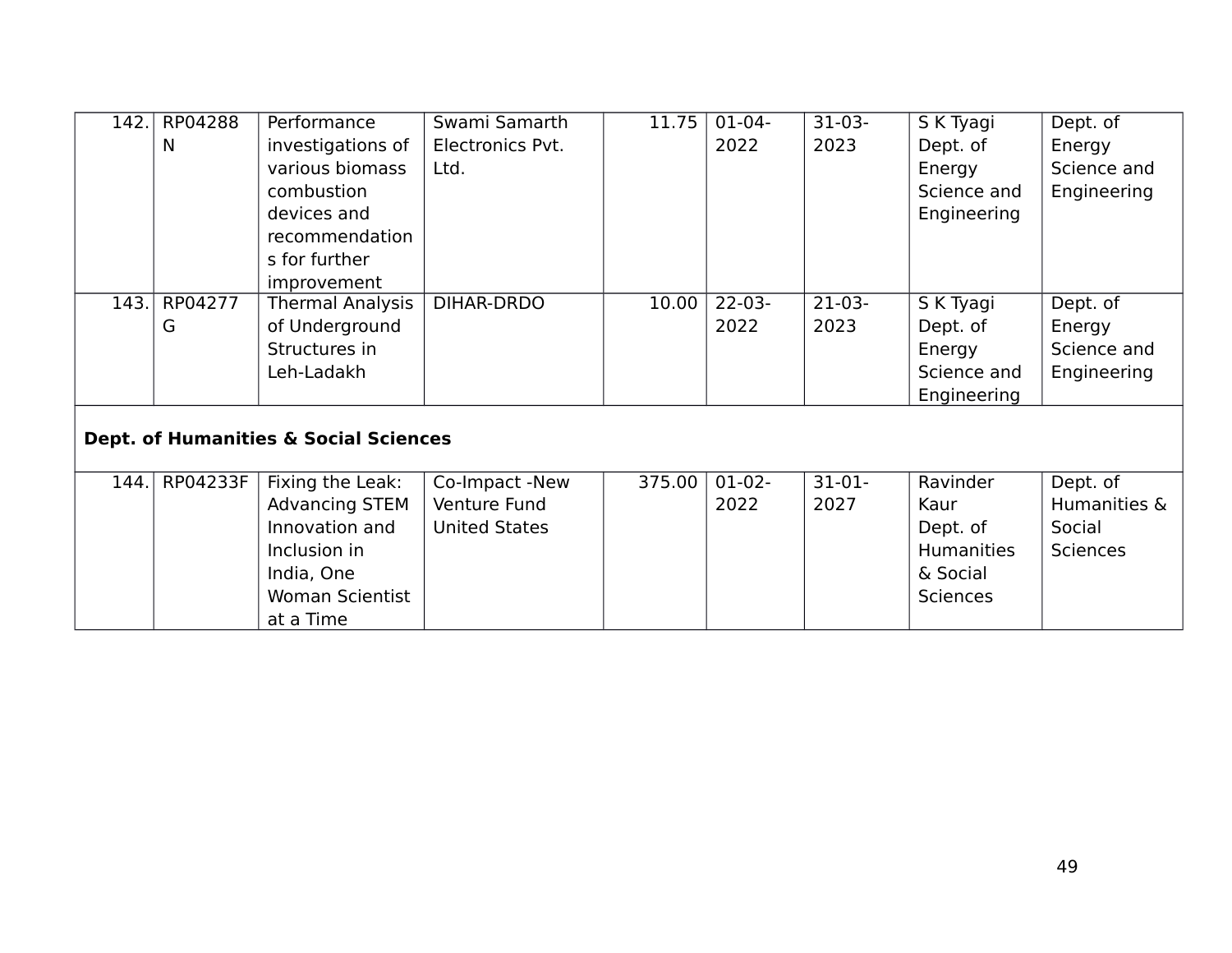| 145. | MI02493G | Quantificational                   | Department of            | 22.00 | $05-01-$ | $04-01-$ | Paroma            | Dept. of        |
|------|----------|------------------------------------|--------------------------|-------|----------|----------|-------------------|-----------------|
|      |          | Ambiguity in                       | Science &                |       | 2022     | 2024     | Sanyal            | Humanities &    |
|      |          | Flexible Word                      | Technology`              |       |          |          | Dept. of          | Social          |
|      |          | <b>Order Languages</b>             |                          |       |          |          | <b>Humanities</b> | <b>Sciences</b> |
|      |          | - Interaction with                 |                          |       |          |          | & Social          |                 |
|      |          | <b>Lexical Variation</b>           |                          |       |          |          | <b>Sciences</b>   |                 |
|      |          | in Determiners                     |                          |       |          |          |                   |                 |
|      |          | and Sentence                       |                          |       |          |          |                   |                 |
|      |          | Prosody (NPDF                      |                          |       |          |          |                   |                 |
|      |          | project awarded                    |                          |       |          |          |                   |                 |
|      |          | to Dr. Ishani                      |                          |       |          |          |                   |                 |
|      |          | Guha)                              |                          |       |          |          |                   |                 |
| 146. | RP04102  | Security Work,                     | <b>Indian Council of</b> | 11.18 | $20-02-$ | $19-02-$ | Mahuya            | Dept. of        |
|      | G        | Unionisation and                   | Social Science           |       | 2020     | 2022     | Bandyopadh        | Humanities &    |
|      |          | Everyday                           | Research                 |       |          |          | yay               | Social          |
|      |          | violence: Works                    |                          |       |          |          | Dept. of          | <b>Sciences</b> |
|      |          | and Lives of                       |                          |       |          |          | <b>Humanities</b> |                 |
|      |          | <b>Security Guards</b>             |                          |       |          |          | & Social          |                 |
|      |          | in Mumbai and                      |                          |       |          |          | <b>Sciences</b>   |                 |
|      |          | Delhi                              |                          |       |          |          |                   |                 |
|      |          |                                    |                          |       |          |          |                   |                 |
|      |          | <b>Dept. of Management Studies</b> |                          |       |          |          |                   |                 |
| 147. | RP04103F | <b>Adaptive Credit</b>             | <b>BASF SE</b>           | 53.04 | $01-06-$ | $31-05-$ | Arpan Kumar       | Dept. of        |
|      |          | Policy -                           | Germany                  |       | 2021     | 2023     | Kar               | Management      |
|      |          | Application of                     |                          |       |          |          | Dept. of          | <b>Studies</b>  |
|      |          | Reinforcement                      |                          |       |          |          | Management        |                 |
|      |          | learning in Order                  |                          |       |          |          | <b>Studies</b>    |                 |
|      |          | and Credit                         |                          |       |          |          |                   |                 |
|      |          | Management                         |                          |       |          |          |                   |                 |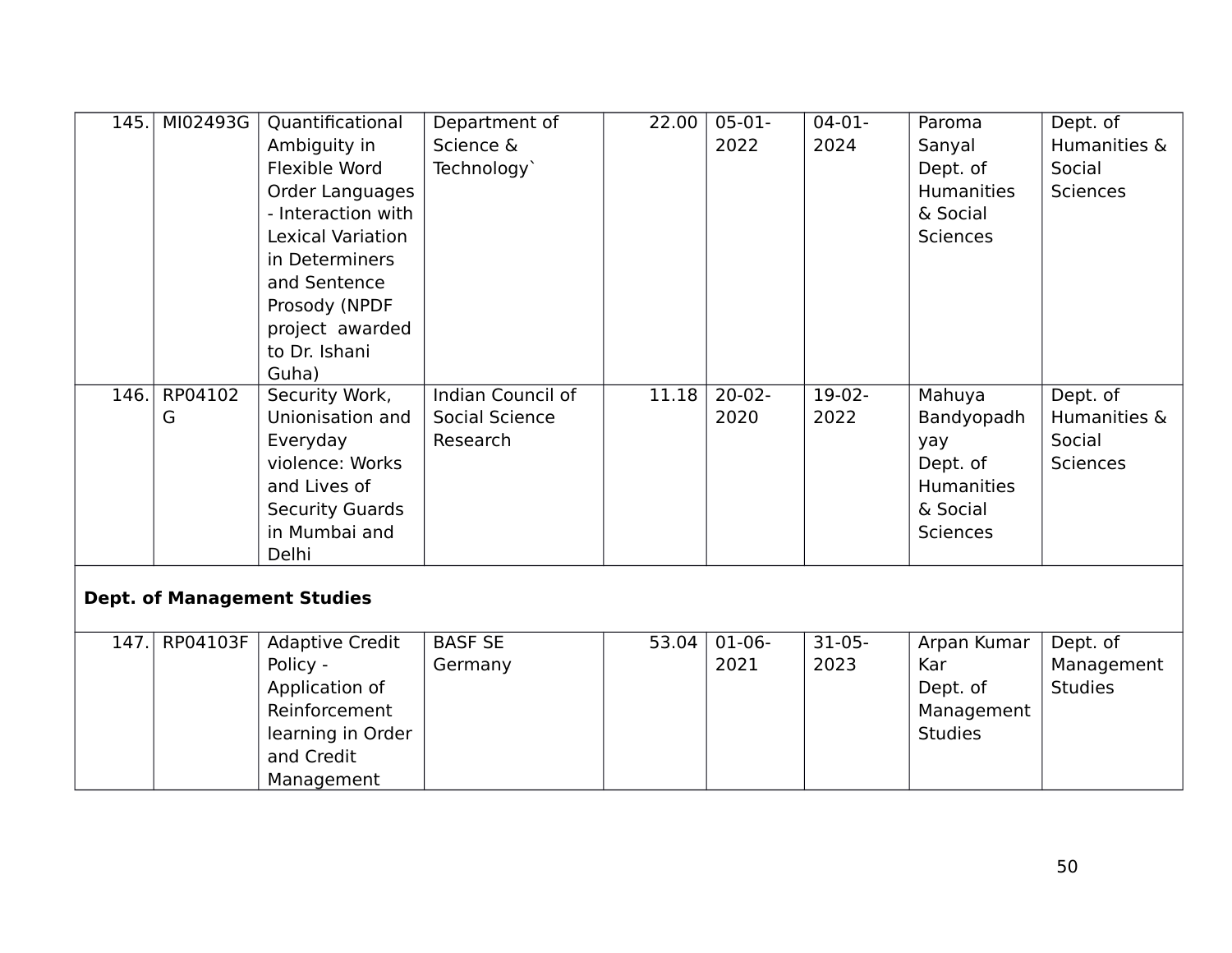| 148. | MI02391N<br>C | Cheque<br>bouncing study<br>with Indian Court<br>System (sub<br>project funded<br>from DAKSH<br>COE Main project<br>RP03986)                             | Daksh Society                                                                       | 13.20  | $25-05-$<br>2021 | $25-03-$<br>2022    | Dr Jitendra<br>Madaan<br>Dept. of<br>Management<br><b>Studies</b>                 | Dept. of<br>Management<br><b>Studies</b>         |
|------|---------------|----------------------------------------------------------------------------------------------------------------------------------------------------------|-------------------------------------------------------------------------------------|--------|------------------|---------------------|-----------------------------------------------------------------------------------|--------------------------------------------------|
|      |               | Dept. of Material Science & Engineering                                                                                                                  |                                                                                     |        |                  |                     |                                                                                   |                                                  |
| 149. | RP04175<br>G  | Advanced<br>Characterization<br>of Structural and<br>Functional<br>Materials (FIST<br>Project)                                                           | Department of<br>Science &<br>Technology`                                           | 112.00 | $03-09-$<br>2021 | $02-09-$<br>2026    | Bhabani<br>Kumar<br>Satapathy<br>Dept. of<br>Material<br>Science &<br>Engineering | Dept. of<br>Material<br>Science &<br>Engineering |
| 150. | RP04166<br>G  | High<br>performance<br>non-halogenated<br>adhesive<br>formulation for<br>outermost<br>aluminized glass<br>fabric layer in<br>fire protective<br>clothing | Armaments<br>Research Board,<br>Defence Research<br>and Development<br>Organisation | 44.77  | $01-11-$<br>2021 | $31 - 10 -$<br>2024 | Leena<br>Nebhani<br>Dept. of<br>Material<br>Science &<br>Engineering              | Dept. of<br>Material<br>Science &<br>Engineering |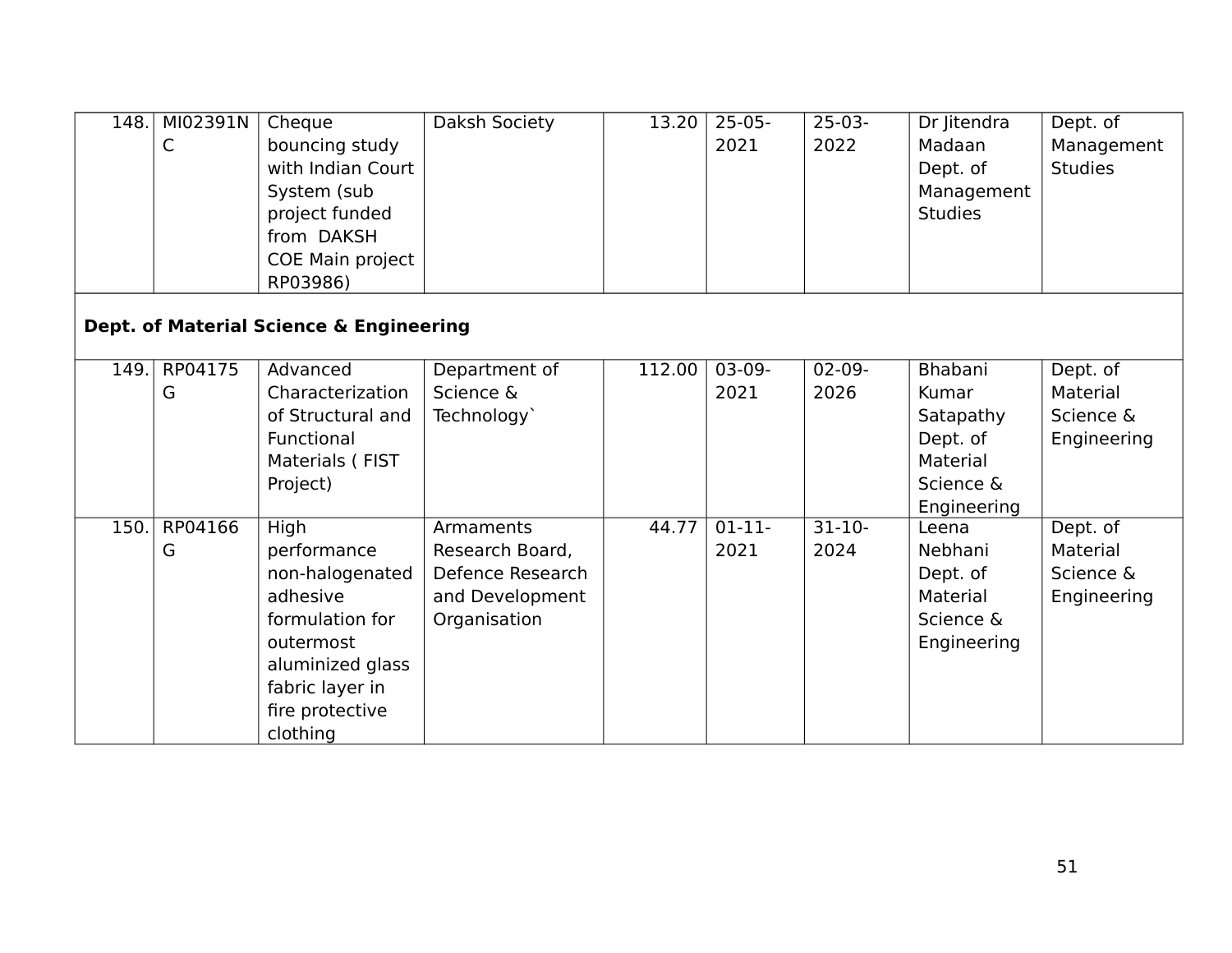| 151. | RP04270 | Development of    | Aeronautics    | 37.40 | 18-02-   | $17-02-$    | Suresh      | Dept. of    |
|------|---------|-------------------|----------------|-------|----------|-------------|-------------|-------------|
|      | G       | ultra-fine-       | Research &     |       | 2022     | 2025        | Neelakantan | Material    |
|      |         | grained thin      | Development    |       |          |             | Dept. of    | Science &   |
|      |         | sheets of beta Ti | <b>Board</b>   |       |          |             | Material    | Engineering |
|      |         | alloys through    |                |       |          |             | Science &   |             |
|      |         | CGP and cryo-     |                |       |          |             | Engineering |             |
|      |         | rolling processes |                |       |          |             |             |             |
| 152. | RP04199 | Elucidating the   | Science and    | 33.00 | $10-12-$ | $09-12-$    | Divya Nayar | Dept. of    |
|      | G       | influence of      | Engineering    |       | 2021     | 2023        | Dept. of    | Material    |
|      |         | nanoparticles on  | Research Board |       |          |             | Material    | Science &   |
|      |         | protein           | (SERB)         |       |          |             | Science &   | Engineering |
|      |         | fibrillation in   |                |       |          |             | Engineering |             |
|      |         | crowded           |                |       |          |             |             |             |
|      |         | environment       |                |       |          |             |             |             |
|      |         | using molecular   |                |       |          |             |             |             |
|      |         | simulations       |                |       |          |             |             |             |
| 153. | RP04115 | Diffusion and     | Science and    | 32.17 | $26-12-$ | $25 - 12 -$ | Sangeeta    | Dept. of    |
|      | G       | oxidation         | Engineering    |       | 2020     | 2022        | Santra      | Material    |
|      |         | kinetics of Ta-   | Research Board |       |          |             | Dept. of    | Science &   |
|      |         | modified beta     | (SERB)         |       |          |             | Material    | Engineering |
|      |         | titanium          |                |       |          |             | Science &   |             |
|      |         | aluminides for    |                |       |          |             | Engineering |             |
|      |         | aerospace         |                |       |          |             |             |             |
|      |         | applications      |                |       |          |             |             |             |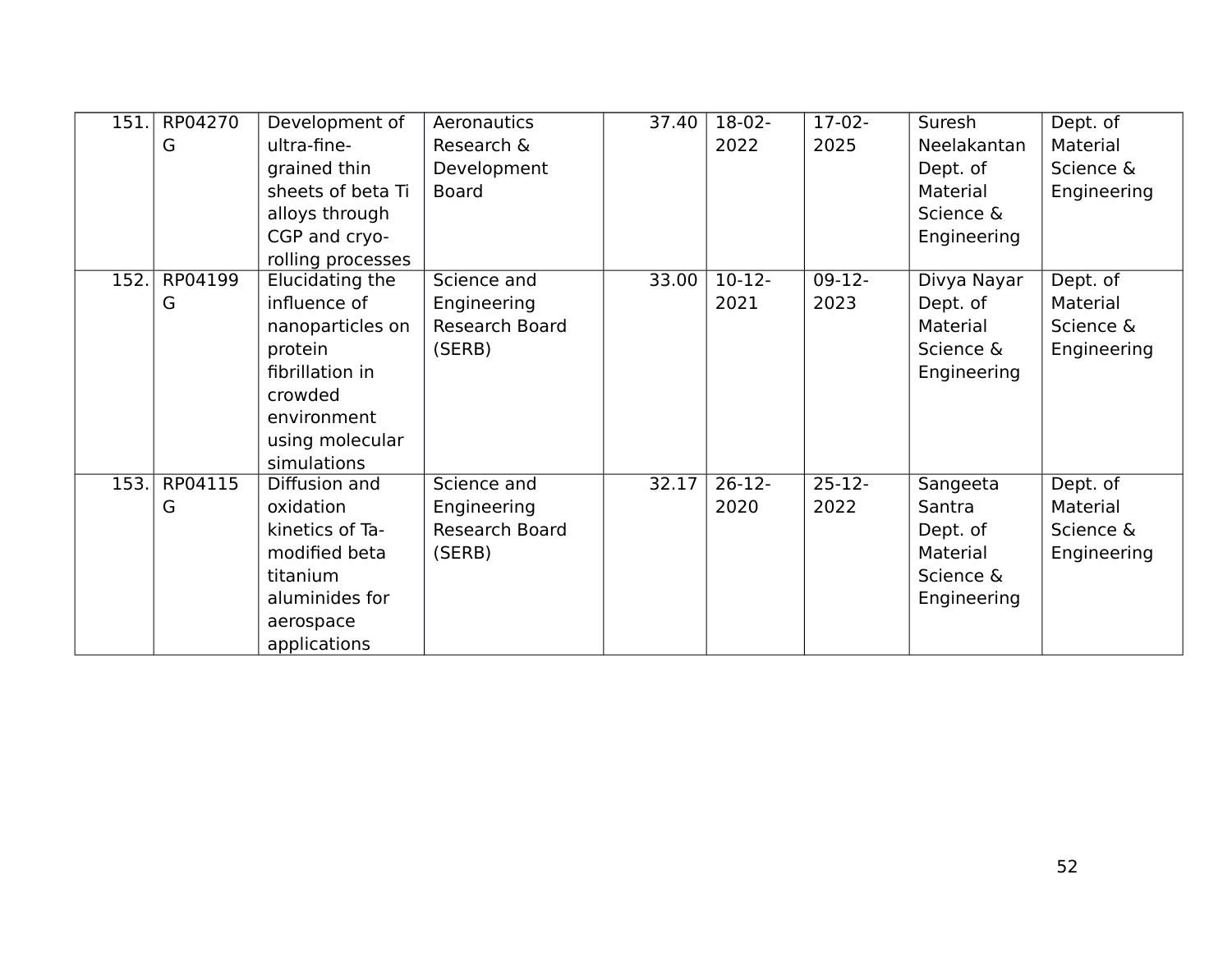| 154. | RP04211 | Reliability in     | Science and         | 31.66 | $27-12-$ | $26-12-$ | Krishna B   | Dept. of    |
|------|---------|--------------------|---------------------|-------|----------|----------|-------------|-------------|
|      | G       | Beyond-Moore       | Engineering         |       | 2021     | 2023     | Balasubrama | Material    |
|      |         | Layered Two-       | Research Board      |       |          |          | nian        | Science &   |
|      |         | Dimensional        | (SERB)              |       |          |          | Dept. of    | Engineering |
|      |         | <b>Transistors</b> |                     |       |          |          | Material    |             |
|      |         |                    |                     |       |          |          | Science &   |             |
|      |         |                    |                     |       |          |          | Engineering |             |
| 155. | RP04128 | Deposition and     | Solid State Physics | 24.33 | $01-09-$ | $31-10-$ | Ankur       | Dept. of    |
|      | G       | Fabrication of     | Laboratory, DRDO,   |       | 2021     | 2023     | Goswami     | Material    |
|      |         | Vanadium Oxide     | Min. of Defence     |       |          |          | Dept. of    | Science &   |
|      |         | (VOx) based thin   |                     |       |          |          | Material    | Engineering |
|      |         | film and           |                     |       |          |          | Science &   |             |
|      |         | suspended          |                     |       |          |          | Engineering |             |
|      |         | device for         |                     |       |          |          |             |             |
|      |         | microbolometer     |                     |       |          |          |             |             |
|      |         | application        |                     |       |          |          |             |             |
| 156. | RP04153 | Corrosion and      | Ministry of Mines   | 24.00 | $10-08-$ | $09-08-$ | Jayant Jain | Dept. of    |
|      | G       | wear resistant     |                     |       | 2021     | 2023     | Dept. of    | Material    |
|      |         | advanced           |                     |       |          |          | Material    | Science &   |
|      |         | coatings based     |                     |       |          |          | Science &   | Engineering |
|      |         | on high entropy    |                     |       |          |          | Engineering |             |
|      |         | alloys for mining  |                     |       |          |          |             |             |
|      |         | equipments         |                     |       |          |          |             |             |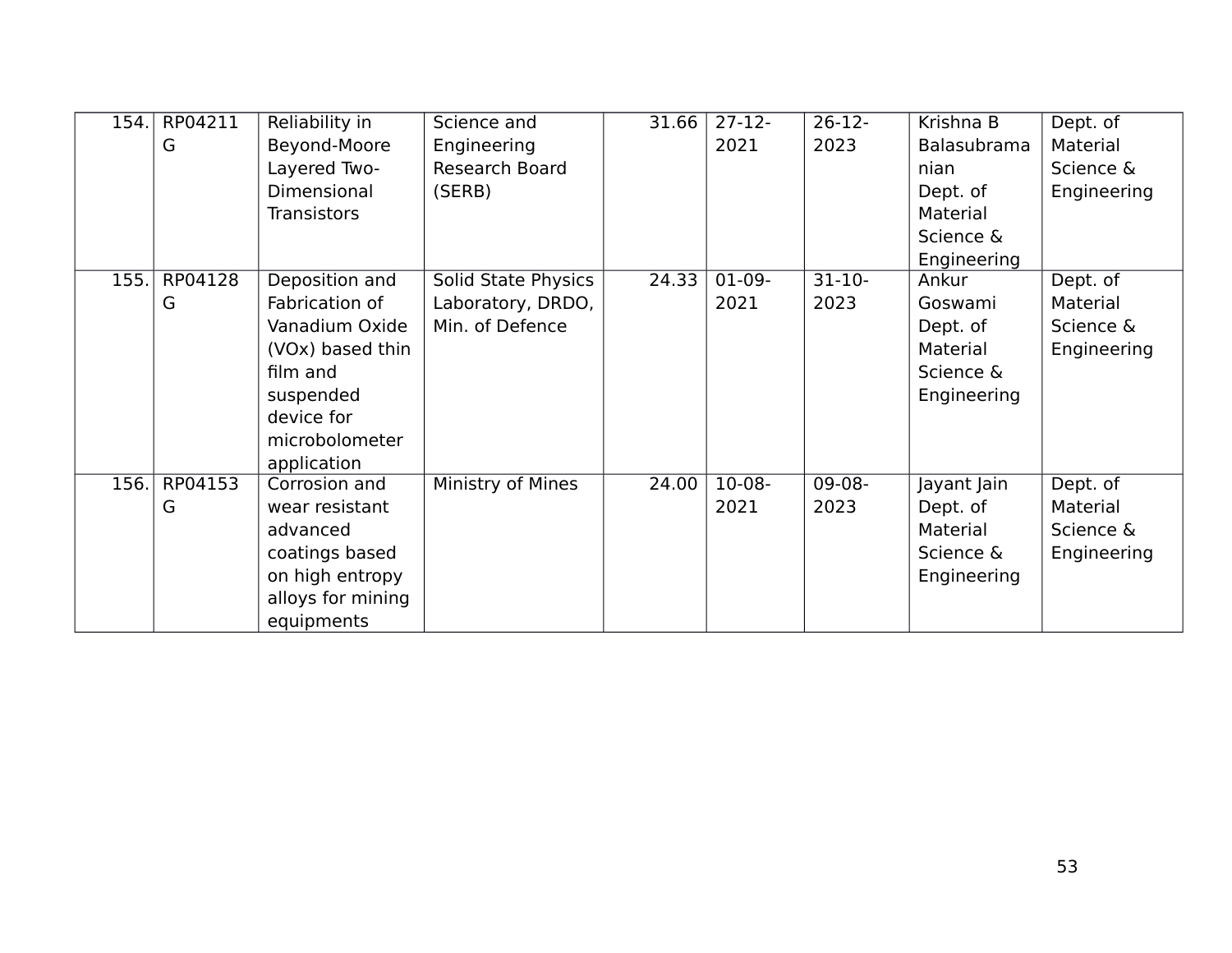| 157. | MI02498G | Graphene        | Science and    | 22.37 | $23-02-$ | $22 - 02 -$ | Nirat Ray    | Dept. of    |
|------|----------|-----------------|----------------|-------|----------|-------------|--------------|-------------|
|      |          | quantum dots -  | Engineering    |       | 2022     | 2024        | Dept. of     | Material    |
|      |          | plasmonic       | Research Board |       |          |             | Material     | Science &   |
|      |          | nanoparticle    | (SERB)         |       |          |             | Science &    | Engineering |
|      |          | composites for  |                |       |          |             | Engineering  |             |
|      |          | optical and     |                |       |          |             |              |             |
|      |          | thermoelectric  |                |       |          |             |              |             |
|      |          | application     |                |       |          |             |              |             |
|      |          | (NPDFship)      |                |       |          |             |              |             |
|      |          | project of Dr.  |                |       |          |             |              |             |
|      |          | (Ms.) Neeraj)   |                |       |          |             |              |             |
| 158. | MI02486G | Designing of    | Science and    | 22.37 | $07-02-$ | $06-02-$    | Shib Shankar | Dept. of    |
|      |          | Novel           | Engineering    |       | 2022     | 2024        | Banerjee     | Material    |
|      |          | Multifunctional | Research Board |       |          |             | Dept. of     | Science &   |
|      |          | Polymeric       | (SERB)         |       |          |             | Material     | Engineering |
|      |          | Materials with  |                |       |          |             | Science &    |             |
|      |          | Liquid Metal    |                |       |          |             | Engineering  |             |
|      |          | Inclusions for  |                |       |          |             |              |             |
|      |          | Flexible        |                |       |          |             |              |             |
|      |          | Electronics     |                |       |          |             |              |             |
|      |          | Applications    |                |       |          |             |              |             |
|      |          | (NPDFship)      |                |       |          |             |              |             |
|      |          | project of Dr.  |                |       |          |             |              |             |
|      |          | Dhiraj Kumar    |                |       |          |             |              |             |
|      |          | Rana)           |                |       |          |             |              |             |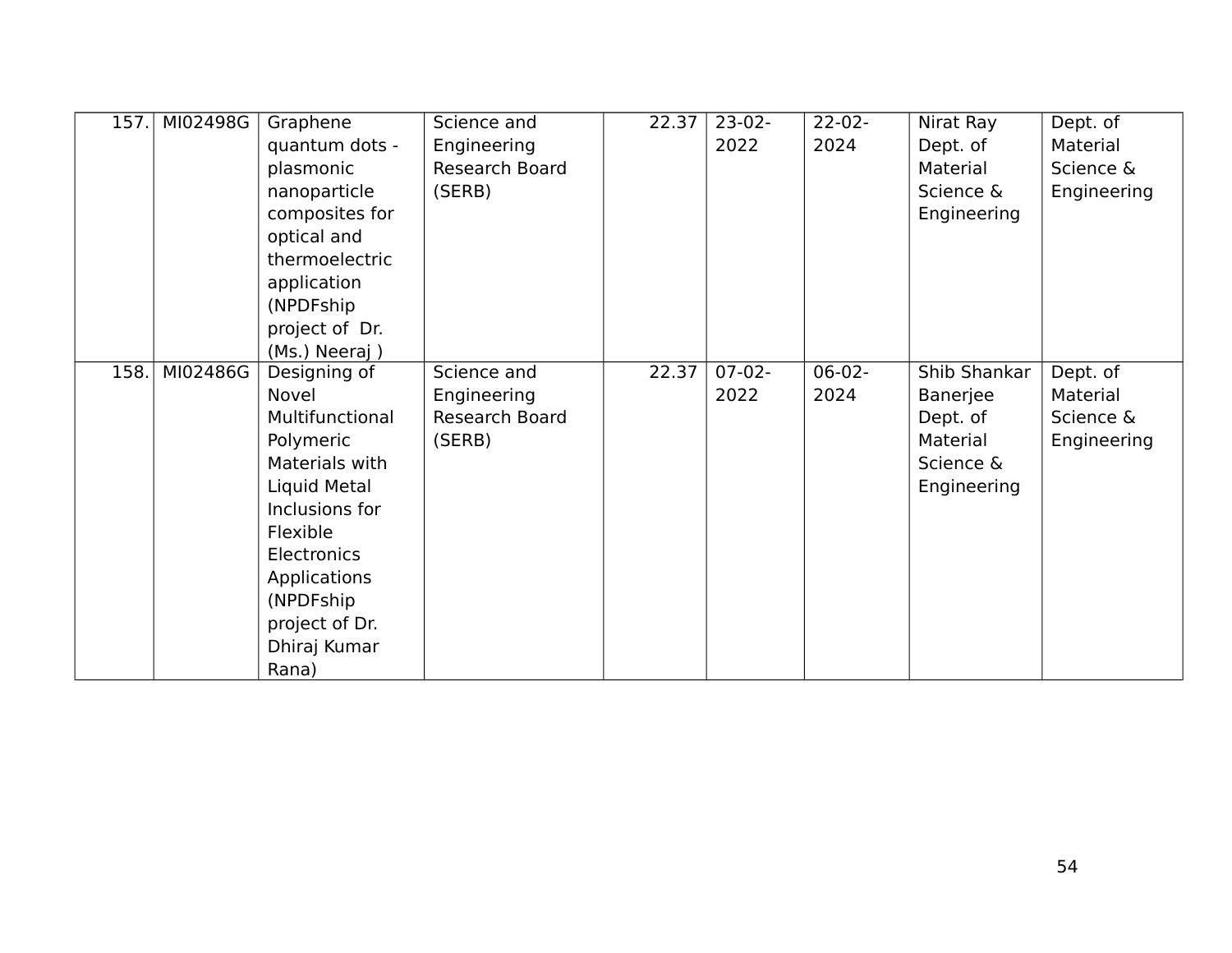| 159. | RP04158<br>G                | Computational<br>Strategies for<br>Design and<br>Optimization of<br><b>Novel</b><br>Thermoelectric                                                                                                                                                 | Solid State Physics<br>Laboratory, DRDO                       | 10.93 | 11-08-<br>2021   | $10-11-$<br>2022 | Nirat Ray<br>Dept. of<br>Material<br>Science &<br>Engineering | Dept. of<br>Material<br>Science &<br>Engineering |
|------|-----------------------------|----------------------------------------------------------------------------------------------------------------------------------------------------------------------------------------------------------------------------------------------------|---------------------------------------------------------------|-------|------------------|------------------|---------------------------------------------------------------|--------------------------------------------------|
|      | <b>Dept. of Mathematics</b> | <b>Materials</b>                                                                                                                                                                                                                                   |                                                               |       |                  |                  |                                                               |                                                  |
| 160. | RP04094<br>G                | <b>FIST Project</b><br>awarded to<br>Department of<br><b>Mathematics</b>                                                                                                                                                                           | Department of<br>Science and<br>Technology (DST)              | 54.50 | $16-03-$<br>2021 | $15-03-$<br>2026 | Konijeti<br>Sreenadh<br>Dept. of<br>Mathematics               | Dept. of<br><b>Mathematics</b>                   |
| 161. | RP04169<br>G                | <b>Numerical</b><br>method based on<br>M\$\ddot{u}\$ntz-<br>Legendre<br>polynomial for<br>the numerical<br>solution of<br>fractional<br>differential<br>equations and<br>parameter<br>estimation in<br>M\$\ddot{u}\$ntz-<br>Legendre<br>polynomial | Science and<br>Engineering<br><b>Research Board</b><br>(SERB) | 38.10 | $24-09-$<br>2021 | $23-09-$<br>2024 | Mani Mehra<br>Dept. of<br><b>Mathematics</b>                  | Dept. of<br><b>Mathematics</b>                   |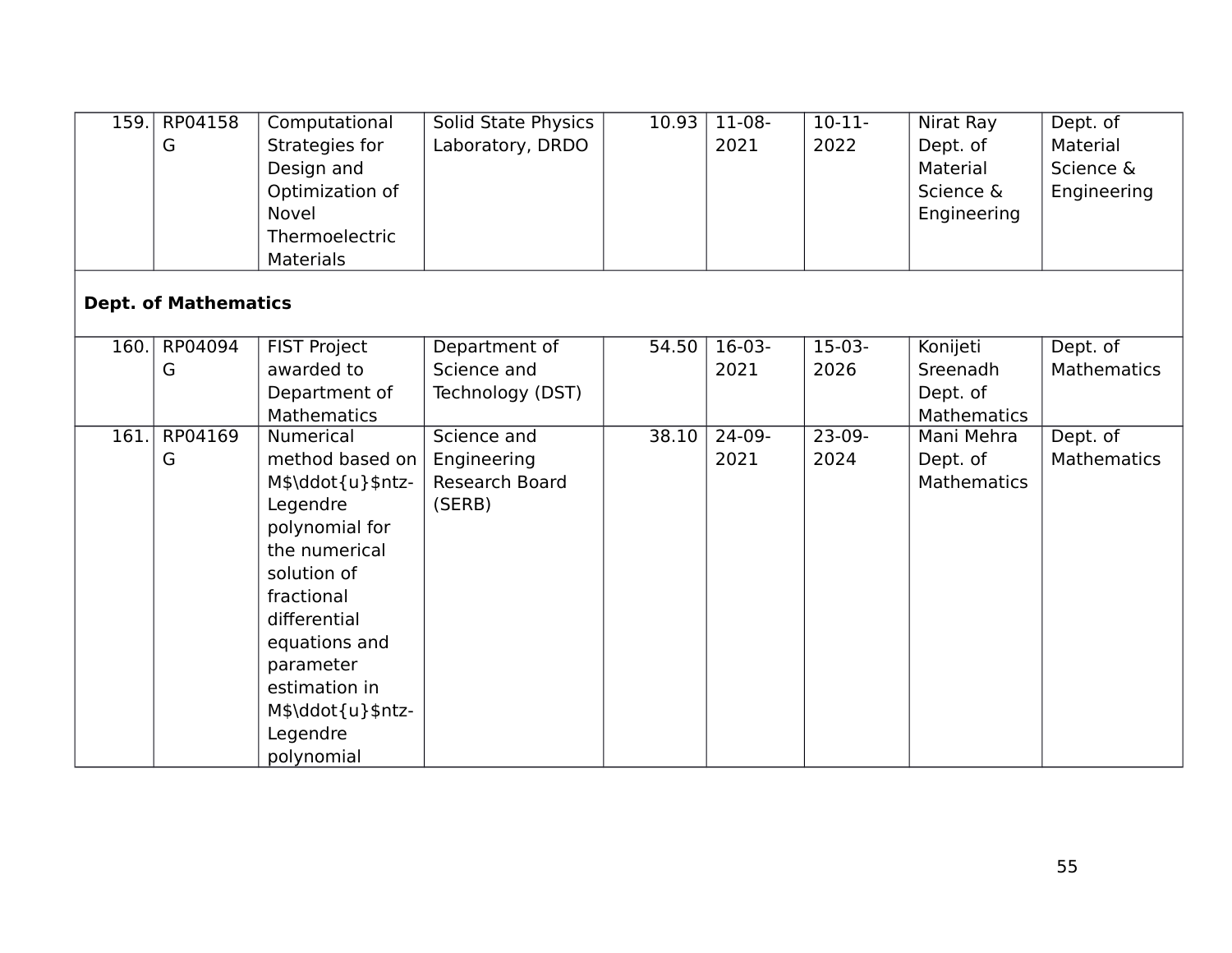| 162. | RP04266  | Development,                     | Science and            | 29.78 | $24-02-$ | $23-02-$    | S Chandra               | Dept. of             |
|------|----------|----------------------------------|------------------------|-------|----------|-------------|-------------------------|----------------------|
|      | G        | Analysis and                     | Engineering            |       | 2022     | 2025        | Sekhara Rao             | Mathematics          |
|      |          | Implementation of Research Board |                        |       |          |             | Dept. of                |                      |
|      |          | Parameter                        | (SERB)                 |       |          |             | Mathematics             |                      |
|      |          | Uniform                          |                        |       |          |             |                         |                      |
|      |          | <b>Numerical</b>                 |                        |       |          |             |                         |                      |
|      |          | Methods for                      |                        |       |          |             |                         |                      |
|      |          | Singularly                       |                        |       |          |             |                         |                      |
|      |          | Perturbed                        |                        |       |          |             |                         |                      |
|      |          | Interface                        |                        |       |          |             |                         |                      |
|      |          | Problems in                      |                        |       |          |             |                         |                      |
|      |          | <b>Partial Differential</b>      |                        |       |          |             |                         |                      |
|      |          | Equations                        |                        |       |          |             |                         |                      |
| 163. | MI02446G | <b>High Accuracy</b>             | Science and            | 29.75 | $03-10-$ | $02 - 10 -$ | <b>Harish</b>           | Dept. of             |
|      |          | Computational                    | Engineering            |       | 2021     | 2022        | Kumar                   | Mathematics          |
|      |          | Electrodynamics                  | Research Board         |       |          |             | Dept. of                |                      |
|      |          | for solving 21st                 | (SERB)                 |       |          |             | Mathematics             |                      |
|      |          | Century                          |                        |       |          |             |                         |                      |
|      |          | Problems (visit                  |                        |       |          |             |                         |                      |
|      |          | of Prof. Dinshaw                 |                        |       |          |             |                         |                      |
|      |          | S. Balsara under                 |                        |       |          |             |                         |                      |
|      |          | VAJRA Scheme)                    |                        |       |          |             |                         |                      |
| 164. | MI02358N | Stochastic                       | <b>Bharti Infratel</b> | 24.00 | $09-05-$ | $08 - 05 -$ | $\overline{\mathsf{s}}$ | <b>Bharti School</b> |
|      |          | Analysis for                     | Limited                |       | 2021     | 2024        | Dharmaraja              | <sub>of</sub>        |
|      |          | Power                            |                        |       |          |             | Dept. of                | Telecommunic         |
|      |          | Optimization in                  |                        |       |          |             | <b>Mathematics</b>      | ation                |
|      |          | <b>5G Wireless</b>               |                        |       |          |             |                         | Technology &         |
|      |          | Networks (Sub                    |                        |       |          |             |                         | Management           |
|      |          | Project funded                   |                        |       |          |             |                         |                      |
|      |          | from MI02334)                    |                        |       |          |             |                         |                      |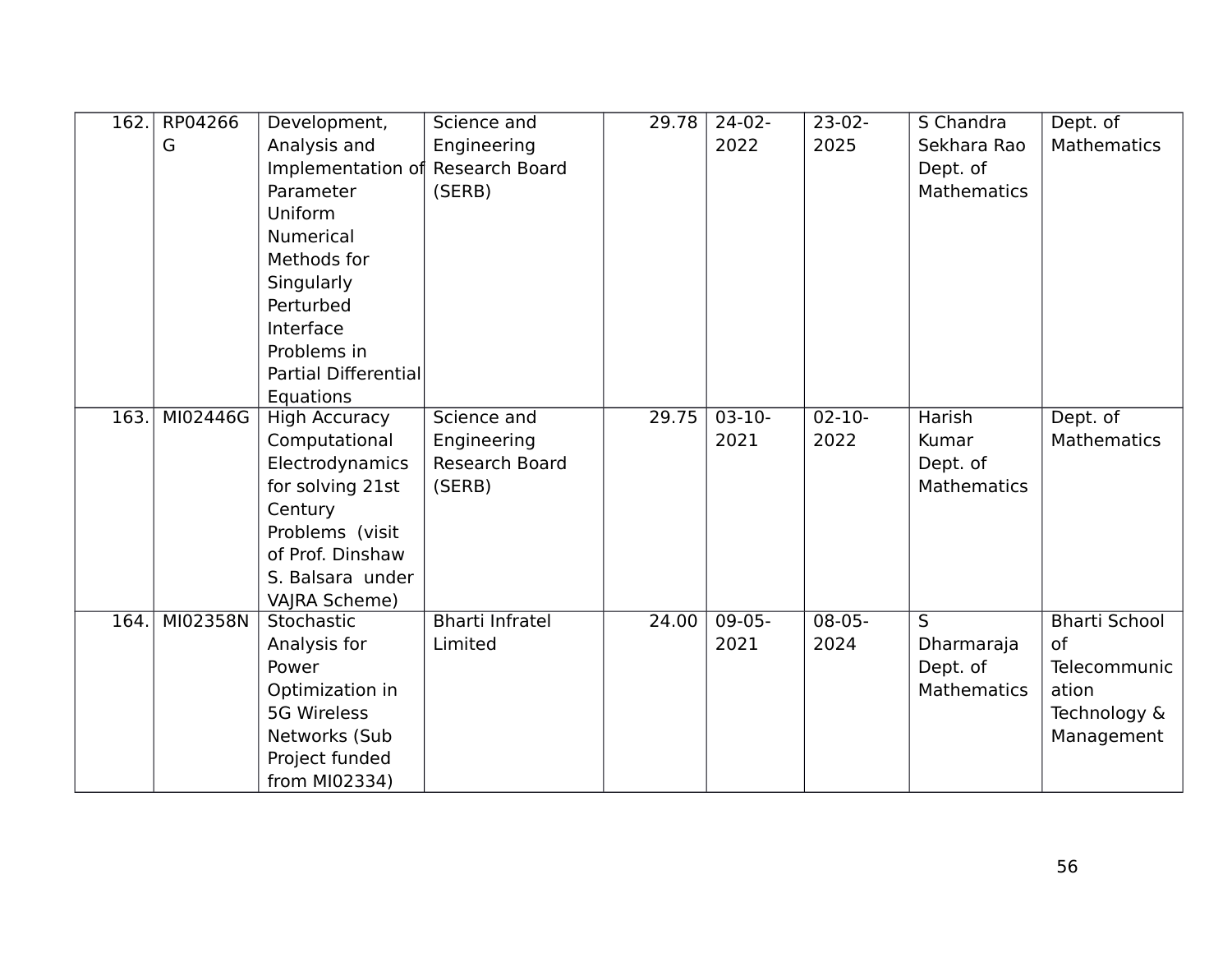| 165. | RP04262 | Combinatorial                          | Science and           | 17.64  | $24-02-$    | $23-02-$ | <b>Biplab Basak</b> | Dept. of           |
|------|---------|----------------------------------------|-----------------------|--------|-------------|----------|---------------------|--------------------|
|      | G       | properties and                         | Engineering           |        | 2022        | 2025     | Dept. of            | <b>Mathematics</b> |
|      |         | characterizations                      | Research Board        |        |             |          | <b>Mathematics</b>  |                    |
|      |         | of normal                              | (SERB)                |        |             |          |                     |                    |
|      |         | pseudomanifolds                        |                       |        |             |          |                     |                    |
| 166. | RP04216 | Parameterized                          | Science and           | 14.66  | $29-12-$    | $28-12-$ | Ashutosh Rai        | Dept. of           |
|      | G       | Complexity and                         | Engineering           |        | 2021        | 2023     | Dept. of            | <b>Mathematics</b> |
|      |         | Kernelization of                       | Research Board        |        |             |          | <b>Mathematics</b>  |                    |
|      |         | Graph                                  | (SERB)                |        |             |          |                     |                    |
|      |         | Connectivity                           |                       |        |             |          |                     |                    |
|      |         | Problems                               |                       |        |             |          |                     |                    |
| 167. | RP04261 | Covering and                           | Science and           | 6.60   | $21-02-$    | $20-02-$ | Minati De           | Dept. of           |
|      | G       | Dominating                             | Engineering           |        | 2022        | 2025     | Dept. of            | <b>Mathematics</b> |
|      |         | Geometric                              | <b>Research Board</b> |        |             |          | <b>Mathematics</b>  |                    |
|      |         | Objects                                | (SERB)                |        |             |          |                     |                    |
|      |         |                                        |                       |        |             |          |                     |                    |
|      |         | <b>Dept. of Mechanical Engineering</b> |                       |        |             |          |                     |                    |
| 168. | RP04165 | Demonstration                          | Department of         | 730.25 | $02 - 09 -$ | $01-09-$ | $\mathsf B$         | Dept. of           |
|      | G       | and Deployment                         | Science &             |        | 2021        | 2024     | Premachandr         | Mechanical         |
|      |         | of Community                           | Technology            |        |             |          | an                  | Engineering        |
|      |         | Level Integrated                       |                       |        |             |          | Dept. of            |                    |
|      |         | Autonomous Solar                       |                       |        |             |          | Mechanical          |                    |
|      |         | Energy System for                      |                       |        |             |          | Engineering         |                    |
|      |         | Space Heating,                         |                       |        |             |          |                     |                    |
|      |         | Drying and                             |                       |        |             |          |                     |                    |
|      |         | Cooking Purposes                       |                       |        |             |          |                     |                    |
|      |         | in Ladakh Region                       |                       |        |             |          |                     |                    |
|      |         | (Sunshine                              |                       |        |             |          |                     |                    |
|      |         | Ladakh)                                |                       |        |             |          |                     |                    |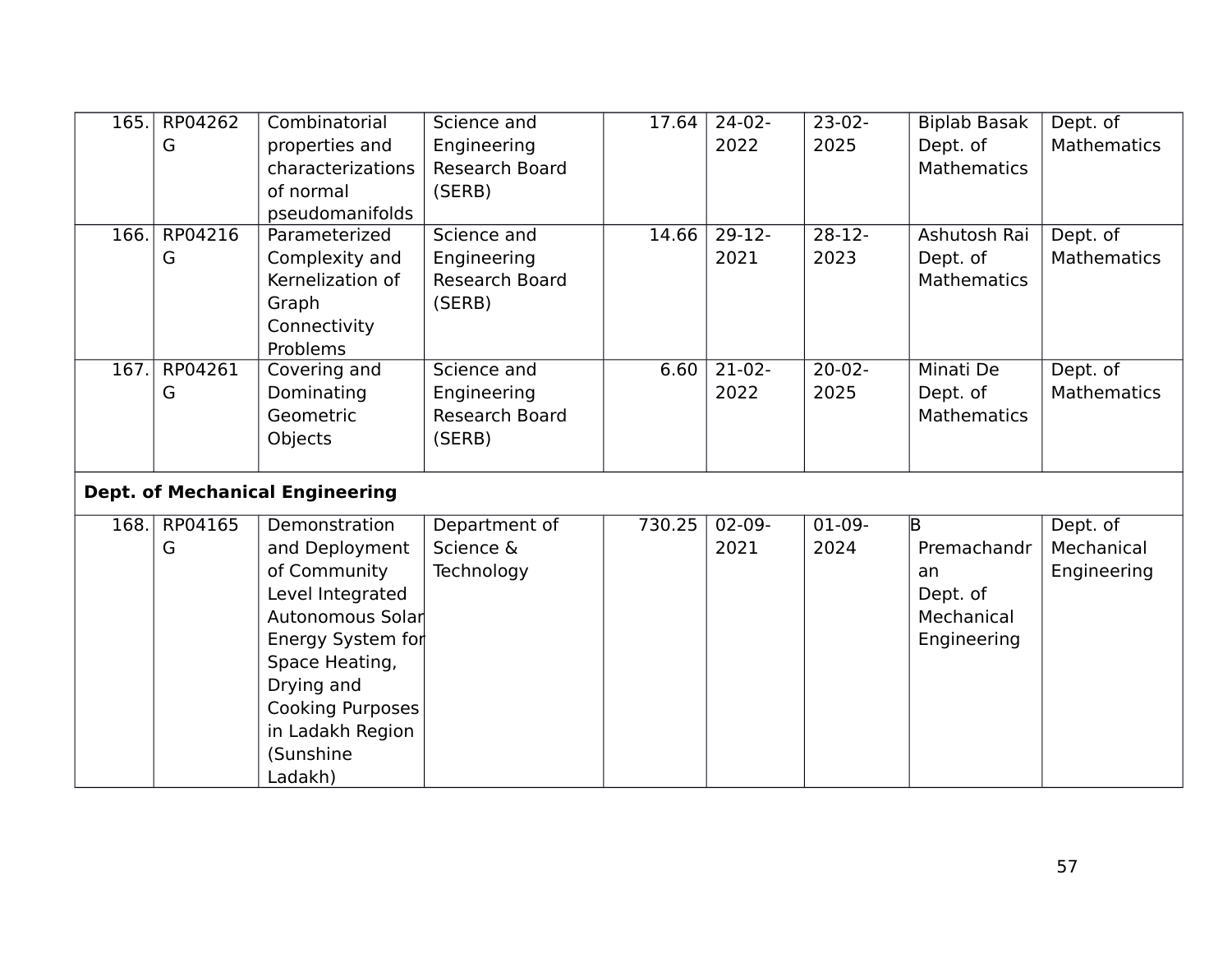| 169. | RP04283  | Combating                    | <b>University Grants</b> | 312.00 | $15-07-$ | $14-07-$ | Ashish      | Dept. of    |
|------|----------|------------------------------|--------------------------|--------|----------|----------|-------------|-------------|
|      | G        | environmental                | Commission,              |        | 2020     | 2024     | Kamalakar   | Mechanical  |
|      |          | pollution through            | <b>MHRD</b>              |        |          |          | Darpe       | Engineering |
|      |          | internationalisati           |                          |        |          |          | Dept. of    |             |
|      |          | on of education              |                          |        |          |          | Mechanical  |             |
|      |          | in Germany and               |                          |        |          |          | Engineering |             |
|      |          | India (COMPOLL)              |                          |        |          |          |             |             |
|      |          | [under Indo-                 |                          |        |          |          |             |             |
|      |          | German                       |                          |        |          |          |             |             |
|      |          | Partnership in               |                          |        |          |          |             |             |
|      |          | Higher                       |                          |        |          |          |             |             |
|      |          | Education (IGP)              |                          |        |          |          |             |             |
|      |          | programme]                   |                          |        |          |          |             |             |
| 170. | RP04258  | Developing an                | <b>Volvo Group India</b> | 70.80  | $24-02-$ | $23-05-$ | Anoop       | Dept. of    |
|      | N        | integrated traffic           | Pvt. Ltd                 |        | 2022     | 2023     | Chawla      | Mechanical  |
|      |          | and commercial               |                          |        |          |          | Dept. of    | Engineering |
|      |          | vehicle simulator            |                          |        |          |          | Mechanical  |             |
|      |          | for driver                   |                          |        |          |          | Engineering |             |
|      |          | behaviour and                |                          |        |          |          |             |             |
|      |          | safety research              |                          |        |          |          |             |             |
| 171. | MI02351N | in India<br><b>Case Flow</b> | Daksh Society            | 43.76  | $10-05-$ | $09-08-$ | Shaurya     | Dept. of    |
|      | С        | Management in                |                          |        | 2021     | 2023     | Shriyam     | Mechanical  |
|      |          | India via                    |                          |        |          |          | Dept. of    | Engineering |
|      |          | <b>Simulation</b>            |                          |        |          |          | Mechanical  |             |
|      |          | Modelling (Sub               |                          |        |          |          | Engineering |             |
|      |          | project under                |                          |        |          |          |             |             |
|      |          | <b>DAKSH CoE</b>             |                          |        |          |          |             |             |
|      |          | RP03986)                     |                          |        |          |          |             |             |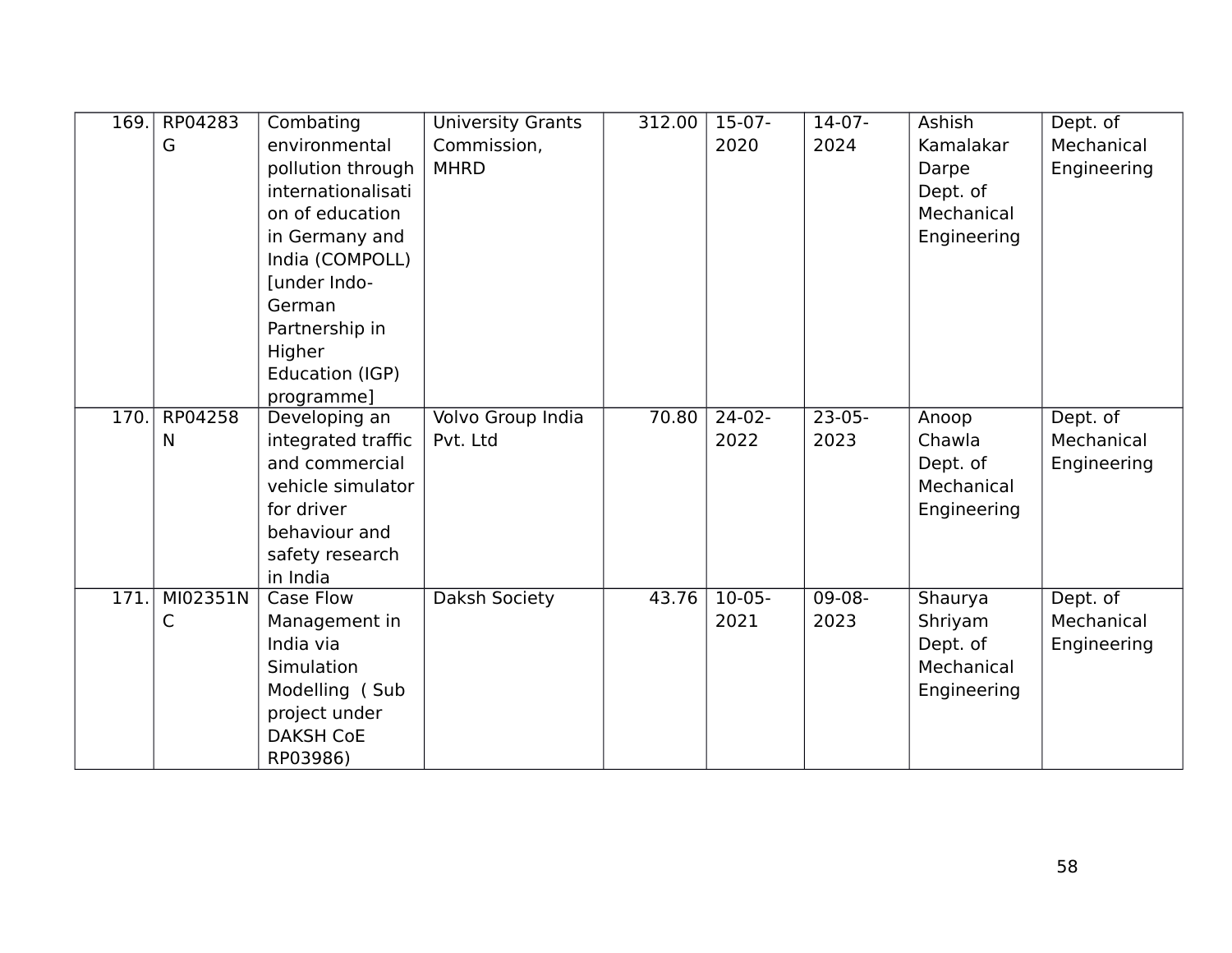| 172. | RP04197  | Design and        | Department of          | 42.72 | $07-12-$    | $06-12-$    | <b>Naresh</b> | Dept. of    |
|------|----------|-------------------|------------------------|-------|-------------|-------------|---------------|-------------|
|      | G        | Development of    | Indigenisation         |       | 2021        | 2022        | Bhatnagar     | Mechanical  |
|      |          | Snowaxe, Boot     | Indian Army            |       |             |             | Dept. of      | Engineering |
|      |          | Crampon and       |                        |       |             |             | Mechanical    |             |
|      |          | Showel            |                        |       |             |             | Engineering   |             |
| 173. | RP04172  | Renewable         | Department of          | 32.98 | $30 - 06 -$ | $29-12-$    | <b>PMV</b>    | Centre for  |
|      | G        | Energy            | Science &              |       | 2021        | 2024        | Subbarao      | Rural       |
|      |          | Empowering        | Technology             |       |             |             | Dept. of      | Development |
|      |          | European and      |                        |       |             |             | Mechanical    | Technology  |
|      |          | Indian            |                        |       |             |             | Engineering   | (CRDT)      |
|      |          | communities       |                        |       |             |             |               |             |
|      |          | $(RE-$            |                        |       |             |             |               |             |
|      |          | EMPOWERED).       |                        |       |             |             |               |             |
| 174. | RP04183  | An experimental   | Aeronautics            | 31.68 | $06-10-$    | $05 - 10 -$ | Amit Gupta    | Dept. of    |
|      | G        | exploration of    | Research &             |       | 2021        | 2023        | Dept. of      | Mechanical  |
|      |          | efficient         | Development            |       |             |             | Mechanical    | Engineering |
|      |          | kinematics for    | <b>Board</b>           |       |             |             | Engineering   |             |
|      |          | next generation   |                        |       |             |             |               |             |
|      |          | flapping wing     |                        |       |             |             |               |             |
|      |          | unmanned aerial   |                        |       |             |             |               |             |
|      |          | vehicles          |                        |       |             |             |               |             |
|      |          | (FWUAVs)          |                        |       |             |             |               |             |
| 175. | MI02448N | Aerial Inspection | <b>NOKIA Solutions</b> | 30.36 | $01-01-$    | $31-05-$    | Subir Kumar   | Dept. of    |
|      | C        | and Data          | and Networks           |       | 2022        | 2022        | Saha          | Mechanical  |
|      |          | Collection by     | India Pvt. Ltd.        |       |             |             | Dept. of      | Engineering |
|      |          | Drones (Sub-      |                        |       |             |             | Mechanical    |             |
|      |          | project under     |                        |       |             |             | Engineering   |             |
|      |          | Nokia CoE Main    |                        |       |             |             |               |             |
|      |          | Project #         |                        |       |             |             |               |             |
|      |          | RP03977)          |                        |       |             |             |               |             |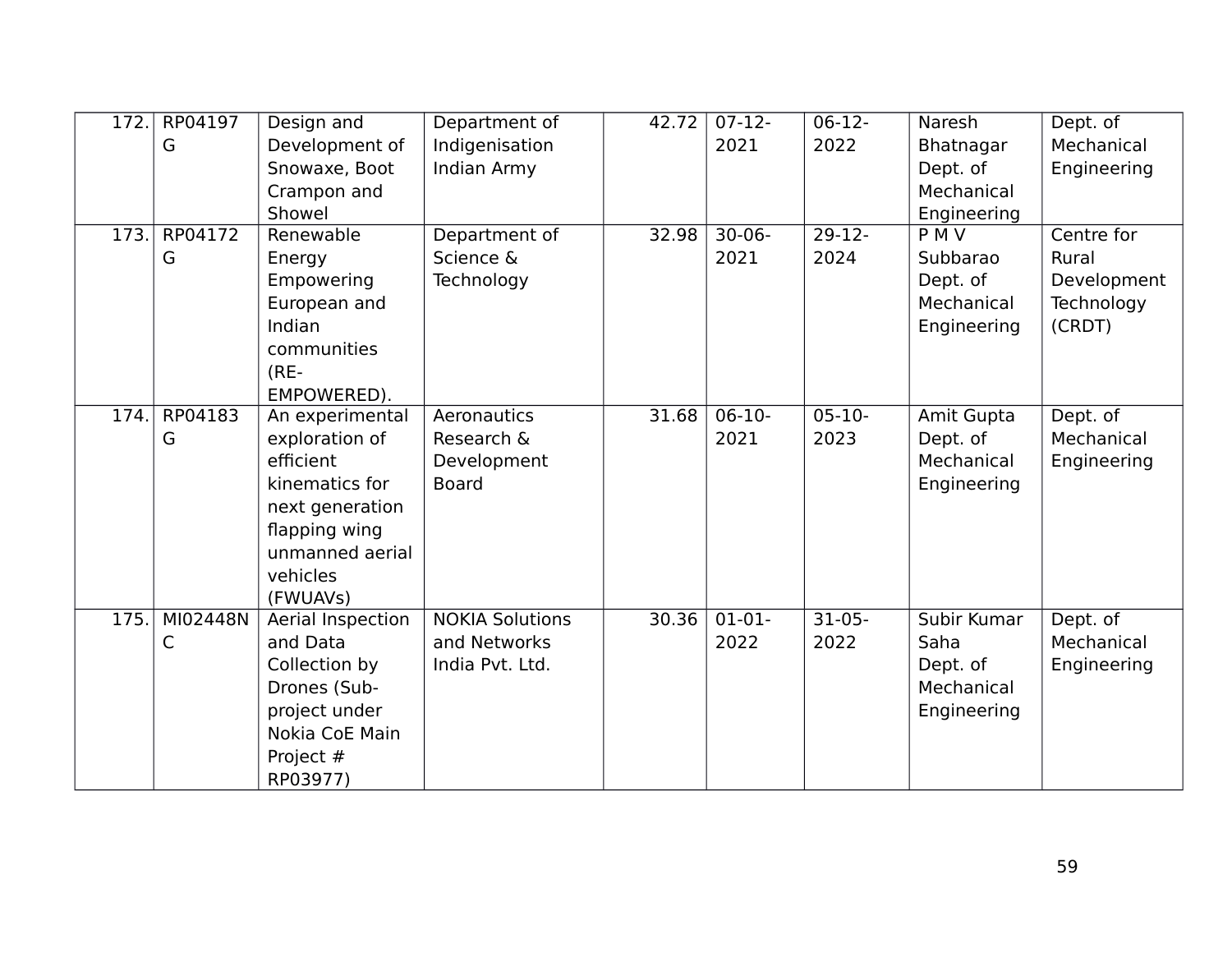| 176. | RP04108  | Interventions to  | Petroleum          | 24.94 | $21-05-$ | $20 - 05 -$ | Krishna Kant | Dept. of          |
|------|----------|-------------------|--------------------|-------|----------|-------------|--------------|-------------------|
|      | G        | Improve           | Conservation       |       | 2021     | 2023        | Agrawal      | Mechanical        |
|      |          | Performance of    | Research           |       |          |             | Dept. of     | Engineering       |
|      |          | Combustion        | Association        |       |          |             | Mechanical   |                   |
|      |          | Systems in        |                    |       |          |             | Engineering  |                   |
|      |          | <b>MSMEs</b>      |                    |       |          |             |              |                   |
| 177. | MI02508G | Self-adhesive     | Department of      | 22.00 | $28-12-$ | $27 - 12 -$ | Naresh       | Centre for        |
|      |          | immunomodulat     | Science and        |       | 2021     | 2026        | Bhatnagar    | <b>Biomedical</b> |
|      |          | ory injectable    | Technology (DST)   |       |          |             | Dept. of     | Engineering       |
|      |          | cardiac patch for |                    |       |          |             | Mechanical   |                   |
|      |          | the treatment of  |                    |       |          |             | Engineering  |                   |
|      |          | myocardial        |                    |       |          |             |              |                   |
|      |          | infarction        |                    |       |          |             |              |                   |
|      |          | (Inspire Faculty  |                    |       |          |             |              |                   |
|      |          | award project of  |                    |       |          |             |              |                   |
|      |          | Dr. Paevaiz       |                    |       |          |             |              |                   |
|      |          | Ahmad Shiekh)     |                    |       |          |             |              |                   |
| 178. | MI02354N | Capacity          | <b>Renew Power</b> | 21.90 | $19-05-$ | $18-05-$    | Amit Gupta   | Dept. of          |
|      | C        | degradation of    | Ventures Pvt. Ltd. |       | 2021     | 2022        | Dept. of     | Mechanical        |
|      |          | commercial        |                    |       |          |             | Mechanical   | Engineering       |
|      |          | lithium-ion cells |                    |       |          |             | Engineering  |                   |
|      |          | using             |                    |       |          |             |              |                   |
|      |          | accelerated       |                    |       |          |             |              |                   |
|      |          | testing and at    |                    |       |          |             |              |                   |
|      |          | room              |                    |       |          |             |              |                   |
|      |          | temperature       |                    |       |          |             |              |                   |
|      |          | (subproject       |                    |       |          |             |              |                   |
|      |          | under RP03421)    |                    |       |          |             |              |                   |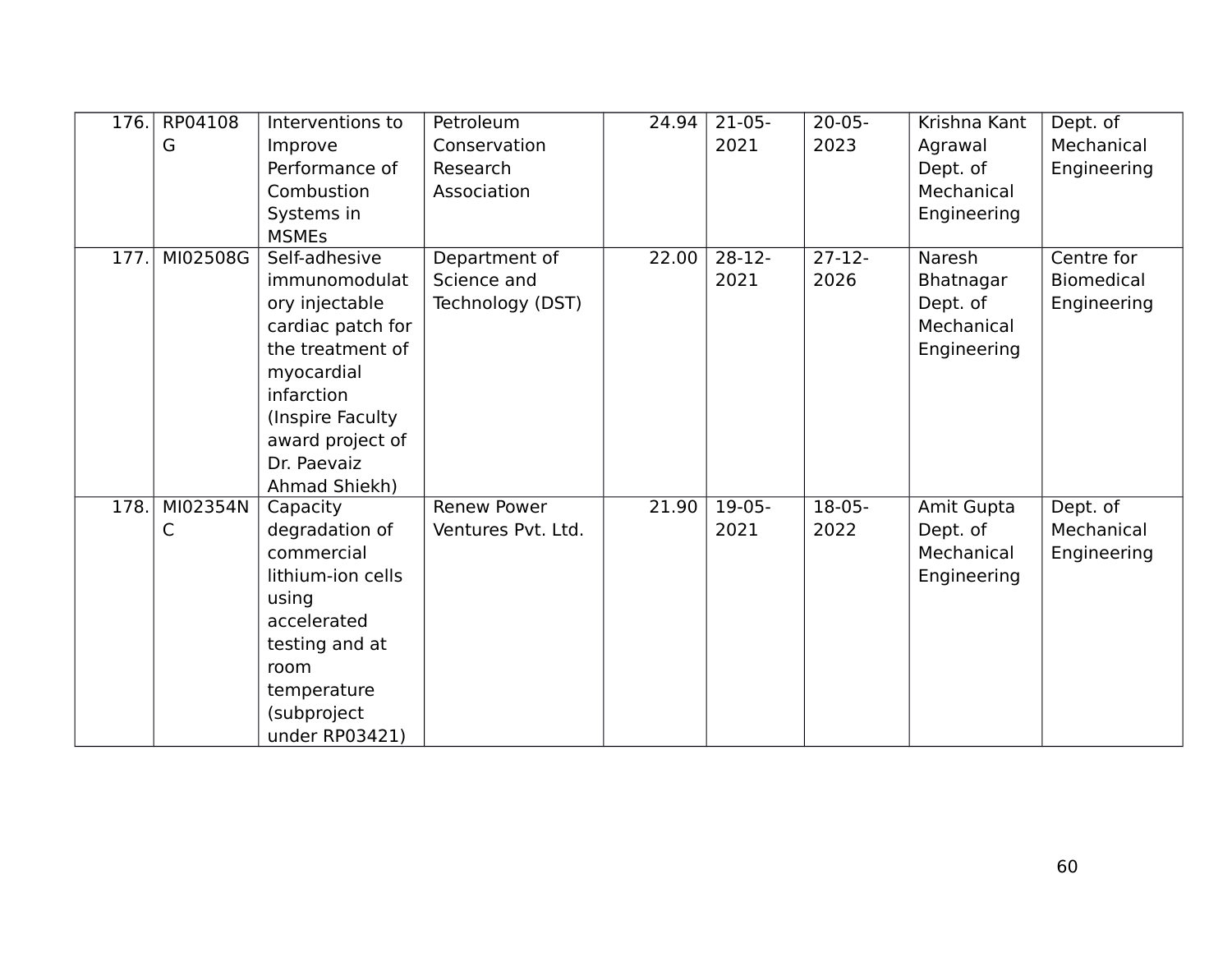| 179. | RP04120<br>GC           | Development of $a$<br>numerical<br>simulator for<br>microfabricated<br>electrospray<br>thrusters (Sub-<br>project under COE<br>Main Project No.<br>MI02364) | <b>Indian Space</b><br>Research<br>Organization,<br>India    | 16.00  | $14-06-$<br>2021    | $13-06-$<br>2022 | Supreet<br>Singh Bahga<br>Dept. of<br>Mechanical<br>Engineering | Dept. of<br>Mechanical<br>Engineering   |
|------|-------------------------|-------------------------------------------------------------------------------------------------------------------------------------------------------------|--------------------------------------------------------------|--------|---------------------|------------------|-----------------------------------------------------------------|-----------------------------------------|
|      | <b>Dept. of Physics</b> |                                                                                                                                                             |                                                              |        |                     |                  |                                                                 |                                         |
| 180. | RP04121<br>G            | Portable and<br><b>High Precision</b><br>Compact<br>Gravimeter for<br>Field<br>Applications                                                                 | Office of the<br><b>Principal Scientific</b><br>Adviser, Gol | 970.93 | $08-06-$<br>2021    | $07-06-$<br>2026 | Bodhaditya<br>Santra<br>Dept. of<br>Physics                     | Dept. of<br>Physics                     |
| 181. | RP04193<br>G            | Design and<br>Development of<br>photonic<br>technologies for<br>free space<br>quantum key<br>distribution                                                   | <b>DRDO</b><br>Ministry Of<br>Defence                        | 740.90 | $18-11-$<br>2021    | $17-11-$<br>2024 | <b>Bhaskar</b><br>Kanseri<br>Dept. of<br>Physics                | Dept. of<br>Physics                     |
| 182. | RP04176<br>G            | Indian Nano-<br>electronics Users<br>Program - Idea<br>to Innovation<br>$(INUP-i2i)$                                                                        | Ministry of<br>Electronics and<br>Information<br>Technology  | 700.00 | $22 - 09 -$<br>2021 | $21-09-$<br>2024 | Neeraj Khare<br>Dept. of<br>Physics                             | Nanoscale<br>Research<br>Facility (NRF) |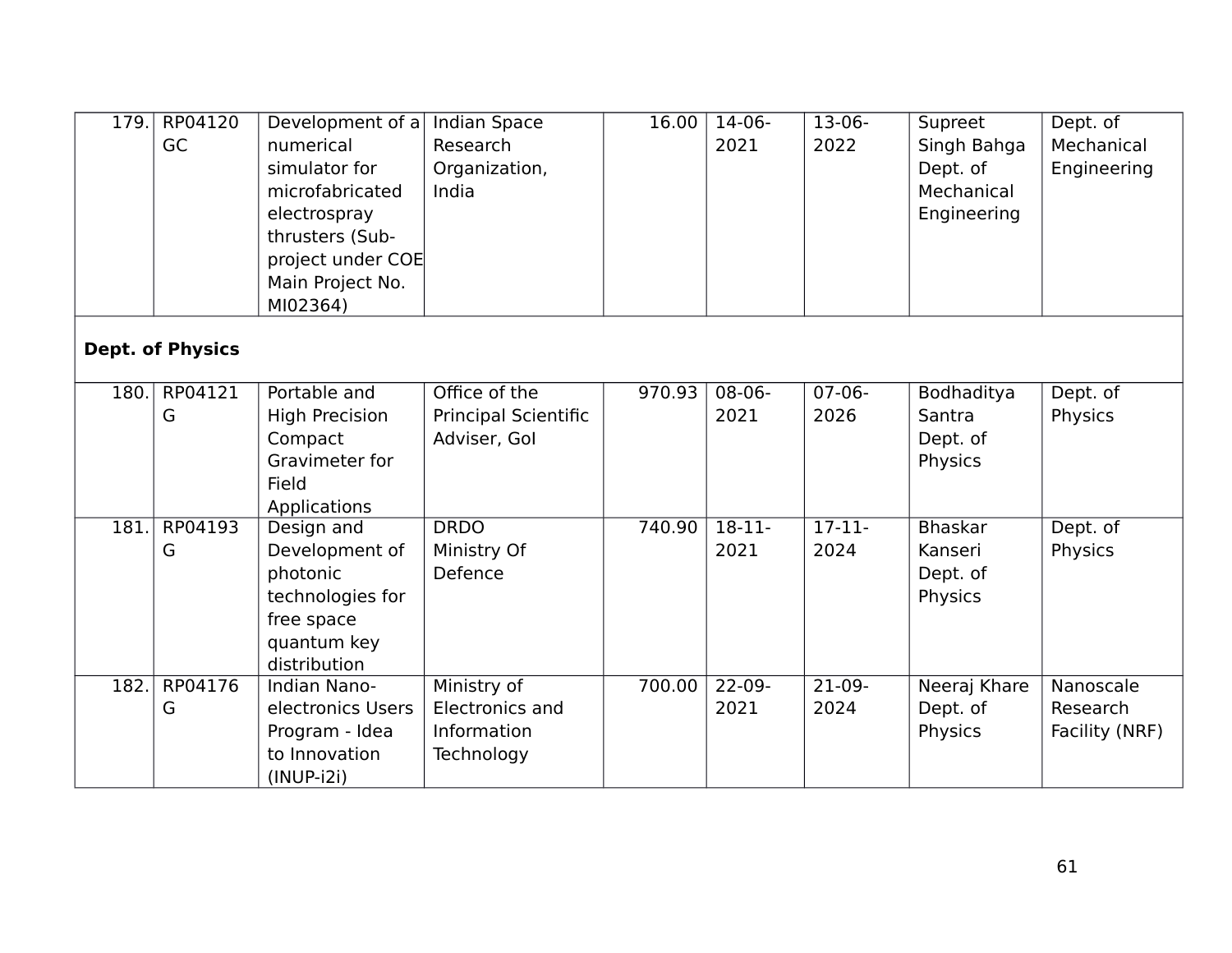| 183. | RP04222  | Development of   | I-Hub Foundation    | 129.80 | $05-01-$  | $04 - 01 -$ | Pintu Das | Dept. of |
|------|----------|------------------|---------------------|--------|-----------|-------------|-----------|----------|
|      | G        | high-sensitive   | for Cobotics (IHFC) |        | 2022      | 2025        | Dept. of  | Physics  |
|      |          | magnetic field   |                     |        |           |             | Physics   |          |
|      |          | sensor for       |                     |        |           |             |           |          |
|      |          | proximity        |                     |        |           |             |           |          |
|      |          | detection        |                     |        |           |             |           |          |
| 184. | RP04149F | Quantum          | Max Planck          | 87.00  | $01-07-$  | $30 - 06 -$ | Kaustuv   | Dept. of |
|      |          | materials:       | Partner Groups      |        | 2021      | 2026        | Manna     | Physics  |
|      |          | growth of single | Germany             |        |           |             | Dept. of  |          |
|      |          | crystals and     |                     |        |           |             | Physics   |          |
|      |          | physical         |                     |        |           |             |           |          |
|      |          | property         |                     |        |           |             |           |          |
|      |          | characterization |                     |        |           |             |           |          |
| 185. | RP04192F | Investigation of | Indo-French         | 85.47  | $25 - 11$ | $24-11-$    | Pintu Das | Dept. of |
|      |          | charge carrier   | Centre for the      |        | 2021      | 2024        | Dept. of  | Physics  |
|      |          | dynamics and     | Promotion of        |        |           |             | Physics   |          |
|      |          | fluctuations of  | Advanced            |        |           |             |           |          |
|      |          | skyrmions in     | Research            |        |           |             |           |          |
|      |          | ultrathin film   |                     |        |           |             |           |          |
|      |          | multilayers with |                     |        |           |             |           |          |
|      |          | interfacial      |                     |        |           |             |           |          |
|      |          | Dzyaloshinskii-  |                     |        |           |             |           |          |
|      |          | Moriya           |                     |        |           |             |           |          |
|      |          | interaction      |                     |        |           |             |           |          |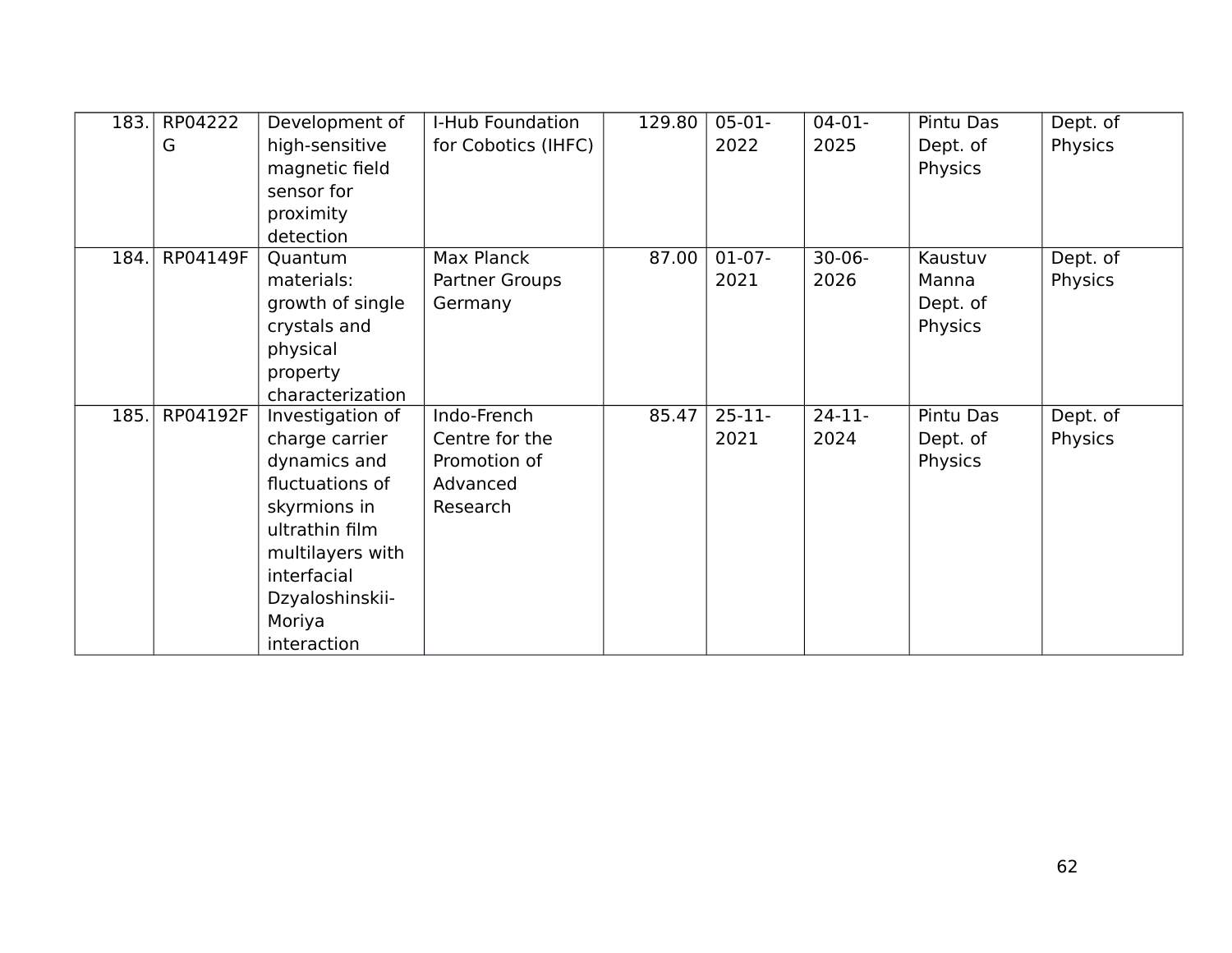| 186. | RP04147 | Development of      | Aeronautics    | 84.17 | $05-08-$    | $04-02-$    | Ratanamala       | Dept. of |
|------|---------|---------------------|----------------|-------|-------------|-------------|------------------|----------|
|      | G       | <b>Shape Memory</b> | Research &     |       | 2021        | 2024        | Chatterjee       | Physics  |
|      |         | Oxide thin-films    | Development    |       |             |             | Dept. of         |          |
|      |         | for Aerospace       | <b>Board</b>   |       |             |             | Physics          |          |
|      |         | applications:       |                |       |             |             |                  |          |
|      |         | Understanding       |                |       |             |             |                  |          |
|      |         | the Phase-          |                |       |             |             |                  |          |
|      |         | Switching           |                |       |             |             |                  |          |
|      |         | behavior, related   |                |       |             |             |                  |          |
|      |         | defect formation,   |                |       |             |             |                  |          |
|      |         | and shape           |                |       |             |             |                  |          |
|      |         | recovery            |                |       |             |             |                  |          |
|      |         | process.            |                |       |             |             |                  |          |
| 187. | RP04285 | Understanding       | Science and    | 79.99 | $22 - 03 -$ | $21-03-$    | <b>Pintu Das</b> | Dept. of |
|      | G       | the charge          | Engineering    |       | 2022        | 2025        | Dept. of         | Physics  |
|      |         | dynamic             | Research Board |       |             |             | Physics          |          |
|      |         | behavior in         | (SERB)         |       |             |             |                  |          |
|      |         | topological         |                |       |             |             |                  |          |
|      |         | phases of chiral    |                |       |             |             |                  |          |
|      |         | magnetic            |                |       |             |             |                  |          |
|      |         | systems             |                |       |             |             |                  |          |
| 188. | RP04263 | Developing a        | Science and    | 60.04 | $23-02-$    | $22 - 02 -$ | Bodhaditya       | Dept. of |
|      | G       | novel quantum       | Engineering    |       | 2022        | 2025        | Santra           | Physics  |
|      |         | memory using        | Research Board |       |             |             | Dept. of         |          |
|      |         | electromagnetic     | (SERB)         |       |             |             | Physics          |          |
|      |         | ally induced        |                |       |             |             |                  |          |
|      |         | transparency in     |                |       |             |             |                  |          |
|      |         | an ensemble of      |                |       |             |             |                  |          |
|      |         | cold atoms          |                |       |             |             |                  |          |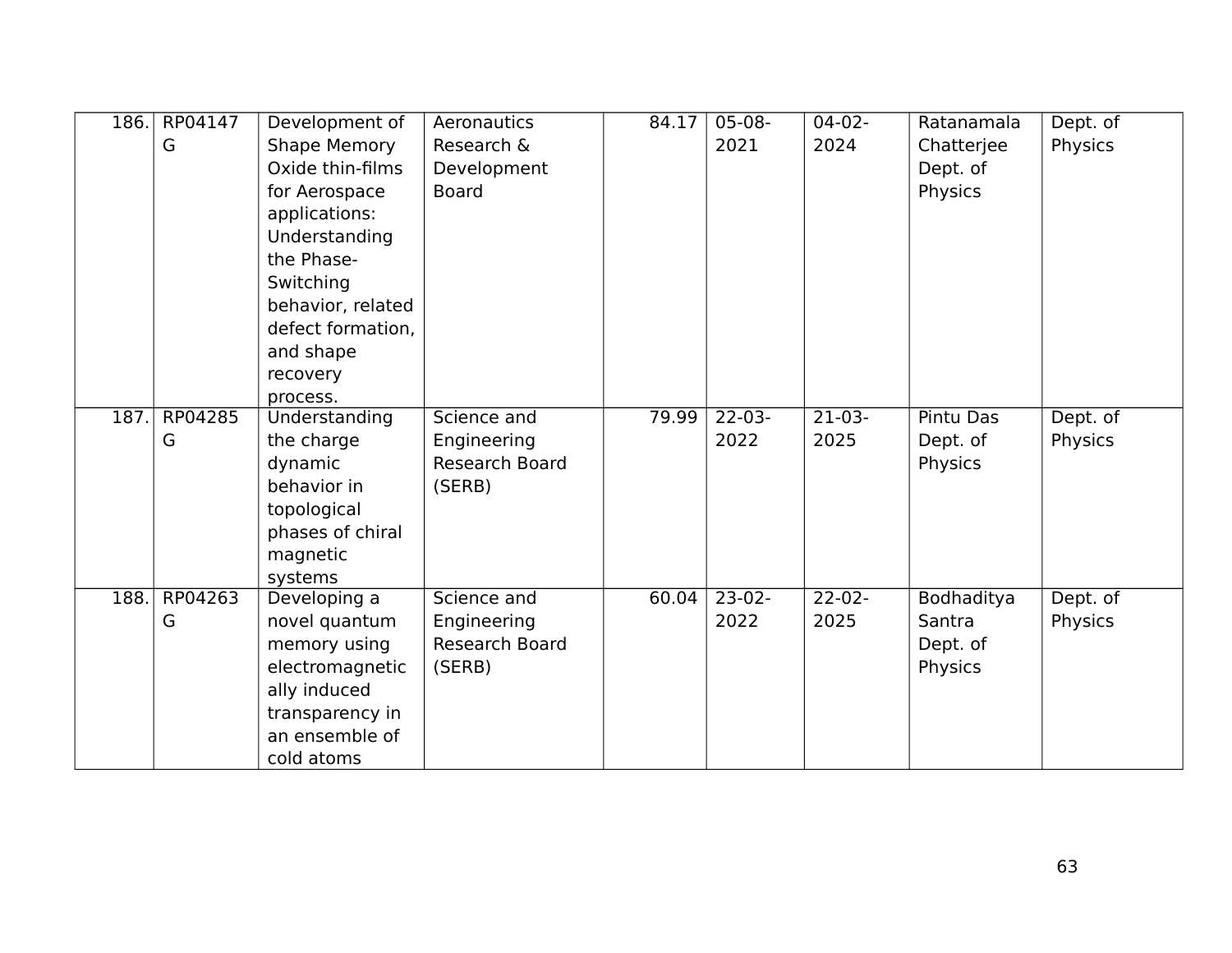| 189. | RP04273 | High efficiency       | Science and    | 46.59 | $03-03-$ | $02-03-$ | Bodhaditya | Dept. of |
|------|---------|-----------------------|----------------|-------|----------|----------|------------|----------|
|      | G       | trapping,             | Engineering    |       | 2022     | 2025     | Santra     | Physics  |
|      |         | imaging and           | Research Board |       |          |          | Dept. of   |          |
|      |         | transport of          | (SERB)         |       |          |          | Physics    |          |
|      |         | single atoms          |                |       |          |          |            |          |
|      |         | using optical         |                |       |          |          |            |          |
|      |         | tweezers              |                |       |          |          |            |          |
| 190. | RP04276 | Development of        | Department of  | 26.65 | $03-01-$ | $02-01-$ | Santanu    | Dept. of |
|      | G       | Carbon                | Science &      |       | 2022     | 2025     | Ghosh      | Physics  |
|      |         | <b>Nanostructures</b> | Technology     |       |          |          | Dept. of   |          |
|      |         | and Related           |                |       |          |          | Physics    |          |
|      |         | <b>Hybrid Based</b>   |                |       |          |          |            |          |
|      |         | lithographically      |                |       |          |          |            |          |
|      |         | fabricated Field      |                |       |          |          |            |          |
|      |         | emission              |                |       |          |          |            |          |
|      |         | Electron Gun          |                |       |          |          |            |          |
|      |         | device as X-Ray       |                |       |          |          |            |          |
|      |         | Generators for        |                |       |          |          |            |          |
|      |         | applications in       |                |       |          |          |            |          |
|      |         | medical imaging       |                |       |          |          |            |          |
|      |         | and                   |                |       |          |          |            |          |
|      |         | microradiotherap      |                |       |          |          |            |          |
|      |         | У                     |                |       |          |          |            |          |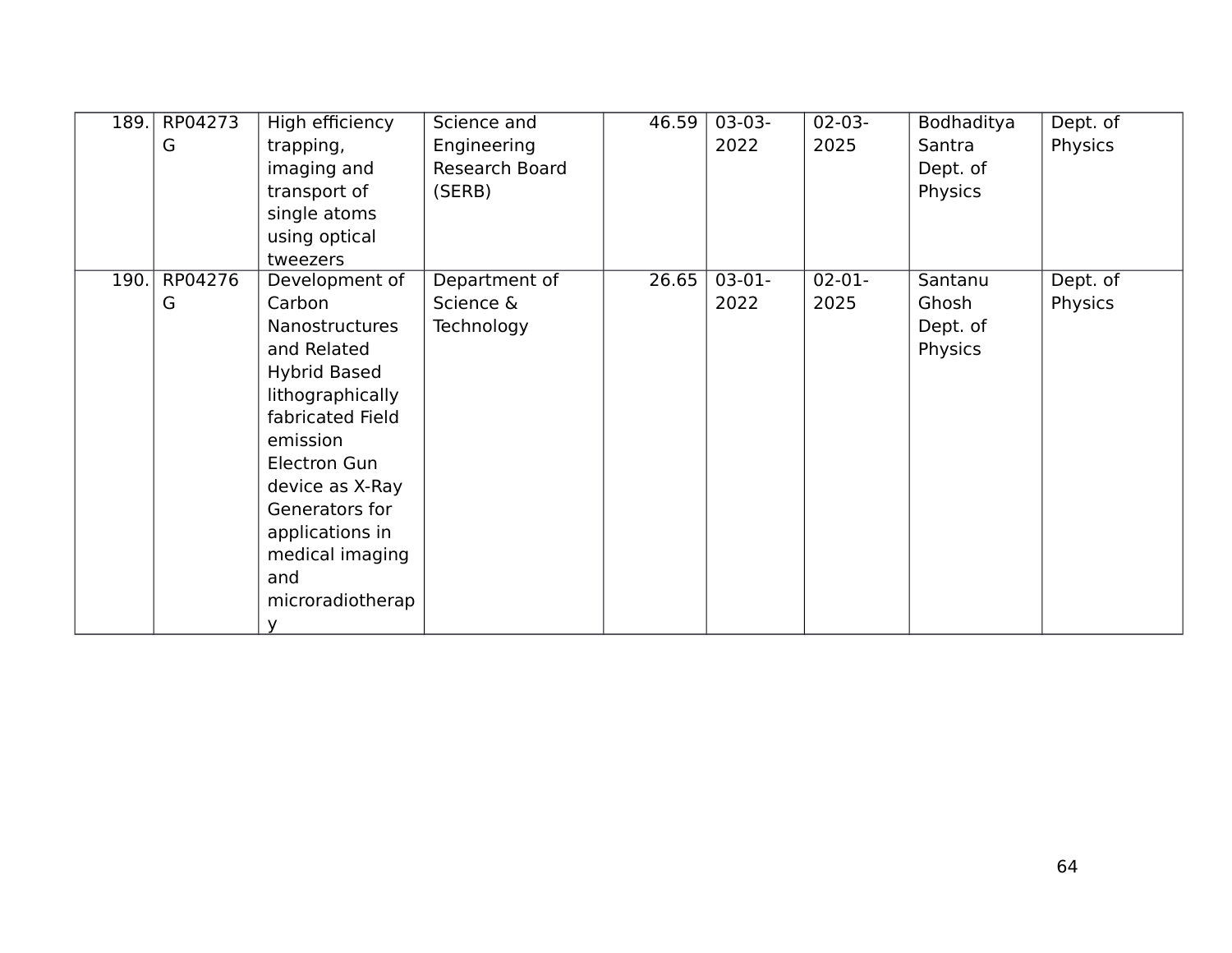| 191. | RP04143<br>G | Single crystal<br>growth and<br>physical<br>property<br>characterizations<br>of quantum                                                                                                                                                  | Department of<br>Atomic Energy<br>(DAE)                | 24.00 | 18-06-<br>2021   | $17-06-$<br>2024 | Kaustuv<br>Manna<br>Dept. of<br>Physics | Dept. of<br>Physics |
|------|--------------|------------------------------------------------------------------------------------------------------------------------------------------------------------------------------------------------------------------------------------------|--------------------------------------------------------|-------|------------------|------------------|-----------------------------------------|---------------------|
|      |              | materials to<br>realize new<br>fermionic<br>excitation and<br>beyond                                                                                                                                                                     |                                                        |       |                  |                  |                                         |                     |
| 192. | MI02495G     | Exploring the<br>topological<br>singularity based<br>photonic<br>applications<br>towards all<br>optical<br>circulation and<br>ultrasensitive<br>label free<br>refractive index<br>sensing<br>(NPDFship)<br>project of Dr.<br>Arnab Laha) | Science and<br>Engineering<br>Research Board<br>(SERB) | 22.37 | $15-02-$<br>2022 | $14-02-$<br>2024 | R K Varshney<br>Dept. of<br>Physics     | Dept. of<br>Physics |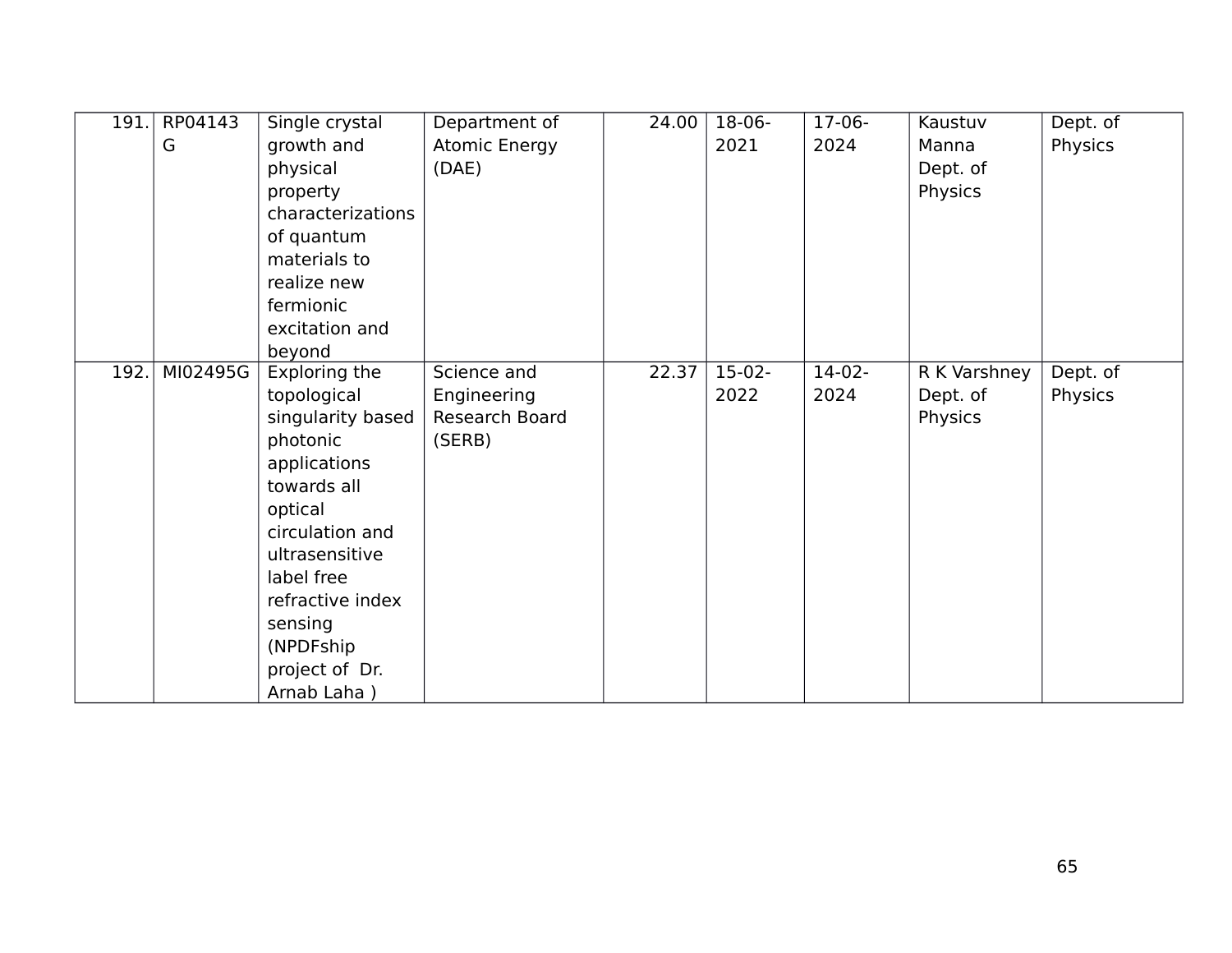| 193. | MI02492G | Development of          | I-HUB Quantum           | 12.60 | $02 - 02 -$ | $01-02-$    | Pranaba       | Dept. of |
|------|----------|-------------------------|-------------------------|-------|-------------|-------------|---------------|----------|
|      |          | prototype               | Technology              |       | 2022        | 2024        | Kishor Muduli | Physics  |
|      |          | spintronic              | <b>Foundation IISER</b> |       |             |             | Dept. of      |          |
|      |          | memory devices          |                         |       |             |             | Physics       |          |
|      |          | based on                |                         |       |             |             |               |          |
|      |          | quantum                 |                         |       |             |             |               |          |
|      |          | material (under         |                         |       |             |             |               |          |
|      |          | the scheme              |                         |       |             |             |               |          |
|      |          | Chanakya Post           |                         |       |             |             |               |          |
|      |          | Doctoral                |                         |       |             |             |               |          |
|      |          | Fellowship - to         |                         |       |             |             |               |          |
|      |          | hire a PDF under        |                         |       |             |             |               |          |
|      |          | the mentorship          |                         |       |             |             |               |          |
|      |          | of Prof. Pranaba        |                         |       |             |             |               |          |
|      |          | Kishor Muduli)          |                         |       |             |             |               |          |
|      |          |                         |                         |       |             |             |               |          |
| 194  | MI02483G | Investigation of        | Science and             | 10.05 | $03-12-$    | $02 - 12 -$ | Rajendra      | Dept. of |
|      |          | the structural          | Engineering             |       | 2021        | 2024        | Singh Dhaka   | Physics  |
|      |          | and magnetic            | Research Board          |       |             |             | Dept. of      |          |
|      |          | properties of           | (SERB)                  |       |             |             | Physics       |          |
|      |          | ternary Heusler         |                         |       |             |             |               |          |
|      |          | alloys Co2V1-           |                         |       |             |             |               |          |
|      |          | xFexAl for              |                         |       |             |             |               |          |
|      |          | spintronic and          |                         |       |             |             |               |          |
|      |          | magnetic                |                         |       |             |             |               |          |
|      |          | refrigeration           |                         |       |             |             |               |          |
|      |          | applications            |                         |       |             |             |               |          |
|      |          | (TARE award             |                         |       |             |             |               |          |
|      |          | project of              |                         |       |             |             |               |          |
|      |          | Dr. Narendra<br>Jakhar) |                         |       |             |             |               |          |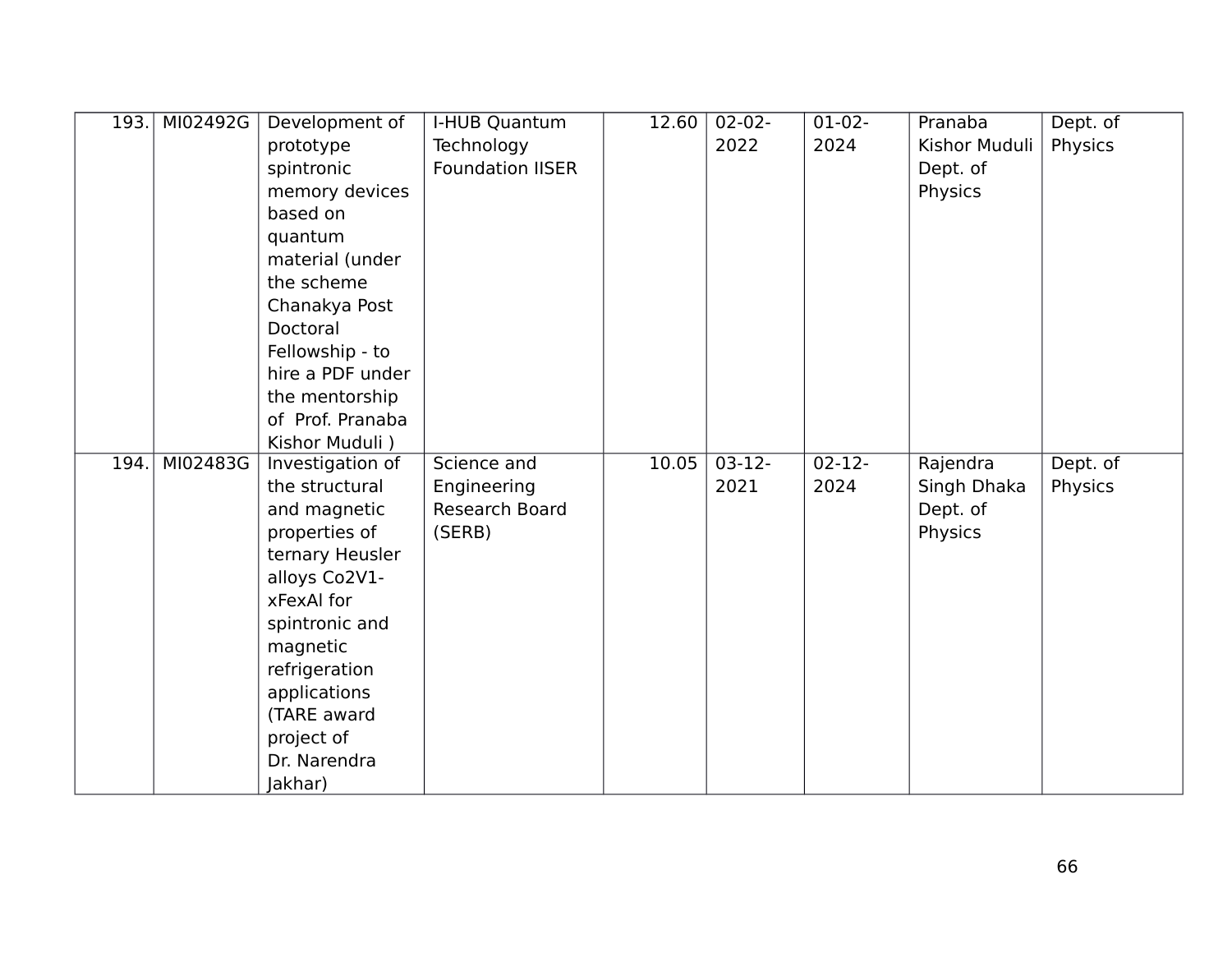| 195. | RP04138  | Classical              | Indian Space          | 8.40 | $14-06-$ | 13-09-      | Vikrant       | Dept. of |
|------|----------|------------------------|-----------------------|------|----------|-------------|---------------|----------|
|      | GC       | Trajectory -           | Research              |      | 2021     | 2022        | Saxena        | Physics  |
|      |          | <b>Monte Carlo</b>     | Organization,         |      |          |             | Dept. of      |          |
|      |          | Simulations of         | India                 |      |          |             | Physics       |          |
|      |          | the Plasma             |                       |      |          |             |               |          |
|      |          | dynamics in            |                       |      |          |             |               |          |
|      |          | electrode-less         |                       |      |          |             |               |          |
|      |          | plasma thruster        |                       |      |          |             |               |          |
|      |          | (sub project           |                       |      |          |             |               |          |
|      |          | under MI02364)         |                       |      |          |             |               |          |
| 196. | RP04279  | Moire bands in         | Science and           | 6.60 | $24-02-$ | $23-02-$    | Sankalpa      | Dept. of |
|      | G        | <b>Twisted Bilayer</b> | Engineering           |      | 2022     | 2025        | Ghosh         | Physics  |
|      |          | Graphene under         | <b>Research Board</b> |      |          |             | Dept. of      |          |
|      |          | externally             | (SERB)                |      |          |             | Physics       |          |
|      |          | imposed periodic       |                       |      |          |             |               |          |
|      |          | potential              |                       |      |          |             |               |          |
| 197. | MI02507F | <b>Voltage Control</b> | <b>IEEE Magnetics</b> | 2.85 | $03-03-$ | $02 - 03 -$ | Pranaba       | Dept. of |
|      |          | of Spin-Orbit          | Society Special       |      | 2022     | 2023        | Kishor Muduli | Physics  |
|      |          | Torques and            | Project               |      |          |             | Dept. of      |          |
|      |          | Weyl Points in         | <b>United States</b>  |      |          |             | Physics       |          |
|      |          | Kagome                 |                       |      |          |             |               |          |
|      |          | Ferromagnet/He         |                       |      |          |             |               |          |
|      |          | avy Metals (IEEE       |                       |      |          |             |               |          |
|      |          | -Magnetics             |                       |      |          |             |               |          |
|      |          | Society Special        |                       |      |          |             |               |          |
|      |          | Grant to Ms.           |                       |      |          |             |               |          |
|      |          | Pankhuri Gupta         |                       |      |          |             |               |          |
|      |          | PhD Student)           |                       |      |          |             |               |          |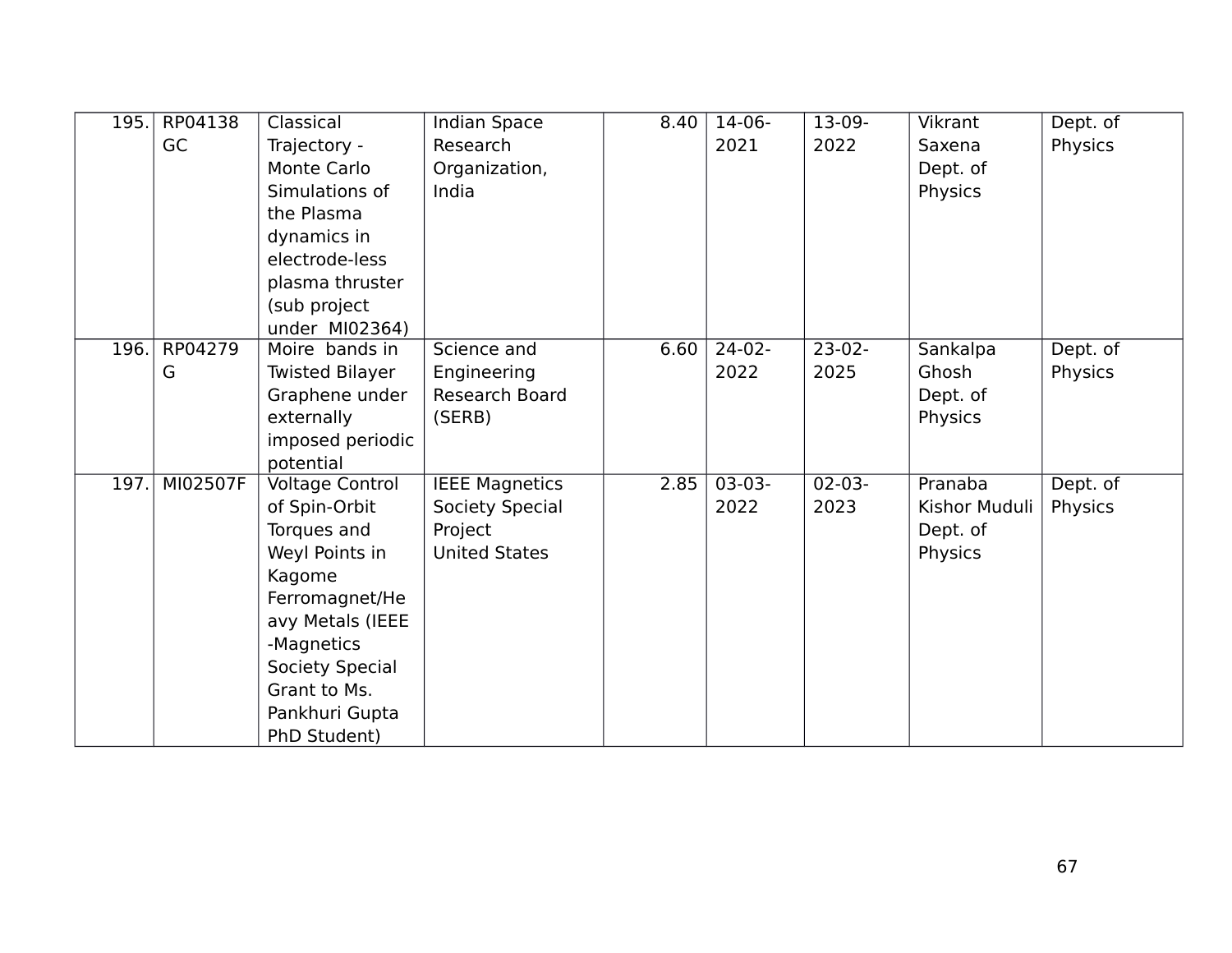| Dept. of Textile & Fibre Engineering |         |                    |                      |         |          |             |                   |                 |  |  |
|--------------------------------------|---------|--------------------|----------------------|---------|----------|-------------|-------------------|-----------------|--|--|
| 198.                                 | RP04116 | <b>High</b>        | Ministry of          | 2752.00 | $28-05-$ | $27-05-$    | Ashwini K         | Dept. of        |  |  |
|                                      | G       | performance        | Textiles(GOI)        |         | 2021     | 2024        | Agrawal           | Textile & Fibre |  |  |
|                                      |         | composite fibres   |                      |         |          |             | Dept. of          | Engineering     |  |  |
|                                      |         |                    |                      |         |          |             | Textile & Fibre   |                 |  |  |
|                                      |         |                    |                      |         |          |             | Engineering       |                 |  |  |
| 199.                                 | RP04129 | A Technology       | Ministry of Textiles | 2008.80 | $01-07-$ | $30 - 06 -$ | <b>B K Behera</b> | Dept. of        |  |  |
|                                      | G       | platform for       |                      |         | 2021     | 2024        | Dept. of          | Textile & Fibre |  |  |
|                                      |         | Design and         |                      |         |          |             | Textile & Fibre   | Engineering     |  |  |
|                                      |         | Manufacturing of   |                      |         |          |             | Engineering       |                 |  |  |
|                                      |         | Advanced and       |                      |         |          |             |                   |                 |  |  |
|                                      |         | Multi-functional   |                      |         |          |             |                   |                 |  |  |
|                                      |         | 3D woven Textile   |                      |         |          |             |                   |                 |  |  |
|                                      |         | structural         |                      |         |          |             |                   |                 |  |  |
|                                      |         | composites using   |                      |         |          |             |                   |                 |  |  |
|                                      |         | High performance   |                      |         |          |             |                   |                 |  |  |
|                                      |         | and Natural fibres |                      |         |          |             |                   |                 |  |  |
| 200.                                 | RP04187 | Design and         | Life Science         | 82.45   | $04-10-$ | $03-10-$    | <b>B</b> K Behera | Dept. of        |  |  |
|                                      | G       | development of     | Research Board,      |         | 2021     | 2024        | Dept. of          | Textile & Fibre |  |  |
|                                      |         | an advanced 3D     | <b>DRDO</b>          |         |          |             | Textile & Fibre   | Engineering     |  |  |
|                                      |         | woven              |                      |         |          |             | Engineering       |                 |  |  |
|                                      |         | honeycomb          |                      |         |          |             |                   |                 |  |  |
|                                      |         | composite          |                      |         |          |             |                   |                 |  |  |
|                                      |         | structure based    |                      |         |          |             |                   |                 |  |  |
|                                      |         | high energy        |                      |         |          |             |                   |                 |  |  |
|                                      |         | absorbent liner    |                      |         |          |             |                   |                 |  |  |
|                                      |         | for air crew       |                      |         |          |             |                   |                 |  |  |
|                                      |         | helmet             |                      |         |          |             |                   |                 |  |  |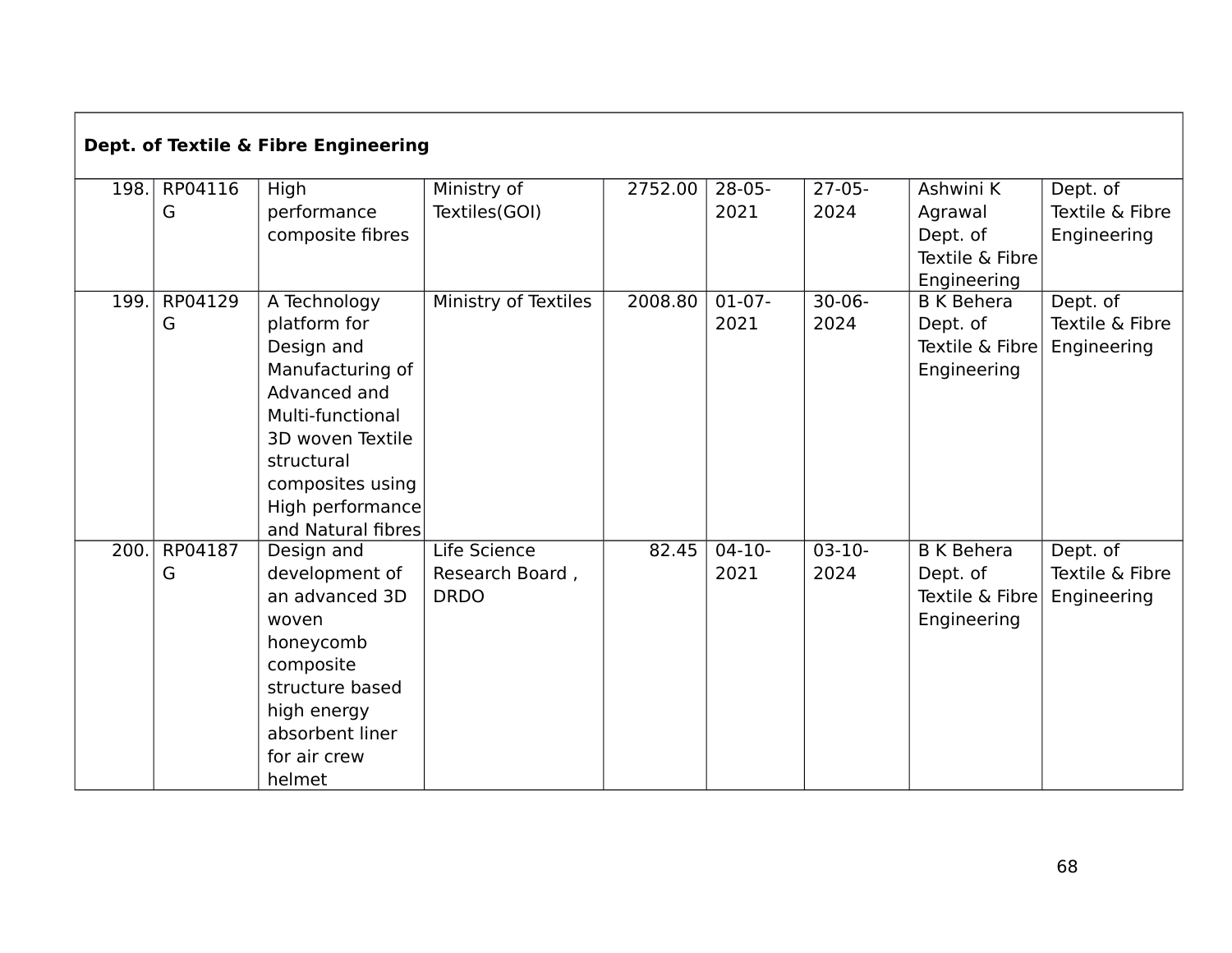| 201. | RP04219<br>G | Investigation of<br>Supramolecular<br>Approach for<br>Improving<br>Polymer<br>Electrospinnabilit<br>y and Fabrication<br>of Porous Nano-<br>fibers                                         | Science and<br>Engineering<br>Research Board<br>(SERB)           | 46.78 | $28-12-$<br>2021 | $27 - 12$<br>2024 | <b>Bhanu</b><br><b>Nandan</b><br>Dept. of<br>Textile & Fibre<br>Engineering | Dept. of<br>Textile & Fibre<br>Engineering |
|------|--------------|--------------------------------------------------------------------------------------------------------------------------------------------------------------------------------------------|------------------------------------------------------------------|-------|------------------|-------------------|-----------------------------------------------------------------------------|--------------------------------------------|
| 202. | RP04224<br>G | Studies on air<br>ventilation in<br>central Air-<br>conditioning<br>units in post<br>COVID-19<br>scenario guided<br>by machine<br>learning and<br>artificial<br>intelligence<br>techniques | Department of<br>Scientific and<br>Industrial<br>Research (DSIR) | 22.09 | $17-01-$<br>2022 | $16-01-$<br>2023  | Amit Rawal<br>Dept. of<br>Textile & Fibre<br>Engineering                    | Dept. of<br>Textile & Fibre<br>Engineering |
| 203. | MI02350N     | CSR funds from<br><b>Resil Chemicals</b><br>year 2020-21                                                                                                                                   | <b>RESIL Chemical</b><br>Pvt. Ltd.                               | 17.13 | $01-04-$<br>2021 | $31-03-$<br>2024  | Ashwini K<br>Agrawal<br>Dept. of<br>Textile & Fibre<br>Engineering          | Dept. of<br>Textile & Fibre<br>Engineering |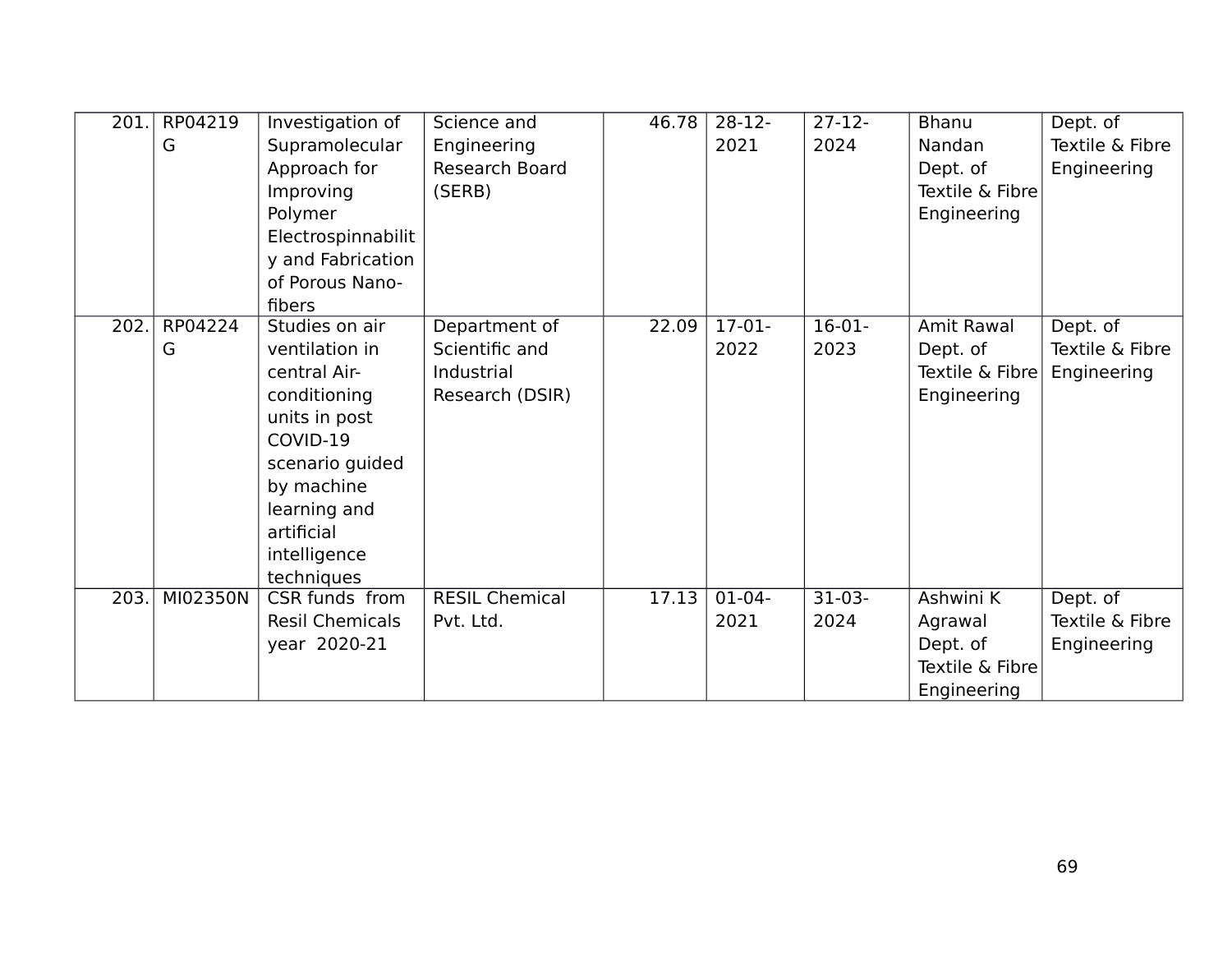| 204.             | MI02381G | <b>DST Meeting for</b>                                   | Department of         | 9.18   | $01-06-$ | $30 - 11 -$ | Md S Wazed      | Dept. of           |
|------------------|----------|----------------------------------------------------------|-----------------------|--------|----------|-------------|-----------------|--------------------|
|                  |          | <b>Organizing Solar</b>                                  | Science &             |        | 2021     | 2022        | Ali             | Textile & Fibre    |
|                  |          | Cooking                                                  | Technology            |        |          |             | Dept. of        | Engineering        |
|                  |          | Solutions Design                                         |                       |        |          |             | Textile & Fibre |                    |
|                  |          | <b>Award Function</b>                                    |                       |        |          |             | Engineering     |                    |
|                  |          | at IIT Delhi                                             |                       |        |          |             |                 |                    |
| 205.             | MI02427G | <b>DST Meeting for</b>                                   | Department of         | 8.31   | $27-08-$ | $26 - 08 -$ | Md S Wazed      | Dept. of           |
|                  |          | Review of                                                | Science &             |        | 2021     | 2022        | Ali             | Textile & Fibre    |
|                  |          | Ongoing                                                  | Technology            |        |          |             | Dept. of        | Engineering        |
|                  |          | Projects,                                                |                       |        |          |             | Textile & Fibre |                    |
|                  |          | <b>Discussion</b>                                        |                       |        |          |             | Engineering     |                    |
|                  |          | Meetings and                                             |                       |        |          |             |                 |                    |
|                  |          | Evaluation of                                            |                       |        |          |             |                 |                    |
|                  |          | <b>New Proposals</b>                                     |                       |        |          |             |                 |                    |
|                  |          | <b>Centre for Applied Research in Electronics (CARE)</b> |                       |        |          |             |                 |                    |
| $\overline{206}$ | RP04099  | Wireless single                                          | Department of         | 292.94 | $30-03-$ | $29-03-$    | Ankur Gupta     | Centre for         |
|                  | G        | contact Electrical                                       | Defence Research      |        | 2021     | 2024        | Centre for      | Applied            |
|                  |          | Power                                                    | & Development         |        |          |             | Applied         | Research in        |
|                  |          | Transmission on                                          |                       |        |          |             | Research in     | <b>Electronics</b> |
|                  |          | conducting                                               |                       |        |          |             | Electronics     | (CARE)             |
|                  |          | surfaces                                                 |                       |        |          |             | (CARE)          |                    |
|                  | RP04145  | Development of                                           | Science and           | 68.86  | $12-07-$ | $11-07-$    | Samaresh        | Centre for         |
| 207.             | G        | <b>THz Modulator</b>                                     | Engineering           |        | 2021     | 2024        | Das             | Applied            |
|                  |          | based on 2D                                              | <b>Research Board</b> |        |          |             | Centre for      | Research in        |
|                  |          | <b>Transition Metal</b>                                  | (SERB)                |        |          |             | Applied         | Electronics        |
|                  |          | Chalcogenides                                            |                       |        |          |             | Research in     | (CARE)             |
|                  |          |                                                          |                       |        |          |             | Electronics     |                    |
|                  |          |                                                          |                       |        |          |             | (CARE)          |                    |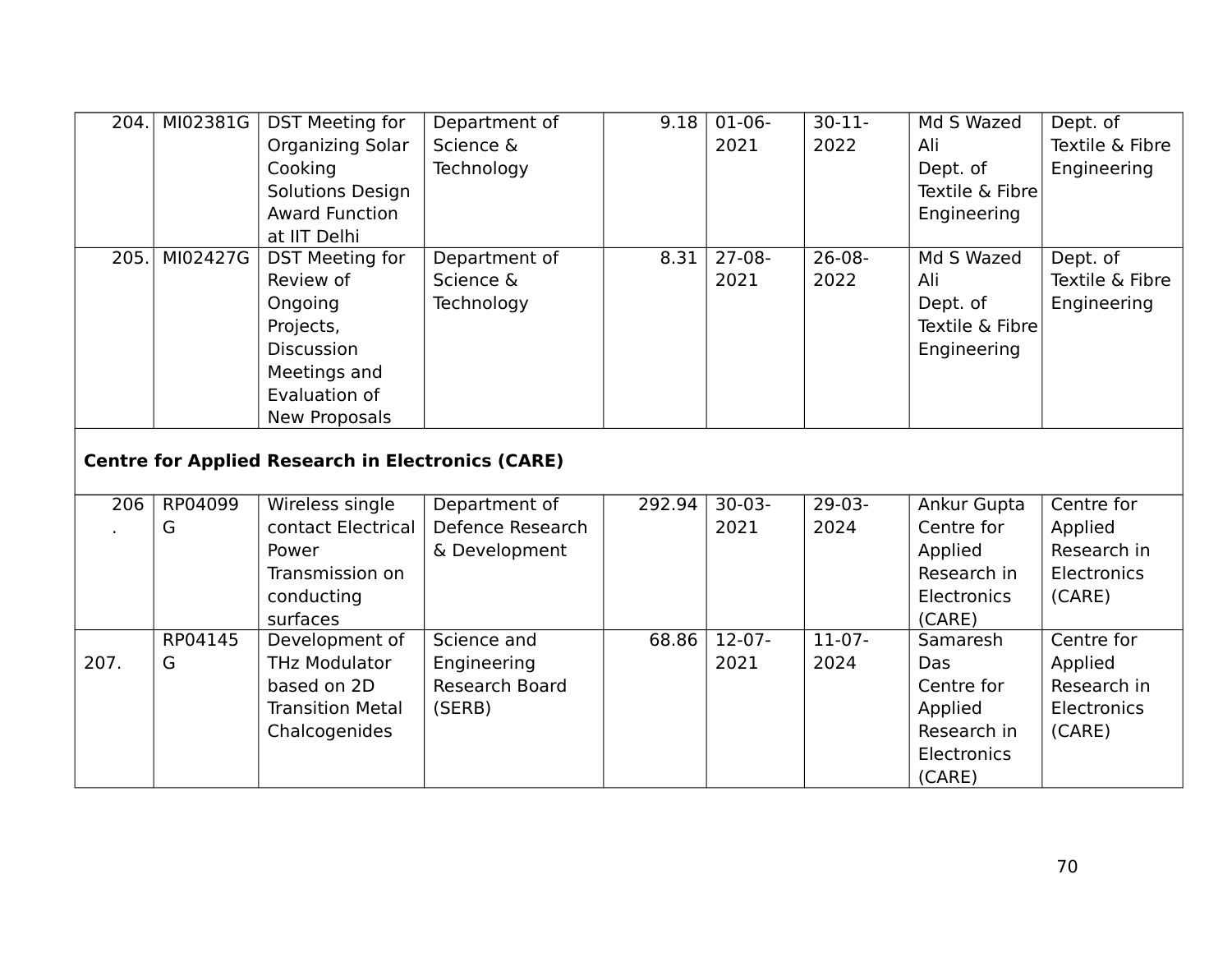|      | RP04238 | Exploiting        | <b>NAVAL RESEARCH</b> | 49.23 | $13-01-$ | $12 - 01 -$ | Monika             | Centre for         |
|------|---------|-------------------|-----------------------|-------|----------|-------------|--------------------|--------------------|
| 208. | G       | Dimensional       | <b>BOARD</b>          |       | 2022     | 2025        | Aggarwal           | Applied            |
|      |         | Diversity using   |                       |       |          |             | Centre for         | Research in        |
|      |         | Vector Sensor in  |                       |       |          |             | Applied            | <b>Electronics</b> |
|      |         | Underwater        |                       |       |          |             | Research in        | (CARE)             |
|      |         | Acoustic          |                       |       |          |             | Electronics        |                    |
|      |         | Communication     |                       |       |          |             | (CARE)             |                    |
|      | RP04239 | Magneto-ionic     | Science and           | 32.01 | $28-01-$ | $27-01-$    | Rahul Mishra       | Centre for         |
| 209. | G       | devices for high- | Engineering           |       | 2022     | 2024        | Centre for         | Applied            |
|      |         | density and       | Research Board        |       |          |             | Applied            | Research in        |
|      |         | ultralow-power    | (SERB)                |       |          |             | Research in        | Electronics        |
|      |         | memory            |                       |       |          |             | Electronics        | (CARE)             |
|      |         |                   |                       |       |          |             | (CARE)             |                    |
|      | RP04177 | Channel           | Science and           | 25.50 | $01-09-$ | $31-08-$    | Monika             | Centre for         |
| 210. | G       | modelling &       | Engineering           |       | 2021     | 2024        | Aggarwal           | Applied            |
|      |         | Novel             | Research Board        |       |          |             | Centre for         | Research in        |
|      |         | Techniques for    | (SERB)                |       |          |             | Applied            | Electronics        |
|      |         | Long Range        |                       |       |          |             | Research in        | (CARE)             |
|      |         | Visible Light     |                       |       |          |             | <b>Electronics</b> |                    |
|      |         | Underwater        |                       |       |          |             | (CARE)             |                    |
|      |         | Communication     |                       |       |          |             |                    |                    |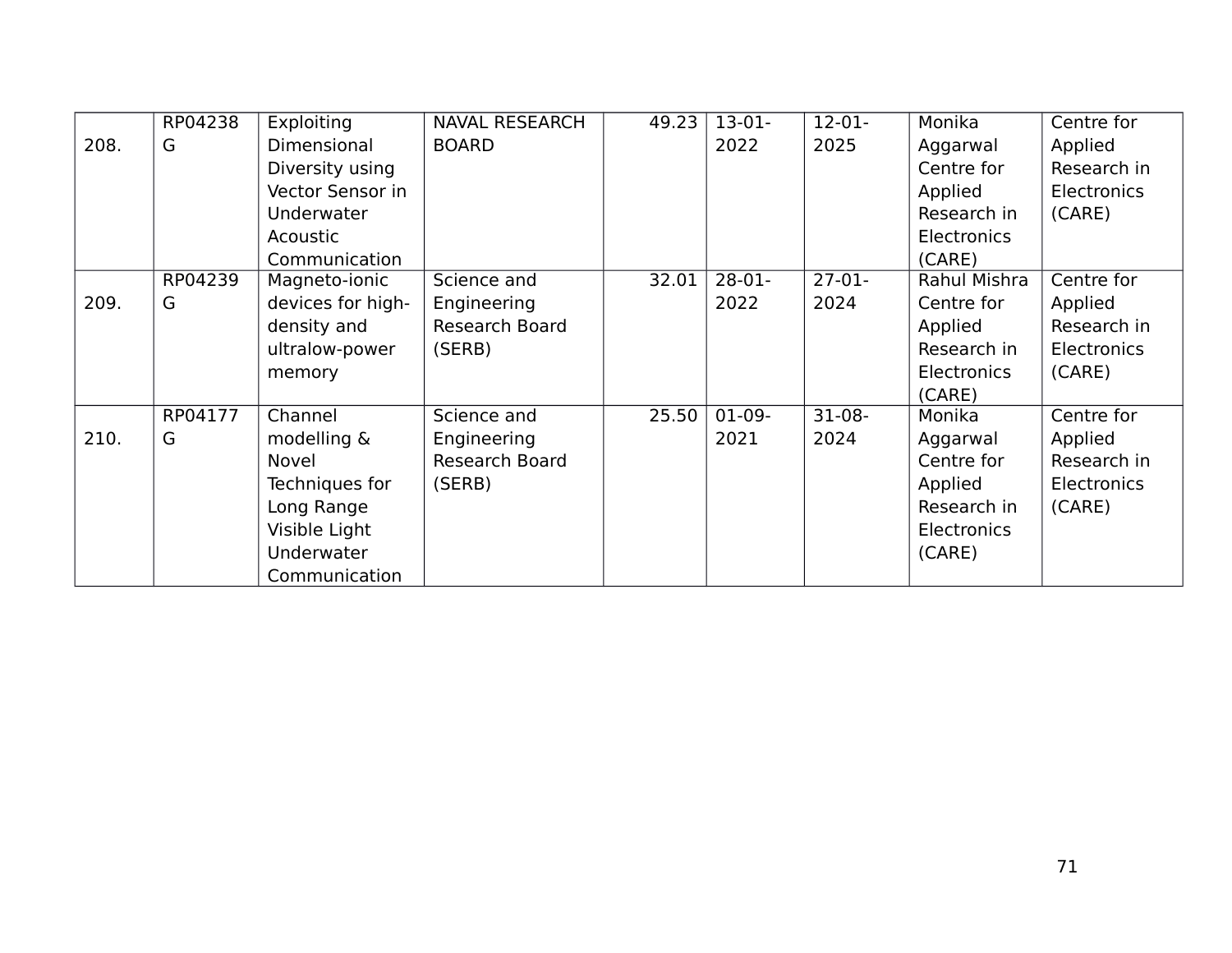|      | RP04159  | Monitoring the                         | <b>Kiran Division</b> | 20.15 | $08-09-$ | $07-09-$  | Samaresh        | Centre for      |
|------|----------|----------------------------------------|-----------------------|-------|----------|-----------|-----------------|-----------------|
| 211. | G        | Adulteration of                        | Department of         |       | 2021     | 2024      | Das             | Applied         |
|      |          | Foods with an                          | Science and           |       |          |           | Centre for      | Research in     |
|      |          | Emphasis on                            | Technology            |       |          |           | Applied         | Electronics     |
|      |          | Dairy Products                         |                       |       |          |           | Research in     | (CARE)          |
|      |          | by Developing                          |                       |       |          |           | Electronics     |                 |
|      |          | low-cost point-of-                     |                       |       |          |           | (CARE)          |                 |
|      |          | care EIS based                         |                       |       |          |           |                 |                 |
|      |          | techniques                             |                       |       |          |           |                 |                 |
|      |          | (Women                                 |                       |       |          |           |                 |                 |
|      |          | Scientist project                      |                       |       |          |           |                 |                 |
|      |          | awarded to Dr.                         |                       |       |          |           |                 |                 |
|      |          | Soumita                                |                       |       |          |           |                 |                 |
|      |          | Mukhopadhyay)                          |                       |       |          |           |                 |                 |
|      | RP04240  | Oxygen                                 | Science and           | 15.84 | $25-01-$ | $24-01-$  | Rahul Mishra    | Centre for      |
| 212. | G        | conserving                             | Engineering           |       | 2022     | 2023      | Centre for      | Applied         |
|      |          | device for                             | Research Board        |       |          |           | Applied         | Research in     |
|      |          | oxygen                                 | (SERB)                |       |          |           | Research in     | Electronics     |
|      |          | concentrators                          |                       |       |          |           | Electronics     | (CARE)          |
|      |          | and standalone                         |                       |       |          |           | (CARE)          |                 |
|      |          | oxygen cylinders                       |                       |       |          |           |                 |                 |
|      |          |                                        |                       |       |          |           |                 |                 |
|      |          | <b>Centre for Atmospheric Sciences</b> |                       |       |          |           |                 |                 |
|      | RP04131F | SAMOSA:                                | <b>Silicon Valley</b> | 64.57 | $01-07-$ | $31 - 12$ | Sagnik Dey      | Centre for      |
| 213. |          | Sensor-based Air                       | Community             |       | 2021     | 2022      | Centre for      | Atmospheric     |
|      |          | Measurement                            | Foundation, USA       |       |          |           | Atmospheric     | <b>Sciences</b> |
|      |          | Observatory for                        |                       |       |          |           | <b>Sciences</b> |                 |
|      |          | South Asia                             |                       |       |          |           |                 |                 |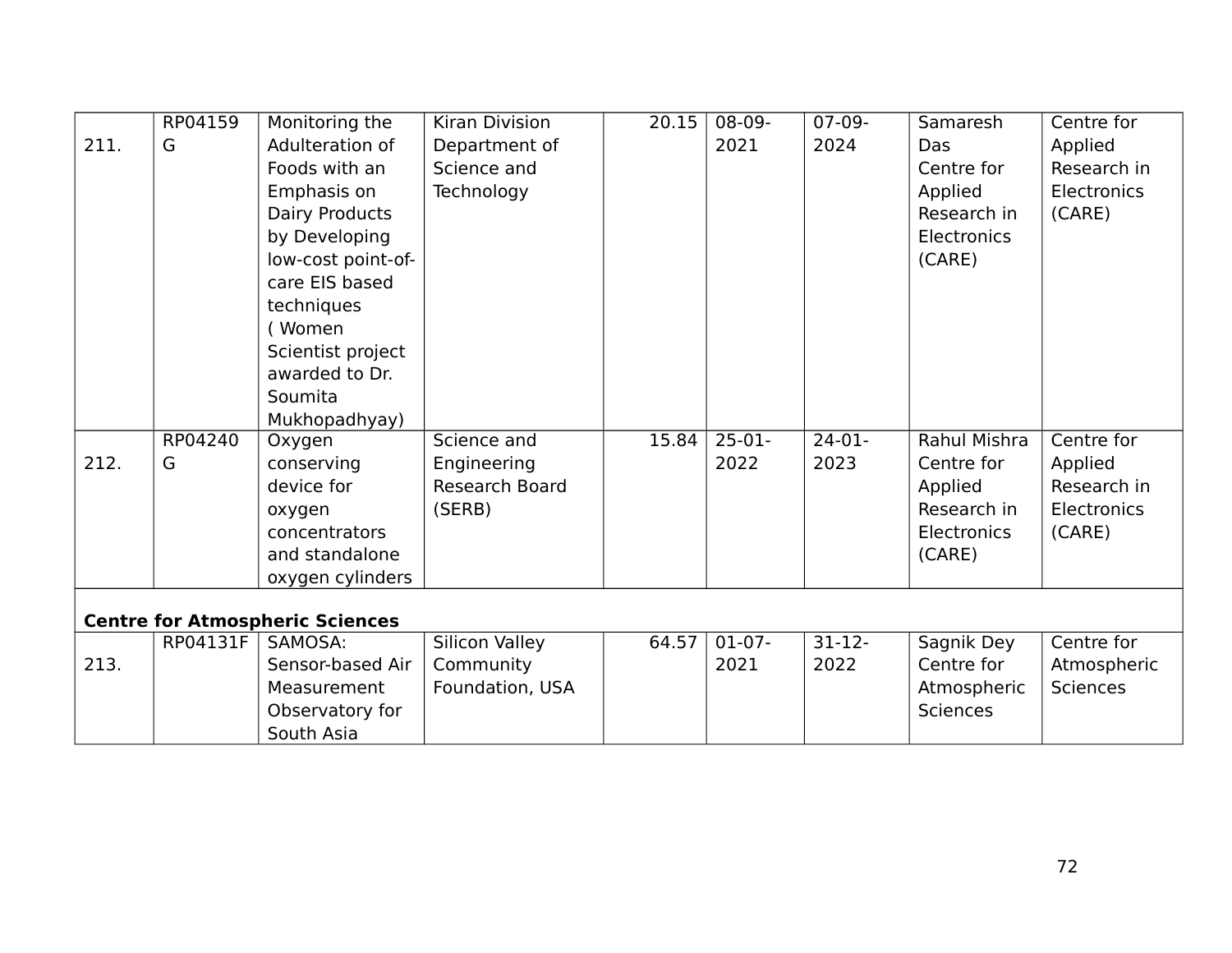|      | RP04105         | Does PM2.5            | Science and            | 50.45 | 18-03-      | $17-03-$ | Sagnik Dey      | Centre for      |
|------|-----------------|-----------------------|------------------------|-------|-------------|----------|-----------------|-----------------|
| 214. | G               | composition           | Engineering            |       | 2021        | 2024     | Centre for      | Atmospheric     |
|      |                 | matter (in            | Research Board         |       |             |          | Atmospheric     | <b>Sciences</b> |
|      |                 | comparison to         | (SERB)                 |       |             |          | <b>Sciences</b> |                 |
|      |                 | PM2.5 mass) in        |                        |       |             |          |                 |                 |
|      |                 | health impact         |                        |       |             |          |                 |                 |
|      |                 | assessment for        |                        |       |             |          |                 |                 |
|      |                 | Indian                |                        |       |             |          |                 |                 |
|      |                 | population            |                        |       |             |          |                 |                 |
|      | MI02349N        | Seasonal-scale        | Renew Power            | 35.20 | $30 - 04 -$ | 11-08-   | Somnath         | Centre for      |
| 215. | C               | wind forecasting      | Ventures Pvt. Ltd.     |       | 2021        | 2022     | Baidya Roy      | Atmospheric     |
|      |                 | using AI-ML and       |                        |       |             |          | Centre for      | <b>Sciences</b> |
|      |                 | hybrid methods        |                        |       |             |          | Atmospheric     |                 |
|      |                 | (Sub Project          |                        |       |             |          | <b>Sciences</b> |                 |
|      |                 | <b>Under RP03421)</b> |                        |       |             |          |                 |                 |
|      | <b>RP04200F</b> | Anticipating          | <b>British Academy</b> | 17.42 | $01-10-$    | $30-09-$ | Krishna Mirle   | Centre for      |
| 216. |                 | Futures:              | United Kingdom         |       | 2020        | 2022     | Achutarao       | Atmospheric     |
|      |                 | Forecasting and       |                        |       |             |          | Centre for      | <b>Sciences</b> |
|      |                 | Climate               |                        |       |             |          | Atmospheric     |                 |
|      |                 | Preparedness for      |                        |       |             |          | <b>Sciences</b> |                 |
|      |                 | Co-located            |                        |       |             |          |                 |                 |
|      |                 | Hazards in India      |                        |       |             |          |                 |                 |
|      |                 | (ANTICIPATE)          |                        |       |             |          |                 |                 |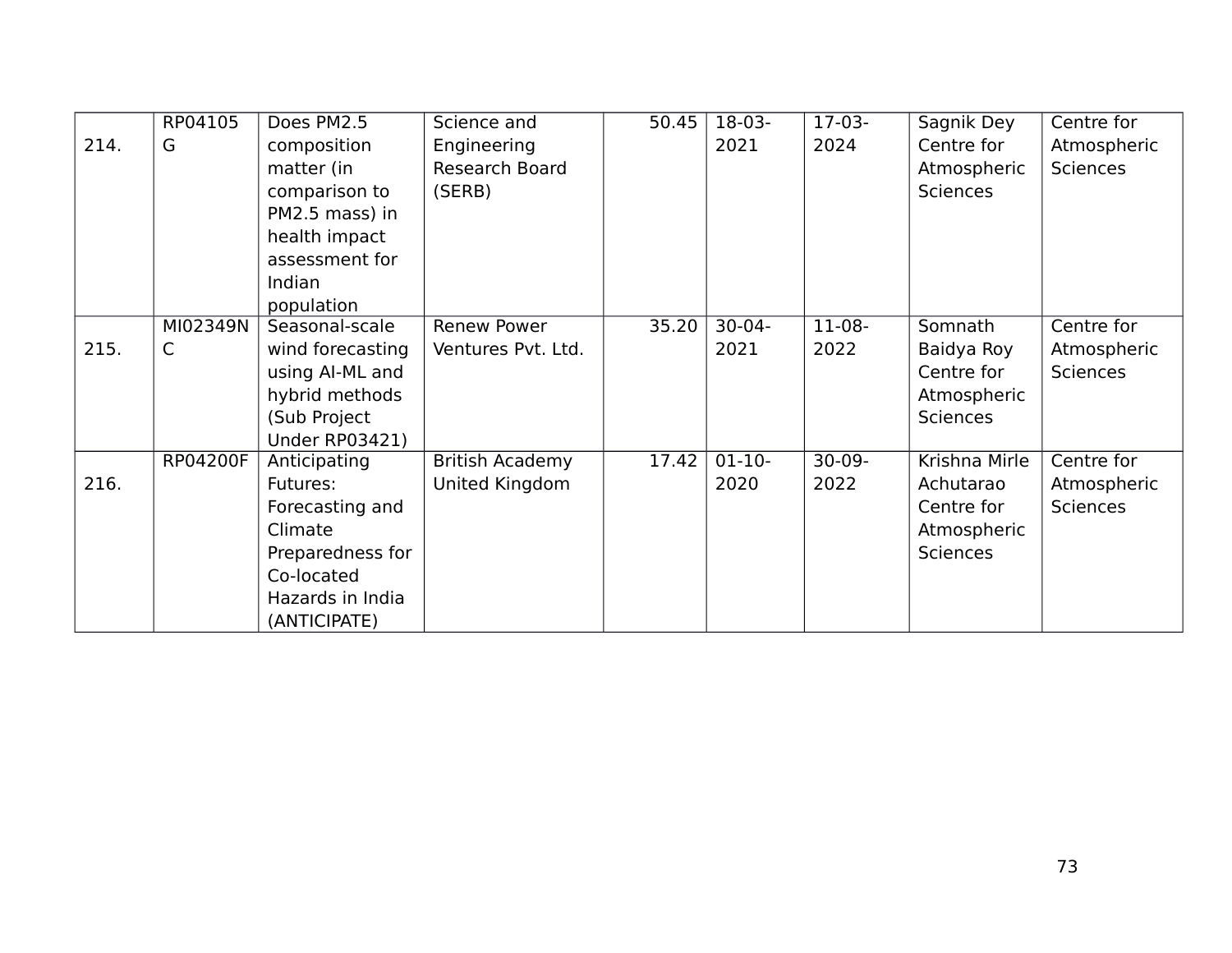|      | RP04126 | Impact of         | <b>Indian Space</b> | 12.61 | $14-06-$ | $13-06-$    | A D Rao         | Centre for      |
|------|---------|-------------------|---------------------|-------|----------|-------------|-----------------|-----------------|
| 217. | GC      | satellite         | Research            |       | 2021     | 2024        | Centre for      | Atmospheric     |
|      |         | observations in a | Organization        |       |          |             | Atmospheric     | <b>Sciences</b> |
|      |         | coupled system    |                     |       |          |             | <b>Sciences</b> |                 |
|      |         | for predicting    |                     |       |          |             |                 |                 |
|      |         | storm tides and   |                     |       |          |             |                 |                 |
|      |         | its coastal       |                     |       |          |             |                 |                 |
|      |         | inundation (Sub   |                     |       |          |             |                 |                 |
|      |         | Project under     |                     |       |          |             |                 |                 |
|      |         | MI02364)          |                     |       |          |             |                 |                 |
|      | RP04125 | Low Pressure      | <b>Indian Space</b> | 7.52  | $14-06-$ | $13 - 12 -$ | Sarvesh         | Centre for      |
| 218. | GC      | Systems (LPSs)    | Research            |       | 2021     | 2023        | Kumar           | Atmospheric     |
|      |         | and their         | Organization        |       |          |             | Dubey           | <b>Sciences</b> |
|      |         | nonlinear         |                     |       |          |             | Centre for      |                 |
|      |         | interaction with  |                     |       |          |             | Atmospheric     |                 |
|      |         | other scales in   |                     |       |          |             | <b>Sciences</b> |                 |
|      |         | atmosphere        |                     |       |          |             |                 |                 |
|      |         | through the lens  |                     |       |          |             |                 |                 |
|      |         | of Scale          |                     |       |          |             |                 |                 |
|      |         | Energetics (Sub   |                     |       |          |             |                 |                 |
|      |         | Project under     |                     |       |          |             |                 |                 |
|      |         | MI02364)          |                     |       |          |             |                 |                 |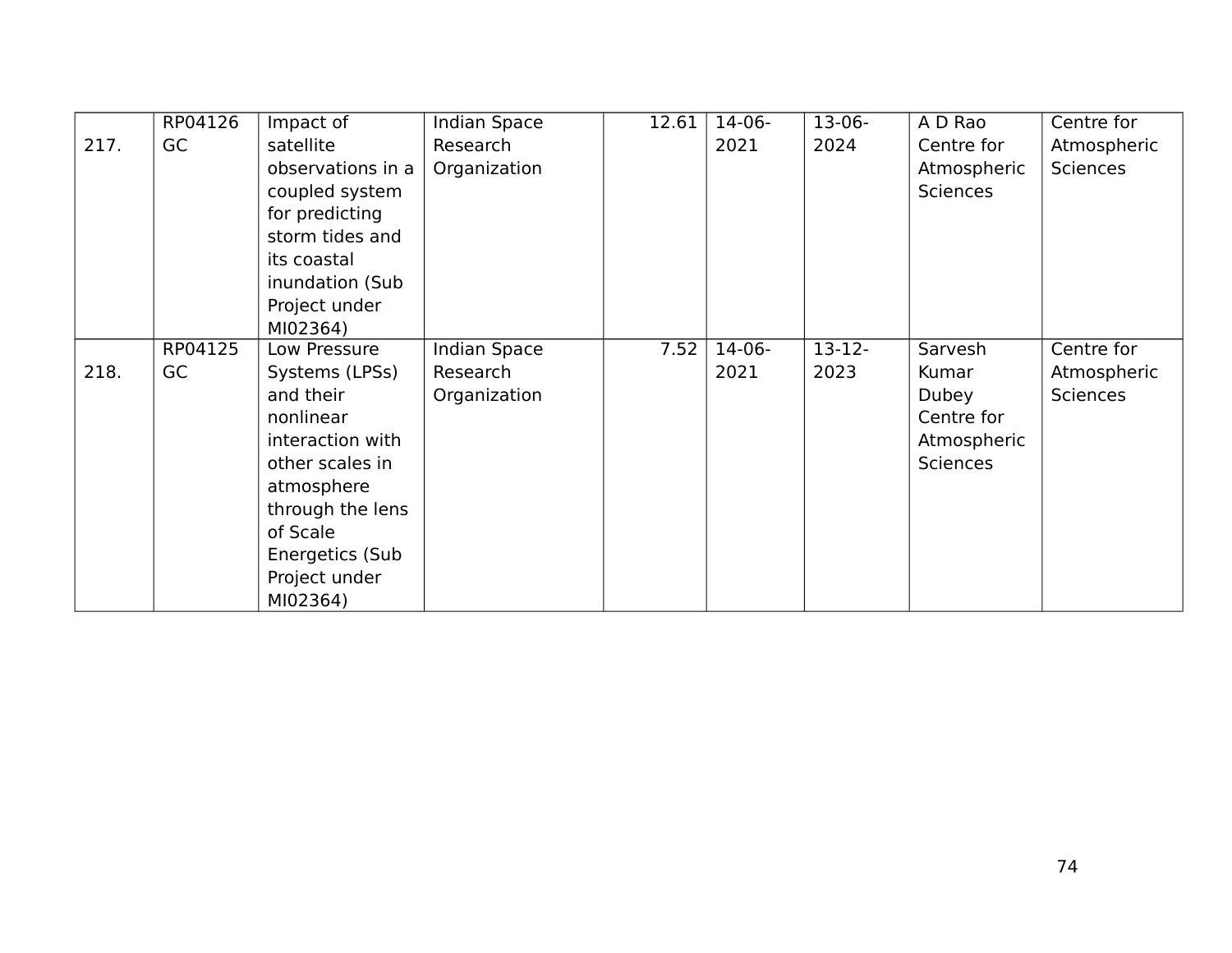|      | MI02387N | Prototype of an      | Mr. Arun Duggal,                                           | 6.90  | $01-07-$ | $31 - 12$ | Sagnik Dey      | Centre for      |
|------|----------|----------------------|------------------------------------------------------------|-------|----------|-----------|-----------------|-----------------|
| 219. | C        | air sampling         | Alumnus IIT Delhi                                          |       | 2021     | 2021      | Centre for      | Atmospheric     |
|      |          | device for SARS-     |                                                            |       |          |           | Atmospheric     | <b>Sciences</b> |
|      |          | CoV-2 detection      |                                                            |       |          |           | <b>Sciences</b> |                 |
|      |          | (sub project         |                                                            |       |          |           |                 |                 |
|      |          | awarded to Dr.       |                                                            |       |          |           |                 |                 |
|      |          | Sarita Ahlawat       |                                                            |       |          |           |                 |                 |
|      |          | under CERCA          |                                                            |       |          |           |                 |                 |
|      |          | Main Project         |                                                            |       |          |           |                 |                 |
|      |          | MI01757)             |                                                            |       |          |           |                 |                 |
|      | MI02344N | Carbon footprint     | Centre of                                                  | 1.40  | $16-04-$ | $15-07-$  | Sagnik Dey      | Centre for      |
| 220. | C        | estimation for       | Excellence for                                             |       | 2021     | 2021      | Centre for      | Atmospheric     |
|      |          | academic             | Research on Clean                                          |       |          |           | Atmospheric     | <b>Sciences</b> |
|      |          | campuses (Sub        | Air (CERCA), IIT                                           |       |          |           | <b>Sciences</b> |                 |
|      |          | project under        | Delhi                                                      |       |          |           |                 |                 |
|      |          | <b>CERCA Project</b> |                                                            |       |          |           |                 |                 |
|      |          | MI01757)             |                                                            |       |          |           |                 |                 |
|      |          |                      |                                                            |       |          |           |                 |                 |
|      |          |                      | <b>Centre for Automotive Research and Tribology (CART)</b> |       |          |           |                 |                 |
|      |          |                      |                                                            |       |          |           |                 |                 |
|      | RP04243  | Development of       | Science and                                                | 32.05 | $04-02-$ | $03-02-$  | <b>Deepak</b>   | Centre for      |
| 221. | G        | multifunctional      | Engineering                                                |       | 2022     | 2025      | Kumar           | Automotive      |
|      |          | Multi-principle-     | <b>Research Board</b>                                      |       |          |           | Centre for      | Research and    |
|      |          | element alloys       | (SERB)                                                     |       |          |           | Automotive      | Tribology       |
|      |          | coating on steels    |                                                            |       |          |           | Research        | (CART)          |
|      |          | using HVOF           |                                                            |       |          |           | and Tribology   |                 |
|      |          | technique            |                                                            |       |          |           | (CART)          |                 |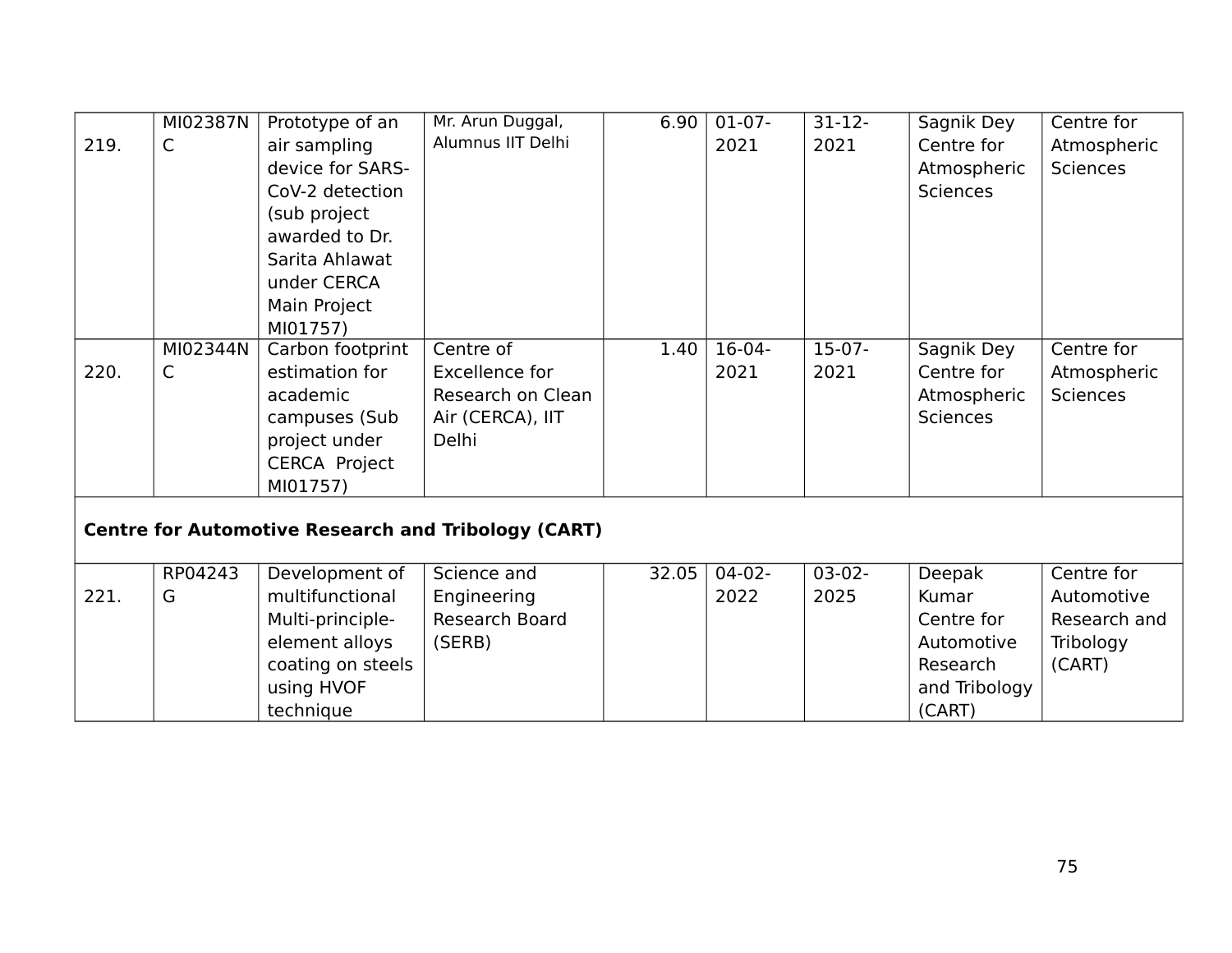| 222. | RP04246<br>G  | <b>Battery</b><br>Management<br>System<br>development<br>based on stack<br>stress<br>dependent State<br>of Health  | Science and<br>Engineering<br>Research Board<br>(SERB) | 25.64   | $31-12-$<br>2021 | $30-12-$<br>2023 | Akhil Garg<br>Centre for<br>Automotive<br>Research<br>and Tribology<br>(CART) | Centre for<br>Automotive<br>Research and<br>Tribology<br>(CART) |
|------|---------------|--------------------------------------------------------------------------------------------------------------------|--------------------------------------------------------|---------|------------------|------------------|-------------------------------------------------------------------------------|-----------------------------------------------------------------|
|      |               | estimation for<br>batteries in EVs                                                                                 |                                                        |         |                  |                  |                                                                               |                                                                 |
|      |               | <b>Centre for Biomedical Engineering</b>                                                                           |                                                        |         |                  |                  |                                                                               |                                                                 |
|      | RP04255       | <b>ICMR-IIT Delhi</b>                                                                                              | Indian Council of                                      | 5000.00 | $28-01-$         | $27-01-$         | Dinesh                                                                        | Centre for                                                      |
| 223. | G             | <b>National Center</b><br>for Medical<br>Device<br>Manufacturing<br>and Testing<br>Facility<br>(mPRAGATI)          | <b>Medical Research</b>                                |         | 2022             | 2025             | Kalyanasund<br>aram<br>Centre for<br><b>Biomedical</b><br>Engineering         | <b>Biomedical</b><br>Engineering                                |
| 224. | RP04098<br>GC | Centre for<br>Advanced<br>Research and<br>Excellence in<br>Disability and<br>Assistive<br>Technology<br>(CARE-DAT) | Indian Council of<br><b>Medical Research</b>           | 75.99   | $30-03-$<br>2021 | $29-03-$<br>2026 | Amit<br>Mehndiratta<br>Centre for<br><b>Biomedical</b><br>Engineering         | Centre for<br><b>Biomedical</b><br>Engineering                  |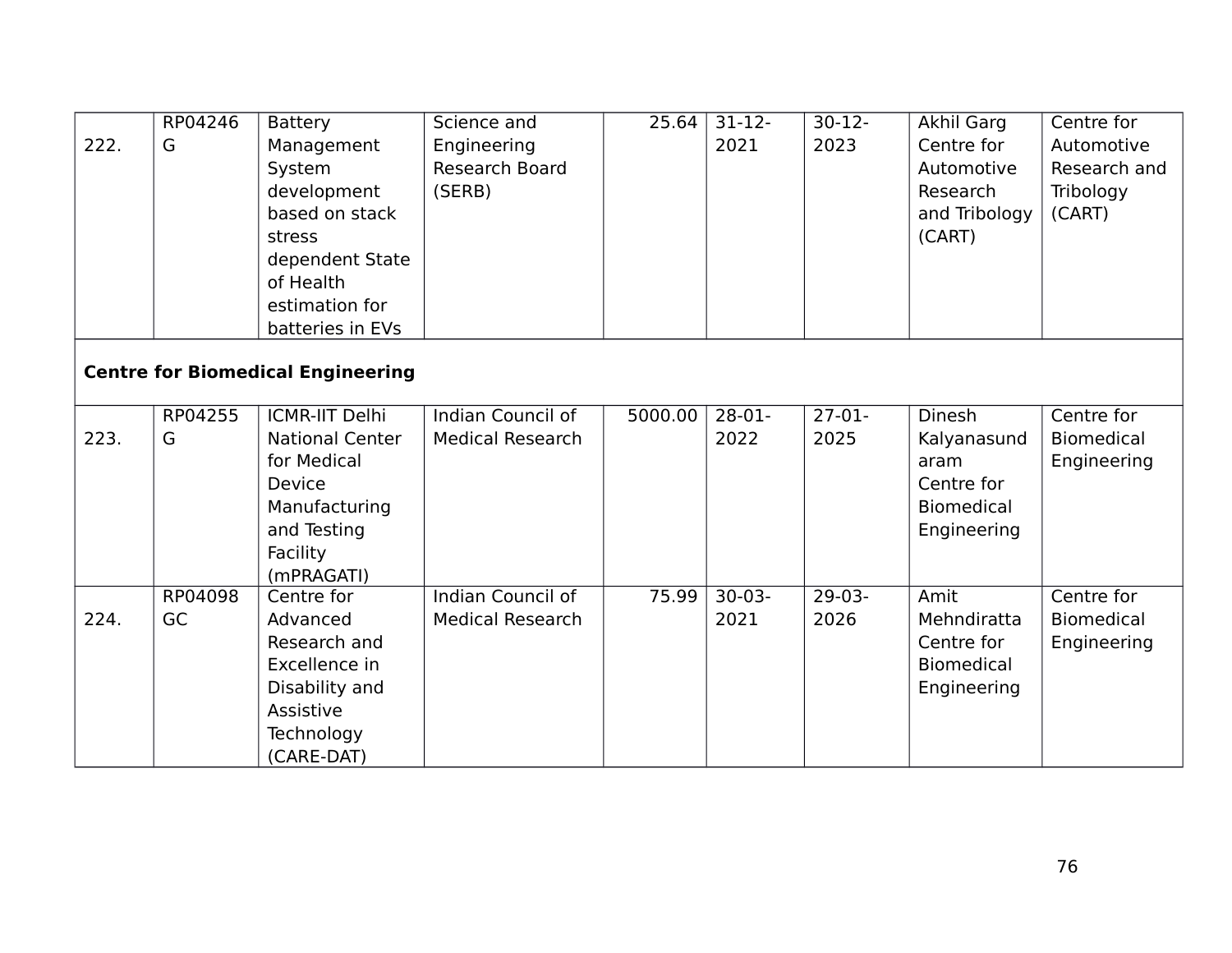|      | RP04110 | A wearable             | Department of             | 54.07 | $31-03-$    | $30-03-$ | Deepak Joshi      | Centre for        |
|------|---------|------------------------|---------------------------|-------|-------------|----------|-------------------|-------------------|
| 225. | G       | system for             | Science and               |       | 2021        | 2023     | Centre for        | Biomedical        |
|      |         | quantitative           | Technology (DST)          |       |             |          | <b>Biomedical</b> | Engineering       |
|      |         | assessment and         |                           |       |             |          | Engineering       |                   |
|      |         | recovery               |                           |       |             |          |                   |                   |
|      |         | prediction during      |                           |       |             |          |                   |                   |
|      |         | gait restoration       |                           |       |             |          |                   |                   |
|      |         | in Parkinsons          |                           |       |             |          |                   |                   |
|      |         | and Cerebral           |                           |       |             |          |                   |                   |
|      |         | <b>Ataxia Patients</b> |                           |       |             |          |                   |                   |
|      | RP04101 | To develop low         | Indian Council of         | 51.54 | $29-03-$    | $28-03-$ | Dinesh            | Centre for        |
| 226. | G       | cost Indigenous        | <b>Medical Research</b>   |       | 2021        | 2024     | Kalyanasund       | <b>Biomedical</b> |
|      |         | Magnetic Growth        |                           |       |             |          | aram              | Engineering       |
|      |         | Rod for Early          |                           |       |             |          | Centre for        |                   |
|      |         | onset Scoliosis        |                           |       |             |          | <b>Biomedical</b> |                   |
|      |         | patients               |                           |       |             |          | Engineering       |                   |
|      | RP04241 | Griha Mitra:           | Sperandus                 | 49.56 | $02 - 02 -$ | $01-02-$ | <b>Biswarup</b>   | Centre for        |
| 227. | N       | Development of         | <b>Healthcare Private</b> |       | 2022        | 2024     | Mukherjee         | <b>Biomedical</b> |
|      |         | a smart,               | Limited,                  |       |             |          | Centre for        | Engineering       |
|      |         | integrated,            |                           |       |             |          | <b>Biomedical</b> |                   |
|      |         | multi-parameter,       |                           |       |             |          | Engineering       |                   |
|      |         | at-home health         |                           |       |             |          |                   |                   |
|      |         | monitoring             |                           |       |             |          |                   |                   |
|      |         | system                 |                           |       |             |          |                   |                   |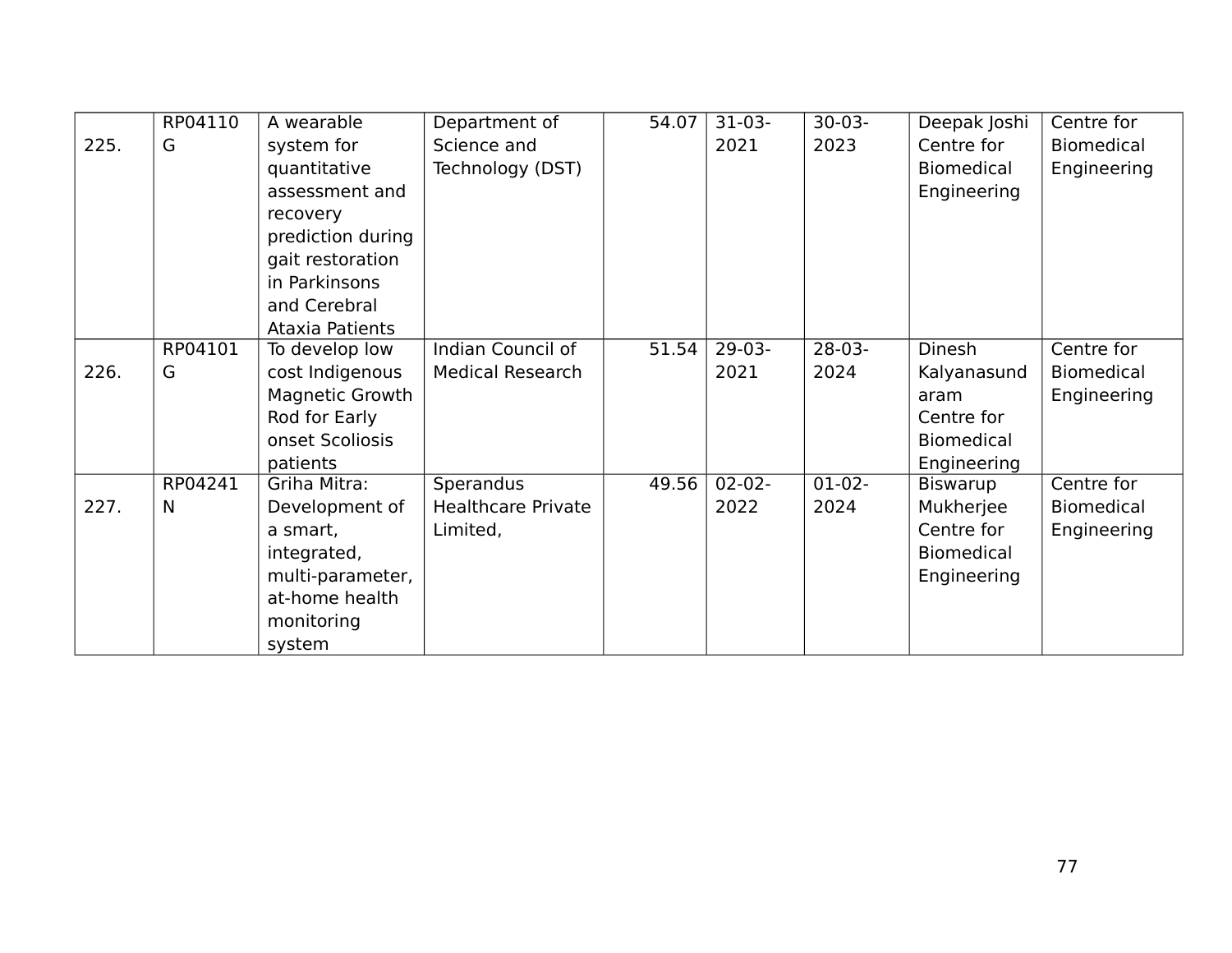|      | RP04236 | SonoNeuro: A      | Science and    | 47.56 | $29-01-$ | $28-01-$    | Biswarup          | Centre for        |
|------|---------|-------------------|----------------|-------|----------|-------------|-------------------|-------------------|
| 228. | G       | multimodal        | Engineering    |       | 2022     | 2025        | Mukherjee         | <b>Biomedical</b> |
|      |         | sonomyography-    | Research Board |       |          |             | Centre for        | Engineering       |
|      |         | electromyograph   | (SERB)         |       |          |             | <b>Biomedical</b> |                   |
|      |         | y based system    |                |       |          |             | Engineering       |                   |
|      |         | for               |                |       |          |             |                   |                   |
|      |         | biomechatronic    |                |       |          |             |                   |                   |
|      |         | control           |                |       |          |             |                   |                   |
|      | RP04230 | Combined          | Department of  | 43.23 | $26-11-$ | $25 - 11 -$ | Deepak Joshi      | Centre for        |
| 229. | G       | neurological and  | Biotechnology  |       | 2021     | 2025        | Centre for        | Biomedical        |
|      |         | functional        |                |       |          |             | <b>Biomedical</b> | Engineering       |
|      |         | assessments for   |                |       |          |             | Engineering       |                   |
|      |         | the prediction    |                |       |          |             |                   |                   |
|      |         | and appreciation  |                |       |          |             |                   |                   |
|      |         | of individualized |                |       |          |             |                   |                   |
|      |         | recovery          |                |       |          |             |                   |                   |
|      |         | profiles: an      |                |       |          |             |                   |                   |
|      |         | international     |                |       |          |             |                   |                   |
|      |         | study             |                |       |          |             |                   |                   |
|      |         | benchmarking      |                |       |          |             |                   |                   |
|      |         | clinical          |                |       |          |             |                   |                   |
|      |         | outcomes in       |                |       |          |             |                   |                   |
|      |         | acute spinal cord |                |       |          |             |                   |                   |
|      |         | injury            |                |       |          |             |                   |                   |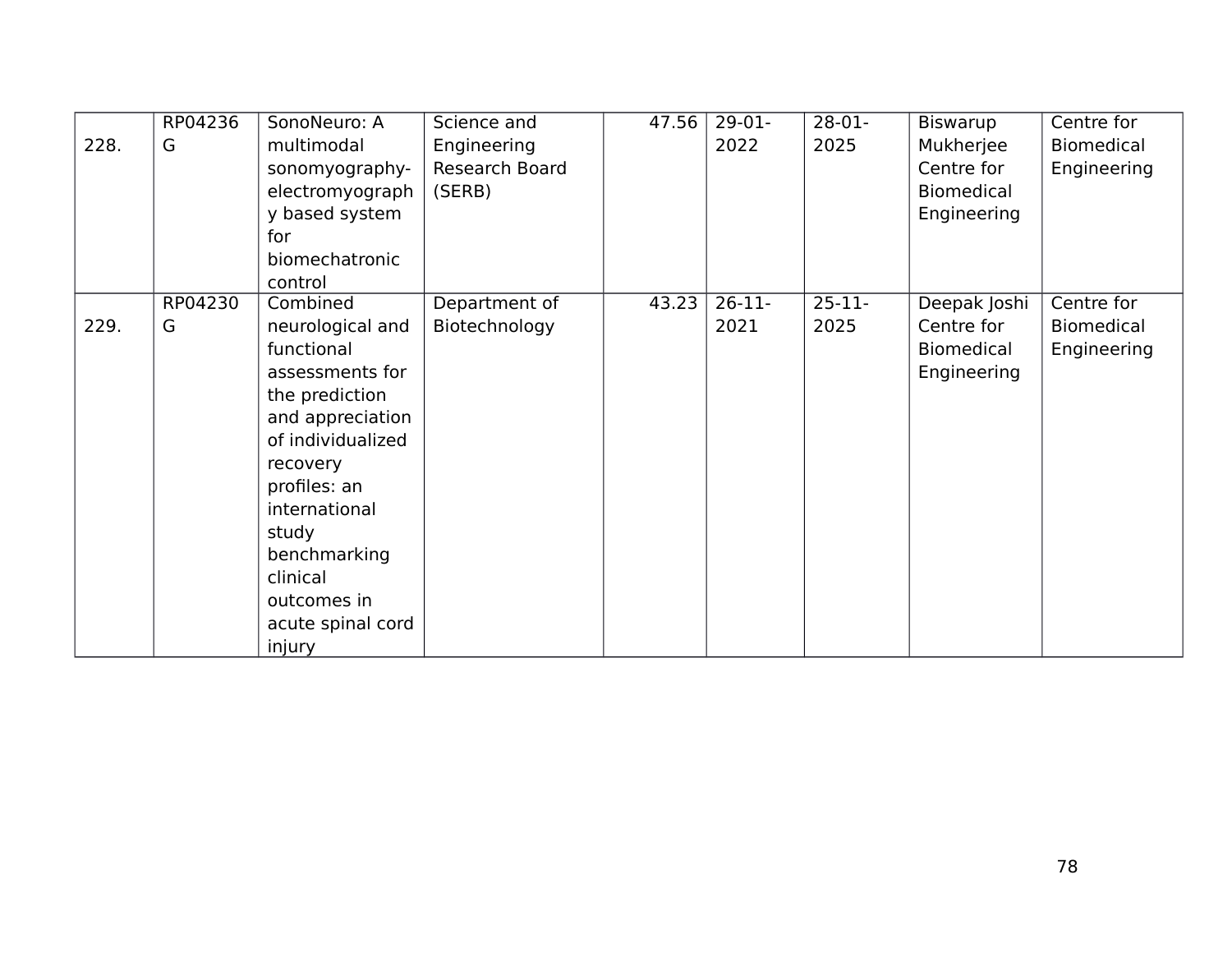|      | RP04209 | Development of        | Science and    | 38.50 | $27-12-$ | $26-12-$ | Sandeep             | Centre for        |
|------|---------|-----------------------|----------------|-------|----------|----------|---------------------|-------------------|
| 230. | G       | <b>Novel Aptamers</b> | Engineering    |       | 2021     | 2024     | Kumar Jha           | <b>Biomedical</b> |
|      |         | for CTCs and its      | Research Board |       |          |          | Centre for          | Engineering       |
|      |         | use in                | (SERB)         |       |          |          | <b>Biomedical</b>   |                   |
|      |         | impedimetric          |                |       |          |          | Engineering         |                   |
|      |         | multiplexed           |                |       |          |          |                     |                   |
|      |         | microfluidic chip     |                |       |          |          |                     |                   |
|      |         | for Early             |                |       |          |          |                     |                   |
|      |         | Diagnosis and         |                |       |          |          |                     |                   |
|      |         | Prognosis of          |                |       |          |          |                     |                   |
|      |         | Metastatic            |                |       |          |          |                     |                   |
|      |         | Carcinomas            |                |       |          |          |                     |                   |
|      | RP04221 | Cell membrane         | Science and    | 38.10 | $28-09-$ | $27-09-$ | <b>Neetu Singh</b>  | Centre for        |
| 231. | G       | derived vesicles:     | Engineering    |       | 2021     | 2024     | Centre for          | <b>Biomedical</b> |
|      |         | A new                 | Research Board |       |          |          | <b>Biomedical</b>   | Engineering       |
|      |         | generation            | (SERB)         |       |          |          | Engineering         |                   |
|      |         | nanocarriers for      |                |       |          |          |                     |                   |
|      |         | combined              |                |       |          |          |                     |                   |
|      |         | therapy               |                |       |          |          |                     |                   |
|      |         | applications          |                |       |          |          |                     |                   |
|      | RP04155 | Development of        | Department of  | 32.84 | $06-07-$ | $21-07-$ | <b>Harpal Singh</b> | Centre for        |
| 232. | G       | biodegradable         | Science &      |       | 2021     | 2024     | Centre for          | <b>Biomedical</b> |
|      |         | polymeric             | Technology`    |       |          |          | <b>Biomedical</b>   | Engineering       |
|      |         | nanoparticles for     |                |       |          |          | Engineering         |                   |
|      |         | targeted drug         |                |       |          |          |                     |                   |
|      |         | delivery (Women       |                |       |          |          |                     |                   |
|      |         | Scientist project     |                |       |          |          |                     |                   |
|      |         | awarded to Dr.        |                |       |          |          |                     |                   |
|      |         | Ankushi Bansal)       |                |       |          |          |                     |                   |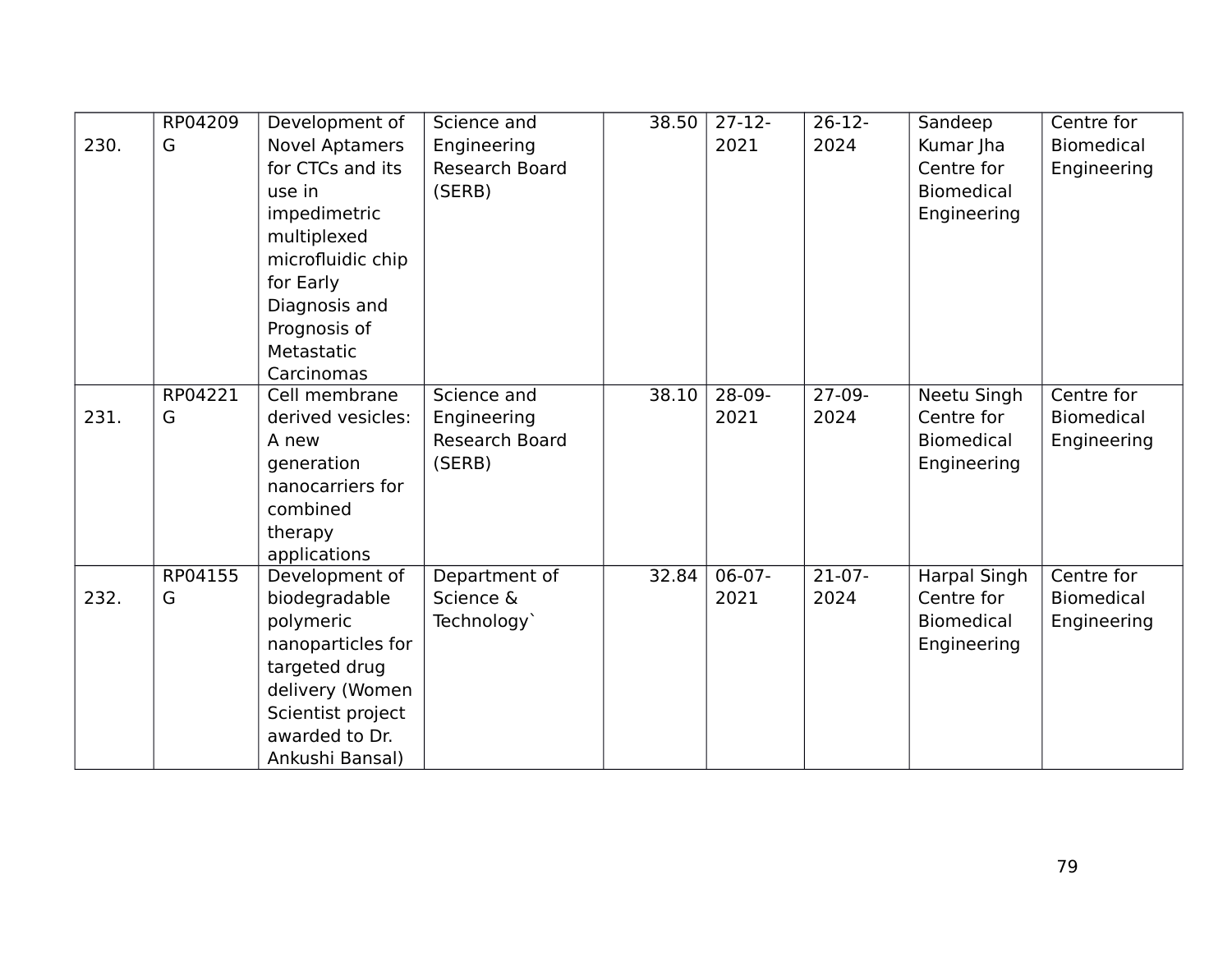|      | RP04244  | Engineering        | Science and           | 30.78 | $21-01-$ | $20 - 01 -$ | Sachin            | Centre for        |
|------|----------|--------------------|-----------------------|-------|----------|-------------|-------------------|-------------------|
| 233. | G        | inexpensive        | Engineering           |       | 2022     | 2024        | Kumar B           | <b>Biomedical</b> |
|      |          | nanostructured     | <b>Research Board</b> |       |          |             | Centre for        | Engineering       |
|      |          | biomaterials for   | (SERB)                |       |          |             | <b>Biomedical</b> |                   |
|      |          | wound healing      |                       |       |          |             | Engineering       |                   |
|      |          | application        |                       |       |          |             |                   |                   |
|      | RP04095  | Exoskeleton        | Science and           | 30.10 | $30-03-$ | $29-03-$    | Amit              | Centre for        |
| 234. | G        | Device for Upper   | Engineering           |       | 2021     | 2023        | Mehndiratta       | <b>Biomedical</b> |
|      |          | Limb               | Research Board        |       |          |             | Centre for        | Engineering       |
|      |          | Rehabilitation     | (SERB)                |       |          |             | <b>Biomedical</b> |                   |
|      |          |                    |                       |       |          |             | Engineering       |                   |
|      | MI02418G | Development of     | Department of         | 26.00 | $18-08-$ | $17-08-$    | Neetu Singh       | Centre for        |
| 235. |          | a 3D spheroid      | Biotechnology,        |       | 2021     | 2026        | Centre for        | <b>Biomedical</b> |
|      |          | platform for       | Ministry of Sc.&      |       |          |             | <b>Biomedical</b> | Engineering       |
|      |          | monitoring and     | Tech.                 |       |          |             | Engineering       |                   |
|      |          | understanding      |                       |       |          |             |                   |                   |
|      |          | local micro-       |                       |       |          |             |                   |                   |
|      |          | environment        |                       |       |          |             |                   |                   |
|      |          | changes in         |                       |       |          |             |                   |                   |
|      |          | cancer             |                       |       |          |             |                   |                   |
|      |          | progression.       |                       |       |          |             |                   |                   |
|      | RP04113  | Development of     | Department of         | 23.45 | $24-03-$ | $23-03-$    | Neetu Singh       | Centre for        |
| 236. | G        | multi-parameter    | Science &             |       | 2021     | 2022        | Centre for        | <b>Biomedical</b> |
|      |          | chips for          | Technology            |       |          |             | <b>Biomedical</b> | Engineering       |
|      |          | detection of       |                       |       |          |             | Engineering       |                   |
|      |          | Sepsis in          |                       |       |          |             |                   |                   |
|      |          | cirrhosis patients |                       |       |          |             |                   |                   |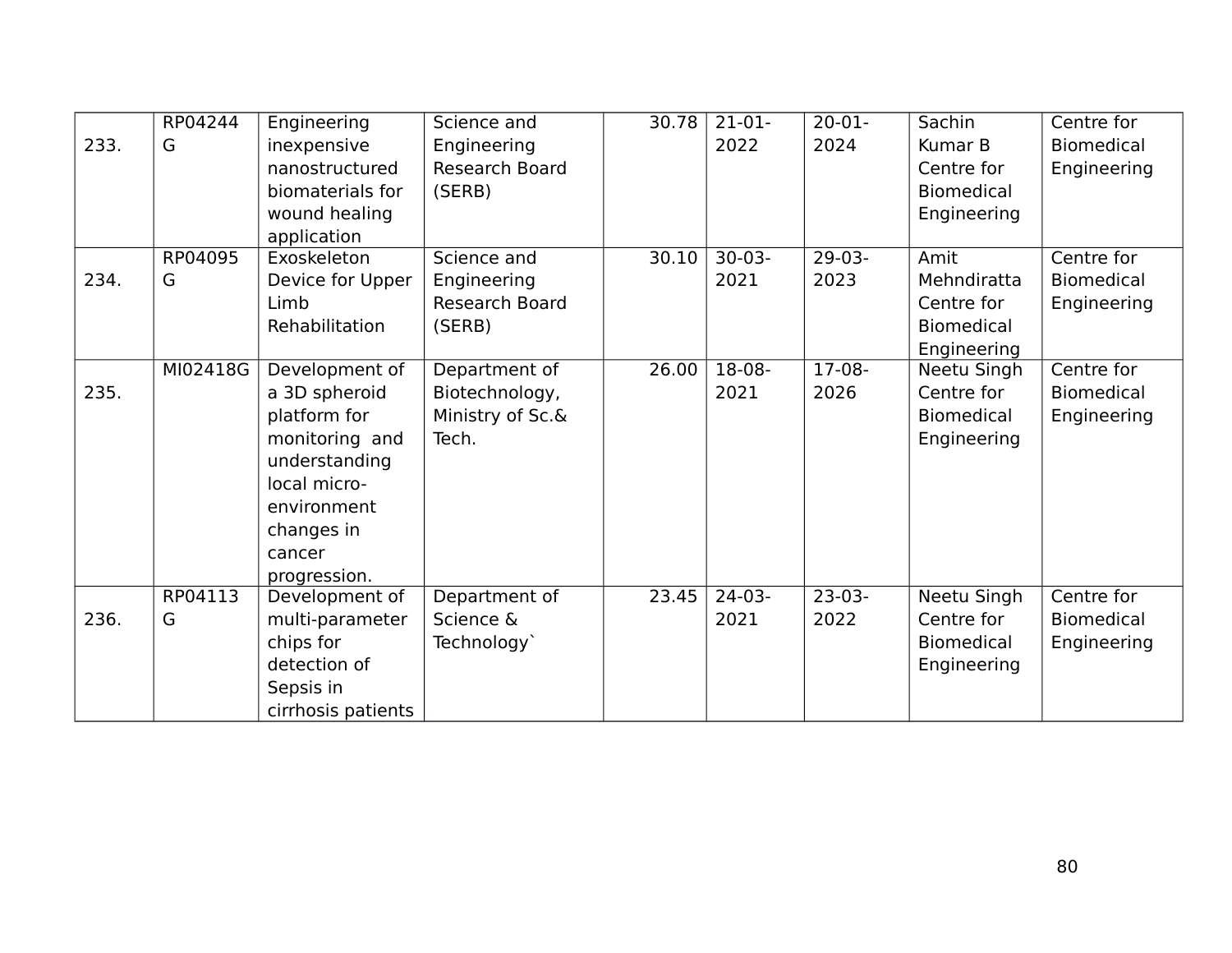|      | RP04259 | Oncologic                                                   | Science and         | 22.37 | $25-02-$ | $24-02-$ | Amit              | Centre for        |
|------|---------|-------------------------------------------------------------|---------------------|-------|----------|----------|-------------------|-------------------|
| 237. | G       | Response                                                    | Engineering         |       | 2022     | 2025     | Mehndiratta       | Biomedical        |
|      |         | Evaluation in                                               | Research Board      |       |          |          | Centre for        | Engineering       |
|      |         | Lymphoma using                                              | (SERB)              |       |          |          | <b>Biomedical</b> |                   |
|      |         | Multi-Parametric                                            |                     |       |          |          | Engineering       |                   |
|      |         | MR Imaging and                                              |                     |       |          |          |                   |                   |
|      |         | Artificial                                                  |                     |       |          |          |                   |                   |
|      |         | Intelligence                                                |                     |       |          |          |                   |                   |
|      | RP04182 | <b>3D Printed Facial</b>                                    | Dentsply India Pvt. | 7.50  | $30-09-$ | $29-09-$ | Arnab             | Centre for        |
| 238. | N       | Protection                                                  | Ltd                 |       | 2021     | 2022     | Chanda            | <b>Biomedical</b> |
|      |         | Equipment for                                               |                     |       |          |          | Centre for        | Engineering       |
|      |         | Inhibiting COVID-                                           |                     |       |          |          | <b>Biomedical</b> |                   |
|      |         | 19 Transmission                                             |                     |       |          |          | Engineering       |                   |
|      |         | <b>Centre for Rural Development &amp; Technology (CRDT)</b> |                     |       |          |          |                   |                   |
|      |         |                                                             |                     |       |          |          |                   |                   |
|      | RP03525 | Unnat Bharat                                                | MHRD, India         | 4853  | $21-02-$ | $31-03-$ | Virendra          | Centre for        |
| 239. |         | Abhiyan (UBA)                                               |                     |       | 2018     | 2026     | Kumar Vijay       | Rural             |
|      |         | (Project started                                            |                     |       |          |          | Centre for        | Development       |
|      |         | in 2018.                                                    |                     |       |          |          | Rural             | & Technology      |
|      |         | <b>Additional funds</b>                                     |                     |       |          |          | Development       | (CRDT)            |
|      |         | of Rs. 4853 lacs                                            |                     |       |          |          | & Technology      |                   |
|      |         | sanctioned in                                               |                     |       |          |          | (CRDT)            |                   |
|      |         | this year for next                                          |                     |       |          |          |                   |                   |
|      |         | phase )                                                     |                     |       |          |          |                   |                   |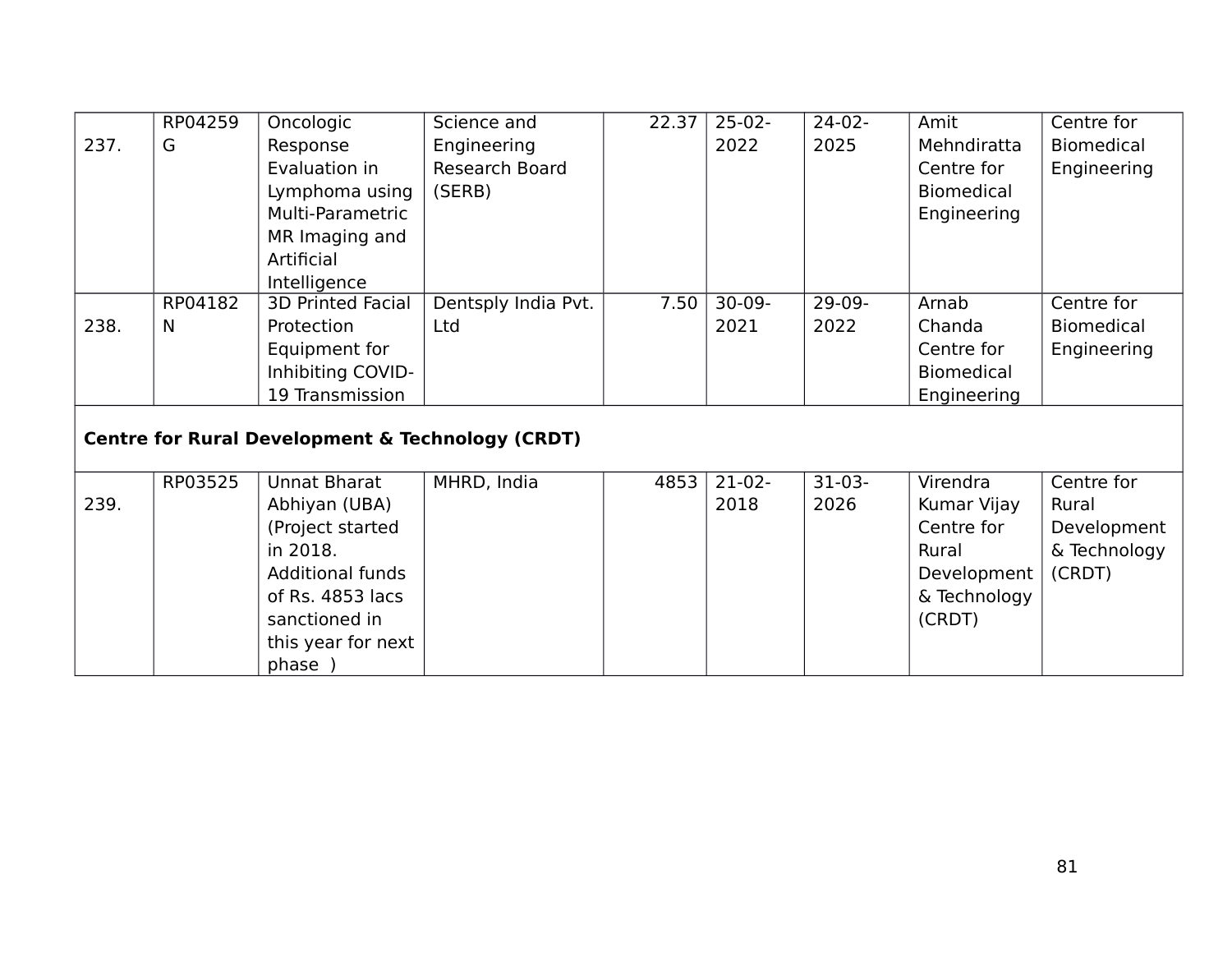|      | RP04184 | Demonstration       | Department of    | 112.80 | 08-09-   | $07-11-$    | Priyanka     | Centre for   |
|------|---------|---------------------|------------------|--------|----------|-------------|--------------|--------------|
| 240. | G       | of a Bamboo         | Science and      |        | 2021     | 2024        | Kaushal      | Rural        |
|      |         | processing-         | Technology (DST) |        |          |             | Centre for   | Development  |
|      |         | waste gasifier      |                  |        |          |             | Rural        | & Technology |
|      |         | system for          |                  |        |          |             | Development  | (CRDT)       |
|      |         | hydrogen rich       |                  |        |          |             | & Technology |              |
|      |         | syngas to suit      |                  |        |          |             | (CRDT)       |              |
|      |         | thermal and         |                  |        |          |             |              |              |
|      |         | engine              |                  |        |          |             |              |              |
|      |         | application         |                  |        |          |             |              |              |
|      | RP04269 | Development of      | Department of    | 111.82 | $21-02-$ | $20 - 02 -$ | Jatindra     | Centre for   |
| 241. | G       | a Rural             | Biotechnology,   |        | 2022     | 2024        | Kumar Sahu   | Rural        |
|      |         | <b>Bioresources</b> | Ministry of Sc.& |        |          |             | Centre for   | Development  |
|      |         | Complex in Tribal   | Tech             |        |          |             | Rural        | & Technology |
|      |         | Districts of        |                  |        |          |             | Development  | (CRDT)       |
|      |         | Western Odisha      |                  |        |          |             | & Technology |              |
|      |         | for Primary         |                  |        |          |             | (CRDT)       |              |
|      |         | Processing and      |                  |        |          |             |              |              |
|      |         | Value Addition of   |                  |        |          |             |              |              |
|      |         | Horticultural and   |                  |        |          |             |              |              |
|      |         | Non Timber          |                  |        |          |             |              |              |
|      |         | Forest Produce      |                  |        |          |             |              |              |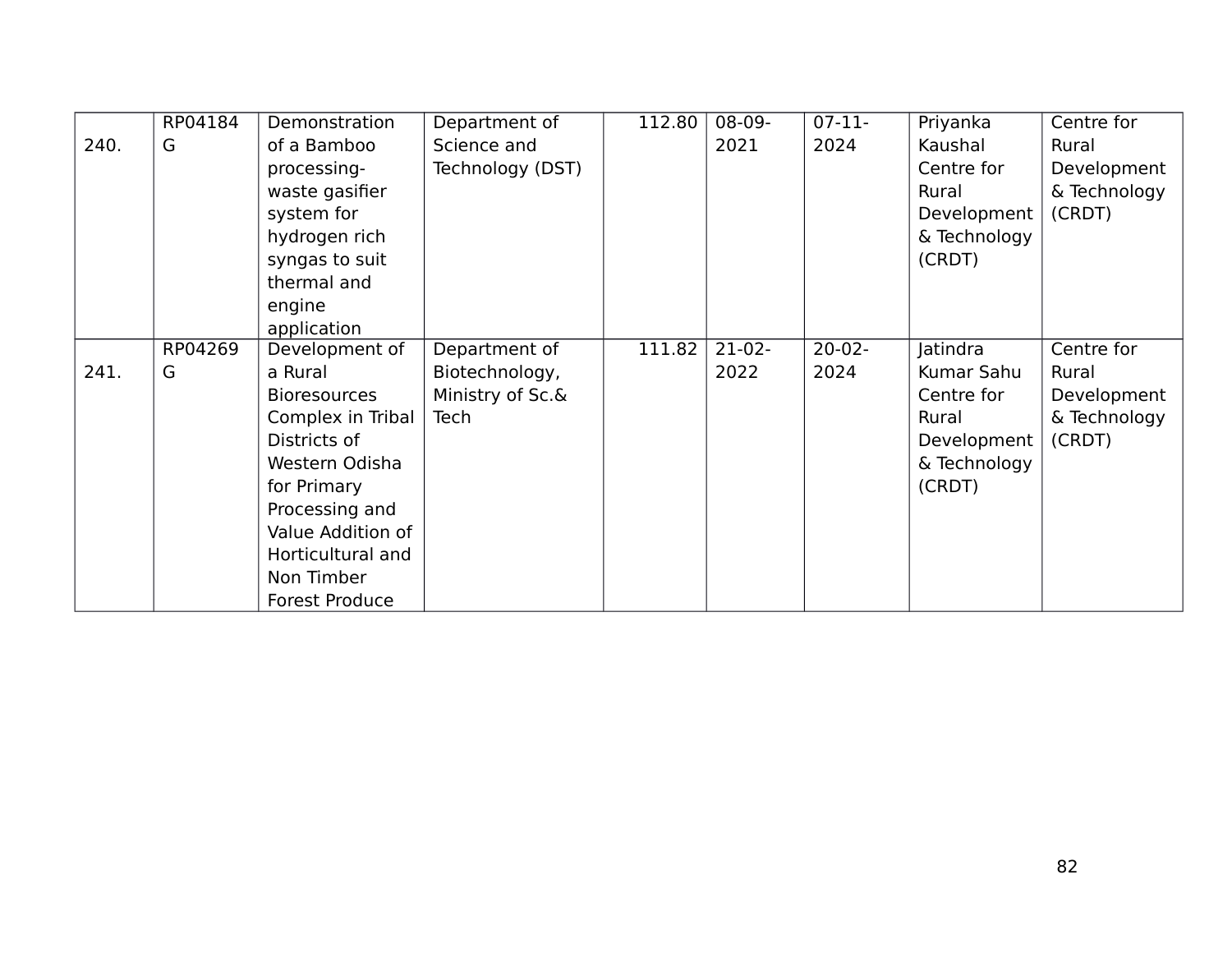|                                      | RP04232 | Micronutrient           | Department of                                                                     | 35.64 | $20-12-$ | $19-12-$ | Jatindra     | Centre for    |  |
|--------------------------------------|---------|-------------------------|-----------------------------------------------------------------------------------|-------|----------|----------|--------------|---------------|--|
| 242.                                 | G       | Rich, Low               | Science &                                                                         |       | 2021     | 2024     | Kumar Sahu   | Rural         |  |
|                                      |         | Glycemic-Index,         | Technology`                                                                       |       |          |          | Centre for   | Development   |  |
|                                      |         | <b>Fortified Flour:</b> |                                                                                   |       |          |          | Rural        | & Technology  |  |
|                                      |         | Development             |                                                                                   |       |          |          | Development  | (CRDT)        |  |
|                                      |         | and Impact on           |                                                                                   |       |          |          | & Technology |               |  |
|                                      |         | <b>Health Status of</b> |                                                                                   |       |          |          | (CRDT)       |               |  |
|                                      |         | Population              |                                                                                   |       |          |          |              |               |  |
|                                      |         | (women scientist        |                                                                                   |       |          |          |              |               |  |
|                                      |         | project awarded         |                                                                                   |       |          |          |              |               |  |
|                                      |         | to Dr. Priyanka         |                                                                                   |       |          |          |              |               |  |
|                                      |         | Prasad)                 |                                                                                   |       |          |          |              |               |  |
|                                      |         |                         |                                                                                   |       |          |          |              |               |  |
|                                      |         |                         | <b>Centre for Sensors, Instrumentation and Cyber Physical Systems Engineering</b> |       |          |          |              |               |  |
|                                      |         |                         |                                                                                   |       |          |          |              |               |  |
|                                      | RP04260 | Quantification of       | Science and                                                                       | 47.12 | $11-02-$ | $10-02-$ | Satish Kumar | Centre for    |  |
| 243.                                 | G       | Microalbuminuria        | Engineering                                                                       |       | 2022     | 2025     | Dubey        | Sensors,      |  |
|                                      |         | using                   | <b>Research Board</b>                                                             |       |          |          | Centre for   | Instrumentati |  |
|                                      |         | smartphone-             | (SERB)                                                                            |       |          |          | Sensors,     | on and Cyber  |  |
|                                      |         | based point-of-         |                                                                                   |       |          |          | Instrumentat | Physical      |  |
|                                      |         | care device for         |                                                                                   |       |          |          | ion and      | Systems       |  |
|                                      |         | early diagnosis         |                                                                                   |       |          |          | Cyber        | Engineering   |  |
|                                      |         | of chronic kidney       |                                                                                   |       |          |          | Physical     |               |  |
|                                      |         | disease                 |                                                                                   |       |          |          | Systems      |               |  |
|                                      |         |                         |                                                                                   |       |          |          | Engineering  |               |  |
|                                      |         |                         |                                                                                   |       |          |          |              |               |  |
| <b>School of Biological Sciences</b> |         |                         |                                                                                   |       |          |          |              |               |  |
|                                      |         |                         |                                                                                   |       |          |          |              |               |  |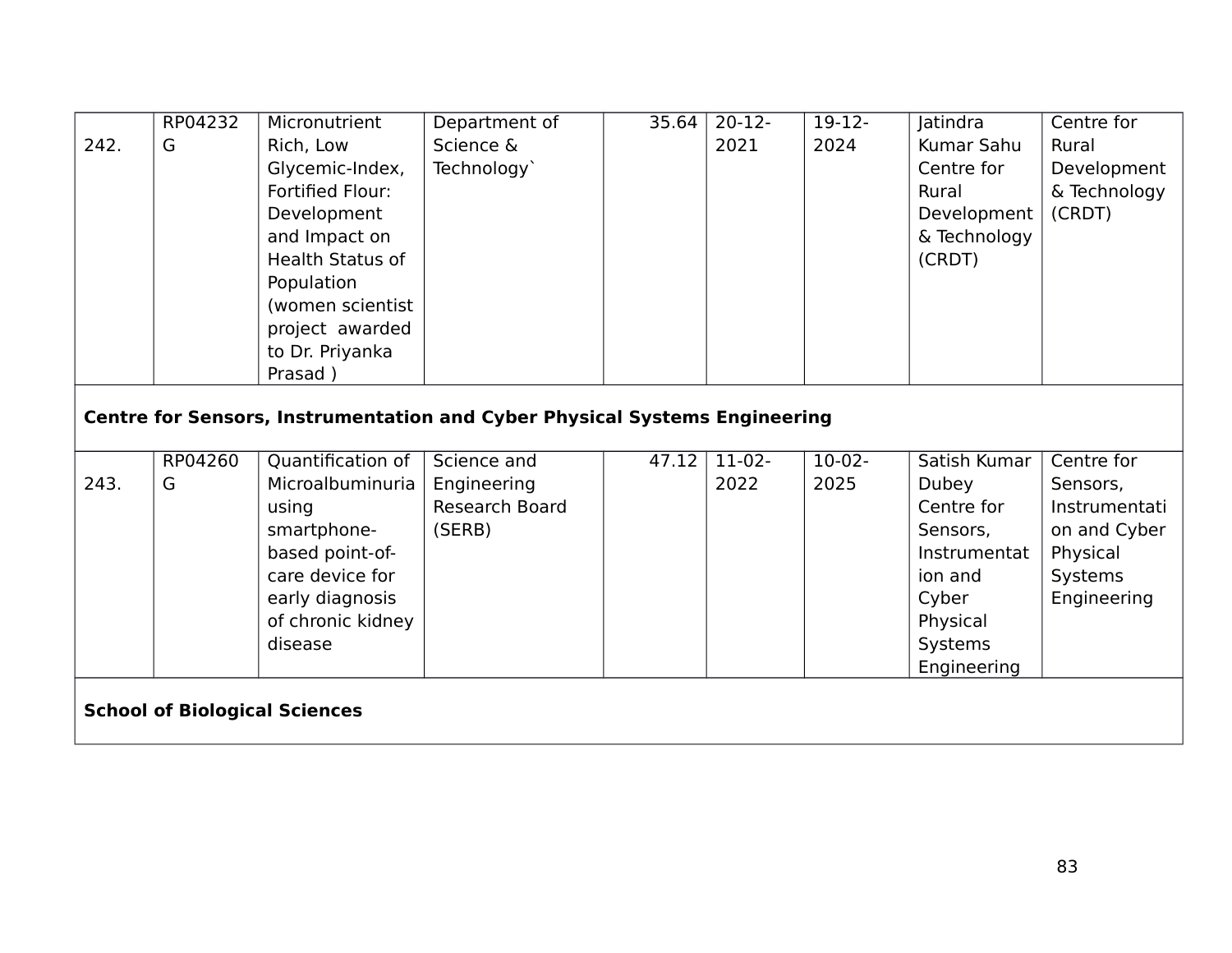|      | RP04286 | An integrated     | Indo-French        | 83.34 | $01-06-$ | $31-05-$ | Shilpi            | School of         |
|------|---------|-------------------|--------------------|-------|----------|----------|-------------------|-------------------|
| 244. | G       | approach to       | Centre for the     |       | 2022     | 2025     | Minocha           | Biological        |
|      |         | uncover genetic,  | Promotion of Adv.  |       |          |          | School of         | <b>Sciences</b>   |
|      |         | molecular, and    | <b>Res</b>         |       |          |          | Biological        |                   |
|      |         | cellular          |                    |       |          |          | <b>Sciences</b>   |                   |
|      |         | mechanisms        |                    |       |          |          |                   |                   |
|      |         | underlying severe |                    |       |          |          |                   |                   |
|      |         | neurodevelopmen   |                    |       |          |          |                   |                   |
|      |         | tal disorders     |                    |       |          |          |                   |                   |
| 245. | RP04250 | Understanding     | Science and        | 60.35 | $09-02-$ | $08-02-$ | Amitabha          | School of         |
|      | G       | the mechanism     | Engineering        |       | 2022     | 2025     | Mukhopadhy        | <b>Biological</b> |
|      |         | of hemoglobin     | Research Board     |       |          |          | ay                | <b>Sciences</b>   |
|      |         | receptor          | (SERB)             |       |          |          | School of         |                   |
|      |         | recycling by Rab  |                    |       |          |          | <b>Biological</b> |                   |
|      |         | <b>GTPases in</b> |                    |       |          |          | <b>Sciences</b>   |                   |
|      |         | Leishmania        |                    |       |          |          |                   |                   |
|      |         | donovani.         |                    |       |          |          |                   |                   |
| 246. | RP04284 | Health            | Ministry of Health | 50.00 | $25-02-$ | $24-02-$ | Vivekananda       | School of         |
|      | G       | Technology        | & Family Welfare   |       | 2022     | 2023     | n Perumal         | Biological        |
|      |         | Assessment in     | (Gol)              |       |          |          | School of         | <b>Sciences</b>   |
|      |         | India (HTAIn)     |                    |       |          |          | <b>Biological</b> |                   |
|      |         | resource centre   |                    |       |          |          | Sciences          |                   |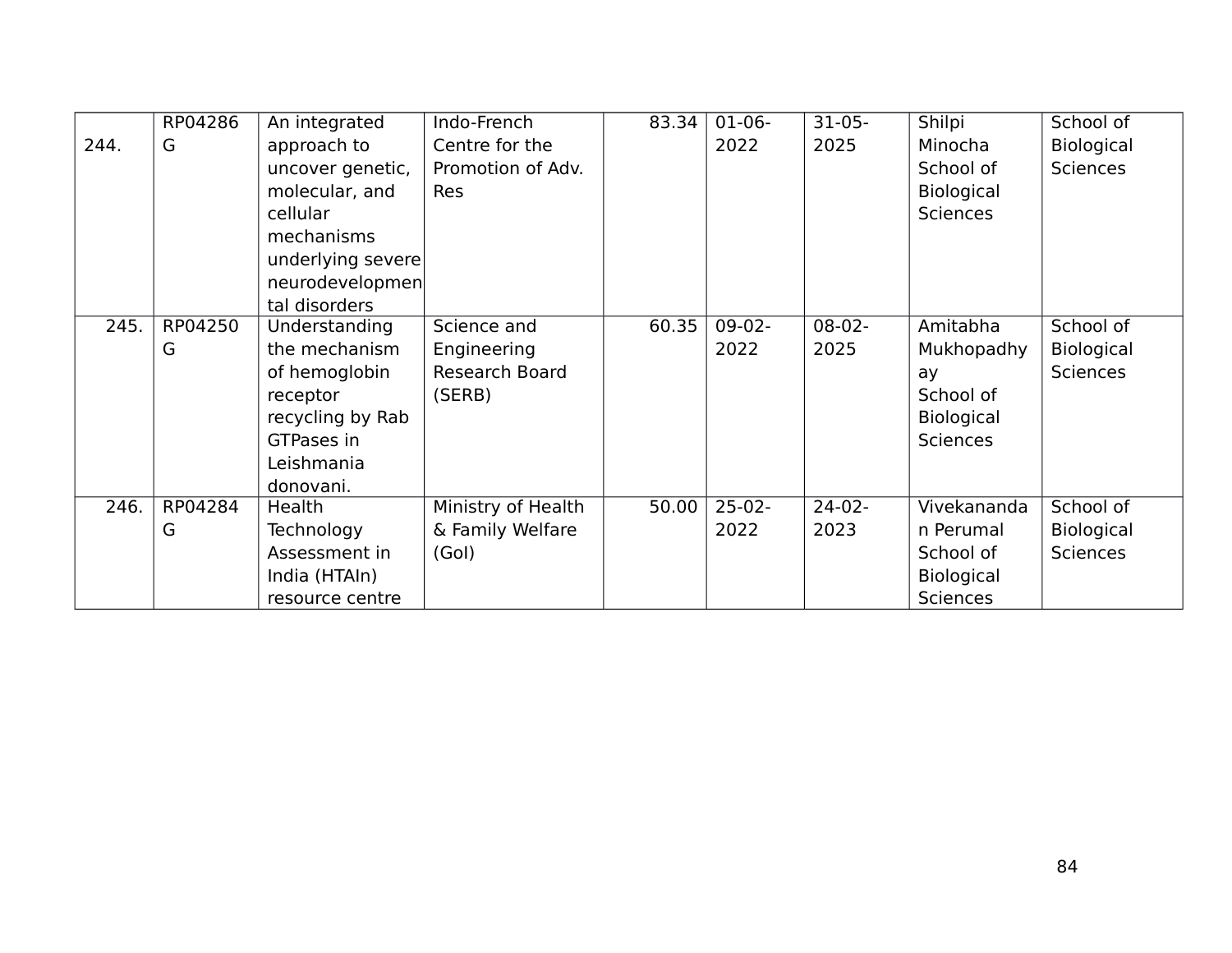|      | RP04118 | Preparation and   | Department of  | 45.16 | $24-05-$ | $23-05-$ | Tapan Kumar       | School of       |
|------|---------|-------------------|----------------|-------|----------|----------|-------------------|-----------------|
| 247. | G       | physical-         | Science &      |       | 2021     | 2024     | Chaudhuri         | Biological      |
|      |         | chemical          | Technology     |       |          |          | School of         | <b>Sciences</b> |
|      |         | characterization  | Taiwan         |       |          |          | Biological        |                 |
|      |         | of self-          |                |       |          |          | <b>Sciences</b>   |                 |
|      |         | monitoring and    |                |       |          |          |                   |                 |
|      |         | self assembling   |                |       |          |          |                   |                 |
|      |         | protein particles |                |       |          |          |                   |                 |
|      |         | for biomedical    |                |       |          |          |                   |                 |
|      |         | application       |                |       |          |          |                   |                 |
|      | RP04171 | Understanding     | Science and    | 38.10 | $27-09-$ | $26-09-$ | Manidipa          | School of       |
| 248. | G       | host membrane     | Engineering    |       | 2021     | 2024     | Banerjee          | Biological      |
|      |         | dynamics during   | Research Board |       |          |          | School of         | <b>Sciences</b> |
|      |         | virus budding     | (SERB)         |       |          |          | <b>Biological</b> |                 |
|      |         | using             |                |       |          |          | <b>Sciences</b>   |                 |
|      |         | fluorescence and  |                |       |          |          |                   |                 |
|      |         | electron          |                |       |          |          |                   |                 |
|      |         | microscopy        |                |       |          |          |                   |                 |
|      | RP04217 | Understanding     | Science and    | 32.70 | $30-12-$ | $29-12-$ | Shilpi            | School of       |
| 249. | G       | molecular and     | Engineering    |       | 2021     | 2023     | Minocha           | Biological      |
|      |         | cellular          | Research Board |       |          |          | School of         | <b>Sciences</b> |
|      |         | mechanisms        | (SERB)         |       |          |          | Biological        |                 |
|      |         | underlying brain  |                |       |          |          | <b>Sciences</b>   |                 |
|      |         | regeneration:     |                |       |          |          |                   |                 |
|      |         | from epigenome    |                |       |          |          |                   |                 |
|      |         | to proteome       |                |       |          |          |                   |                 |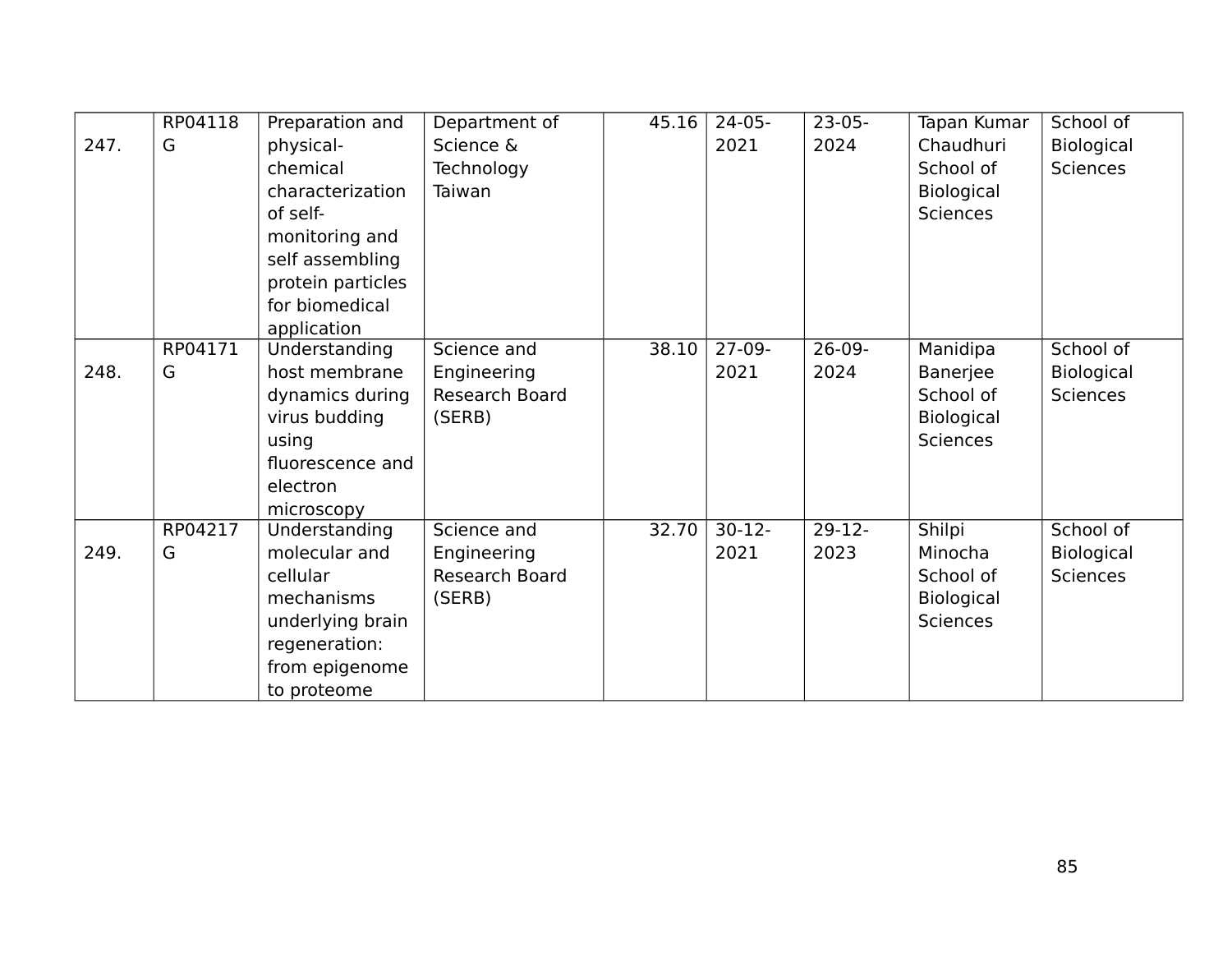|                                | RP04247  | Development of       | Indian Council of        | 23.28 | $20-12-$ | $19-12-$ | Amitabha             | School of            |
|--------------------------------|----------|----------------------|--------------------------|-------|----------|----------|----------------------|----------------------|
| 250.                           | G        | Hemoglobin           | <b>Medical Research</b>  |       | 2021     | 2023     | Mukhopadhy           | Biological           |
|                                |          | receptor of          |                          |       |          |          | ay                   | <b>Sciences</b>      |
|                                |          | Leishmania as        |                          |       |          |          | School of            |                      |
|                                |          | diagnostic           |                          |       |          |          | Biological           |                      |
|                                |          | marker for           |                          |       |          |          | <b>Sciences</b>      |                      |
|                                |          | Visceral             |                          |       |          |          |                      |                      |
|                                |          | Leishmaniasis.       |                          |       |          |          |                      |                      |
|                                | RP04271  | Role of protein      | <b>Indian Council of</b> | 22.66 | $05-01-$ | $04-01-$ | Chinmoy              | School of            |
| 251.                           | G        | kinase Calpha in     | <b>Medical Research</b>  |       | 2022     | 2025     | Sankar Dey           | Biological           |
|                                |          | neuronal insulin     |                          |       |          |          | School of            | <b>Sciences</b>      |
|                                |          | signalling           |                          |       |          |          | Biological           |                      |
|                                |          |                      |                          |       |          |          | <b>Sciences</b>      |                      |
| <b>School of Public Policy</b> |          |                      |                          |       |          |          |                      |                      |
|                                | RP04190F | The Road Less        | Google Asia Pacific      | 22.55 | $29-09-$ | $28-03-$ | Nandana              | School of            |
| 252.                           |          | Travelled:           | Pvt. Ltd                 |       | 2021     | 2024     | Sengupta             | <b>Public Policy</b> |
|                                |          | Contextualizing      | Singapore                |       |          |          | School of            |                      |
|                                |          | and Measuring        |                          |       |          |          | <b>Public Policy</b> |                      |
|                                |          | Bias in              |                          |       |          |          |                      |                      |
|                                |          | Crowdsourced         |                          |       |          |          |                      |                      |
|                                |          | <b>Street Safety</b> |                          |       |          |          |                      |                      |
|                                |          | Ratings in India     |                          |       |          |          |                      |                      |
|                                | RP04160  | Guidance on          | Ministry of              | 2.40  | $09-09-$ | $08-11-$ | Kaveri K             | School of            |
| 253.                           | G        | Preparing Indias     | Environment,             |       | 2021     | 2021     | lychettira           | <b>Public Policy</b> |
|                                |          | Long-Term            | Forest & Climate         |       |          |          | School of            |                      |
|                                |          | Strategy for Low-    | Change,                  |       |          |          | <b>Public Policy</b> |                      |
|                                |          | Carbon               |                          |       |          |          |                      |                      |
|                                |          | Development          |                          |       |          |          |                      |                      |